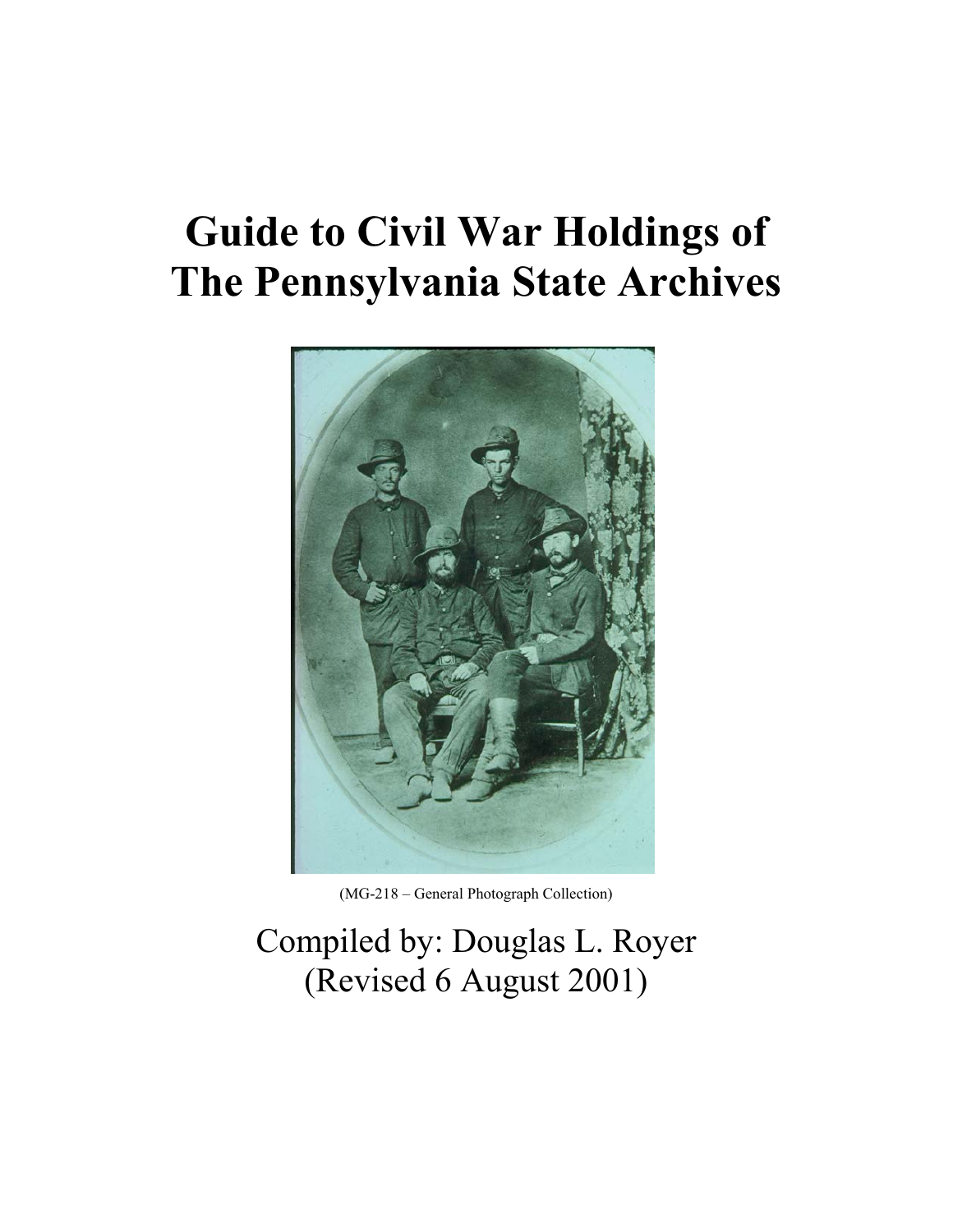# **Table of Contents:**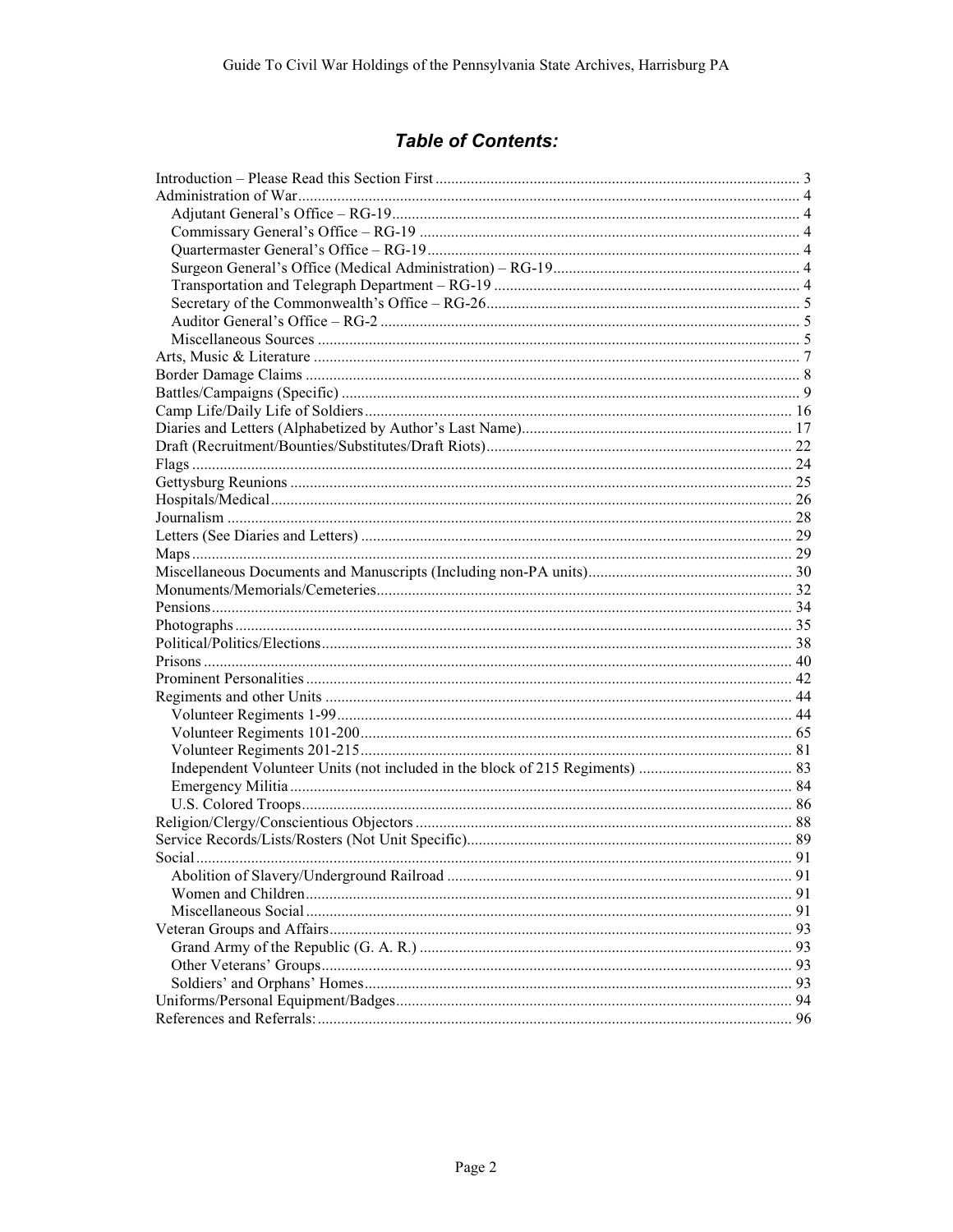# *Introduction – Please Read this Section First*

This research guide has been developed to assist researchers in locating government records, manuscripts, maps, and photographs housed at the Pennsylvania State Archives pertaining directly to the United States Civil War of 1861 to 1865. Materials were selected for inclusion in this guide based on their applicability to furthering an understanding of the Civil War in relation to Pennsylvania and U.S. history. Manuscripts and government records dated 1861 to 1865 that do not directly relate to the economic, social, or military aspects of the Civil War were not included; therefore, additional finding aids may need to be consulted for other research topics such as: industry, banking, agriculture, etc. Items dated post-1865 are included when appropriate. For example, the "Gettysburg Reunions" section is composed of records and manuscripts produced exclusively after the war. Items related to the "Reconstruction" of the South have been omitted.

Materials are listed by the subject categories referenced in the table of contents on page two. Additional items that did not fit neatly into a specific category are listed within the "Miscellaneous" section. The "Battles/Campaigns" section is organized around specific battles, listed alphabetically. The "Diaries and Letters" section is alphabetized by the author's last name when known; anonymous authors are listed last. The "Regiments and Other Units" section is organized sequentially by Regimental block number followed by miscellaneous units, militia, and U.S. Colored Troops. All other sections are organized by collection – either a Record Group, or a Manuscript Group.

Record Groups represent collections of official records maintained by a governmental unit or commission. They are abbreviated "RG." For example, all records filed by the Pennsylvania Adjutant General's Office are listed under "RG-19 – Records of the Department of Military and Veterans' Affairs." Following each item within a Record Group is a series number. Series are smaller file units within the Record Group that represent a single type of record or file. Usually, the series are maintained in their original order as they arrived from the governmental agency or unit. For example, if you are seeking the "Sales Agreements, 1861-1862" recorded by the Adjutant General's Office, they would be found under "RG-19 {Series #19.71}". When filling out a page slip to request these records, be sure to include the descriptive title of the record, the RG number, and the Series number.

Manuscript Groups are collections of documents, papers, photographs, maps, broadsides, diaries, and letters that were acquired from non-governmental groups or individuals. These Manuscript Groups, abbreviated "MG," often relate to a single subject. For example, "MG-60 – Grand Army of the Republic Collection, 1865-1936" is devoted entirely to records and papers of the Pennsylvania Grand Army of the Republic. Other Manuscript Groups contain documents that relate to many different topics, such as "MG-7 – Military Manuscripts Collection, 1758-1931." For some Manuscript Groups, the folders were numbered to aid in locating the correct documents. In this research guide, folder numbers appear after the Manuscript Group number. For example, if you are seeking the "Newspaper clipping about the Battle of Cedar Creek, no date {MG-7-0104}," you would find the item in Manuscript Group 7, folder 0104. When filling out a page slip to request manuscripts, be sure to include the descriptive title of the Manuscript Group, the MG number, and the folder number when appropriate.

Microfilm is available for some records and manuscripts. When microfilm is available, the original records are not accessible except under special circumstances. You can locate microfilm reels in the microfilm area behind the manuscript reading room. Simply locate the reel number designated within the guide. In some instances, a large series of microfilm may exist. Please read the labels to find the specific reel that you may need. For example, the "Register of Pennsylvania Volunteers, 1861-1865 {RG-19-Series #19.65, Microfilm 508-522}" can be found on microfilm reels numbers 508 through 522. If you are seeking records of the 101<sup>st</sup> Regiment Pennsylvania Volunteers, you should refer only to reel #514, containing the records of the 101<sup>st</sup> Regiment PV.

The Reference Archivist in the reading room can help you find the proper slot location numbers of specific records and manuscripts housed in our facility.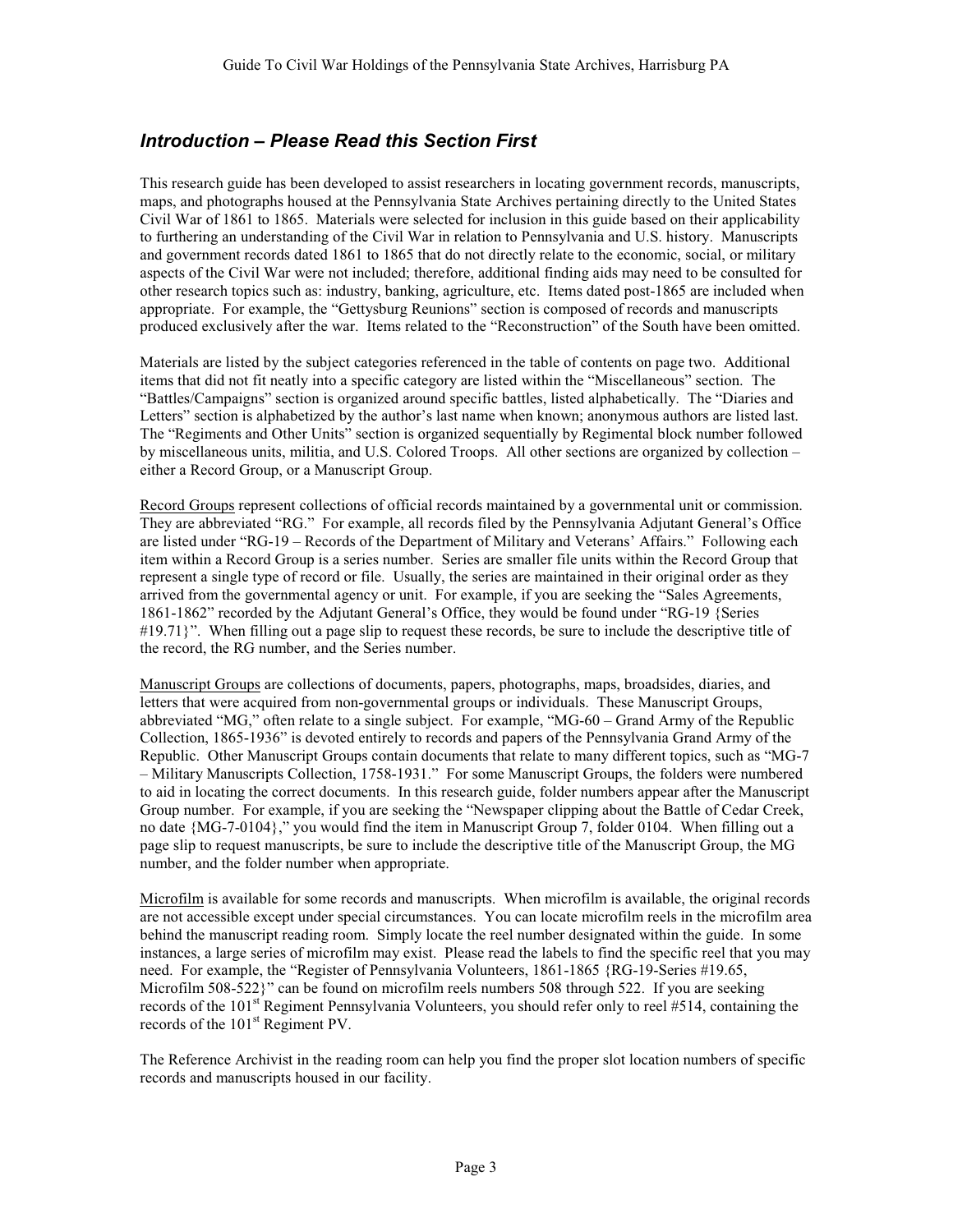# *Administration of War*

# Adjutant General's Office – RG-19

Activity Journals 1861-1863 {Series #19.1} Brigade Inspectors' Returns, 1812-1862 {Series #19.6} General Correspondence, 1793-1935 {Series #19.29} Letter Books, 1861-1865 {Series #19.31} Memoranda Book of the Arms of State, 1861 {Series #19.38} Military Freight Shipment Accounts, 1861-1866 & Undated {Series #19.42} Order Books, 1861-1868 {Series #19.48} Records of the State Arsenal, 1861-1873, 1883-1906 {Series #19.61} Sales Agreements, 1861-1862 {Series #19.71}

# Commissary General's Office – RG-19

Abstract of Issues, 1861 {Series #19.138} Provision Accounts, 1861-1864 {Series #19.139} Provision Returns, 1861 {Series #19.140} Ration Account Book, 1861 {Series #19.141} Ration Records, 1861 {Series #19.142} Warrants, 1861-1862 {Series #19.143}

# Quartermaster General's Office – RG-19

Abstracts of Supplies, 1862-1864 {Series #19.144} Abstracts of Supplies Purchased by Pennsylvania on Account of Pennsylvania Troops in United States Service, 1861-1862 {Series #19.145} Account Books of Supplies Ordered, 1862-1863 {Series #19.146} Annual Reports, 1861-1862 {Series #19.148} Army Supply Contract Book, 1861-1862 {Series #19.149} Day Books Listing Articles Supplied to or Purchased, ca. 1861-1864 {Series #19.150} Equipage Return Books, 1861-1862 {Series #19.151} General Correspondence, 1861-1867 {Series #19.152} Ledgers, 1861-1862 {Series #19.154} Ordnance Book of Issues, Receipts, and Inventory, 1861-1862 {Series #19.156} Proposals, Contracts, and Bonds, 1861-1865 {Series #19.157} Requisition Book of Supplies, 1861-1866 {Series #19.158} Stationary Abstract Book, 1861-1865 {Series #19.159} Supply Requisition Forms, 1861-1862 {Series #19.160} Warrants and Bills of Sale, 1861-1863 {Series #19.161}

# Surgeon General's Office (Medical Administration) – RG-19

General Correspondence, 1861-1866 {Series #19.166} Reports of Examinations of Candidates for Appointments as Medical Officers, 1861-1865 {Series #19.174}

# Transportation and Telegraph Department – RG-19

Journal, 1861-1863 {Series #19.179} Letter Press Book, 1861-1862 {Series #19.180} Military Dispatches, 1861-1867 {Series #19.181} Military Dispatches Received, 1861-1866 {Series #19.182} Military Dispatches Sent, 1861-1866 {Series #19.183} Transportation Accounts, 1861-1867 {Series #19.184}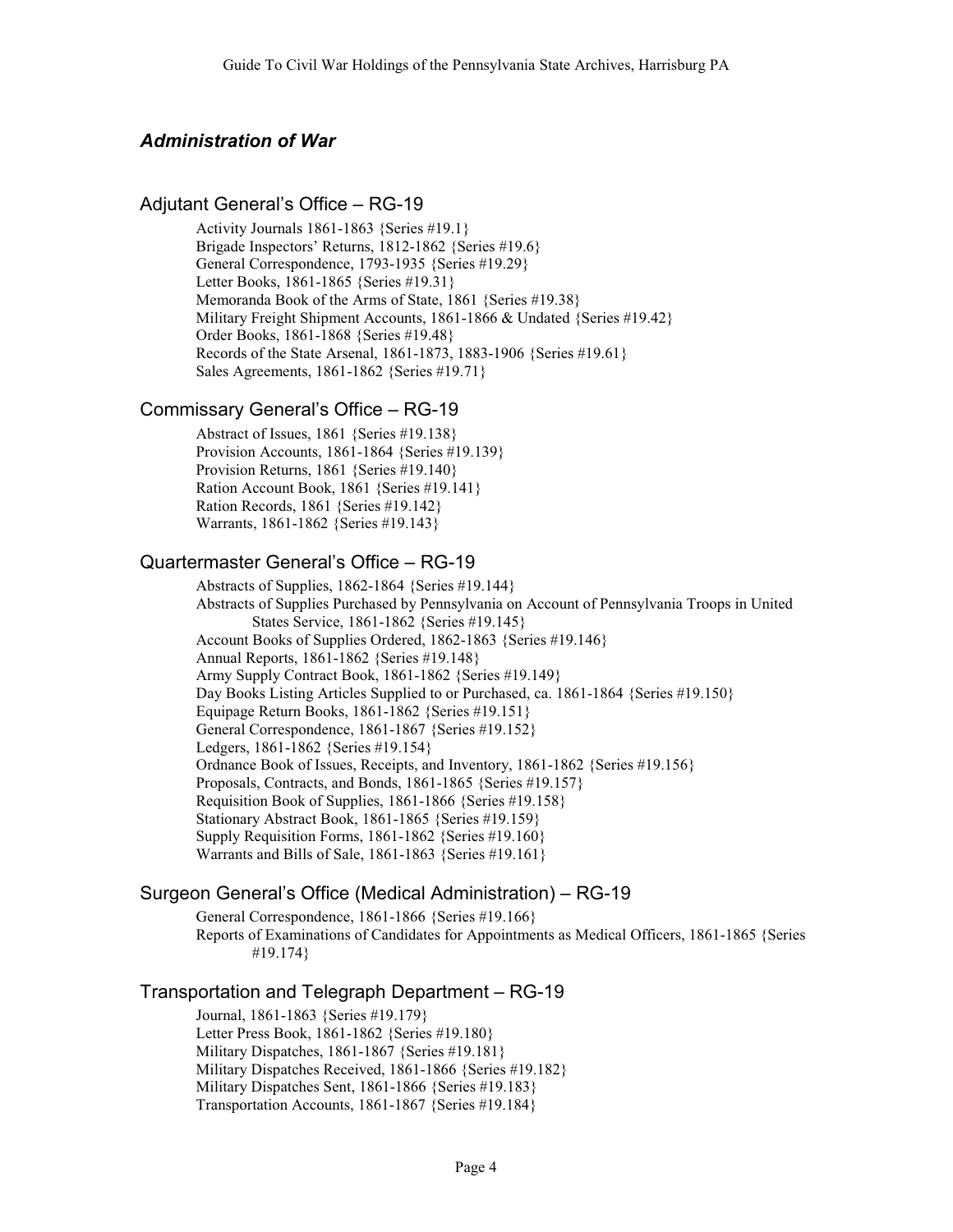Transportation Register, 1861 {Series #19.185} Transportation Requisitions, 1861-1867 {Series #19.186} Troop Movement Order Books, 1861 {Series #19.187}

# Secretary of the Commonwealth's Office – RG-26

Executive Correspondence, 1790-1969 {Series #26.8} Executive Minute Books, 1790-1943 {Series #26.9}

# Auditor General's Office – RG-2

Annual Report of the Board of Military Claims, ca. 1863-1864 {Series #2.42} Board of Military Claims Claim List, 1863-1864 {Series #2.43} Board of Military Claims Minute Book, 1864-1869 {Series #2.45} Board of Military Claims Record of Claims Presented, 1862-1863 {Series #2.46} Index to Register of Military Claims, ca. 1863-1905 {Series #2.49} Register of Military Claims, ca. 1863-1905 {Series #2.58} Military Claims File: Claims Settled, 1862-1905 {Series #2.51} and {Microfilm 63-130} Military Claims File: Claims Not Settled, 1862-1905 {Series #2.52} and {Microfilm 63-130} Power of Attorney Papers and Receipts Relating to Military Claims, ca. 1863-1871 {Series #2.56} Register of Deficient Claims, 1862-1865 {Series #2.57}

# Miscellaneous Sources

MG-6 – Diaries and Journals Collection

Civil War Diaries of Jonathan W[illiams] Kerr, Sep. 3, 1864 – May 30, 1865, 2 vol. The diaries include descriptions of Kerr's work as a clerk in the Regimental Adjutant's Office making book entries, supervising clothing, and other administrative work {MG-6}

MG-7 – Military Manuscripts Collection

- Transportation Receipts, mainly supplies for Pennsylvania's State Commissary Department through Philadelphia and List of Materials Received at Harrisburg, April to May 1861  ${MG-7-0025}$
- Telegraph from Eli Slifer, Harrisburg, to Captain John B. Selheimer, Fort Washington, MD calling for the Logan Guards  $(25^{th}$  Regiment PV), 16 April 1861 {MG-7-0066}
- Telegraph Abstracts Received and Sent through the Government Telegraph Office during the day of 19 April, 1861 (dealing with the defense of Washington, D.C. {MG-7-0067}
- Instructions to Pickets from Headquarters of the Pennsylvania Reserve Brigade at Camp Tenally, MD, 11 August 1861 {MG-7-0068}
- Order from the Adjutant General's Department to the Pennsylvania Militia regarding the completion of descriptive rolls of officers and men for each company, 5 April 1862 (printed circular); not unit specific {MG-7-0079}
- Special Orders #121 from the Headquarters of McCall's Division near Falmouth, VA, appointing a Board of Inquiry for Colonel Elisha B. Harvey, 25 May 1862 {MG-7-0080}

General Orders, No. 3, Headquarters 1<sup>st</sup> Army Corps, Army of the Potomac, 5 January 1863, Requesting lists of Regiments and Types of Arms and Equipment Needed {MG-7-0087}

- Circular Letter from Thomas M. Vincent, Assistant Adjutant General of the War Department, Washington, D.C., to the Governor of Pennsylvania regarding officers' conduct for mustering out of volunteers, 30 May 1864 {MG-7-0094}
- Telegram from Thomas M. Vincent, Assistant Adjutant General of the War Department, Washington, D.C., to all Commanding Generals of Armies and Departments concerning improper mustering out of veteran volunteers, 4 June 1864 {MG-7-0094}
- Letter from Thomas M. Vincent, Assistant Adjutant General of the War Department, Washington, D.C., to Lieutenant Colonel J. V. Bomford concerning mustering out of Pennsylvania Reserves, 10 June 1864 {MG-7-0094}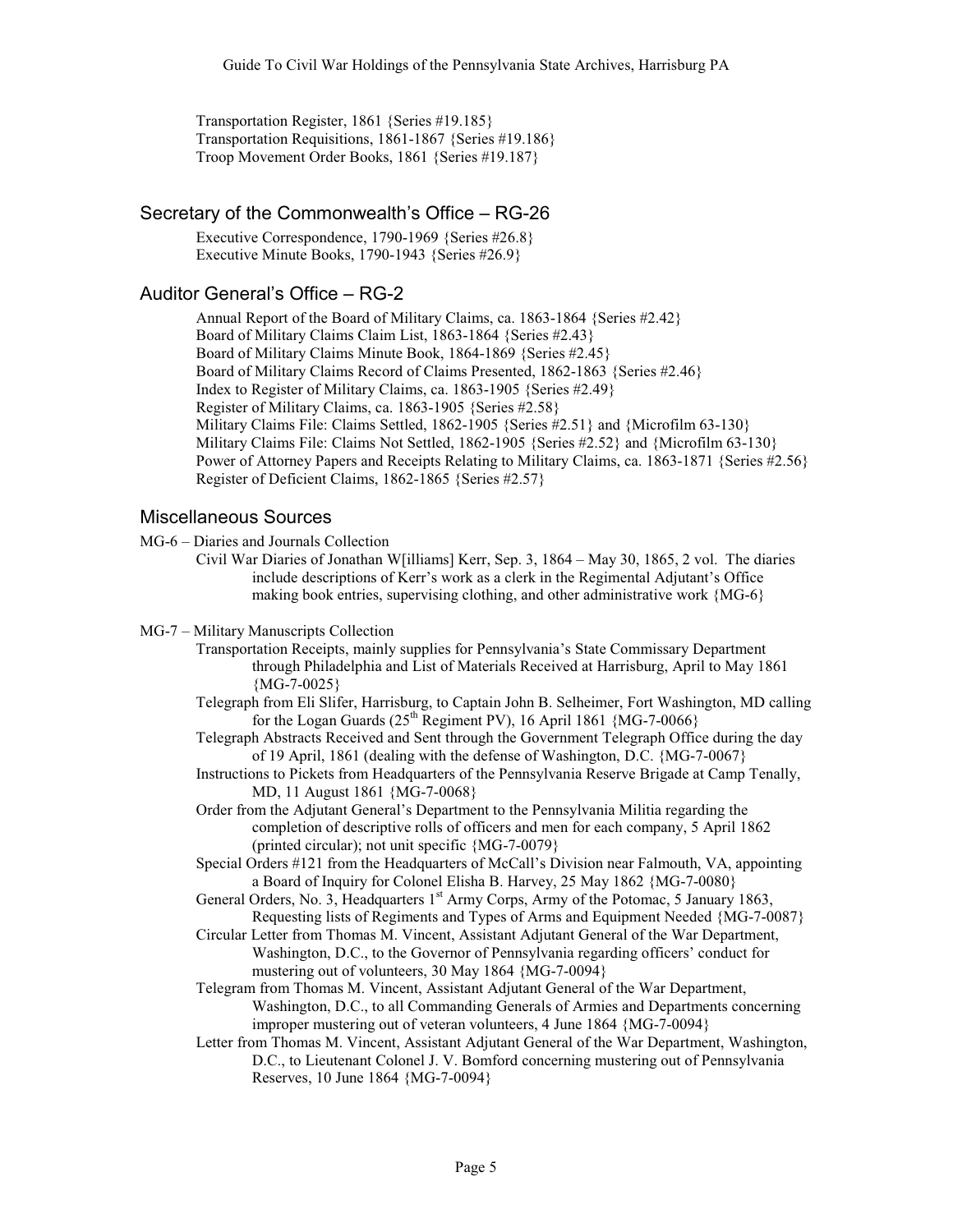- War Telegram Map of the Virginia Territory, "to mark the change of positions…on receipt of every telegram from the seat of war,"  $1862 \{MG - 7 - 0231\}$
- Rules for Payment of Horses and Equipment Lost in Service (reprint of the War Department, General Orders #113 by the Auditors Department), 16 May 1863 {MG-7-0143}
- Instructions for Reporting Disability Absence from the War Department (signed by Thomas M. Vincent, Assistant Adjutant General), 30 April 1864 {MG-7-0143}
- Enlistment Certificates for Stoystown, Somerset County, 7 September 1864 {MG-7-0150}
- U. S. Army Paymaster, Current Ledger, 1863-1865 {MG-7-0189}
- Abstract of Payment Ledger, 1863-1865 {MG-7-0189}
- Ready Calculator of Regimental Pay Table, 1863 {MG-7-0189}
- Camp Curtin Ledger, 1863-1865 {MG-7-0192}
- Discharge Paper, blank, no date {MG-7-0199}
- Guards and Pickets Pass #155 from Headquarters of Provost Marshal General, Alexandria, VA, 2 February 1865, Defenses South of the Potomac {MG-7-0207}
- War Department Pass signed by Edwin Stanton, 8 October 1866 {MG-7-0227}
- MG-33 Simon Cameron Collection, 1816, 1835-1875 {MG-33}; see also: *Guide to the Microfilm of the Simon Cameron Papers at the Historical Society of Dauphin County* (Harrisburg: Pennsylvania Historical and Museum Commission, 1971)
- MG-262 Special Microfilm Collection
	- Slifer, Eli, papers, 1850-1866. Slifer was the Secretary of the Commonwealth during the Civil War. His papers include references to his duties in this capacity {MG-262-Microfilm 1761-1766}
	- Papers of William Jackson Palmer, 1822-1948. The collection contains a large number of documents, maps, a diary, and letters of William J. Palmer, Anderson Troop, and later 15<sup>th</sup> Pennsylvania Cavalry, 160<sup>th</sup> Regiment PV, 1862-1865. The collection contains a large volume of documents including: receipts, applications, military campaign notes, hand-drawn maps, orders, circulars, petitions, sick leaves, reinstatements, reconnaissance reports, correspondence related to prisoner exchanges, muster rolls, safe conduct passes, papers related to the mutiny of the  $15<sup>th</sup> PA$  Cavalry, court martial papers, military forms and an account of the Siege of Richmond {MG-262-Microfilm 1557 (reel 3 of the William Jackson Palmer Papers)}
- MG-333 George Washington Fenn Papers, 1829, 1861-1929 & undated
	- Military papers of George Washington Fenn, Private, Company A, 127<sup>th</sup> Regiment PV, 2<sup>nd</sup> Lieutenant, Company I, 181<sup>st</sup> Regiment PV, and later Captain, Company C, 201<sup>st</sup> Regiment PV. Fenn saw action at Manassas Gap, Virginia, was captured and escaped, and later served as a judge advocate for military court-martial cases at Alexandria Virginia, 1864-1865. Other papers include soldiers' memorials for Company D, 11<sup>th</sup> Regiment PV and Company C,  $201<sup>st</sup>$  Regiment. Fenn's uniform accessories are held at the William Penn Memorial Museum {MG-333}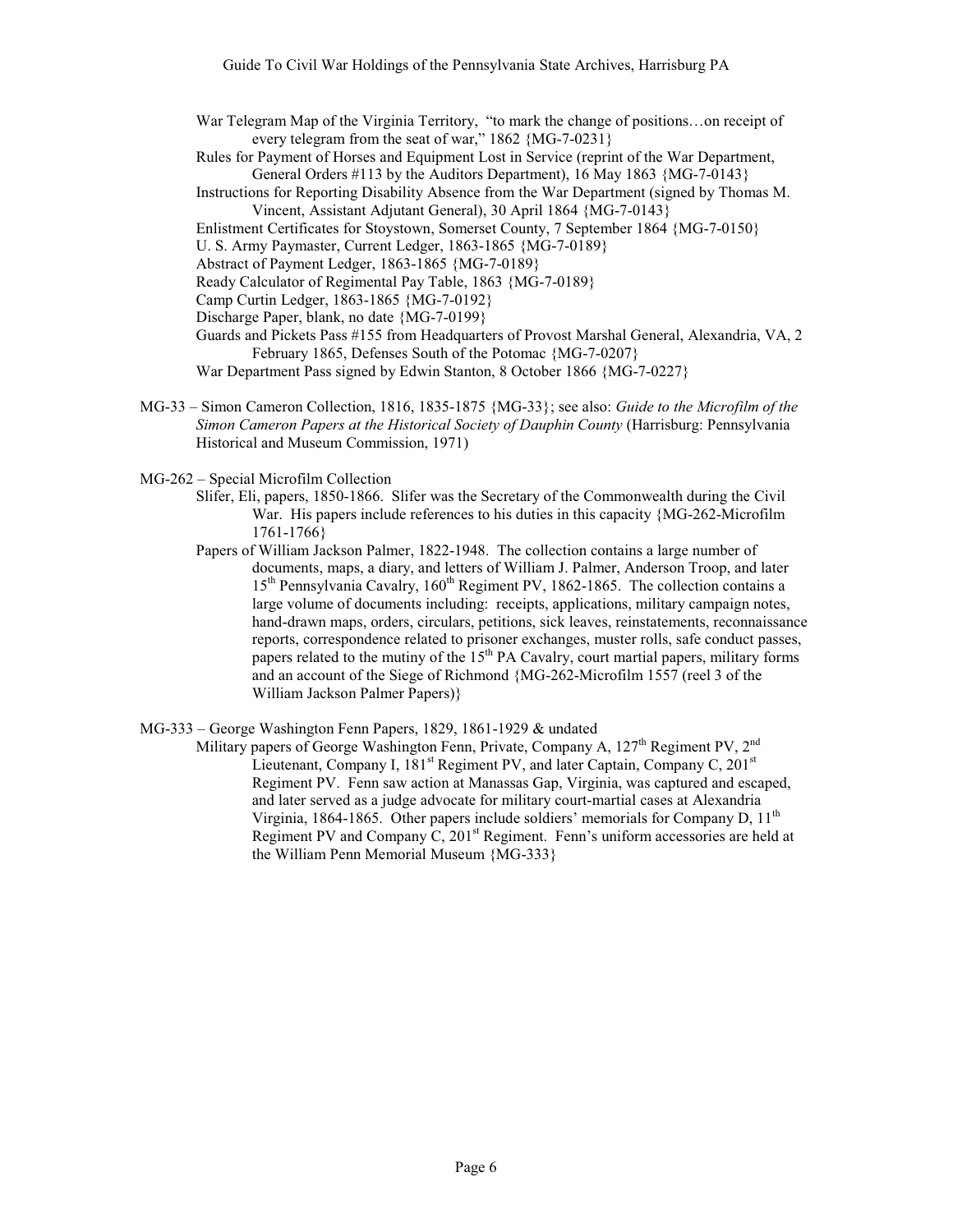# *Arts, Music & Literature*

MG-7 – Military Manuscripts Collection Printed Song Sheet "The Pennsylvania Twenty-Eighth" 1862, written at Camp Tourison near Manassas Junction {0197} Poem, no date  ${0024}$ Ink Drawing of General Joseph Knipe's Home, Harrisburg, no date {0352} MG-8 – Miscellaneous Pennsylvania Collection "Oil on the Brain" by Eastburn, 1865, song (reproduction sheet music, no date) {715} "Death of President Lincoln!" by James D. Gay, 1865, broadside/circular (includes lyrics to the song) {715} "Kind Friends are Near Her: Answer to Who Will Care for Mother Now?" – words by E. Rossiter and music by F. Walters, no date, broadside/circular (includes lyrics){715} "Conscious Scruples" by Druckenmiller (poem), November 1862, broadside/circular {715} "Buelah Land" song lyrics, broadside/circular, no date {715} "Bobbing Around" minstrel song lyrics by Sanford, broadside/circular, no date {715} "Mother: Is the Battle Over?" song lyrics published by A.W. Auner, no date, broadside/circular {715} "Horace Greeley Campaign Songster" George Munro, publisher, New York: 1872, booklet of song lyrics  $\{715\}$ "Camp Johnston: Headquarters of Scranton Keystone Guards, Company A, 15th Regiment Penn'a Vols., to the Ladies of Lancaster," poem by F. J. C., "*Keystone Bard"*broadside/circular, no date {715} "Fremont and Victory: a Rallying Song – tune of Marseilles Hymn," no date, broadside/circular {715} "Who Will Care for Mother Now?," song by Charles Carroll Sawyer and C. F. Thompson, no date, broadside/circular {715} "Wanted, a Substitute," no date, poem {715} "He's Gone to the Arms of Abraham," song lyrics by Sep. Winner, no date, broadside/circular {715} MG-95 – Daniel Musser Collection, 1861-1865

Letters from Civil War Soldiers to Daniel Musser, Lebanon County Historian, and to members of his family, containing descriptions of war activities, camp life, etc. Also included are poems and songs of the war period {MG-95}

MG-108 – Peter F. Rothermel Papers, 1864-1880

Letter of acceptance and regret in answer to invitations to attend the unveiling of Peter Frederick Rothermel's painting, *The Battle of Gettysburg*, at the Academy of Music, Philadelphia, 1870. Rothermel's notes , sketches and maps relating to his research are also included {MG-108}

#### *See Also:*

State Museum of Pennsylvania –Peter F. Rothermel Collection of Artwork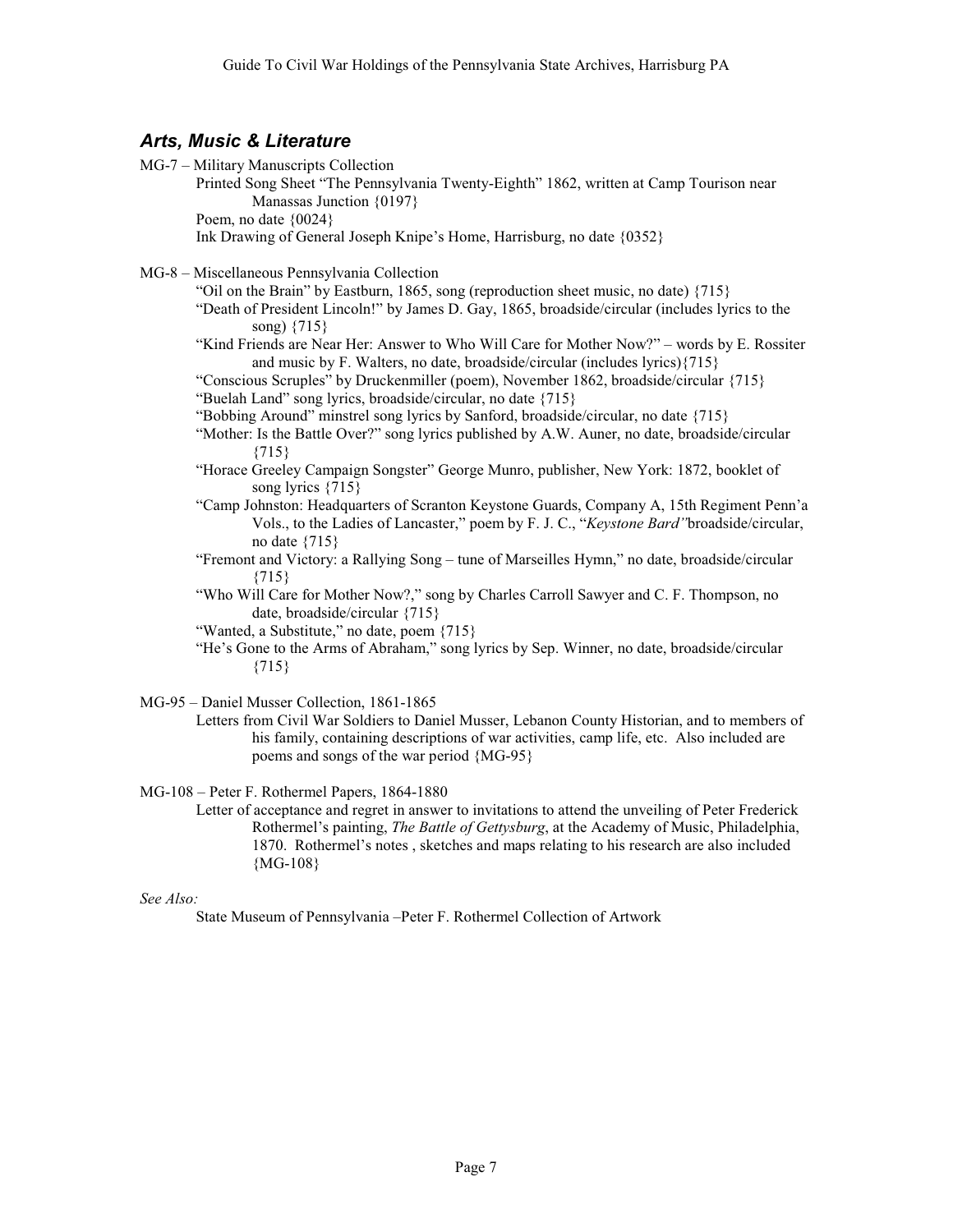# *Border Damage Claims*

RG-2 Auditor-General's Office Claims for Land Damages Submitted to Common Pleas Court, 1862-1871 {Series #2.48} Chambersburg War Damage Claim Applications, 1866-1868 {Series #2.67} and {Microfilm 4434- 4439} Index to Chambersburg War Damage Claim Applications, 1886-1868 {Series #2.70} Chambersburg War Damage Warrant Stub Books, 1866 {Series #2.68} Damage Claim Applications (Submitted Under Acts Passed 1863-1871), 1871-1879 {Series #2.69} and {Microfilm 131-141} Index to Issued War Damage Adjudicated Claim Certificates, 1872-1879 {Series #2.71} Index to Unissued War Damage Adjudicated Claim Certificates, 1872-1879 {Series #2.72} Minutes of the Board of Appraisers of Chambersburg War Damages, 1866 {Series #2.73} and {Microfilm 4433} Minutes of the Board of Appraisers to Examine Damage to Property Along the Southern Border, 1863-1864 {Series #2.74} and {Microfilm 4433} Record of Chambersburg War Damage Claim Final Awards Issued Under Act of February 15, 1866 {Series #2.75} and {Microfilm 4439} Reports and Damage Claim Abstracts, 1868-1871 {Series #2.76} War Damage Adjudicated Claim Certificates, 1872-1879 {Series #2.77} MG-7 – Military Manuscripts Collection Letter from C.[lark] R.[eed] Dart at St. James College to "Dear Mother" relating Union cavalry efforts to block Confederate raids into Pennsylvania, 21 October 1862 (Newspaper

Clipping)  $\{0075\}$ Written Order from Brigadier General McCausland not to burn Rev. Joseph Kennedy's House in Chambersburg, 29 June 1864 {0096}

Certificate of Adjudicated Claims for War Damages for A. D. Caufman, 1 January 1972 {0273}

MG-72 – Hiester Family Papers, 1750-1865

Contains a folder relating to Augustus O. Hiester's participation as a commissioner in the investigation of damages caused by Confederates in the Chambersburg area, 1863-1864 {MG-72}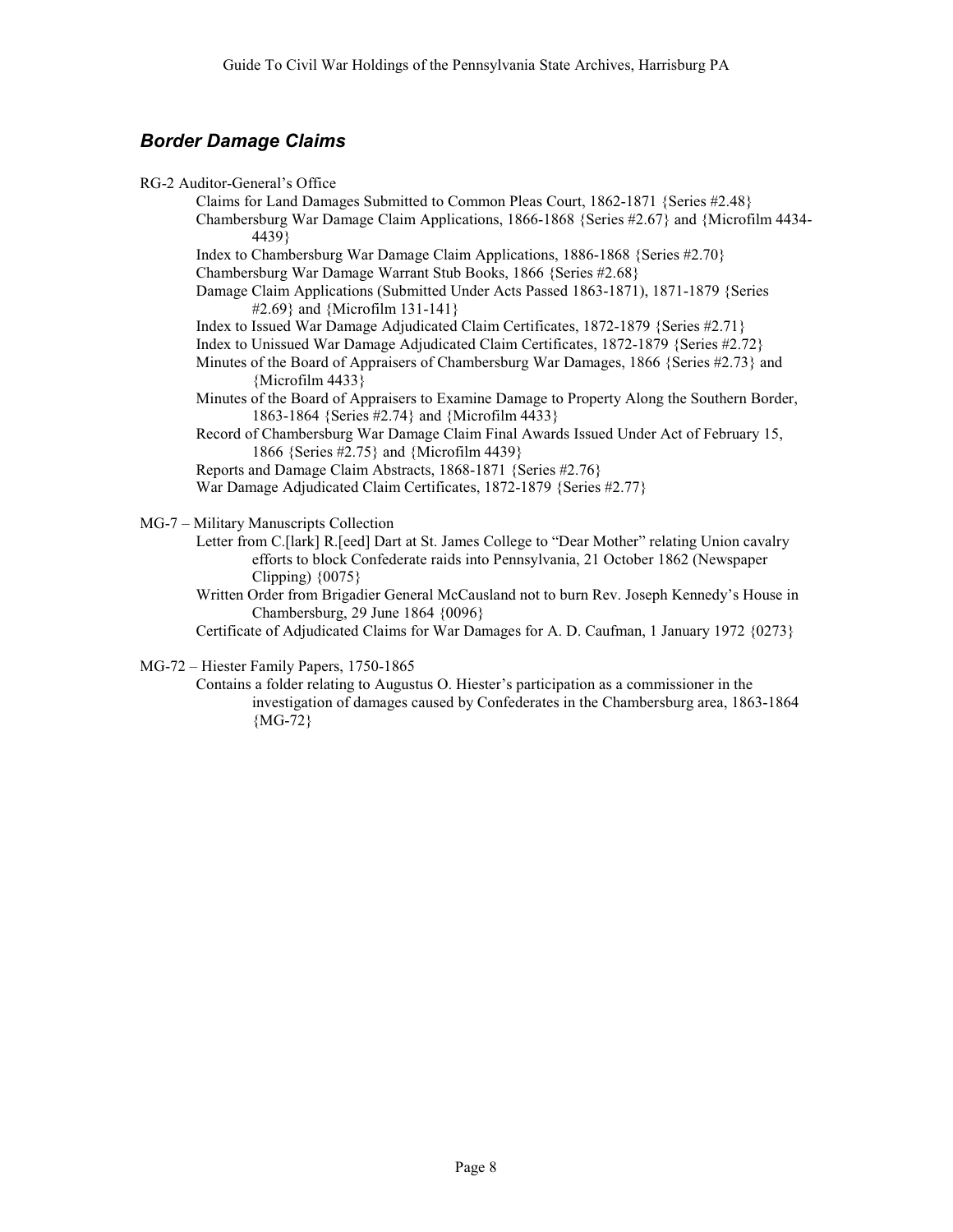# *Battles/Campaigns (Specific)*

Alabama Campaign (General Wilson)

- MG-83 McCormick Family Papers, 1818, (1861-1864)-1881
	- Contains the correspondence and diaries of Brevet Brigadier General Charles McCormick and his brother Captain Robert M. McCormick {MG-83}

## Ann River

MG-6 – Diaries and Journals Collection

Civil War "Reminiscense [sic]" of D[aniel] S. Hopkins, post 1865, 19 pp.

## Antietam

RG-19 Adjutant General's Office

List of Pennsylvania Soldiers interred at Antietam {Series #19.46}

MG-7 – Military Manuscripts Collection

Letter from John S. Witmer, Paradise, to Grandfather, 29 September 1862, concerning his service near Hagerstown and the aftermath of Antietam Battlefield {0084}

## $MG-11 - Maps$

Antietam, prepared by Brevet Brigadier General N. Michler, Major of Engineering, under the Authority of the Honorable Secretary of War, 1867 {679}

- MG-17 Samuel Penniman Bates Papers, 1853-1895
	- Meadville educator appointed state historian in 1864 and charged with preparing a history of Pennsylvania Volunteers. This collection contains research notes and manuscripts related to his published works including: *History of Pennsylvania Volunteers, Battle of Chancellorsville,* and his *Battle of Gettysburg.* The collection also contains Civil War photos and references to the battles of Antietam, Gettysburg, Murfreesboro, and the Wilderness {MG-17}
- MG-18 Battery B, First Pennsylvania Light Artillery Papers, 1861 (1861-1865)-1924 {MG-18}

MG-87 – Hugh W. McNeil Collection

- Correspondence, commissions, newspaper clippings, etc. relating to Hugh W. McNeil, Colonel, 1st Rifle Regiment in the Pennsylvania Reserve Volunteer Corps at the time of his death at Antietam {MG-87}
- MG-234 Forty-Second Regiment ("Bucktails"), Pennsylvania Volunteers Records, 1861-1864 Includes a variety of records including muster rolls, company returns, equipment inventories, lists of casualties from the battles of Antietam, Bull Run, Fredericksburg, Gettysburg, South Mountain, Spotsylvania, and the Wilderness, descriptive lists, and orders preserved by Captain John P. Bard, Company K,  $42<sup>nd</sup>$  Regiment PV {MG-234}

#### Appomattox

- MG-6 Diaries and Journals Collection
	- Civil War Journal of Dr. William Henry Egle, July 14, 1863-July 13, 1865, 1 vol. {MG-6} and {Microfilm 2231}
	- Civil War Diaries of Jonathan W[illiams] Kerr, Sep. 3, 1864 May 30, 1865, 2 vol.

#### Bentonville

MG-7 – Military Manuscripts Collection

Letter from E. H. Pinney, Kinoza Lake, NY, to Howard A. Pinney, Sheffield, PA, 19 June 1912

#### Bull Run

MG-234 – Forty-Second Regiment ("Bucktails"), Pennsylvania Volunteers Records, 1861-1864 Includes a variety of records including muster rolls, company returns, equipment inventories, lists of casualties from the battles of Antietam, Bull Run, Fredericksburg, Gettysburg, South Mountain, Spotsylvania, and the Wilderness, descriptive lists, and orders preserved by Captain John P. Bard, Company K,  $42<sup>nd</sup>$  Regiment PV {MG-234}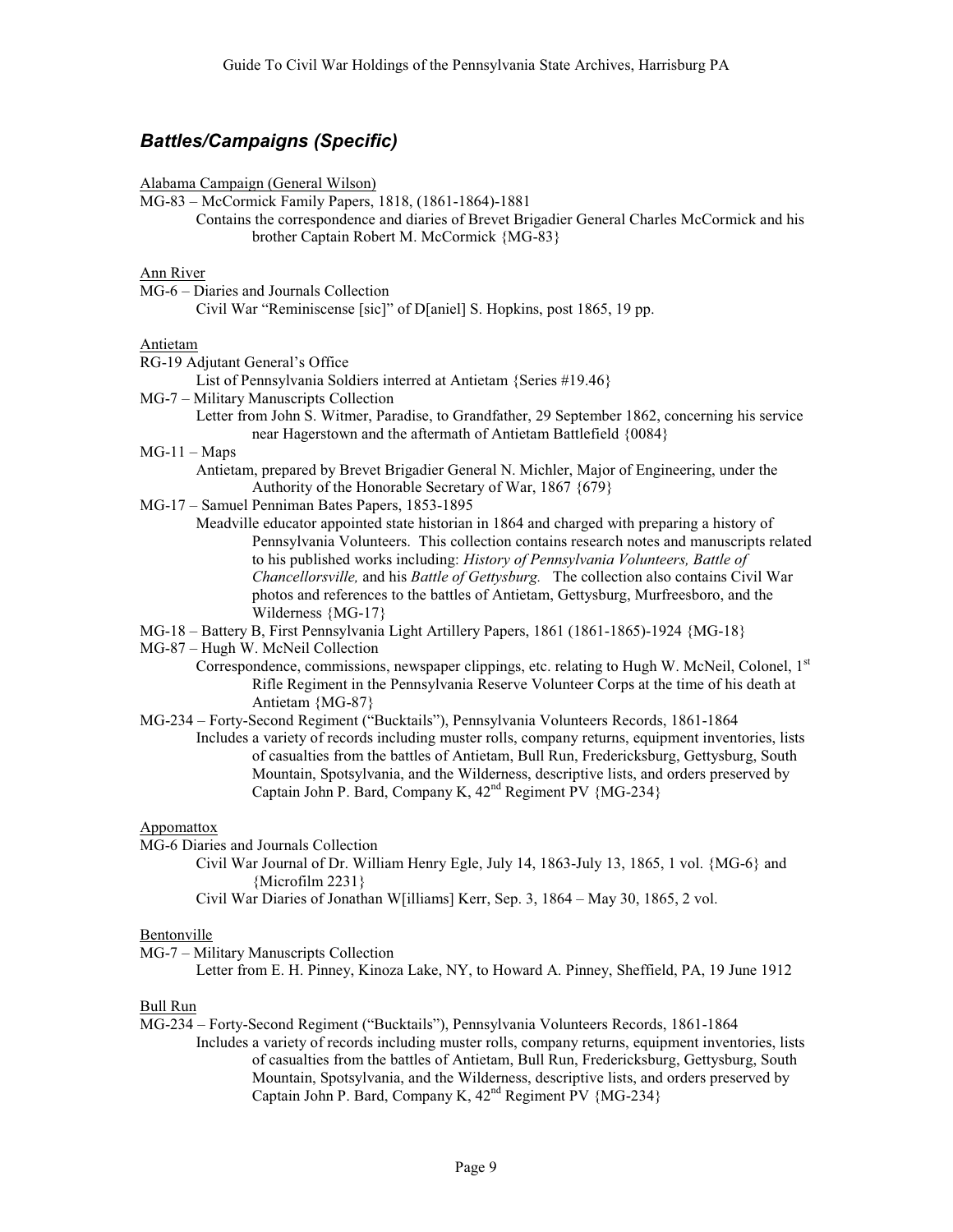# Bull Run  $(2<sup>nd</sup>)$

MG-124 – Robert Taggert Papers, 1861-1864

Civil War diary, correspondence and related materials of Captain Robert Taggert, 9<sup>th</sup> Regiment Pennsylvania Reserves {MG-124}

#### Carlisle

MG-93 – Moore Family Papers

Includes a letter from Mrs. Mary Parker to her father, Isaac B. Parker, explaining the depredations in Carlisle by Confederate Soldiers during the Civil War, 1863 {MG-93}

## Cedar Creek

MG-7 – Military Manuscripts Collection

Newspaper clipping about the Battle of Cedar Creek, no date {0104}

- Letter from W. H. Spera, Council Bluffs, IA, to "My Dear Old Boy Fred" [Robertson] at Marietta, Lancaster County, 16 March 1908 {0104}
- Letter from Spera to "My Dear Fred" containing certificate showing Robertson's involvement with Sheridan's Escort Before the Battle of Cedar Creek, 12 February 1897 {0105}
- Letter from Spera to "My Dear Old Boy Fred," at Marietta, Lancaster County, 16 March 1908 {0106}

#### Chambersburg

- MG-7 Military Manuscripts Collection
	- Written Order from Brigadier General McCausland not to burn Rev. Joseph Kennedy's House in Chambersburg, 29 June 1864 {0096}

#### Chancellorsville

MG-6 – Diaries and Journals Collections

Civil War Diary of Stephen A. Wallace, Sep. 18, 1862 – Jul. 24, 1863

- MG-18 Battery B, First Pennsylvania Light Artillery Papers, 1861 (1861-1865)-1924 {MG-18}
- *See Also:* State Library of Pennsylvania Bates, Samuel P. *The Battle of Chancellorsville.*

#### Chickamauga

- MG-83 McCormick Family Papers, 1818, (1861-1864)-1881
	- Contains the correspondence and diaries of Brevet Brigadier General Charles McCormick and his brother Captain Robert M. McCormick {MG-83}

#### Cold Harbor

RG-25 Pennsylvania at Cold Harbor, Virginia, Commission

Dedication Ceremony Booklet, ca. 1912 {Series #25.44}

MG-6 – Diaries and Journals Collection

```
Civil War "Reminiscense [sic]" of D[aniel] S. Hopkins, post 1865, 19 pp. {MG-6}
```
## Deep Run

- MG-6 Diaries and Journals Collection
	- Civil War "Reminiscense [sic]" of D[aniel] S. Hopkins, post 1865, 19 pp. {MG-6}

#### Fort Stedman

MG-6 – Diaries and Journals Collection

Civil War Diaries of Jonathan W[illiams] Kerr, Sep. 3,  $1864 - May 30$ ,  $1865$ , 2 vol.  ${MG-6}$ 

#### MG-144 – John F. Hartranft Papers

Papers of Colonel John F. Hartranft,  $51<sup>st</sup>$  Regiment PV, 1861; Brigadier General of Volunteers in 1864; and Brevet Major General of Volunteers in 1865 {MG-144}

#### Fredericksburg

MG-18 – Battery B, First Pennsylvania Light Artillery Papers, 1861 (1861-1865)-1924 {MG-18}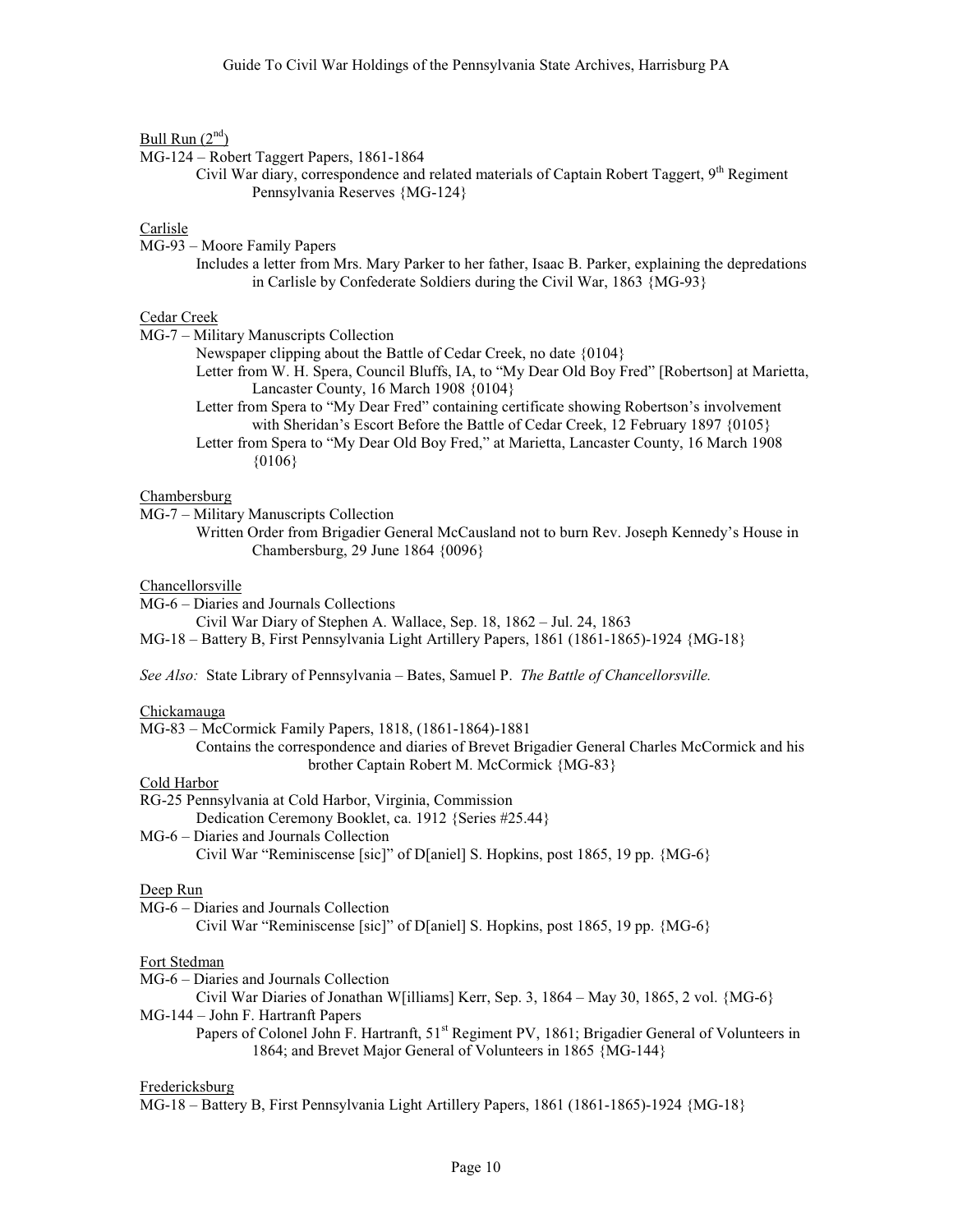MG-124 – Robert Taggert Papers, 1861-1864

- Civil War diary, correspondence and related materials of Captain Robert Taggert, 9<sup>th</sup> Regiment Pennsylvania Reserves {MG-124}
- MG-234 Forty-Second Regiment ("Bucktails"), Pennsylvania Volunteers Records, 1861-1864
	- Includes a variety of records including muster rolls, company returns, equipment inventories, lists of casualties from the battles of Antietam, Bull Run, Fredericksburg, Gettysburg, South Mountain, Spotsylvania, and the Wilderness, descriptive lists, and orders preserved by Captain John P. Bard, Company K,  $42<sup>nd</sup>$  Regiment PV {MG-234}

# **Gettysburg**

RG-19 Adjutant General's Office

List of Wounded Soldiers that died in Hospital of  $2^{nd}$  Corps, Gettysburg, Undated {Series #19.46} Report of the Total Strength of the Ninety Day Militia, 1863 {Series #19.67}

- MG-6 Diaries and Journals Collection
	- Civil War Diary of John Fairchilds, Private, Company D, 61<sup>st</sup> Regiment Pennsylvania Volunteers, January 20, 1863 – July 7, 1863, 10 pages

Civil War Diary of Stephen A. Wallace, Sep. 18, 1862 – Jul. 24, 1863

MG-7 – Military Manuscripts Collection

Letter from C. R. Dart, Harper's Ferry, to "Dear Sister," 18 July 1863 (Newspaper Clipping)  ${0075}$ 

*The Philadelphia Morning Post*, 4 July 1863, Battle of Gettysburg (Reprint?) {0218}

*Revised Report of the Select Committee Relative to the Soldiers' National*

*Cemetery*…(Gettysburg). (Harrisburg, Singerly and Myers State Printer: 1865) {0346} Battle of Gettysburg Booklet, Map and Narrative, no date {0351}

MG-8 – Miscellaneous Pennsylvania Manuscripts

Holy Bible, Philadelphia: Lippincott, Granfo & Co., 1855 with note stating: "Wm. H. Beeks Bible used at Gettysburg…" {309}

History of the Battle of Gettysburg, booklets printed by the Survivor's Association Batteries F and G, 1st Artillery PV, no date {MG-8-1124}

 $MG-11 - Maps$ 

- Map[s] of the Battle Field of Gettysburg, July  $1^{st}$ ,  $2^{nd}$  and  $3^{rd}$ , 1863, published by authority of the Honorable Secretary of War, Office of the Chief of Engineers U. S. Army 1876, New Edition 1883 as published by John B. Bachelder, 1876 {MG-11-62-1, 62-2, 62-3}
- Map of the Battlefield of Gettysburg from Original Surveys by the Engineers of the Commission, printed by Engineer S. A. Hammond, 1903 {MG-11-39}
- Map of the Battlefield of Gettysburg from Original Surveys by the Engineers of the Commission, drawn by Engineer S. A. Hammond, 1914 {MG-11-63}
- MG-17 Samuel Penniman Bates Papers, 1853-1895

Meadville educator appointed state historian in 1864 and charged with preparing a history of Pennsylvania Volunteers. This collection contains research notes and manuscripts related to his published works including: *History of Pennsylvania Volunteers, Battle of Chancellorsville,* and his *Battle of Gettysburg.* The collection also contains Civil War photos and references to the battles of Antietam, Gettysburg, Murfreesboro, and the Wilderness {MG-17}

- MG-18 Battery B, First Pennsylvania Light Artillery Papers, 1861 (1861-1865)-1924 {MG-18}
- MG-70 Haskell Family Collection
	- Frank A. Haskell's "The Battle of Gettysburg;" a 138 page narrative essay on his experiences at the battle and correspondence relating to this essay {MG-70}
- MG-108 Peter F. Rothermel Papers, 1864-1880
	- Letter of acceptance and regret in answer to invitations to attend the unveiling of Peter Frederick Rothermel's painting, *The Battle of Gettysburg*, at the Academy of Music, Philadelphia, 1870. Rothermel's notes , sketches and maps relating to his research are also included {MG-108}

MG-234 – Forty-Second Regiment ("Bucktails"), Pennsylvania Volunteers Records, 1861-1864

Includes a variety of records including muster rolls, company returns, equipment inventories, lists of casualties from the battles of Antietam, Bull Run, Fredericksburg, Gettysburg, South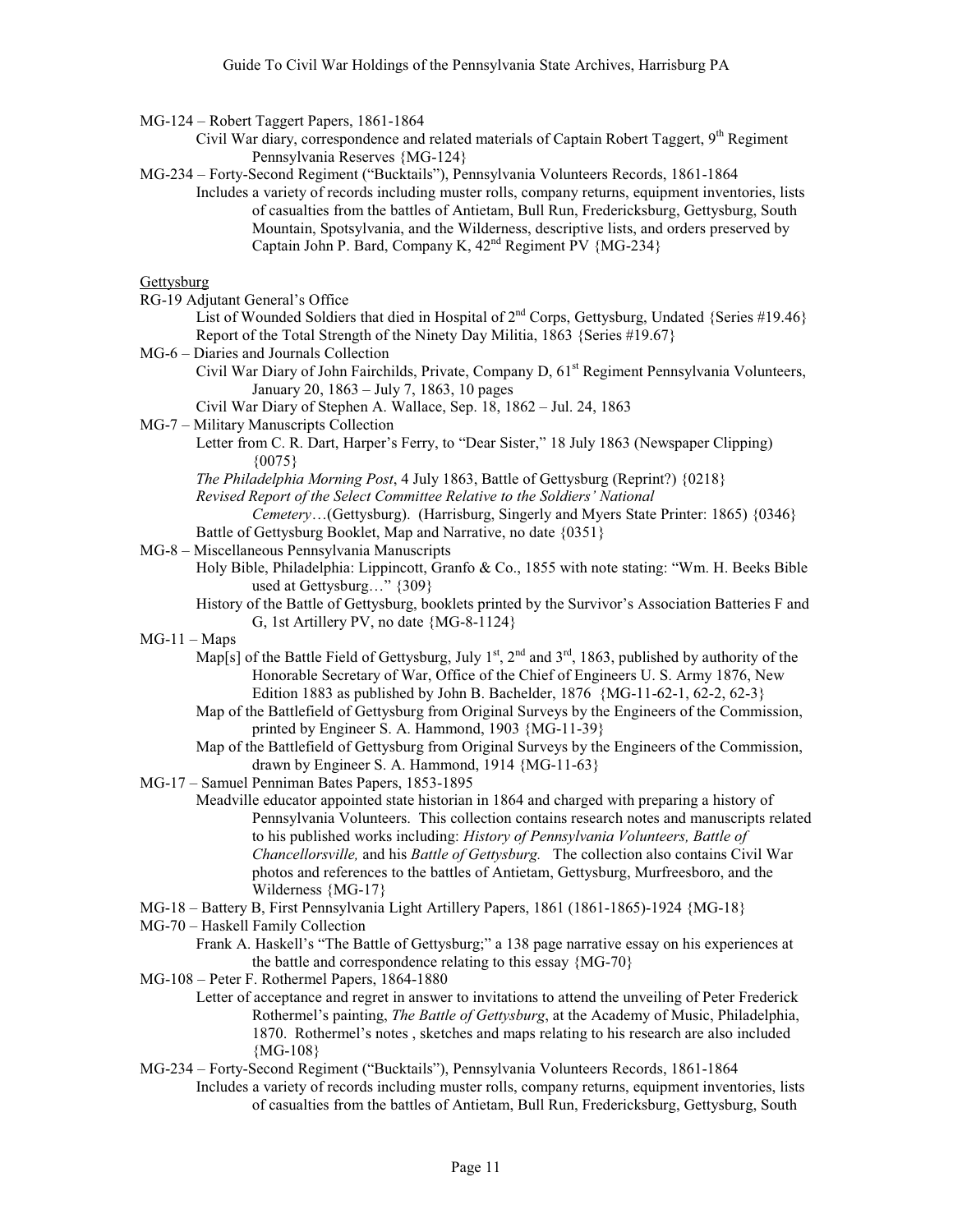Mountain, Spotsylvania, and the Wilderness, descriptive lists, and orders preserved by Captain John P. Bard, Company K, 42nd Regiment PV {MG-234}

 *See Also:* State Library of Pennsylvania – Bates, Samuel P. *The Battle of Gettysburg.*

#### Groveton

MG-124 – Robert Taggert Papers, 1861-1864

Civil War diary, correspondence and related materials of Captain Robert Taggert, 9<sup>th</sup> Regiment Pennsylvania Reserves {MG-124}

#### Hatches Run

MG-6 – Diaries and Journals Collection

Civil War "Reminiscense [sic]" of D.[aniel] S. Hopkins, post 1865, 19 pp.

#### Harpers Ferry

MG-7 – Military Manuscripts Collection

Memorial Day News Clipping accounting the story of John R. Fisher during the Civil War, No Date {0093}

Military Map of Harpers Ferry, Sketched by George Kaiser, January 1863, By Order of Major General Schenck with Color Drawings of Forts and Landscapes {0215}

#### Jacksonville, (Evacuation of Union Forces), April 8-9, 1862

MG-6 Diaries and Journals Collection

Diary and Account Book of Francis F. Brubaker, ca. 1847 – ca. 1879, 1 vol.

#### James River

MG-6 – Diaries and Journals Collection

Civil War "Reminiscense [sic]" of D[aniel] S. Hopkins, post 1865, 19 pp.

Louisiana Campaign

MG-272 – Jeremiah Siders Diaries (Misspelled "Seiders" in the MG guide)

The collection contains two diaries of Jeremiah Siders, Company H, 47<sup>th</sup> Regiment PVV, 1 April 1864 to 29 December 1865. The diaries cover his involvement in the Louisiana campaign, stays in military hospitals, guarding the railroad at Camp Fairview (West Virginia), duties in Washington preparing for the Grand Review, and time spent in Charleston, SC. He also writes about the sinking of the steamer *Emile* and four million dollars of specie aboard. {MG-272}

#### Manassas

MG-7 – Military Manuscripts Collection

Newsclipping about the 11<sup>th</sup> Regiment at Manassas, no date  $\{0154\}$ 

Printed Song Sheet "The Pennsylvania Twenty-Eighth" 1862, written at Camp Tourison near Manassas Junction {0197}

MG-333 – George Washington Fenn Papers, 1829, 1861-1929 & undated

Military papers of George Washington Fenn, Private, Company A,  $127<sup>th</sup>$  Regiment PV,  $2<sup>nd</sup>$ Lieutenant, Company I,  $181<sup>st</sup>$  Regiment PV, and later Captain, Company C,  $201<sup>st</sup>$ Regiment PV. Fenn saw action at Manassass Gap, Virginia, was captured and escaped, and later served as a judge advocate for military court-martial cases at Alexandria Virginia, 1864-1865. Other papers include soldiers' memorials for Company D, 11<sup>th</sup> Regiment PV and Company C,  $201<sup>st</sup>$  Regiment. Fenn's uniform accessories are held at the William Penn Memorial Museum {MG-333}

## Milfred Bridge

MG-6 – Diaries and Journals Collection

Civil War "Reminiscense [sic]" of D[aniel] S. Hopkins, post 1865, 19 pp.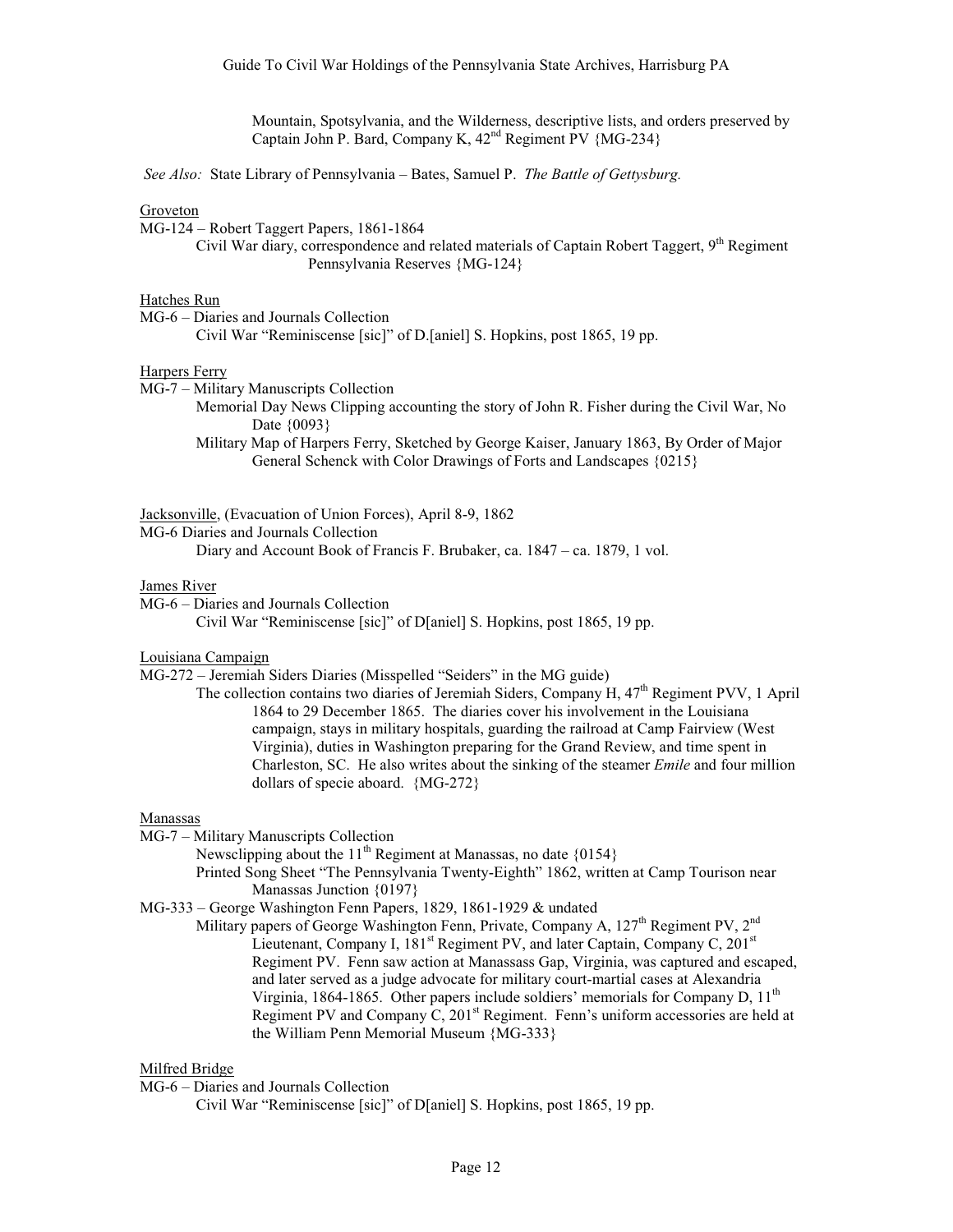## Murfreesboro

- MG-17 Samuel Penniman Bates Papers, 1853-1895
	- Meadville educator appointed state historian in 1864 and charged with preparing a history of Pennsylvania Volunteers. This collection contains research notes and manuscripts related to his published works including: *History of Pennsylvania Volunteers, Battle of Chancellorsville,* and his *Battle of Gettysburg.* The collection also contains Civil War photos and references to the battles of Antietam, Gettysburg, Murfreesboro, and the Wilderness {MG-17}
- MG-83 McCormick Family Papers, 1818, (1861-1864)-1881
	- Contains the correspondence and diaries of Brevet Brigadier General Charles McCormick and his brother Captain Robert M. McCormick {MG-83}

## New Market

MG-7 – Military Manuscripts Collection

Letter from John N. Braddock, Green Springs, WV, to Elias Hares, 10 June 1864 {0101}

## Peninsula Campain

- MG-124 Robert Taggert Papers, 1861-1864
	- Civil War diary, correspondence and related materials of Captain Robert Taggert, 9<sup>th</sup> Regiment Pennsylvania Reserves {MG-124}

# Petersburg

MG-6 Diaries and Journals Collection

Civil War Journal of Dr. William Henry Egle, July 14, 1863-July 13, 1865, 1 vol. and {Microfilm 2231}

Civil War "Reminiscense [sic]" of D[aniel] S. Hopkins, post 1865, 19 pp.

Civil War Diaries of Jonathan W[illiams] Kerr, Sep. 3, 1864 – May 30, 1865, 2 vol.

## Pine Knob, GA

MG-7 – Military Manuscripts Collection

Letter from John Sowers, in the field near Marietta, GA, to "Dear Father," 15 June 1864 {0095} Paper referring to the wounding of John Sowers at Pine Knob and his death at Nashville, July 1864 {0095}

## Polapotomy River

MG-6 – Diaries and Journals Collection

Civil War "Reminiscense [sic]" of D[aniel] S. Hopkins, post 1865, 19 pp.

## Richmond:

RG-19 Adjutant General's Office

List of Men in Pennsylvania Regiments in the Army of the Potomac, Undated {Series #19.33} MG-124 – Robert Taggert Papers, 1861-1864

Civil War diary, correspondence and related materials of Captain Robert Taggert, 9<sup>th</sup> Regiment Pennsylvania Reserves {MG-124}

MG-262 – Miscellaneous Microfilm Collection

Papers of William Jackson Palmer, 1822-1948. The collection contains a large number of documents, maps, a diary, and letters of William J. Palmer, Anderson Troop, and later 15<sup>th</sup> Pennsylvania Cavalry, 160<sup>th</sup> Regiment PV, 1862-1865. The collection contains a an account of the Siege of Richmond {MG-262-Microfilm 1557 (reel 3 of the William Jackson Palmer Papers)}

## Salem Heights

MG-6 – Diaries and Journals Collection Civil War Diary of John A. Porter, Jan. 7, 1863 – Jan. 27, 1864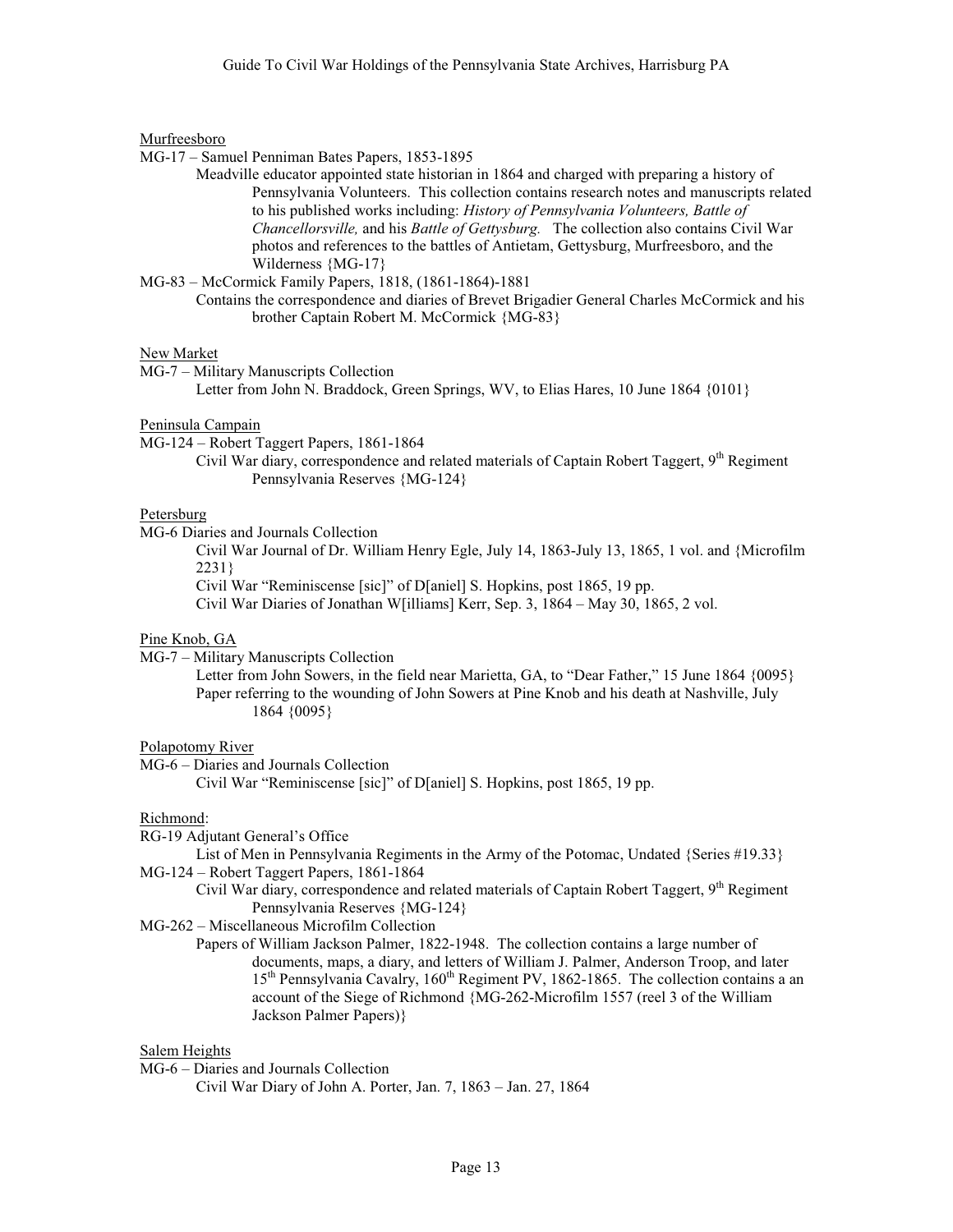Secessionville, June 16, 1862

MG-6 Diaries and Journals Collection

Diary and Account Book of Francis F. Brubaker, ca. 1847 – ca. 1879, 1 vol.

#### Selma

MG-83 – McCormick Family Papers, 1818, (1861-1864)-1881

Contains the correspondence and diaries of Brevet Brigadier General Charles McCormick and his brother Captain Robert M. McCormick {MG-83}

## Seven Pines:

RG-19 Adjutant General's Office

Battle Report by Brigadier General S.D. Keyes,  $4^{th}$  Corps, May 31<sup>st</sup>-June 1<sup>st</sup>, 1862 {Series #19.4}

Sherman's Campaign in Georgia and South Carolina

MG-6 – Diaries and Journals Collection

Civil War Diary of Samuel A. Murray, Aug. 30, 1861 – late 1862

- MG-83 McCormick Family Papers, 1818, (1861-1864)-1881
	- Contains the correspondence and diaries of Brevet Brigadier General Charles McCormick and his brother Captain Robert M. McCormick {MG-83}

#### South Mountain

- MG-124 Robert Taggert Papers, 1861-1864
	- Civil War diary, correspondence and related materials of Captain Robert Taggert, 9<sup>th</sup> Regiment Pennsylvania Reserves {MG-124}
- MG-234 Forty-Second Regiment ("Bucktails"), Pennsylvania Volunteers Records, 1861-1864
	- Includes a variety of records including muster rolls, company returns, equipment inventories, lists of casualties from the battles of Antietam, Bull Run, Fredericksburg, Gettysburg, South Mountain, Spotsylvania, and the Wilderness, descriptive lists, and orders preserved by Captain John P. Bard, Company K,  $42<sup>nd</sup>$  Regiment PV  ${MG-234}$

#### Spotsylvania

MG-6 – Diaries and Journals Collection

- Civil War "Reminiscense [sic]" of D[aniel] S. Hopkins, post 1865, 19 pp.
- MG-234 Forty-Second Regiment ("Bucktails"), Pennsylvania Volunteers Records, 1861-1864 Includes a variety of records including muster rolls, company returns, equipment inventories, lists of casualties from the battles of Antietam, Bull Run, Fredericksburg, Gettysburg, South Mountain, Spotsylvania, and the Wilderness, descriptive lists, and orders preserved by Captain John P. Bard, Company K,  $42<sup>nd</sup>$  Regiment PV {MG-234}

Stafford Courthouse, VA

MG-6 – Diaries and Journals Collections Civil War Diary of Stephen A. Wallace, Sep. 18, 1862 – Jul. 24, 1863

#### Vicksburg

RG-19 – Adjutant General's Office

File Documenting National Memorial Reunion and Peace Jubilee, Vicksburg, MS, 1917 {Series #19.28}

MG-7 – Military Manuscripts

Grant Edition of the *Vicksburg Daily Citizen*, 2 July 1863 (printed on wallpaper) {0085} Also available on Microfilm

# Washington, D.C. Defense

MG-7 – Military Manuscripts Collection

Telegraph from Eli Slifer, Harrisburg, to Captain John B. Selheimer, Fort Washington, MD calling for the Logan Guards ( $25<sup>th</sup>$  Regiment PV), 16 April 1861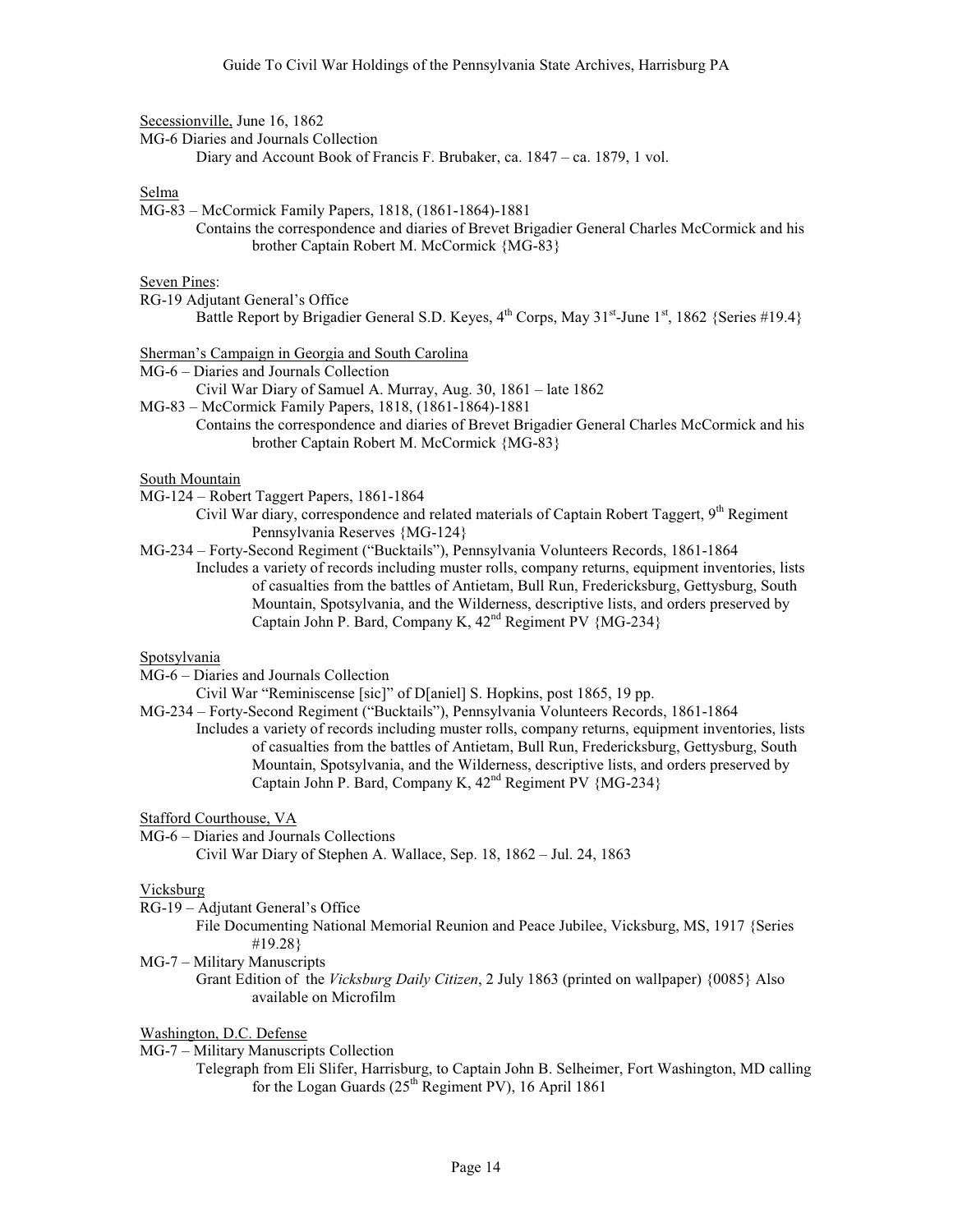Weldon Railroad

MG-18 – Battery B, First Pennsylvania Light Artillery Papers, 1861 (1861-1865)-1924 {MG-18}

Wilderness

- MG-6 Diaries and Journals Collection
	- Civil War "Reminiscense [sic]" of D[aniel] S. Hopkins, post 1865, 19 pp.
	- Civil War Diary of John A. Porter, Jan. 7, 1863 Jan. 27, 1864
- MG-17 Samuel Penniman Bates Papers, 1853-1895
	- Meadville educator appointed state historian in 1864 and charged with preparing a history of Pennsylvania Volunteers. This collection contains research notes and manuscripts related to his published works including: *History of Pennsylvania Volunteers, Battle of Chancellorsville,* and his *Battle of Gettysburg.* The collection also contains Civil War photos and references to the battles of Antietam, Gettysburg, Murfreesboro, and the Wilderness {MG-17}
- MG-18 Battery B, First Pennsylvania Light Artillery Papers, 1861 (1861-1865)-1924 {MG-18}
- MG-234 Forty-Second Regiment ("Bucktails"), Pennsylvania Volunteers Records, 1861-1864 Includes a variety of records including muster rolls, company returns, equipment inventories, lists of casualties from the battles of Antietam, Bull Run, Fredericksburg, Gettysburg, South Mountain, Spotsylvania, and the Wilderness, descriptive lists, and orders preserved by Captain John P. Bard, Company K,  $42<sup>nd</sup>$  Regiment PV {MG-234}

Woodstock

MG-7 – Military Manuscripts Collection

Letter from John N. Braddock, Green Springs, WV, to Elias Hares, 10 June 1864 {0101}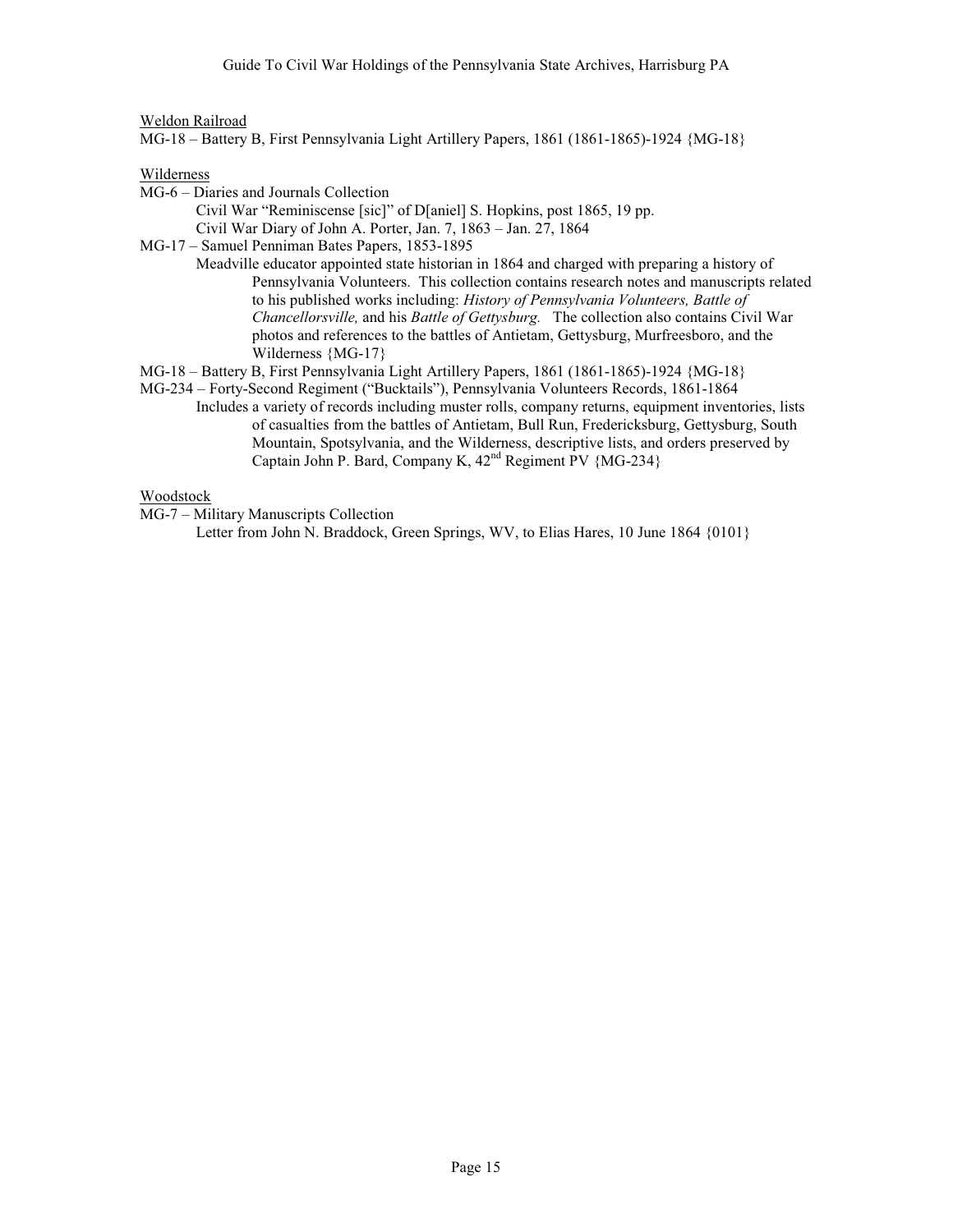# *Camp Life/Daily Life of Soldiers*

- MG-6 Diaries and Journals Collection Diaries of John F. Koerper, 1862-1864, 1871, 4 vol. – (life in Harrisburg, PA 1862-63) {MG-6}
- MG-7 Military Manuscripts Collection

Letter from Smith, Camp Curtin – Harrisburg, to Friend Black, 17 August 1862 {MG-7-0081} Letter from Samuel S. Obourn, Fort Pickering, to Mother, 24 July 1862 {MG-7-0077}

- Letter from H. S. Lamm, 131<sup>st</sup> Regiment, Company B, Camp near Fairfax Seminary, to "Esteemed" Friend," 8 September 1862, {MG-7-0089}
- Letter from John S. Witmer, Paradise, to Grandfather, 29 September 1862, concerning his service near Hagerstown and the aftermath of Antietam Battlefield {MG-7-0084}
- Sketch of the Camp of the 173<sup>rd</sup> Regiment Pennsylvania Volunteers near Norfolk by Isaac Houseman, no date {MG-7-0085}
- Copies of Camp Sketches of the 50<sup>th</sup> New York State Engineers by C. E. Hastings, near Poplar Spring Meeting House, 1865 {MG-7-0229}
- General Orders, No. 7, Lexington KY, Office of Post Commandant [Pleasants] for July 4<sup>th</sup> Celebration, 3 July 1863 {MG-7-0138}
- Printed Song Sheet "The Pennsylvania Twenty-Eighth" 1862, written at Camp Tourison near Manassas Junction {MG-7-0197}
- Letter from Isaac Long, Company H,  $151<sup>st</sup>$  Regiment PV, 1862-1863; includes a hand-drawn map of the camp {MG-7-0381}
- Diary of conscript Jacob Henry Gobrecht, Company I,  $56<sup>th</sup>$  Regiment PV commenting on camp life, correspondence with other conscripts, lists of other conscripts, and his duty in tracking down deserters {MG-7} and (MG-262-microfilm 4081}

MG-95 – Daniel Musser Collection, 1861-1865

- Letters from Civil War Soldiers to Daniel Musser, Lebanon County Historian, and to members of his family, containing descriptions of war activities, camp life, etc. Also included are poems and songs of the war period {MG-95}
- MG-212 William E. Stewart Collection

Contains *The Soldier's Pocket-Book*, 1861, and *The Soldier's Prayer Book*, 1861 {MG-212}

MG-230 – David W. Howard Collection, 1863-1889

Letters, photographs and diary of David W. Howard, Company D, 18<sup>th</sup> Pennsylvania Cavalry,  $163^{\text{rd}}$  Regiment PV {MG-230}

MG-232 – Schaffner Family Collection, 1859-1866

Miscellaneous items of the Schaffner Family, South Hanover Township, Dauphin County. The collection includes the Civil War Diary of Private Daniel Schaffner, Company I,  $87<sup>th</sup>$ Regiment PV who served briefly at the end of the war, 21 March 1865 to 29 June 1865. The diary offers glimpses of camp life, hospitals, and a negative view on service at the end of the war (it is unclear whether he was drafted) {MG-232}

MG-262 – Special Microfilm Collection

- Letters and papers from Joseph A. Shaw, 12<sup>th</sup> Maine Regiment. The letters contain references to battles on the lower Mississippi, descriptions of camp life, and philosophy on the freeing of the slaves {MG-262-microfilm 1144}
- Correspondence and papers of Edward Schilling,  $4<sup>th</sup>$  Regiment Maryland Volunteers, and later of Company B, United States Engineers, describing camp life, campaigns in Maryland and Virginia, 1862-1865 {MG-262-microfilm 1747}

*See Also:*

*Diaries and Letters Section*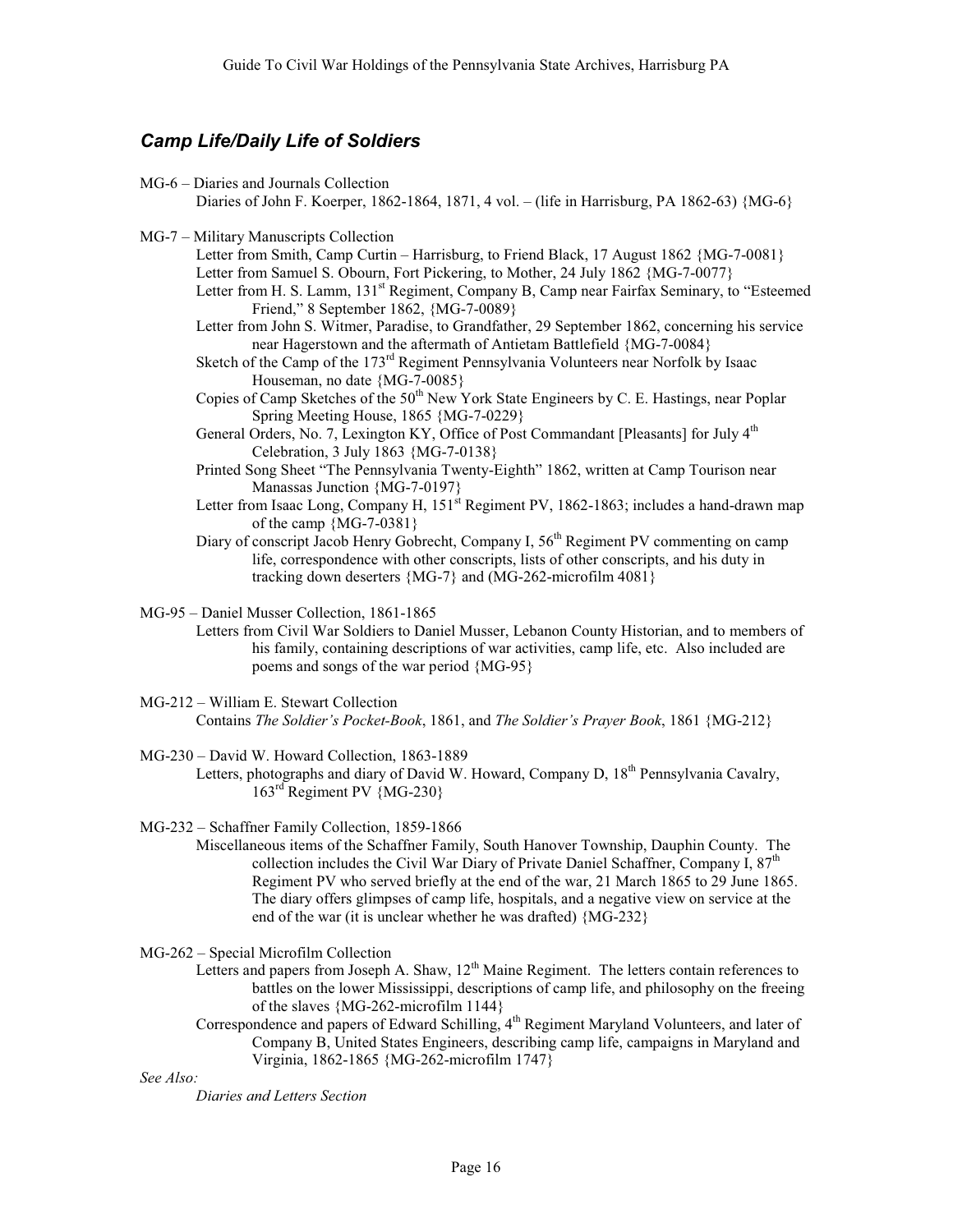# *Diaries and Letters (Alphabetized by Author's Last Name)*

- Ammon, B. C. Letter from B. C. Ammon, Headquarters of the  $2<sup>nd</sup>$  Corps, to Dr. Levi Rooks, Lewisburg, 6 August 1864 {MG-7-0097}
- Anderson, L. M. Correspondence of L. M. Anderson, Erie County Farmer, Company F, 211<sup>th</sup> Regiment PV {MG-225}
- Armor, W. C. -- Correspondence, appointments, commissions, and miscellaneous items of, or pertaining to, Major William C. Armor,  $28<sup>th</sup>$  Regiment PV  ${MG-228}$
- Baldwin, V. B. Letter from Vining B. Baldwin, Company C,  $72<sup>nd</sup>$  Regiment Pennsylvania Volunteers, Camp Observation to his Sister, 24 January 1862 with one Photograph of Baldwin (including signature) {MG-7-0071}
- Betts, C. Letter from Charles Betts, Captain of Anderson Troop at Camp Garesche' near Murfreesboro TN, to Col. William Palmer, Headquarters, 2 March 1863 {MG-7-0088}
- Bierer, J. J. Correspondence, legal papers, photographs, company returns, muster rolls, orders and other records relating to Captain Jacob J. Bierer of Latrobe, Company C,  $11<sup>th</sup>$  Regiment PV {MG-253}
- Black, J. D. Papers of John D. Black, Erie Regiment of the Pennsylvania Volunteer Infantry, 1861 and the  $145<sup>th</sup>$  Regiment PV, 1862-1865. Included in the collection are: correspondence from Nelson A. Miles and Edwin Stanton, records of commissions, appointments, military orders, ordnance papers, requisitions, pension papers, recommendations, newspaper clippings, and photographs {MG-141}
- Blackburn, D. Letter from D. Blackburn and R. L. Hamill, Veterans Reserve Corps at Camp Reynolds, PA, to Governor Curtin about discharges, 21 June 1865 {MG-7-0103}
- Bloss, J. -- MG-25 Bloss Family Collection, 1863-1904 This collection contains Civil War letters, photographs, and a diary of Joseph Bloss, Company K,  $17<sup>th</sup>$  Pennsylvania Cavalry; the collection also contains the commission of William F. Bloss, Company H,  $76<sup>th</sup>$  Regiment PV  ${MG-25}$
- Bowerman, S. B. Records, correspondence and Papers of Solomon B. Bowerman,  $1<sup>st</sup>$  Lieutenant, Company A, 172<sup>nd</sup> Regiment PV, 1<sup>st</sup> Lieutenant, Company C, 200<sup>th</sup> Regiment PV, and Captain, Company A,  $210^{th}$  Regiment PV. Most of the records deal with his service as Captain of the  $210^{th}$ Regiment PV including muster rolls, morning reports, quartermaster reports, clothing supply inventories, and hospital records with reports on the effects of deceased soldiers. Also included are written orders, correspondence, an army regulation booklet and receipts for payroll and transportation {MG-337}
- Braddock, J. Correspondence from James Braddock asking for Enlistment and Discharge papers for his father John with receipt of service in the  $12<sup>th</sup>$  Regiment (3 Months), Company B, and Company F,  $22<sup>nd</sup>$  Regiment Pennsylvania Cavalry {MG-7-0101}
- Braddock, J. N. Letter from John N. Braddock, Green Springs, WV, to Elias Hares, 10 June 1864 {MG-7- 0101}
- Brady, G. K. Contains correspondence, clippings, photographs, and military commissions and certificates relating to George K. Brady, Company B,  $12<sup>th</sup>$  Regiment PV Infantry, and also the  $14<sup>th</sup>$  Infantry, U. S. A. {MG-249}
- Brubaker, F. F. Diary and account book of Private Francis F. Brubaker, 8 April 1862 to 16 September 1862, 1 vol. The volume details items sold or issued to particular members of the  $97<sup>th</sup>$  Regiment PV and Brubaker's account of events that occurred during his experience of service with the regiment (specifically the battle of Secessionville and the evacuation of Jacksonville). {MG-6}
- Chapman, J. H. Correspondence from J. H. Chapman, Captain,  $59<sup>th</sup>$  Company to Johnson Roney, 1 January 1865 {MG-7-0347}
- Coon, N. D. Letter from N. D. Coon to "Dear Sister" from Catletts Station, 25 October 1863 (Newspaper clipping) {MG-7-0075}
- Dart, C. R. Letter from C.[lark] R.[eed] Dart at St. James College to "Dear Mother" relating Union cavalry efforts to block Confederate raids into Pennsylvania, 21 October 1862 (Newspaper Clipping) {MG-7-0075}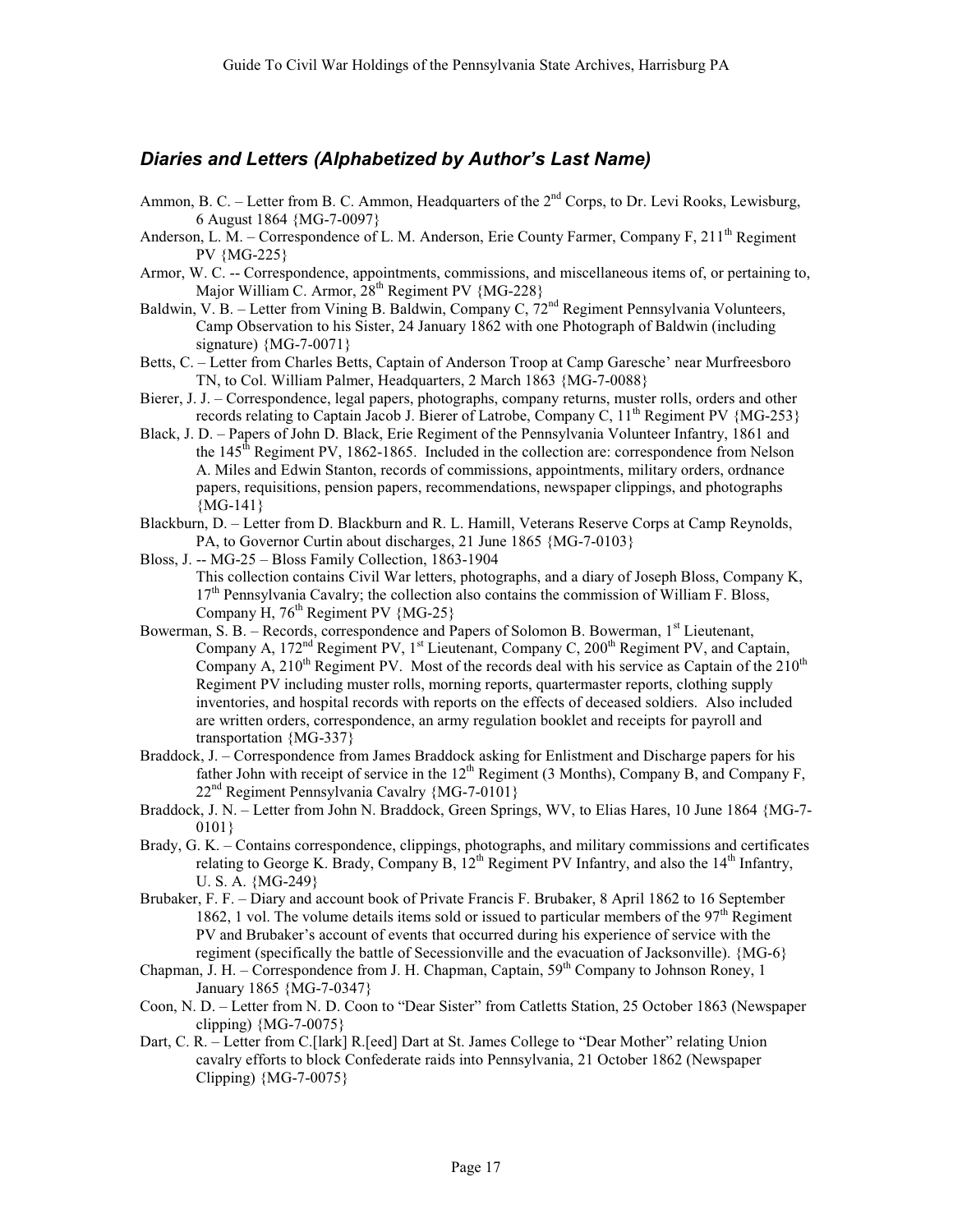- Dart, C. R. Letter from C. R. Dart to Sister Orpha, "Camp in the Woods," 11 May 1862 (Newspaper clipping) {MG-7-0076}
- Dart, C. R. Letter from C. R. Dart, Harper's Ferry, to "Dear Sister," 18 July 1863 (Newspaper Clipping)  ${MG-7-0075}$
- Dart, C. R. Letter from C. R. Dart, Harper's Ferry, to "Dear Sister," 18 July 1863 (Newspaper Clipping)  ${MG-7-0075}$
- Dart, L. M. Letter from L. M.[anzer] Dart to "Dear Mother," 31 March 1863 {MG-7-0075}
- Dengler, F. Letter from Francis Dengler, Barry PA, to Franklin Klees, Orderly Sergeant for Company G, near Falmouth VA, 5 February 1863 {MG-7-0086}
- Dibble, M. Letter from Milo Dibble, Private, Company I, 2<sup>nd</sup> Regiment Pennsylvania Cavalry, to "Dear" Wife," 22 June 1862 {MG-7-0344}
- Duerr, F. Nine Xerox copies of typescript translations of Civil War Letters from Frederick Duerr to family which includes one letter to Duerr from his wife, October 1864 to April 1865 {MG-8-903}
- Dunn, N. Letter from Nathaniel Dunn, Fortress Monroe VA, to Brother, 4 May 1862 {MG-7-0085}
- Eberhart, J. W. Diary of James W. Eberhart from 23 March, 1864 to 8 August, 1865 {MG-262-Microfilm reel 1144}
- Egle, W. H. Journal of Dr. William Henry Egle, July 14, 1863-July 13, 1865, 1 vol. {MG-6} and {Microfilm 2231}
- Elden, I. Letter from I. Elden, Meade Station, City Point Railroad to "Dear Brother William," 12 March 1865 {MG-7-0102}
- Fairchilds, J. Diary of John Fairchilds, Private, Company D, 61<sup>st</sup> Regiment Pennsylvania Volunteers, January 20, 1863 – July 7, 1863, 10 pages {MG-6}
- Fenn, G. W. Military papers of George Washington Fenn, Private, Company A,  $127<sup>th</sup>$  Regiment PV,  $2<sup>nd</sup>$ Lieutenant, Company I, 181<sup>st</sup> Regiment PV, and later Captain, Company C, 201<sup>st</sup> Regiment PV. Fenn saw action at Manassass Gap, Virginia, was captured and escaped, and later served as a judge advocate for military court-martial cases at Alexandria Virginia, 1864-1865. Other papers include soldiers' memorials for Company D,  $11<sup>th</sup>$  Regiment PV and Company C,  $201<sup>st</sup>$  Regiment. Fenn's uniform accessories are held at the William Penn Memorial Museum {MG-333}
- Fleming, J. Diary of John Fleming titled "Recollections" from 1861-1864 {MG-262-microfilm 1293}
- Fox, S. Letters and miscellaneous items of or relating to Private Solomon Fox, Company G,  $93<sup>rd</sup>$ Regiment PV, who died in service, 24 July 1862 {MG-227}
- Garrett, J. S. Letters from John S. Garrett, Company A,  $46<sup>th</sup>$  Regiment PV and 2 letters from Albert G. Smith, Company D,  $4^{\text{th}}$  Regiment PV, to John S. Garrett {MG-224}
- Geisel, C. -- Letters and related items of Sergeant Christian Geisel, Company H,  $6<sup>th</sup>$  Pennsylvania Cavalry,  $70^{th}$  Regiment PV  ${MG-226}$
- Glass, S. P. -- Letters from Private Samuel P. Glass, Company B, 21<sup>st</sup> Pennsylvania Cavalry, 182<sup>nd</sup> Regiment PV, to his wife, Sarah Glass, Adams County {MG-221}
- Gobrecht, J. H. Diary of conscript Jacob Henry Gobrecht, Company I, 56<sup>th</sup> Regiment PV commenting on camp life, correspondence with other conscripts, lists of other conscripts, and his duty in tracking down deserters {MG-7} and also (MG-262-microfilm 4081}
- Goodwin, John S. Letters of John S. Goodwin to his mother and sister in Delaware County relating to his service in the  $97<sup>th</sup>$  Regiment PV {MG-59}
- Guss, Col. Letter from Colonel Guss,  $97<sup>th</sup>$  Regiment, Fernandina City, Amelia Island, FL to "Mr. Editor," 10 March 1862 (Signed by G. E. Wright) {MG-7-0076}
- Hall, W. C. -- Civil War correspondence of Private Wilmer C. Hall, Company G, 1<sup>st</sup> Pennsylvania Cavalry, to his father and other family members, Lisburn, Cumberland County {MG-65}
- Hamil, R. Letter from R. Hamil,  $50<sup>th</sup>$  Ind. Inf. Vets., Little Rock, Arkansas, to "Dear Bro.," 7 November 1864 (in code or shorthand) {MG-7-0100}
- Harris, S. A. -- Harris-Silverthorn Family Papers, 1816-1924
- Contains the diary of S. A. Harris, Company G, Erie Regiment, 1861 {MG-69}
- Haskel, F. A. Frank A. Haskell's "The Battle of Gettysburg;" a 138 page narrative essay on his experiences at the battle and correspondence relating to this essay {MG-70}
- Hill, J. R. Letters and pension records of Jacob R. Hill, Company F,  $56<sup>th</sup>$  Regiment PV {MG-231}
- Hittle, W. C. Diary and photos of William C. Hittle, Corporal, Company D, 151<sup>st</sup> Regiment PV {MG-94}
- Hopkins, D. S. "Reminiscense [sic]" of D[aniel] S. Hopkins, post 1865, 19 pp. {MG-6}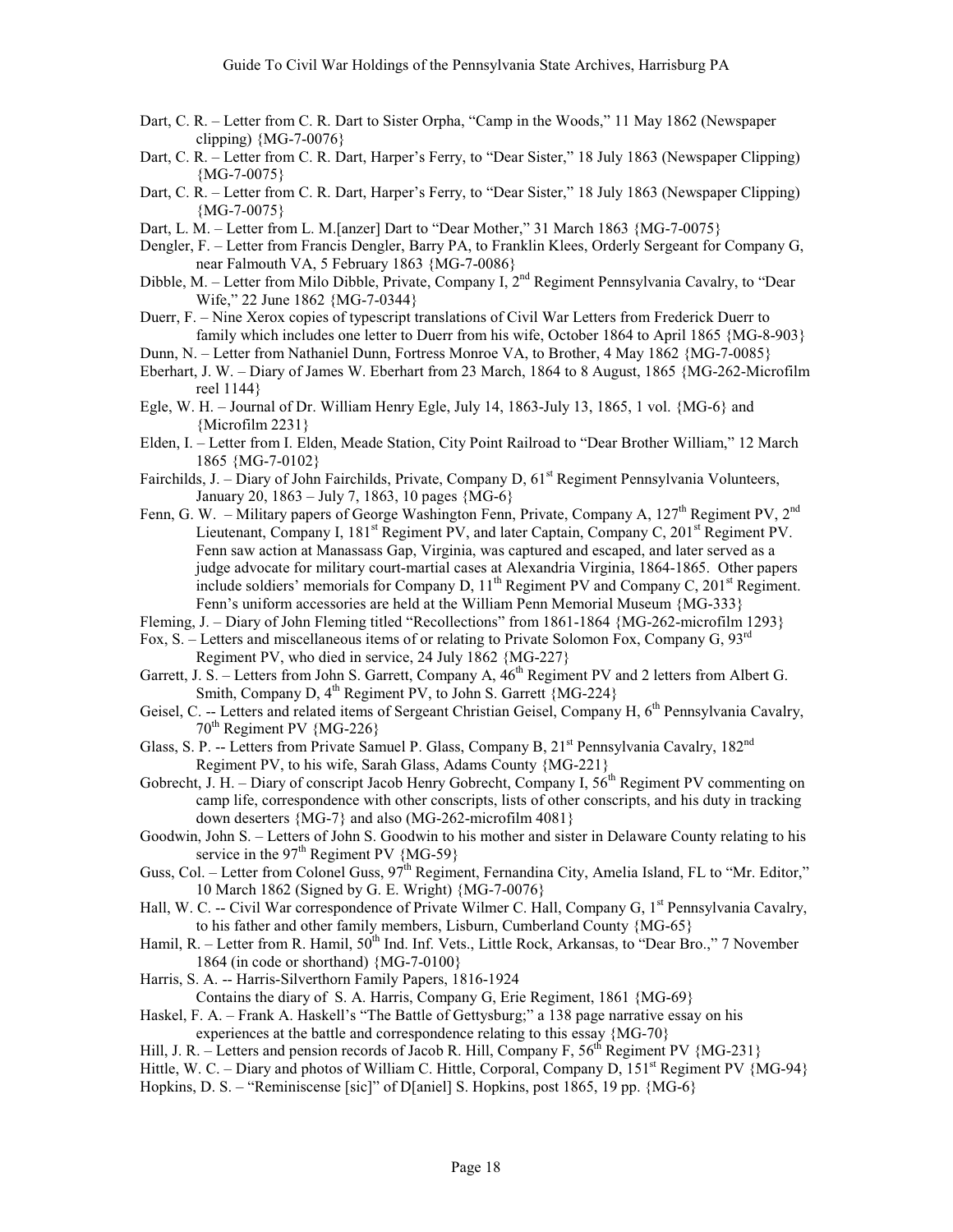- Hougham, Priv. Letter from [Priv.] Hougham, Battery A Pottsville, PA, to "Dear Brother" about his trip from Washington to Pottsville, 4 August 1863 {MG-7-0090}
- Houghtelin, W. D. Journal of William Drayton Houghtelin from 1861-1865 {MG-262-microfilm 1144}
- Houser, C. Correspondence, Charles Houser, Private, Company H, 11<sup>th</sup> Regiment PV, November 1861-November 1862 {MG-7-0326}
- Houston, S. Papers of Samuel Houston, 1861-1864 {MG-262-microfilm 1144}
- Howard, D. W. Letters, photographs and diary of David W. Howard, Company D, 18<sup>th</sup> Pennsylvania Cavalry, 163rd Regiment PV {MG-230}
- Hurst, T. B. Diary of Templeton B. Hurst, May 5, 1864 March 1, 1865, 143 pp. {MG-6}
- Johnston, S. Letter from Simeon Johnston, Company B at Harpers Ferry, to Thomas Fischer, 2 May 1863  ${MG-7-}$
- Kerr, J. W. Diaries of Jonathan W[illiams] Kerr, Sep. 3, 1864 May 30, 1865, 2 vol. {MG-6}
- Knipe, J. Correspondence from Gen. Joseph Knipe to his wife, 13 February 1865  ${MG-7-0352}$
- Koerper, J. F. Diaries of John F. Koerper, 1862-1864, 1871, 4 vol. One of these four volumes was written by a soldier during the Civil War. The other three were written by his father, of the same name, who was a merchant in Harrisburg, PA {MG-6}
- Lamm, H. S. Letter from H. S. Lamm, 131<sup>st</sup> Regiment, Company B. Camp near Fairfax Seminary, to "Esteemed Friend," 8 September 1862 {MG-7-0089}
- Leasure, D. Letters of Colonel Daniel Leasure, M.D., Organizer of the 100<sup>th</sup> Regiment PV, 1861-1864 {Microfilm 4547}
- Long, I. Letter from Isaac Long, Company H, 151<sup>st</sup> Regiment PV, 1862-1863; includes a hand-drawn map of the camp {MG-7-0381}
- McCormick, C. C. Two Diaries dated 1862 and 1865 {MG-83}
- Metzger, B. Civil War Diary of Barnhart Metzger {MG-262-Microfilm 1429}
- Miller, H. Letter from Captain Hiram Miller (Company E), at Reading PA, to the Honorable S. P. Chase, Treasurer, returning pay due Isaac Beidler, 20 August 1863 {MG-7-0091}
- Montgomery, J. Diary of James Montgomery, 10 February 1864 to 25 January 1865 {MG-262-microfilm 1144}
- Moore, M. Moore Family Papers

Includes a letter from Mrs. Mary Parker to her father, Isaac B. Parker, explaining the depredations in Carlisle by Confederate Soldiers during the Civil War, 1863 {MG-93}

- Murray, S. A. Diary of Samuel A. Murray, Aug. 30, 1861 late 1862 {MG-6} and {Microfilm 2231}
- Neely, D. R. P. Diary of David R. P. Neely, Captain, Company I, 149<sup>th</sup> Regiment PV, 1864 {MG-7-
- 0331} and {Microfilm 3879}
- Nelson, M. See Black, John D.
- Obourn, J. Letter from Jacob Obourn, Camp of the 105<sup>th</sup> near South Side Railroad, no date  ${MG-7-0077}$
- Obourn, S. S. Letter from Samuel S. Obourn, Pagosa Hospital, to Brother, 31 March 1864 {MG-7-0077} Letter from Samuel S. Obourn, Small Pox Hospital, Memphis TN, to Jacob Obourn (Brother), 6 August 1864 {MG-7-0077}
	- Letter from Samuel Obourn, Small Pox Hospital, Memphis TN, to Mother, 11 August 1864 {MG-7-0077}
	- Letter from Samuel Obourn, Fort Pickering, Memphis TN, to Cousin and Brother 27 January 1863 {MG-7-0077}
	- Letter from Samuel Obourn, New Orleans, to Mother, 18 February 1865 {MG-7-0077}
	- Letter from Samuel Obourn, Camp on Dauphine Island Mobile Bay, to Mother , 11 March 1865  ${MG-7-0077}$
	- Letter from Samuel Obourn, Camp on Dauphine Island Mobile Bay, to Mother, 17 March 1865  ${MG-7-0077}$

Letter from Samuel Obourn, Pittsburgh, to Brother, no date (missing a page) {MG-7-0077}

Palmer, W. J. – Papers of William Jackson Palmer, 1822-1948. The collection contains a large number of documents, maps, a diary, and letters of William J. Palmer, Anderson Troop, and later 15<sup>th</sup> Pennsylvania Cavalry,  $160^{th}$  Regiment PV, 1862-1865. The collection contains a large volume of documents including: receipts, applications, military campaign notes, hand-drawn maps, orders, circulars, petitions, sick leaves, reinstatements, reconnaissance reports, correspondence related to prisoner exchanges, muster rolls, safe conduct passes, papers related to the mutiny of the  $15<sup>th</sup> PA$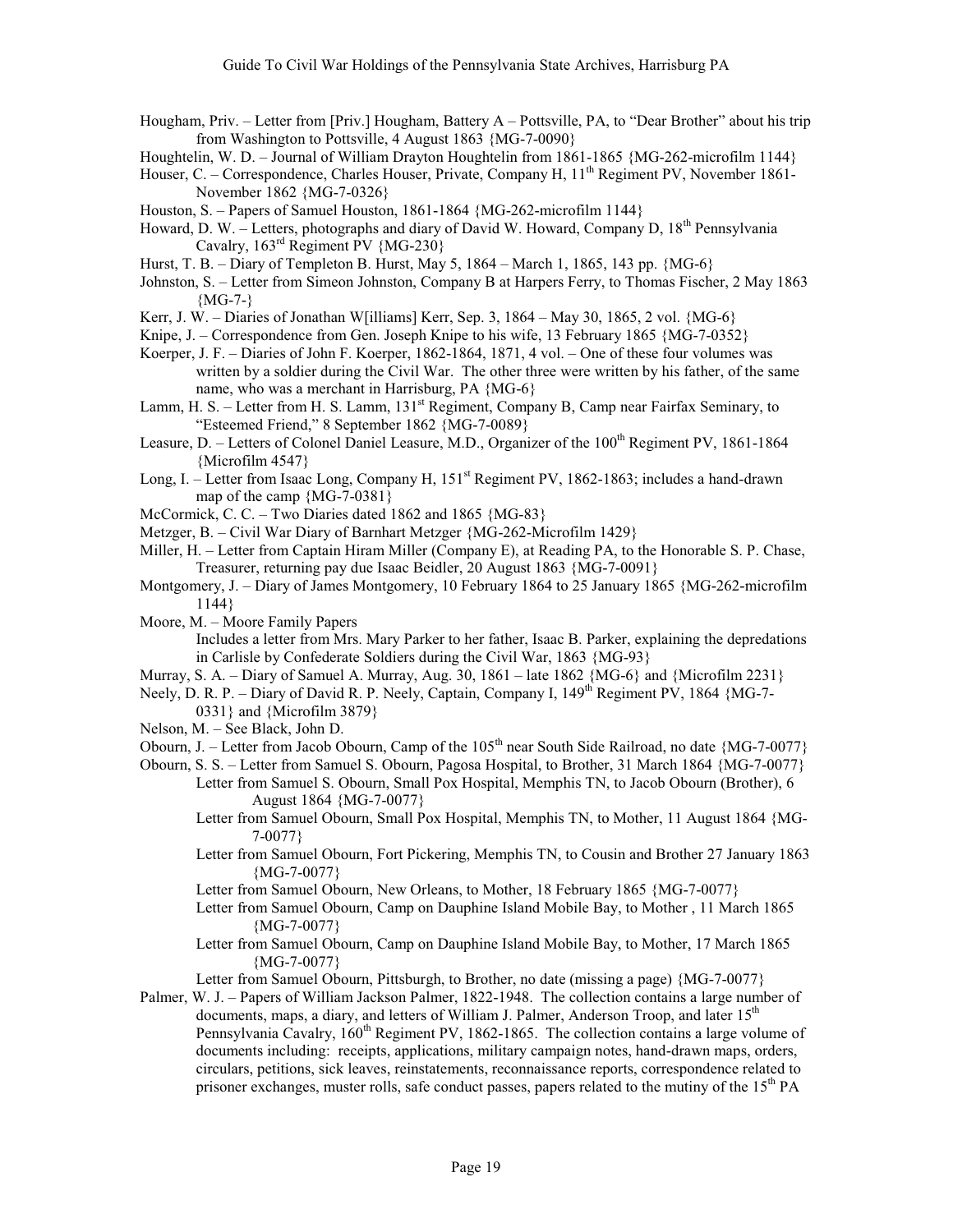Cavalry, court martial papers, military forms and an account of the Siege of Richmond {MG-262- Microfilm 1557 (reel 3 of the William Jackson Palmer Papers)}

- Penn, R. W. Letters from Sergeant R. W. Penn, Company K,  $11<sup>th</sup>$  Regiment PV, to his father, Steven Penn, Youngstown, Westmoreland County {MG-229}
- Pinney, E. H. Letter from E. H. Pinney, Kinoza Lake, NY, to Howard A. Pinney, Sheffield, PA, 19 June 1912 relating to a Gettysburg Reunion{MG-7-0107}
- Pleasanton, A. J. Correspondence of Brigadier General A. J. Pleasanton of the Philadelphia House Guard, 1862 {RG-19-Series #19.18}
- Pope, E. Letter from Edward Pope, Company G,  $5<sup>th</sup>$  Regiment Pennsylvania Volunteers, Washington, D.C. to his brother David and sister Phebe, 9 February 1862 {MG-7-0073}
- Porter, J. A. Diary of John A. Porter, Jan. 7, 1863 Jan. 27, 1864 {MG-6}
- Preston, G. L. Diary of G. L. Preston, Company B,  $100<sup>th</sup>$  Regiment PV, 1864 {Microfilm 4552}
- R., W. M. Letter from W.M.R. to "My Dear Sallie" describing the author's position on Great Britain and his opinion on General McClellan's competence, Navy Yard, Boston, MA, 23 March 1862 {MG-7-0074}
- Reed, F. W. Correspondence of or relating to Francis W. Reed, Company L,  $7<sup>th</sup>$  Pennsylvania Cavalry,  $80<sup>th</sup>$  Regiment PV, who was killed at Shelbyville, Tennessee, 27 June, 1863 {MG-223}
- Rohrer, B. Letter from B. Rohrer, Camp Pierpont, VA, to his brother, 31 January 1862 {MG-7-0108}
- Rohrer, J. Diary, photographs and other items of or relating to Jeremiah Rohrer, of Middletown, Major  $127<sup>th</sup>$  Regiment PV {MG-243}
- Rose, G. Letter and envelope from G. Rose, USA General Hospital, York, PA, to sister Mary N. Rose, Harthegig, PA, 28 August 1864 {MG-7-0099}
- Sammet, G. Correspondence of Godfrey Sammet, 2<sup>nd</sup> Lieutenant, Company H, 192<sup>nd</sup> Regiment PV, April-June 1865 {MG-7-0329}
- Schaffner, D. The Civil War Diary of Private Daniel Schaffner, Company I, 87<sup>th</sup> Regiment PV who served briefly at the end of the war, 21 March 1865 to 29 June 1865. The diary offers glimpses of camp life, hospitals, and a negative view on service at the end of the war (it is unclear whether he was drafted) {MG-232}
- Schilling, E. Correspondence and papers of Edward Schilling,  $4<sup>th</sup>$  Regiment Maryland Volunteers, and later of Company B, United States Engineers, describing camp life, campaigns in Maryland and Virginia, and an account of his experiences in the Civil War, 1862-1865 {MG-262-microfilm 1747}
- Shaw, J. A. Letters and papers from Joseph A. Shaw,  $12<sup>th</sup>$  Maine Regiment. The letters contain references to battles on the lower Mississippi, descriptions of camp life, and philosophy on the freeing of the slaves {MG262-microfilm 1144}
- Sheridan, Mrs. Letter on behalf of Mrs. Philip Sheridan acknowledging G. A. R. Post 58's condolences on the death of General Sheridan, 10 September 1888 {MG-7-0280}
- Siders, J. Diaries of Jeremiah Siders, Company H,  $47<sup>th</sup>$  Regiment PVV, 1 April 1864 to 29 December 1865. The diaries cover his involvement in the Louisiana campaign, stays in military hospitals, guarding the railroad at Camp Fairview (West Virginia), duties in Washington preparing for the Grand Review, and time spent in Charleston, SC. He also writes about the sinking of the steamer *Emile* and four million dollars of specie aboard. {MG-272}
- Sigmund, J. Letters from Lieutenant Jacob Sigmund, Company E,  $7<sup>th</sup>$  Pennsylvania Cavalry,  $80<sup>th</sup>$ Regiment PV, to friends and family, Clinton County (Sigmund was killed in action, 2 April, 1865 at Selma, Alabama) {MG-222}
- Smith, A. G. Letters from John S. Garrett, Company A,  $46<sup>th</sup>$  Regiment PV and 2 letters from Albert G. Smith, Company D,  $4^{th}$  Regiment PV, to John S. Garrett {MG-224}
- Sowers, J. Letter from John Sowers, in the field near Marietta, GA, to "Dear Father," 15 June 1864 {MG-7-0095}
- Smith, E. Letter from Edmund Smith, Secretary of the Board of Directors, Pennsylvania Railroad Company, Philadelphia, to John Scott, Esq., Huntingdon, PA, resolving to thank Captain Wallace and men [Company C] for protecting the railroad near Mount Union, 3 September 1863 {MG-7-}
- Spear, A. C. Letter from Andrew C. Spear,  $49<sup>th</sup>$  Regiment PV, Camp Griffin VA, to J. S. Witmer, Paradise, Lancaster County, 30 January, 1862 {MG-8-754}
- Spera W. H. Letter from Spera to "My Dear Fred" containing certificate showing Robertson's involvement with Sheridan's Escort Before the Battle of Cedar Creek, 12 February 1897 {MG-7-0105}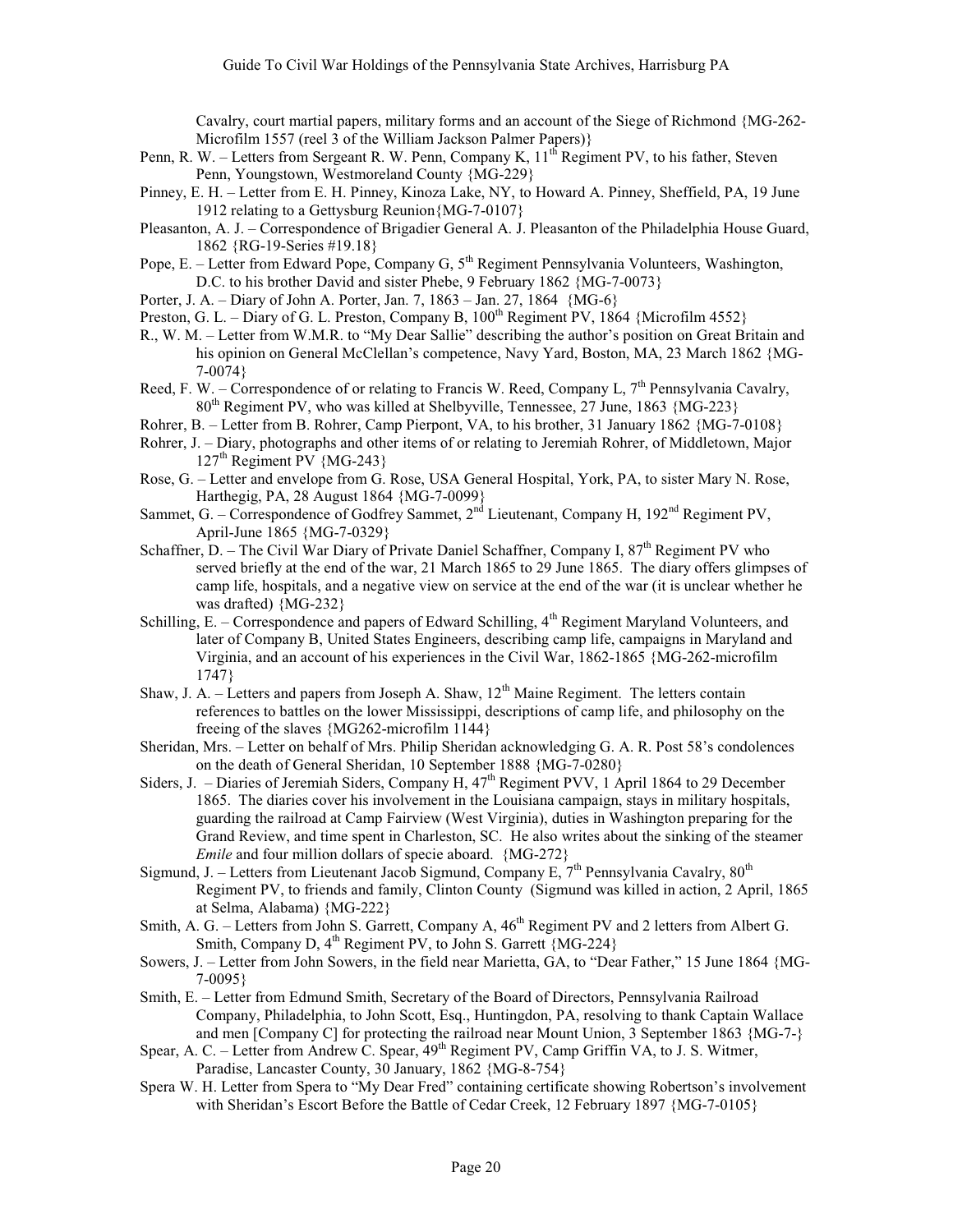- Spera W. H. Letter from Spera to "My Dear Old Boy Fred," at Marietta, Lancaster County relating to his service in the Civil War, 16 March 1908 {MG-7-0106}
- Stanton, E. See Black, John D.
- Strauss, E. C. Correspondence of Ellis C. Strouss, Company K,  $57<sup>th</sup>$  Regiment PV, to family members, 1861-1865 {MG-7-0348}
- Taggert, R. Civil War diary, correspondence and related materials of Captain Robert Taggert,  $9<sup>th</sup>$ Regiment Pennsylvania Reserves {MG-124}
- Tilghman, B. C. Correspondence from B. C. Tilghman, Lieutenant Colonel in command of the  $26<sup>th</sup>$ Regiment PV, to San Francisco Ladies who presented the unit with a flag, 20 October 1862 {MG-7-0349}
- Trump, W. H. Letter from William H. Trump "To Whom it May Concern" relating to his service in the Civil War, no date {MG-8-1124}
- Wallace, S. A. Diary of Stephen A. Wallace, Sep. 18, 1862 Jul. 24, 1863 {MG-6} and {Microfilm 4028}
- Welch, J. Letter from James Welch, Company I of Colonel Wistar's California Regiment  $(71<sup>st</sup>$  Regiment PV) from Adamstown MD to Joseph Stackhouse, Bristol Township, Bucks County, describing camp life at Christmas and picket duty, 1861 {MG-119}
- Wheeler, D. H. (Major) Correspondence of Major D. H. Wheeler, 1861-1862 while attached to the Adjutant General's Office {MG-8-799}
- Wheler Wheler Family Papers, 1862-1865, no date {Microfilm 2231}
- Witmer, J. S. Letter from John S. Witmer, Paradise, to Grandfather, 29 September 1862, concerning his service near Hagerstown and the aftermath of Antietam Battlefield {MG-7-0084}
- Woods, J. F. Letters from John F. Woods to family members during his service in the Civil War {MG-8- 188}
- ? Letter from David (?), Nashville Barracks, to Brother Jacob, 28 March 1862 {MG-7-0078}
- ? Letter appointing Josiah Chance to Captaincy of 127<sup>th</sup> Regiment USCT, at Camp William Penn, 6 September 1864 {MG-7-0386}

#### *See Also:*

U.S. Army Military Institute. Unit histories and soldier letters and diaries at the U.S. Army Military History Institute, Upton Hall, Carlisle Barracks, Carlisle, PA 17103-5008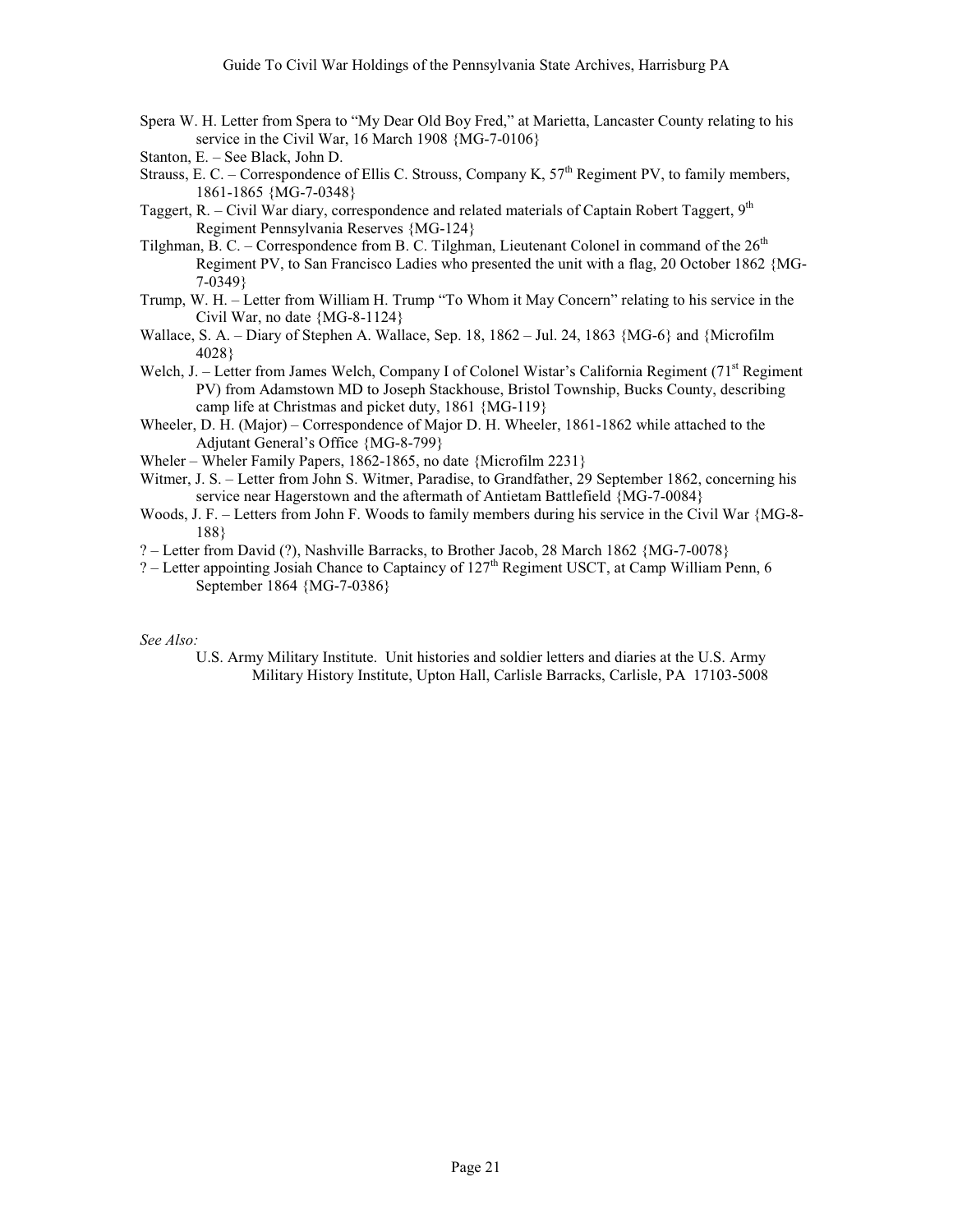# *Draft (Recruitment/Bounties/Substitutes/Draft Riots)*

| RG-19 - Adjutant General's Office                                                                                                                                                                                                                                                                   |
|-----------------------------------------------------------------------------------------------------------------------------------------------------------------------------------------------------------------------------------------------------------------------------------------------------|
| Aggregate County Enrollments, 1862 {Series #19.2}                                                                                                                                                                                                                                                   |
| Civil War Muster and Descriptive Rolls of Soldiers Credited to Pennsylvania Who Served in<br>Other States' Units, 1864 {Series #19.10}                                                                                                                                                              |
| Conscientious Objector Depositions, 1862 {Series #19.15} and {Microfilm 505-507}; also see<br>1862 Register of Conscientious Objectors at the National Archives {Microfilm 4187}                                                                                                                    |
| Discharge Orders and Letters of Notice of Alien Status of Individuals Serving in the Military,<br>1862-1863 {Series #19.23}                                                                                                                                                                         |
| Oaths of the Commissioners of the Draft, 1862 {Series #19.47}<br>Records of Drafted Men and Substitutes, Including County and Township Draft Lists, Muster and<br>Descriptive Rolls, and Lists of Deserters and Conscientious Objectors, 1862, 1864-1865<br>{Series #19.59} and {Microfilm 498-501} |
| Records of the Reserve Brigade of the 1 <sup>st</sup> Division of the Pennsylvania Militia During the                                                                                                                                                                                               |
| Schuylkill County Riots, 1862 {Series #19.60}                                                                                                                                                                                                                                                       |
| Special Returns Related to Enrollment, 1861-1866, and Undated {Series #19.81}<br>Substitutes' Depositions, 1862 {Series #19.82} and {Microfilm 502-504}<br>Tables of Quotas for the Militia, 1861 {Series #19.84}                                                                                   |
| RG-13 – Records of the Historical and Museum Commission                                                                                                                                                                                                                                             |
| Working files of the WPA - American Guide Series - Job 35 - "The Fishing Creek Confederacy"<br>The series contains seven sketches of the mythical "Fishing Creek Confederacy" who<br>were either draft-evaders or opposed to war and deemed "Copperheads" {Series<br>#13.108.31}                    |
|                                                                                                                                                                                                                                                                                                     |
| MG-6 - Diaries and Journals Collection<br>Civil War Journal of Dr. William Henry Egle, July 14, 1863-July 13, 1865, 1 vol. - Pottsville<br>Draft Riot – $47^{\text{th}}$ Pennsylvania Militia {MG-6} and {Microfilm 2231}                                                                           |
| MG-7 - Military Manuscripts Collection                                                                                                                                                                                                                                                              |
| Letter from Private Hougham, Battery A, Pottsville, PA, to "Dear Brother" about his trip from<br>Washington to Pottsville, 4 August 1863 {MG-7-0090}                                                                                                                                                |
| Washington Denny Collection {MG-7-0119}                                                                                                                                                                                                                                                             |
| Draft Notice for Denny, 2 June 1864 {MG-7-0119}<br>Certificate of Non-Liability (paid \$300), 22 June 1864 {MG-7-0119}                                                                                                                                                                              |
| Receipt for \$300 Commutation, 22 June 1864 {MG-7-0119}                                                                                                                                                                                                                                             |
| Confederate \$500 bill (reproduction), no date {MG-7-0119}                                                                                                                                                                                                                                          |
| Draft Notice for William Floyd, Carlisle, PA, 22 August 1863 {MG-7-0123}                                                                                                                                                                                                                            |
| Bounty Certificate for \$300 for George W. Keagle, Tioga County, 1 October 1864 {MG-7-0127}                                                                                                                                                                                                         |
| Notice of Enrollment, Liable for Military Service from Manor Township, Lancaster County, 27<br>August 1862 {MG-7-0195}                                                                                                                                                                              |
| Notice of Draft as a Militia Man for Nine Months, 25 October 1862 {MG-7-0195}                                                                                                                                                                                                                       |
| Notice of Being Drafted, 17 July 1863 for 3 Years, to Report Before 17 August 1863, 17 July<br>1863 {MG-7-0195}                                                                                                                                                                                     |
| Certificate of Exemption by paying Commutation for Three Years, 18 August 1863 {MG-7-0195}                                                                                                                                                                                                          |
| Printed List of the Draft in Lebanon County, 16 October 1862 {MG-7-0211}<br>Printed List of Drafted Men for Lebanon County, Drawn at Pottsville, 25-26 September 1863<br>${MG-7-0213}$                                                                                                              |
| Enrollment Record for Military Duty, 18 January 1865 {MG-7-0339}                                                                                                                                                                                                                                    |
| Protest of Sundry Citizens of Somerset County against the Commission of Reverend M. Reiter as<br>Chaplain in the Army, 31 March 1863 {MG-7-0342}                                                                                                                                                    |
| Page from The Reading Journal, Saturday 29 August 1863, for the Draft in Berks County by<br>Township (encapsulated) {MG-7-0364}                                                                                                                                                                     |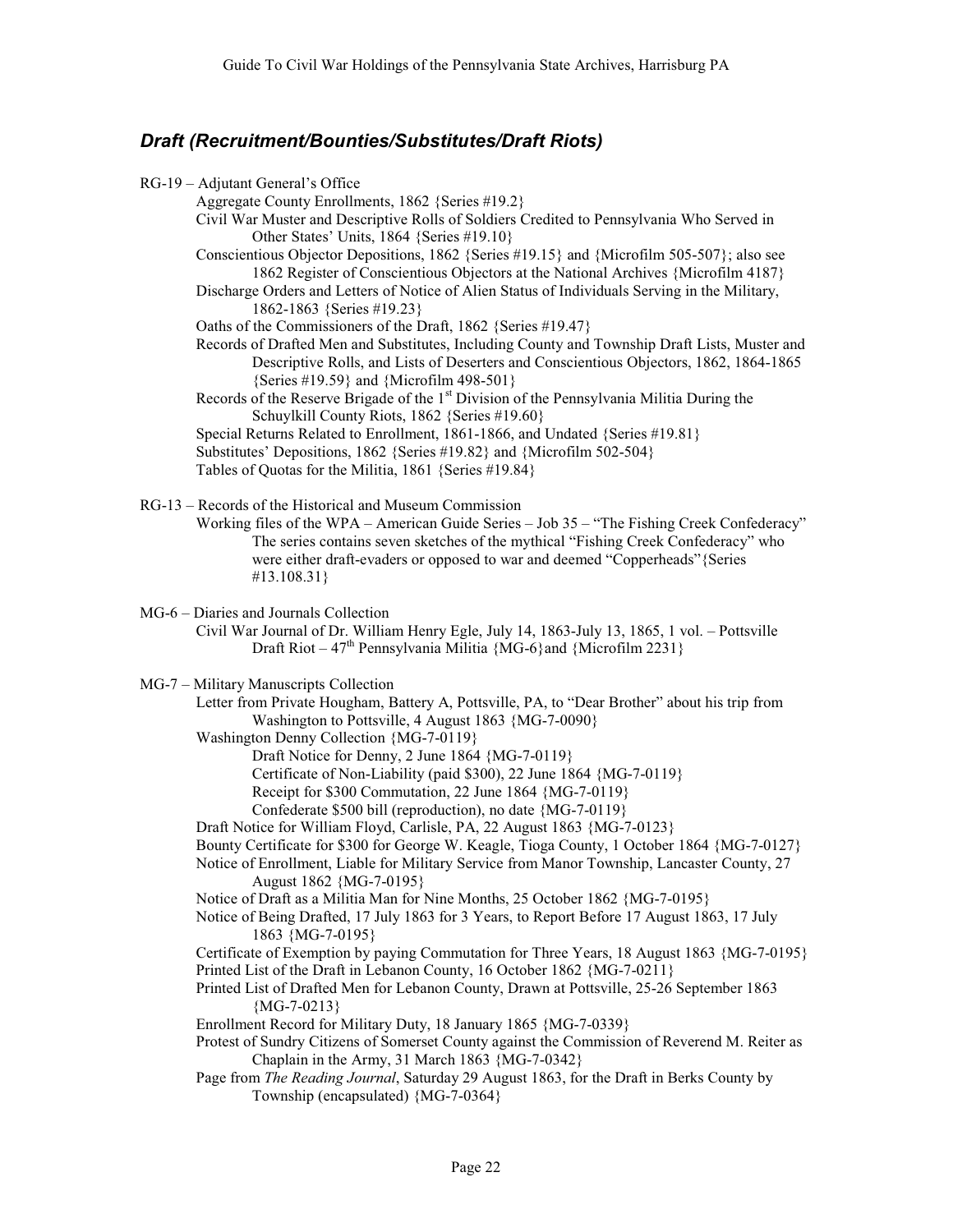Diary of conscript Jacob Henry Gobrecht, Company I,  $56<sup>th</sup>$  Regiment PV commenting on camp life, correspondence with other conscripts, lists of other conscripts, and his duty in tracking down deserters{MG-7} and also (MG-262-microfilm 4081}

MG-8 – Miscellaneous Pennsylvania Manuscripts

"Conscious Scruples" by Druckenmiller (poem), November 1862, broadside/circular {MG-8-715} "Wanted, a Substitute," no date, poem, broadside/circular {MG-8-715}

R. Lyle White Papers – R. Lyle White was a Civil War Draft Commissioner and a Meadville newspaper publisher. The papers reflect on these experiences as well as a Civil War battle, Kansas, legal and real estate transactions, and political activities {MG-8-961} MG-88 – Merkel Family Papers, 1818-1912

Contains military draft exemption papers for David R. Merkel, 1862-1863 {MG-88}

MG-119 – Stackhouse Family Papers

Notice informing Amos Howell of his liability to military duty signed by Joseph Stackhouse, assessor of Bristol Township, Bucks County, 1862 {MG-119}

MG-262 – Special Microfilm Collection

Register of Aliens and Persons Having Conscientious Scruples Against Bearing Arms (Repository: National Archives) {MG-262-microfilm 4187}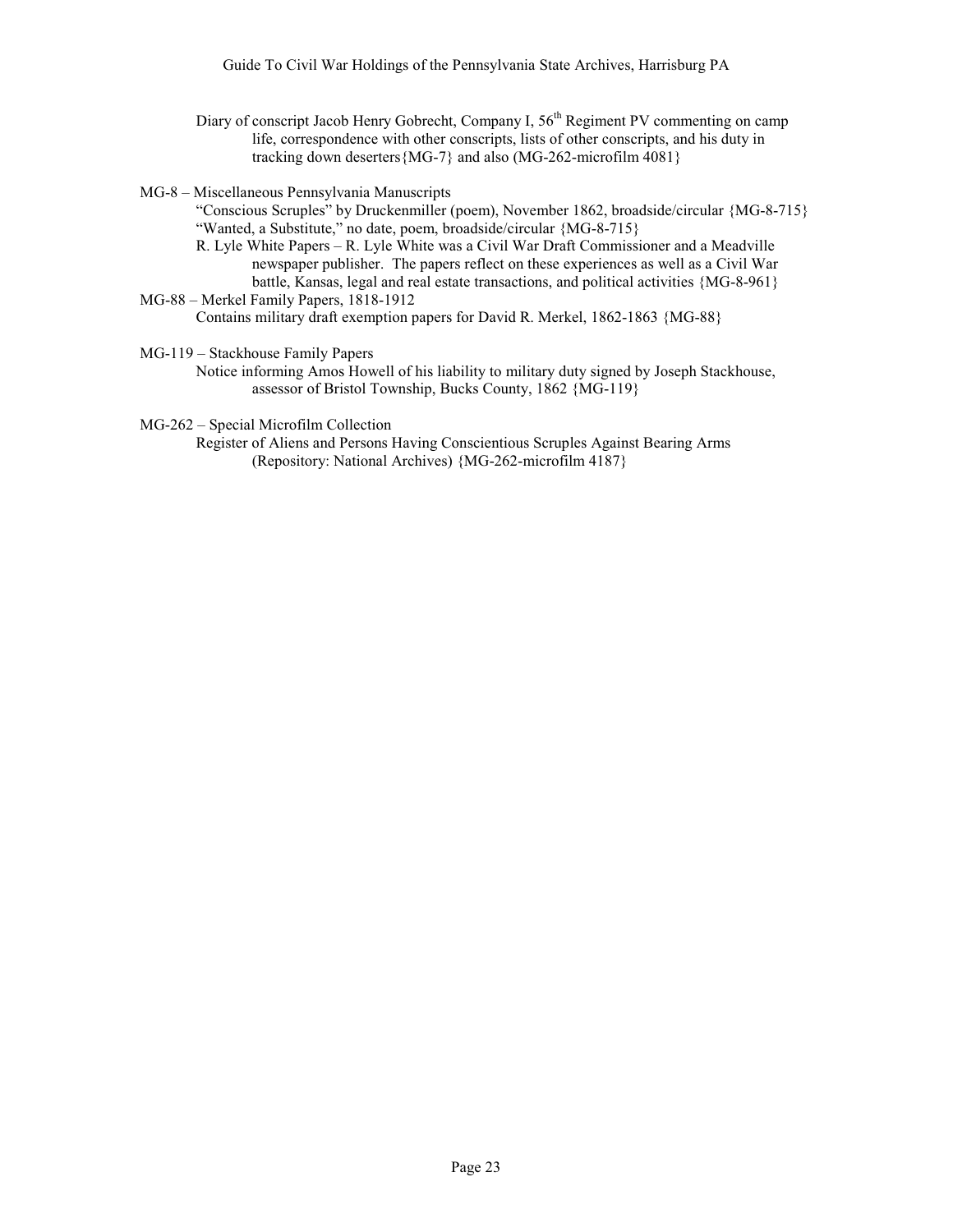# *Flags*

| RG-19 Adjutant General's Office                                     |  |
|---------------------------------------------------------------------|--|
| Record Book of Hospital Stores and Regimental Flags {Series #19.54} |  |

RG-25 Commission to Supervise the Transfer of Flags from the Library and Museum Building to the Cases in the Rotunda of the Capitol Building of Certain Flags of Pennsylvania Commands Correspondence, Photographs, Accounts, and Miscellaneous Records Relating to the transfer of Flags to the Capitol Building, 1913-1922 {Series #25.17}

General Correspondence, Accounts, and Rosters or Lists relating to Flags used by State Regiments, ca. 1861-1907 {Series #25.18}

MG-7 – Military Manuscripts Collection

Correspondence from B. C. Tilghman, Lieutenant Colonel in command of the  $26<sup>th</sup>$  Regiment PV, to San Francisco Ladies who presented the unit with a flag, 20 October 1862 {MG-7- 0349}

Newsclipping of Flag Presentation Ceremonies near Culpepper Court House for the 26<sup>th</sup> Regiment, September 1863 {MG-7-0349}

*See Also:*

Sauers, Richard A. *Advance the Colors! Pennsylvania Civil War Battle Flags*, 2 Volumes. Harrisburg: Capitol Preservation Committee, 1987-1991. This book is available at the Pennsylvania State Archives and for sale at the State Museum Bookstore.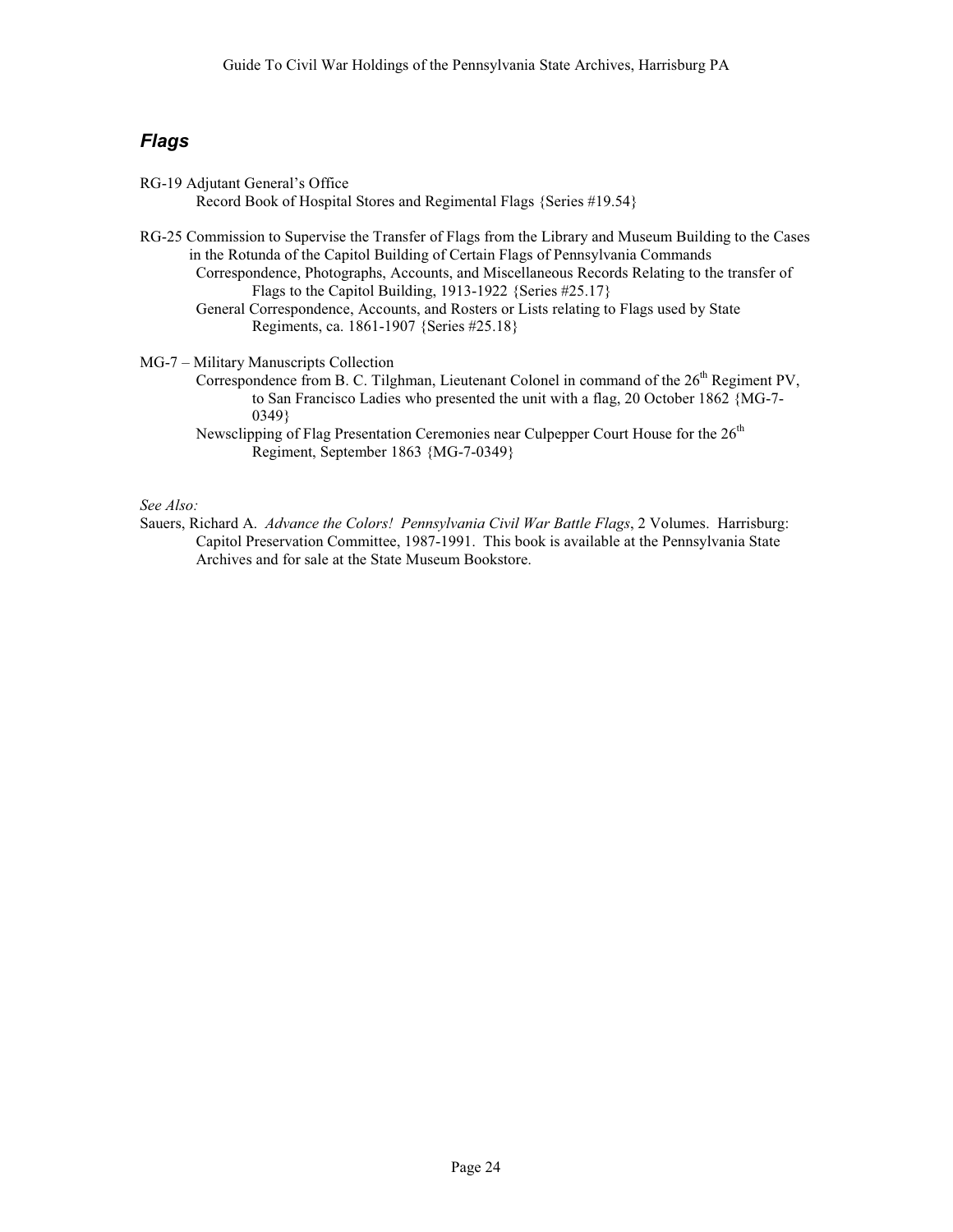# *Gettysburg Reunions*

- RG-25 Fiftieth Anniversary of the Battle of Gettysburg Commission Badges, 1913 {Series #25.21} Cash Books, 1909-1913 {Series #25.22} Final Commission Report, 1913 {Series #25.23} General Correspondence, ca. 1909-1914 {Series #25.24} List of Veterans and Others Granted Transportation to and from Gettysburg {Series #25.25} Maps, 1913 {Series #25.26} Minute Book of the Executive, Regional, and Special Committee, 1909-1914 {Series #25.27} Report of the Commissioner of Health, 1913 {Series #25.28} Registers of Participants, 1913 {Series #25.29} Scrapbooks, 1910-1915 {Series #25.30}
- RG-30 Records of the Pennsylvania State Police Records Relating to the 100<sup>th</sup> Anniversary of the Battle of Gettysburg,, 1963 {Series #30.32}
- MG-7 Military Manuscripts Collection Map Showing Camp for Veterans at  $50<sup>th</sup>$  Anniversary of the Battle of Gettysburg, no date {MG-7-0205} Photograph of Men at Monument, Gettysburg, 2 July 1894, W. H. Tipton (Mounted) {MG-7-0351}
- MG-8 Miscellaneous Pennsylvania Manuscripts Gettysburg Freedom Train (3 Records), 85<sup>th</sup> Anniversary of Lincoln's Address Rededication, 19 November 1948 {MG-8-091} Program from the  $75<sup>th</sup>$  Anniversary of the Battle of Gettysburg, 1938 {MG-8-777}
- MG-171 Samuel Pennypacker Papers Miscellaneous Civil War Reunion Photos {MG-171}
- MG-360 State Police Memorabilia Collection Contains miscellaneous photos of Gettysburg  $50<sup>th</sup>$  and  $75<sup>th</sup>$  Reunions {MG-360}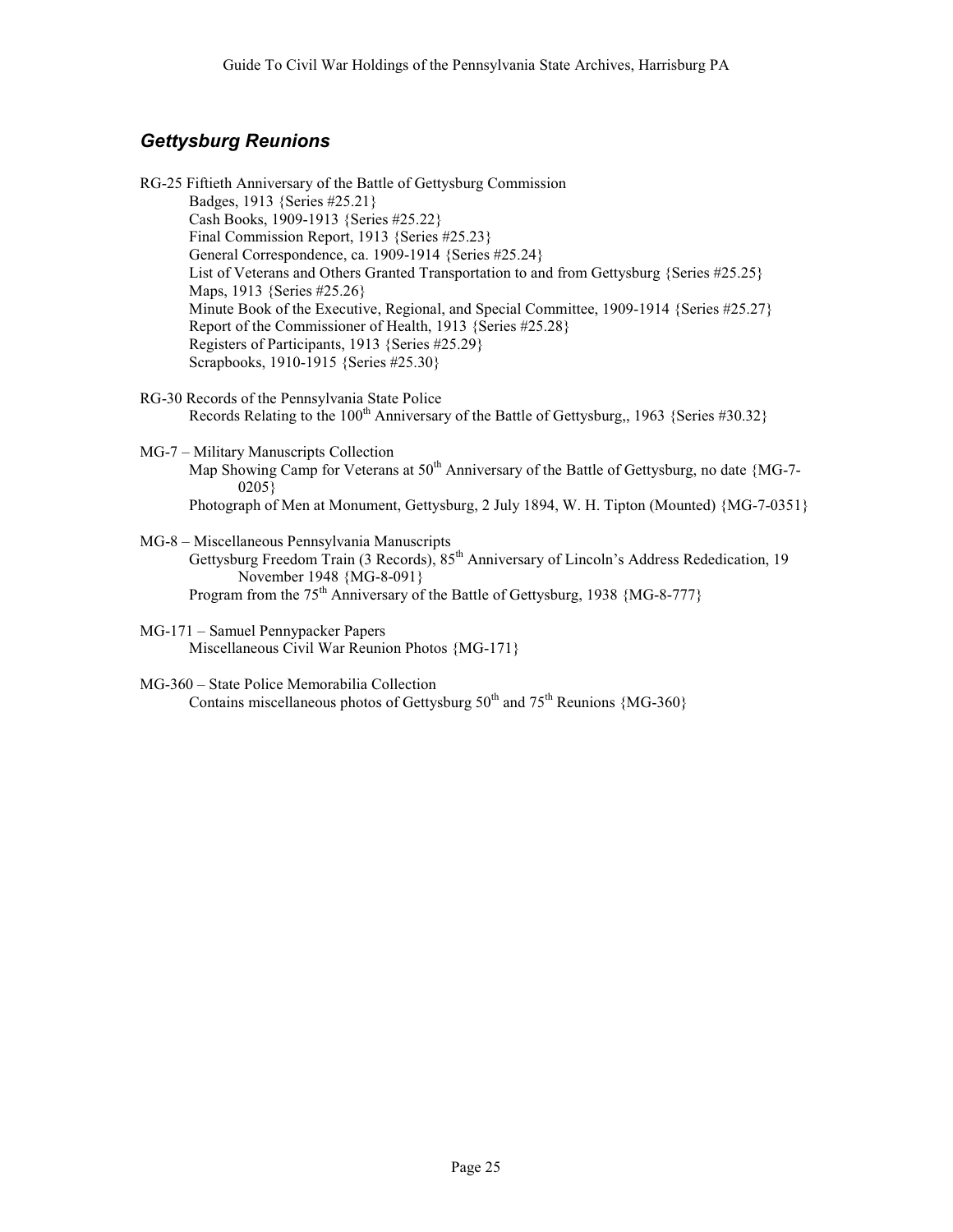# *Hospitals/Medical*

|  |  | RG-19 Adjutant General's Office |  |
|--|--|---------------------------------|--|
|--|--|---------------------------------|--|

Lists of Sick and Wounded Soldiers, Pennsylvania Volunteers, 1861-1864 {Series #19.37} and {Microfilm 493-494}

List of Wounded Soldiers that Died in Hospital of  $2<sup>nd</sup>$  Corps, Gettysburg (In Miscellaneous Registers, Rosters and Lists…) {Series #19.46}

Record Book of Hospital Stores and Regimental Flags {Series #19.54}

- Register of Sick and Wounded Soldiers, ca. 1861-1865 {Series #19.64}and {Microfilm 493-494}
- RG-19 Quartermaster General's Office

Hospital Account Books of Goods Purchased for Sick and Wounded Soldiers, 1862, 1864 {Series #19.153}

RG-19 Surgeon General's Office

- Accounts, 1861-1866 {Series #19.162} Annual Reports, 1862-1864, 1866 {Series #19.163} Commissions of Surgeons and Assistant Surgeons, 1862-1865 {Series #19.164} Diet Table Used in General Hospital, 1862 {Series #19.165} Registers of Surgeons and Assistant Surgeons, 1861-1866 {Series #19.172} Report of Liquors Used in Hospitals, 1862 {Series #19.173} Surgeon's Reports, 1861-1864 {Series #19.177}
- MG-6 Diaries and Journals Collection
	- Civil War Journal of Dr. William Henry Egle, July 14, 1863-July 13, 1865, 1 vol. {MG-6} and {Microfilm 2231}

Civil War "Reminiscense [sic]" of D[aniel] S. Hopkins, post 1865, 19 pp. {MG-6}

#### MG-7 Military Manuscripts Collection

- Letter from Samuel S. Obourn, Pagosa Hospital, to Brother, 31 March 1864 {MG-7-0077}
- Letter from Samuel S. Obourn, Small Pox Hospital, Memphis TN, to Jacob Obourn (Brother), 6 August 1864 {MG-7-0077}
- Letter from Samuel Obourn, Small Pox Hospital, Memphis TN, to Mother, 11 August 1864 {MG-7-0077}
- Receipt for Consumption, signed by Samuel Obourn, undated {MG-7-0077}
- Letter from David (?), Nashville Barracks, to Brother Jacob, 28 March 1862 {MG-7-0078}
- Letter from unsigned, Sulpher Springs VA, to "Kind Jennie," 18 August 1862 (A note indicates the letter was picked up on the battlefield by W. P. Blackburn, no date) {MG-7-0082}
- Letter and envelope from G. Rose, USA General Hospital, York, PA, to sister Mary N. Rose, Harthegig, PA, 28 August 1864 {MG-7-0099}
- Hospital Records for Company F, 211<sup>th</sup> Regiment PV, 1864-1865 {MG-7-0179}
- Record Book of the Division Medical Director, McCall's Division, PRVC, January to July 1862  ${MG-7-0186}$
- Record Book of the Brigade Surgeon of the 1<sup>st</sup> Brigade, McCall's Division, PRVC, 1861-1862 {MG-7-0187}
- Receipt from the Union Volunteer Refreshment Saloon and Hospital, 20 September 1862 {MG-7- 0024}
- Hospital and Sick Leave Records, Company G,  $211^{th}$  Regiment PV, 1864-1865 {MG-7-0323}

MG-124 – Robert Taggert Papers, 1861-1864

- Civil War diary, correspondence and related materials of Captain Robert Taggert, 9<sup>th</sup> Regiment Pennsylvania Reserves {MG-124}
- MG-211 Richmond (Mansfield) Ladies Soldiers Aid Society Papers, 1861-1865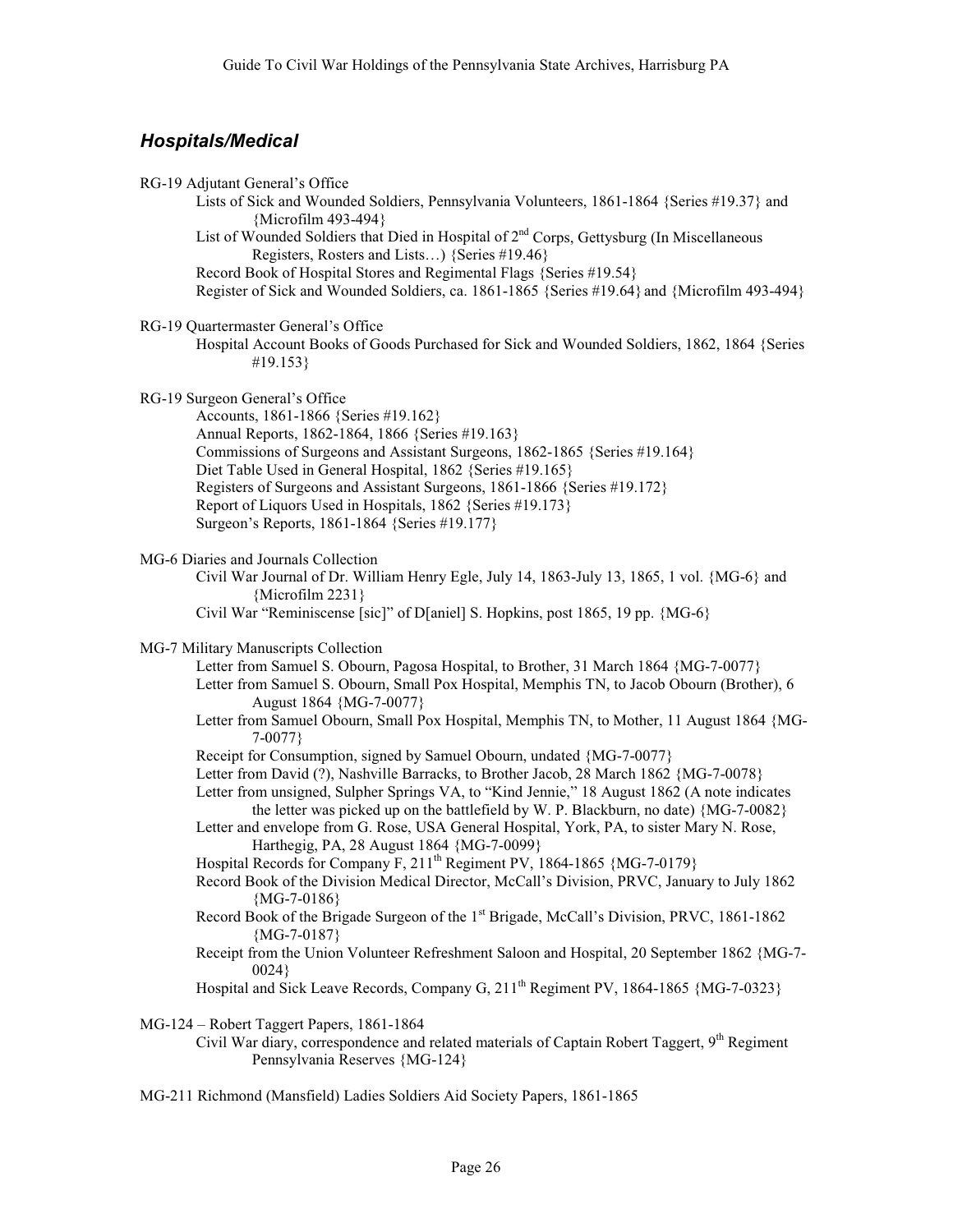MG-232 – Schaffner Family Collection, 1859-1866

Miscellaneous items of the Schaffner Family, South Hanover Township, Dauphin County. The collection includes the Civil War Diary of Private Daniel Schaffner, Company I,  $87<sup>th</sup>$ Regiment PV who served briefly at the end of the war, 21 March 1865 to 29 June 1865. The diary offers glimpses of camp life, hospitals, and a negative view on service at the end of the war (it is unclear whether he was drafted) {MG-232}

MG-337 – Solomon B. Bowerman Papers, 1823-1922

Records and Papers of Solomon B. Bowerman, 1<sup>st</sup> Lieutenant, Company A, 172<sup>nd</sup> Regiment PV,  $1<sup>st</sup>$  Lieutenant, Company C, 200<sup>th</sup> Regiment PV, and Captain, Company A, 210<sup>th</sup> Regiment PV. Most of the records deal with his service as Captain of the  $210<sup>th</sup>$  Regiment PV including muster rolls, morning reports, quartermaster reports, clothing supply inventories, and hospital records with reports on the effects of deceased soldiers. Also included are written orders, correspondence, an army regulation booklet and receipts for payroll and transportation {MG-337}

MG-272 – Jeremiah Siders Diaries (Misspelled "Seiders" in the MG guide)

The collection contains two diaries of Jeremiah Siders, Company H,  $47<sup>th</sup>$  Regiment PVV, 1 April 1864 to 29 December 1865. The diaries cover his involvement in the Louisiana campaign, stays in military hospitals, guarding the railroad at Camp Fairview (West Virginia), duties in Washington preparing for the Grand Review, and time spent in Charleston, SC. He also writes about the sinking of the steamer *Emile* with four million dollars of specie aboard. {MG-272}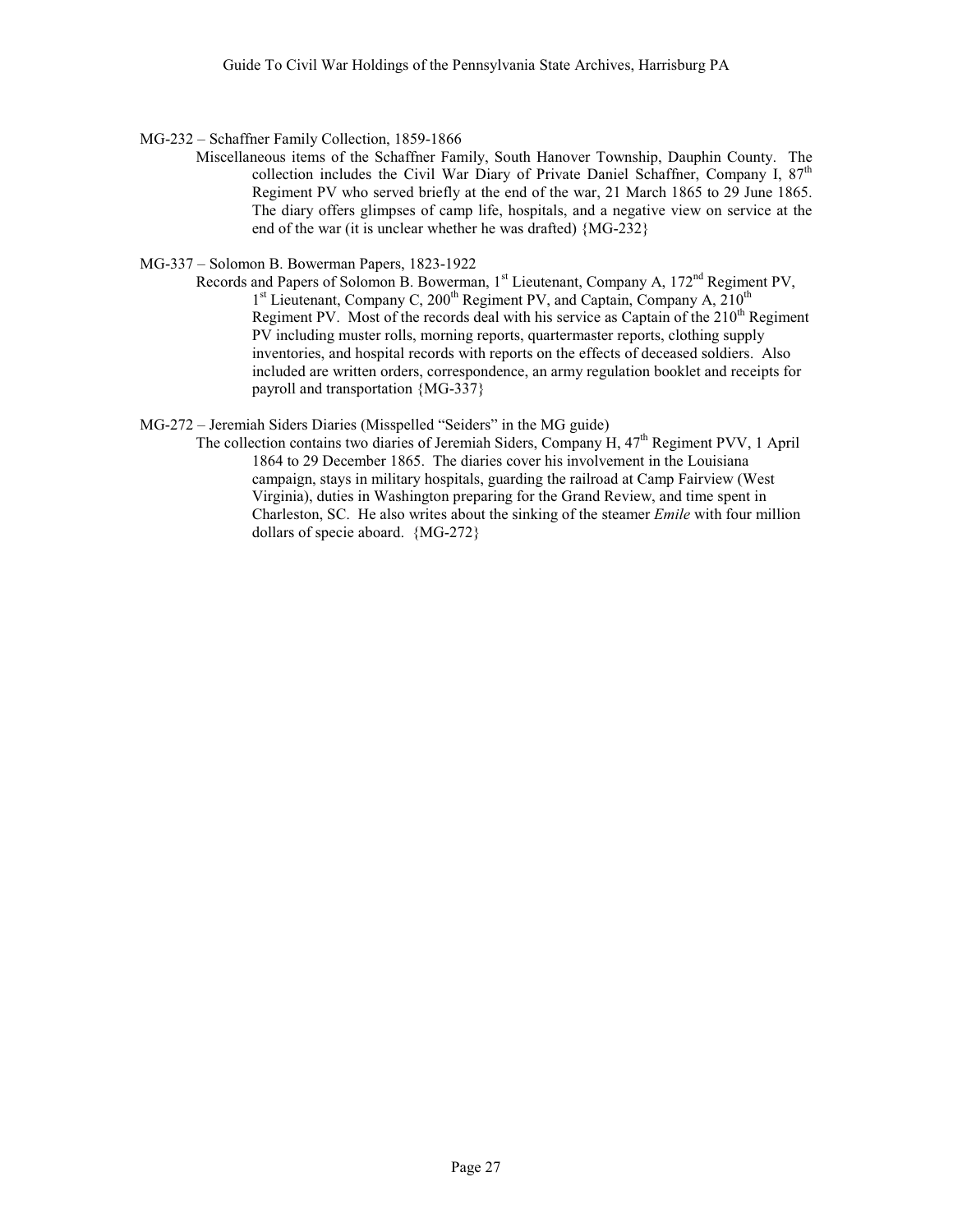# *Journalism*

MG-7 – Military Manuscripts

- Reproductions of the *Vicksburg Daily Citizen*, Newspaper for 2 July 1963, copyrighted 1885  ${MG-7-0226}$
- Newspaper clipping about the Battle of Cedar Creek, no date {MG-7-0104}
- Newspaper photo of Surviving Members of G. A. R. Post 58, New Castle, PA, (early 20<sup>th</sup> Century) no date {MG-7-0093}
- Newspaper, "The New South," at Port Royal, S. C., 22 March 1862 (Union) {MG-7-0197}
- Book, *Volunteers Roll of Honor*, 2<sup>nd</sup> Number, Edited by D. Brainerd Williamson, 1864, Philadelphia, Stories of War Deeds {MG-7-0228}
- Newsclippings from *The Morning Telegram*, August 10 to August 24 1884 (Originals and One Set of Copies) {MG-7-0230}
- Newsclipping of Flag Presentation Ceremonies near Culpepper Court House for the 26<sup>th</sup> Regiment, September 1863 {MG-7-0349}
- Copies of newsclippings of Knipe's death and military history, 1901, 1932, 1963, 1974, and undated {MG-7-0352}
- Page from *The Reading Journal*, Saturday 29 August 1863, for the Draft in Berks County by Township (encapsulated) {MG-7-0364}

MG-8 – Miscellaneous Pennsylvania Manuscripts

*The Weekly Herald* #1447, New York: April 22, 1865; includes an article on the assassination of Abraham Lincoln) {MG-8-712}

- "Who is Responsible for the War?" Extracts from a Speech by Alexander H. Stephens, delivered to the Secession Convention in Georgia on 31 January 1861, no date, broadside {MG-8- 715}
- R. Lyle White Papers R. Lyle White was a Civil War Draft Commissioner and a Meadville newspaper publisher. The papers reflect on these experiences as well as a Civil War battle, Kansas, legal and real estate transactions, and political activities {MG-8-961}
- MG-141 John D. Black Papers
	- Papers of John D. Black, Erie Regiment of the Pennsylvania Volunteer Infantry, 1861 and the 145th Regiment PV, 1862-1865. Included in the collection are: correspondence from Nelson A. Miles and Edwin Stanton, records of commissions, appointments, military orders, ordnance papers, requisitions, pension papers, recommendations, newspaper clippings, and photographs {MG-141}

MG-249 – Brady Family Papers, 1814-1964

Contains correspondence, clippings, photographs, and military commissions and certificates relating to George K. Brady, Company B,  $12<sup>th</sup>$  Regiment PV Infantry, and also the  $14<sup>th</sup>$ Infantry, U. S. A. {MG-249}

## *See Also:*

State Library of Pennsylvania - Newspapers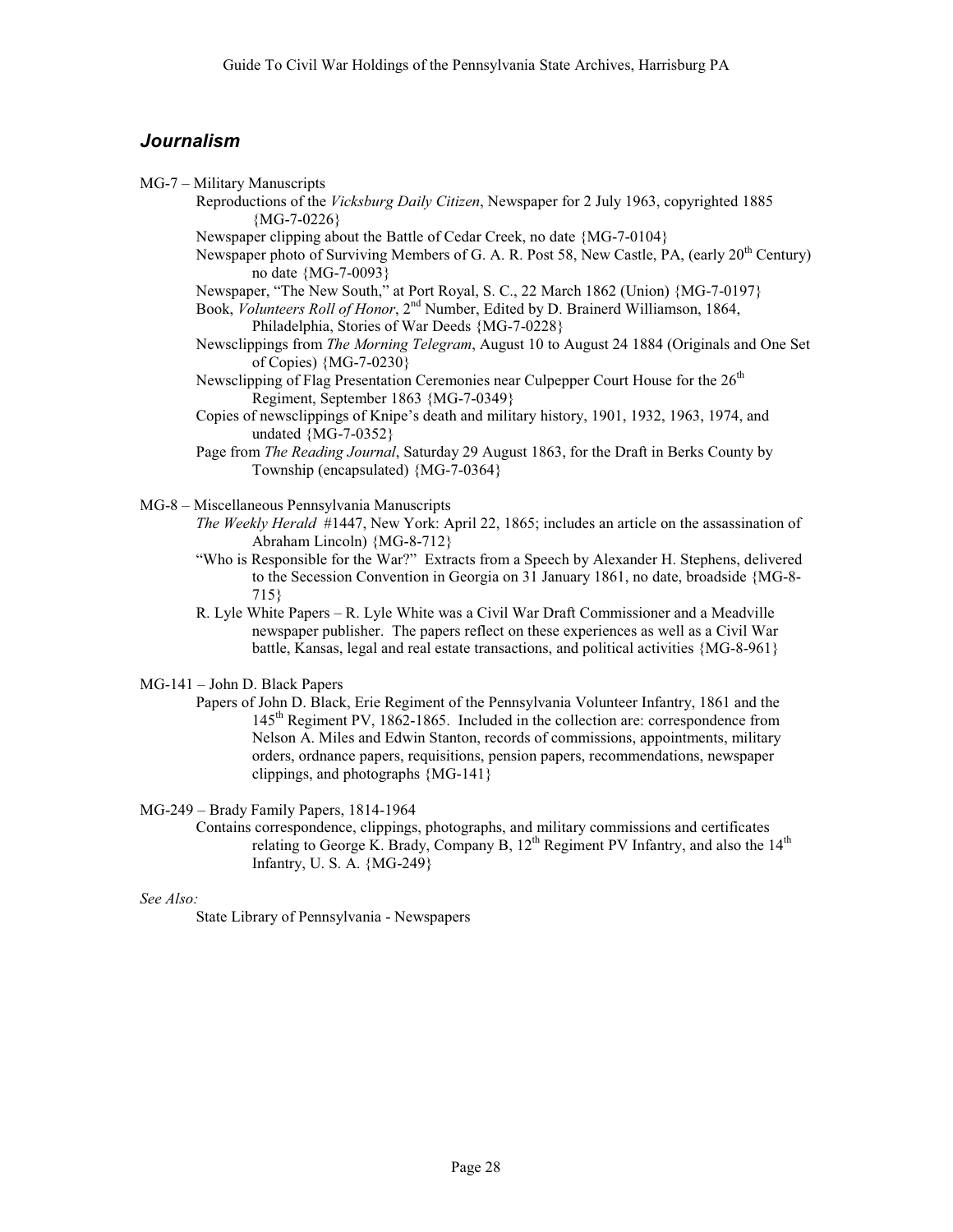# *Letters (See Diaries and Letters)*

# *Maps*

- RG-25 Fiftieth Anniversary of the Battle of Gettysburg Commission Maps, 1913 {Series #25.26}
- MG-7 Military Manuscripts Collection

Map of the Prison at Andersonville, GA, printed by *Sanitary Bulletin*, Vol. 1, #21 {MG-7-0075} Sketch of the Camp of the 173<sup>rd</sup> Regiment Pennsylvania Volunteers near Norfolk by Isaac Houseman, no date {MG-7-0085}

Map Showing Camp for Veterans at  $50<sup>th</sup>$  Anniversary of the Battle of Gettysburg, no date {MG-7-0205}

- *The Historical War Map* printed by Asher and Company, Indianapolis, IN (includes battles until Vicksburg, May 1863) {MG-7-0208}
- Military Map of Harpers Ferry, Sketched by George Kaiser, January 1863, By Order of Major General Schenck with Color Drawings of Forts and Landscapes {MG-7-0215}
- Copies of Camp Sketches of the 50<sup>th</sup> New York State Engineers by C. E. Hastings, near Poplar Spring Meeting House, 1865 {MG-7-0229}
- War Telegram Map of the Virginia Territory, "to mark the change of positions…on receipt of every telegram from the seat of war,"  $1862 \{MG - 7 - 0231\}$

Battle of Gettysburg Booklet, Map and Narrative, no date {MG-7-0351}

- Letter from Isaac Long, Company H,  $151<sup>st</sup>$  Regiment PV, 1862-1863; includes a hand-drawn map of the camp  ${MG-7-0381}$
- $MG-11 Maps$ 
	- Panorama of the Seat of War [1864] A bird's eye view of Virginia, Maryland, Delaware, and Washington D.C. by John Bachmann. New York: Mangus Printing, 1864 {MG-11-564} Antietam, prepared by Brevet Brigadier General N. Michler, Major of Engineering, under the
	- Authority of the Honorable Secretary of War, 1867 {MG-11-679}
	- Map[s] of the Battle Field of Gettysburg, July  $1^{st}$ ,  $2^{nd}$  and  $3^{rd}$ , 1863, published by authority of the Honorable Secretary of War, Office of the Chief of Engineers U. S. Army 1876, New Edition 1883 as published by John B. Bachelder, 1876 {MG-11-62-1, 62-2, 62-3}
	- Map of the Battlefield of Gettysburg from Original Surveys by the Engineers of the Commission, printed by Engineer S. A. Hammond, 1903 {MG-11-39}
	- Map of the Battlefield of Gettysburg from Original Surveys by the Engineers of the Commission, drawn by Engineer S. A. Hammond, 1914 {MG-11-63}

## MG-108 – Peter F. Rothermel Papers, 1864-1880

- Letter of acceptance and regret in answer to invitations to attend the unveiling of Peter Frederick Rothermel's painting, *The Battle of Gettysburg*, at the Academy of Music, Philadelphia, 1870. Rothermel's notes, sketches and maps relating to his research are also included {MG-108}
- MG-171 Samuel Pennypacker Papers Map of Proposed Gettysburg National Park

#### *See Also:*

National Archives and Records Administration – Cartographic Section Simonetti, Martha – *Descriptive List of the Map Collection in the Pennsylvania State Archives* (Harrisburg: Pennsylvania Historical and Museum Commission, 1976)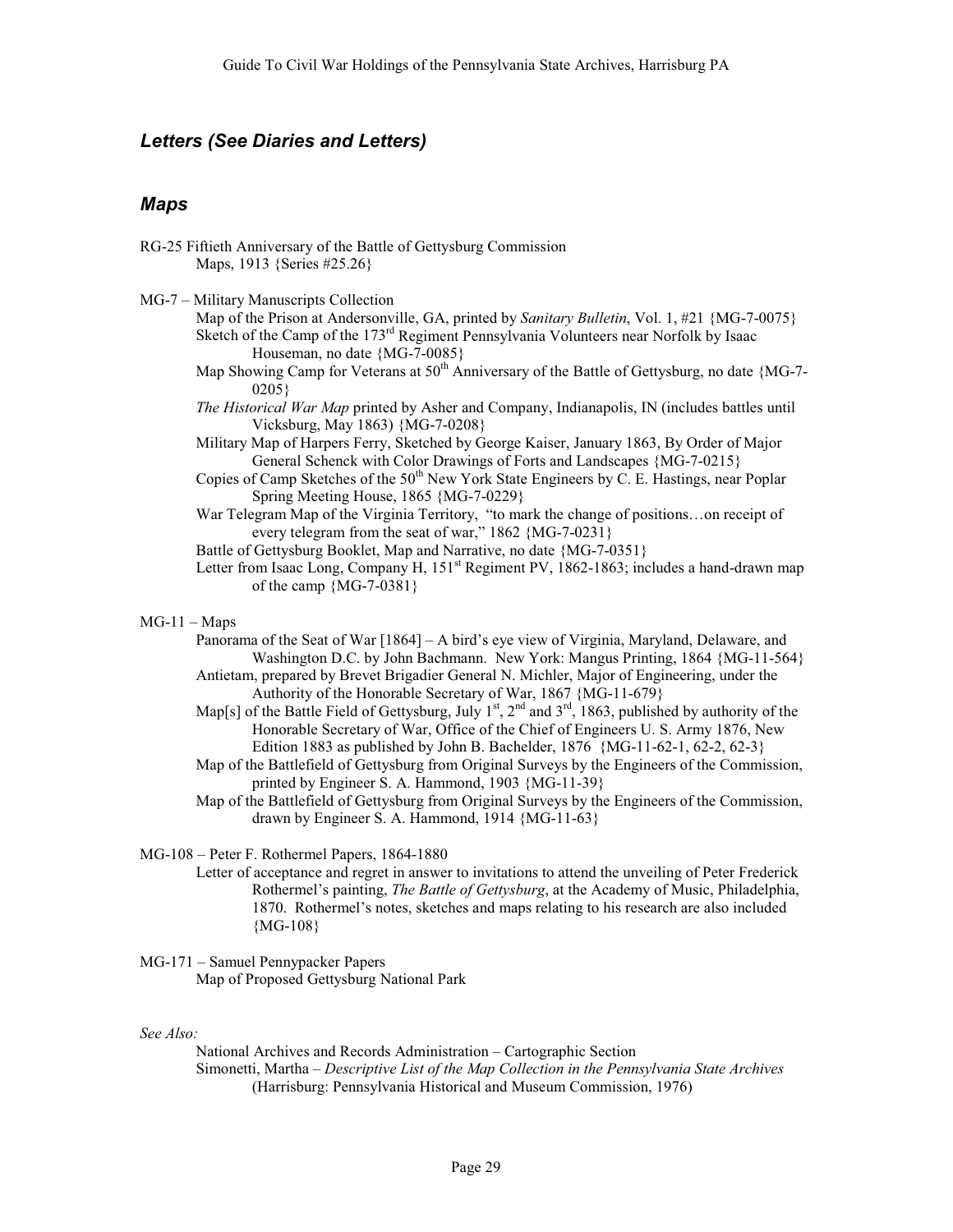# *Miscellaneous Documents and Manuscripts (Including non-PA units)*

MG-7 – Military Manuscripts Collection

General Orders, No. 3, Headquarters  $1<sup>st</sup>$  Army Corps, Army of the Potomac, 5 January 1863, Requesting lists of Regiments and Types of Arms and Equipment Needed {MG-7-0087}

Paper referring to the wounding of John Sowers at Pine Knob and his death at Nashville, July 1864 {MG-7-0095}

Written Order from Brigadier General McCausland not to burn Rev. Joseph Kennedy's House in Chambersburg, 29 June 1864 {MG-7-0096}

General Orders, No. 38, from General Robert E. Lee, Headquarters of the Army of Northern Virginia, to Commanding Officer, Begram's Brigade, 4 May 1864 {MG-7-0098}

Outpost Report by A. Smith to Colonel Hoffman, 4 PM, concerning enemy movements, no date {MG-7-0098}

Discharge of Horace Bennett, Private, Company F, 30<sup>th</sup> Regiment, Wisconsin Volunteers, 12 July 1865 {MG-7-0111}

Discharge of Alonzo Brown, Private, Company E, Purnell's Legion, Maryland Volunteers, 5 September 1864 {MG-7-0113}

Discharge of Job H. Lateer, Private, Company G, Regiment Heavy Artillery NY, 4 June 1865 {MG-7-0130}

Furlough of Charles W. McCord, Private, Captain Wilkinson's Company, 128<sup>th</sup> Regiment, New York Infantry, 18 March 1865 {MG-7-0132}

Receipt of Pay for Frederick G. Coyte, Private, Company E, 9<sup>th</sup> Regiment New Jersey Volunteers, 30 January 1864 {MG-7-0137}

Enlistment Oath of Thomas Richardson, 28 September 1861 {MG-7-0141}

Discharge of Hiram M. Thomas, Private, Company C,  $7<sup>th</sup>$  Regiment Minnesota Volunteer Infantry, 19 January 1864 {MG-7-0151}

Appointment of Henry Wicker as Corporal, Company D, 100<sup>th</sup> Regiment New York Infantry Volunteers, 21 November 1864 {MG-7-0153}

Letter Book, Headquarters of Cavalry Depot, Carlisle Barracks, 1862-1865 {MG-7-0185}

Clothing Issue Form (names of soldiers only), 1 April 1863 {MG-7-0190}

Record Book of the Division Medical Director, McCall's Division, PRVC, January to July 1862 {MG-7-0186}

Record Book of the Brigade Surgeon of the  $1<sup>st</sup>$  Brigade, McCall's Division, PRVC, 1861-1862  ${MG-7-0187}$ 

Return of C. C. and G. E., for Company I,  $49^{th}$  Regiment New York State Volunteers, January 1864 {MG-7-0191}

Confederate Return Form (found at Yorktown, VA), 5 August 1862 {MG-7-0196}

Newspaper, "The New South," at Port Royal, S. C., 22 March 1862 (Union) {MG-7-0197}

*Annals of the Army of the Cumberland*, with Illustrations only; Printed by J. B. Lippencott, Philadelphia {MG-7-0198}

J. P. Rumple, 3rd New York Veteran Cavalry {MG-7-0258}

Carte-De-Visite of "General Naglee of PA" by Frederick Gutekunst of Philadelphia, ca. 1863 {MG-7-0391}

MG-8 – Miscellaneous Pennsylvania Manuscripts

Correspondence, Accounts and Military Records of William M. Shriver, Cumberland County, PA, 1855, 1862-66, 1871-72, 1877-79, 1886, 1891, and 1897 {MG-8-880}

Militia Tax Exoneration note for John Fore, 1863 {MG-8-975}

MG-17 – Samuel Penniman Bates Papers, 1853-1895

Meadville educator appointed state historian in 1864 and charged with preparing a history of Pennsylvania Volunteers. This collection contains research notes and manuscripts related to his published works including: *History of Pennsylvania Volunteers, Battle of Chancellorsville,* and his *Battle of Gettysburg.* The collection also contains Civil War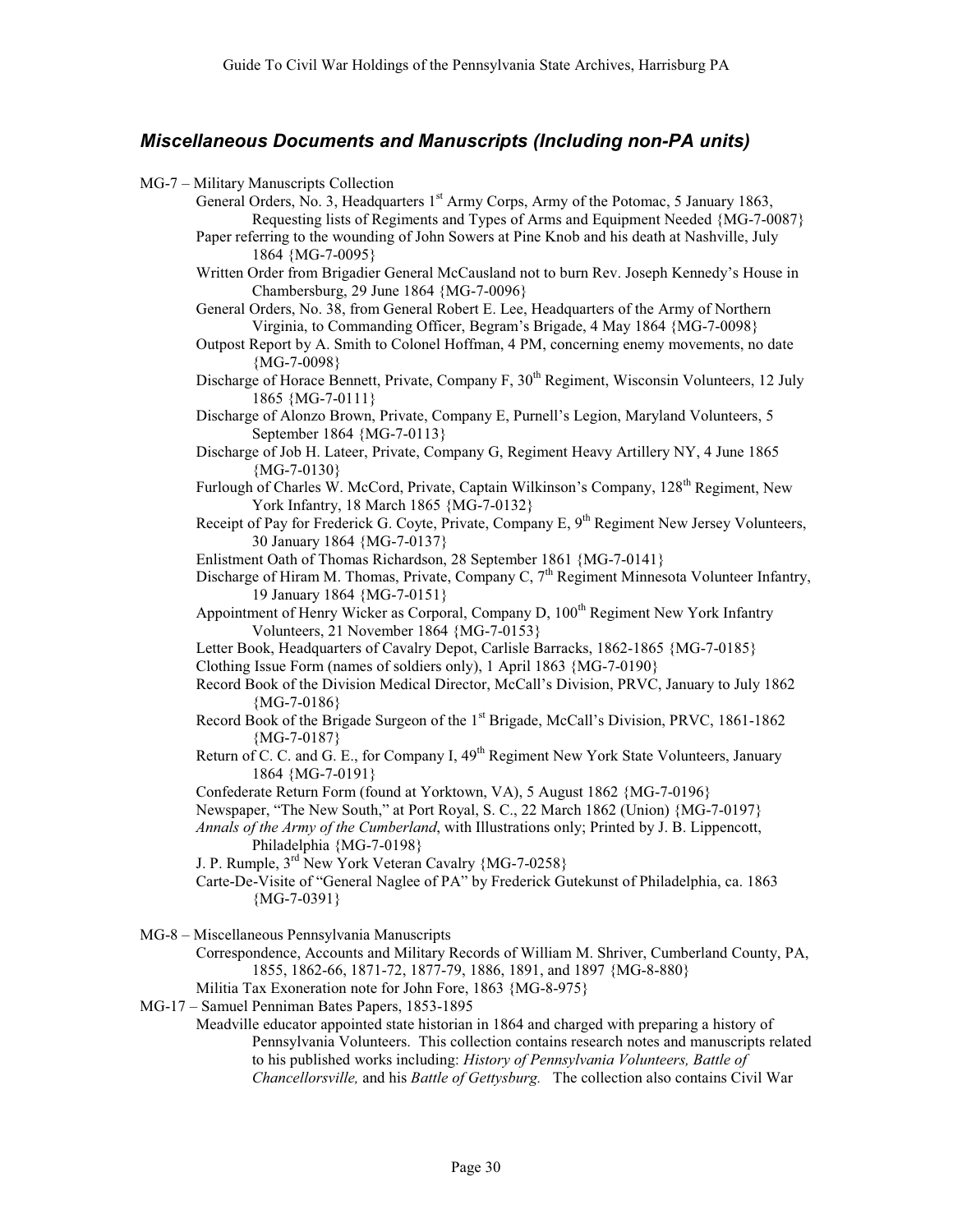photos and references to the battles of Antietam, Gettysburg, Murfreesboro, and the Wilderness {MG-17}

- MG-62 Samuel M. Greason Collection, 1803-1922 {MG-62}
	- Miscellaneous Civil War items relating to the Greason and Gracey Families of Cumberland County {MG-62}

MG-125 – Edward Shippen Thompson Collection, 1684-1941

Contains correspondence of the Thompson family during the Civil War, including several letters from soldiers {MG-125}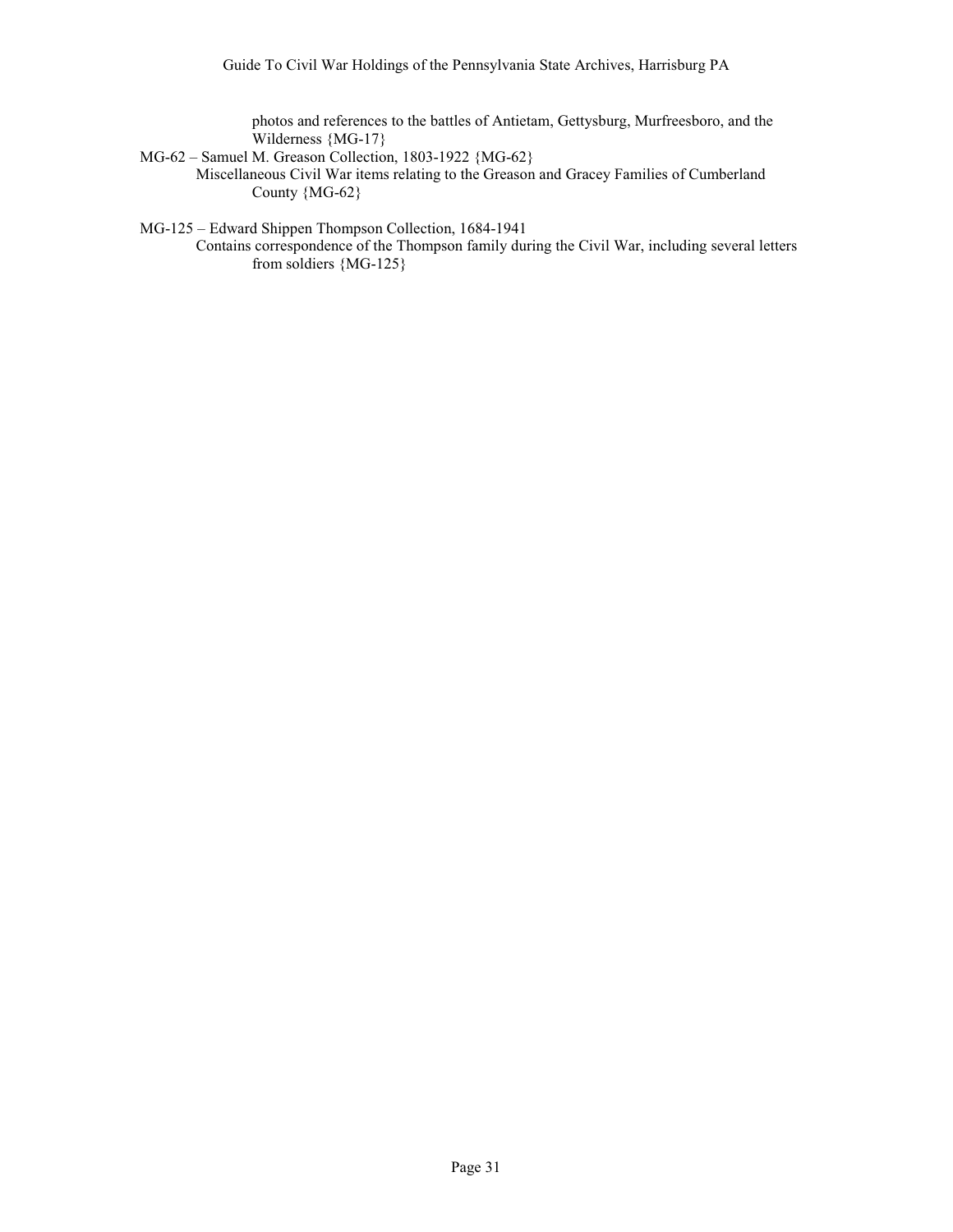# *Monuments/Memorials/Cemeteries*

RG-19 Adjutant General's Office

Alphabetical Listing of Names on Pennsylvania Monuments by the United States Department of the Interior, undated, MICROFILM ONLY {Series #19.3} {Microfilm 3870} List of National Cemeteries, 1868 {Series #19.34} Copy of List of Pennsylvania Soldiers Buried at Andersonville National Cemetery {Series #19.46}

- RG-25 Board of Commissioners on Gettysburg Monuments Action on Monuments, 1888-1891 {Series #25.1} Contracts, Designs, and Affidavits, 1886-1992 {Series #25.2} Correspondence and Contracts, 1887-1903 {Series #25.3} Letter Books, ca. 1887-1903 {Series #25.4} Order for Transportation, 1889 {Series #25.5}
- RG-25 Camp Curtin Commission Dedication Ceremony Booklet, 1922 {Series #25.16}
- RG-25 General George Gordon Meade National Statue Commission Correspondence, ca. 1926-1927 {Series #25.32} Report, ca. 1927 {Series #25.33}
- RG-25 Pennsylvania at Cold Harbor, Virginia, Commission Dedication Ceremony Booklet, ca. 1912 {Series #25.44}
- RG-25 Pennsylvania Chickamauga-Chattanooga Battlefield Commission Correspondence and Miscellaneous Papers, ca. 1901-1903 {Series #25.45} Record Book of Publication Recipients, 1900-1902 {Series #25.46} Rosters of Applications for Transportation, 1897 {Series #25.47}

#### MG-7 – Military Manuscripts Collection

Memorial, Lemuel L. Penn, Private, Company C, 102<sup>nd</sup> Regiment PV, 1861-1864 {MG-7-0135} Drawings of Monument for  $107<sup>th</sup>$  Regiment PV Monument,  $1<sup>st</sup>$  Brigade,  $2<sup>nd</sup>$  Division,  $1<sup>st</sup>$  Army Corps, no location, no date {MG-7-0142}

Invitation to Unveiling of Equestrian Statues of Major General George S. Meade and Major General Winfield S. Hancock by the Board of Commissioners, 5 June 1876 {MG-7- 0206}

Dedication Booklet of Memorial Hall, Allegheny County, 11 October 1910 {MG-7-0214}

- Book, *Volunteers Roll of Honor*, 2<sup>nd</sup> Number, Edited by D. Brainerd Williamson, 1864, Philadelphia, Stories of War Deeds {MG-7-0228}
- Memorial for Company D,  $100^{th}$  Regiment New York Volunteers  ${MG-7-0232}$
- Memorial for Company F, 129<sup>th</sup> Regiment PV, Published by Currier & Ives, 1862 {MG-7-0233}
- Memorial for Company D, 124<sup>th</sup> Regiment PRVC {MG-7-0234}
- Memorial for Company K,  $93^{rd}$  Regiment PV {MG-7-0235}
- Memorial for Company E, 1<sup>st</sup> Regiment, Potomac Home Brigade, Maryland Volunteers, 1863  ${MG-7-0236}$
- Memorial for Company E,  $72<sup>nd</sup>$  Regiment PV, Baxter's Philadelphia Zouaves {MG-7-0237}
- Memorial for Company F,  $208<sup>th</sup>$  Regiment PV  ${MG-7-0238}$
- Memorial for Company K,  $17<sup>th</sup>$  Regiment PA Cavalry {MG-7-0239}
- Memorial for Company F,  $1<sup>st</sup>$  Infantry Regiment PRVC {MG-7-0240}
- Memorial for Company C,  $125^{th}$  Regiment PV  ${MG-7-0241}$
- Memorial for Company C,  $145^{th}$  Regiment PV  ${MG-7-0242}$
- Memorial for Battery B, 1<sup>st</sup> Regiment Pennsylvania Light Artillery {MG-7-0243}
- Memorial for Company I,  $200<sup>th</sup>$  Regiment PV  ${MG-7-0267}$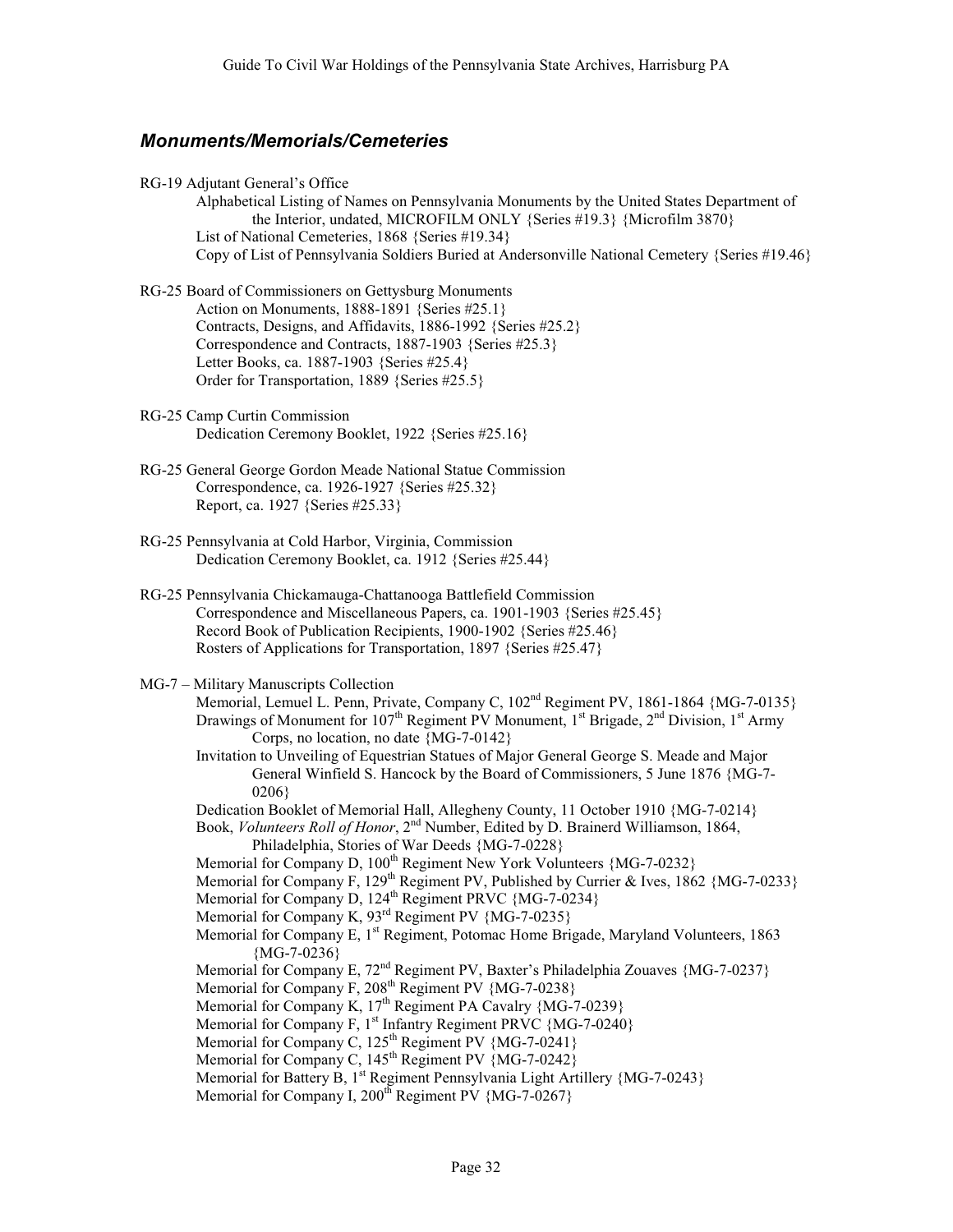Memorial, Levi B. Stader, Company D, 8th Regiment PV {MG-7-0271}

*Revised Report of the Select Committee Relative to the Soldiers' National*

*Cemetery*…(Gettysburg). (Harrisburg, Singerly and Myers State Printer: 1865) {MG-7- 0346}

Memorial Sheets for Milo Dibble and his brother Ephraim Dibble, no date {MG-7-0344}

MG-8 – Miscellaneous Pennsylvania Manuscripts

Gettysburg Freedom Train (3 Records),  $85<sup>th</sup>$  Anniversary of Lincoln's Address Rededication, 19 November 1948 {MG-8-091}

MG-333 – George Washington Fenn Papers, 1829, 1861-1929 & undated

Military papers of George Washington Fenn, Private, Company A,  $127<sup>th</sup>$  Regiment PV,  $2<sup>nd</sup>$ Lieutenant, Company I,  $181<sup>st</sup>$  Regiment PV, and later Captain, Company C,  $201<sup>st</sup>$ Regiment PV. Fenn saw action at Manassass Gap, Virginia, was captured and escaped, and later served as a judge advocate for military court-martial cases at Alexandria Virginia, 1864-1865. Other papers include soldiers' memorials for Company D, 11<sup>th</sup> Regiment PV and Company C, 201<sup>st</sup> Regiment. Fenn's uniform accessories are held at the William Penn Memorial Museum {MG-333}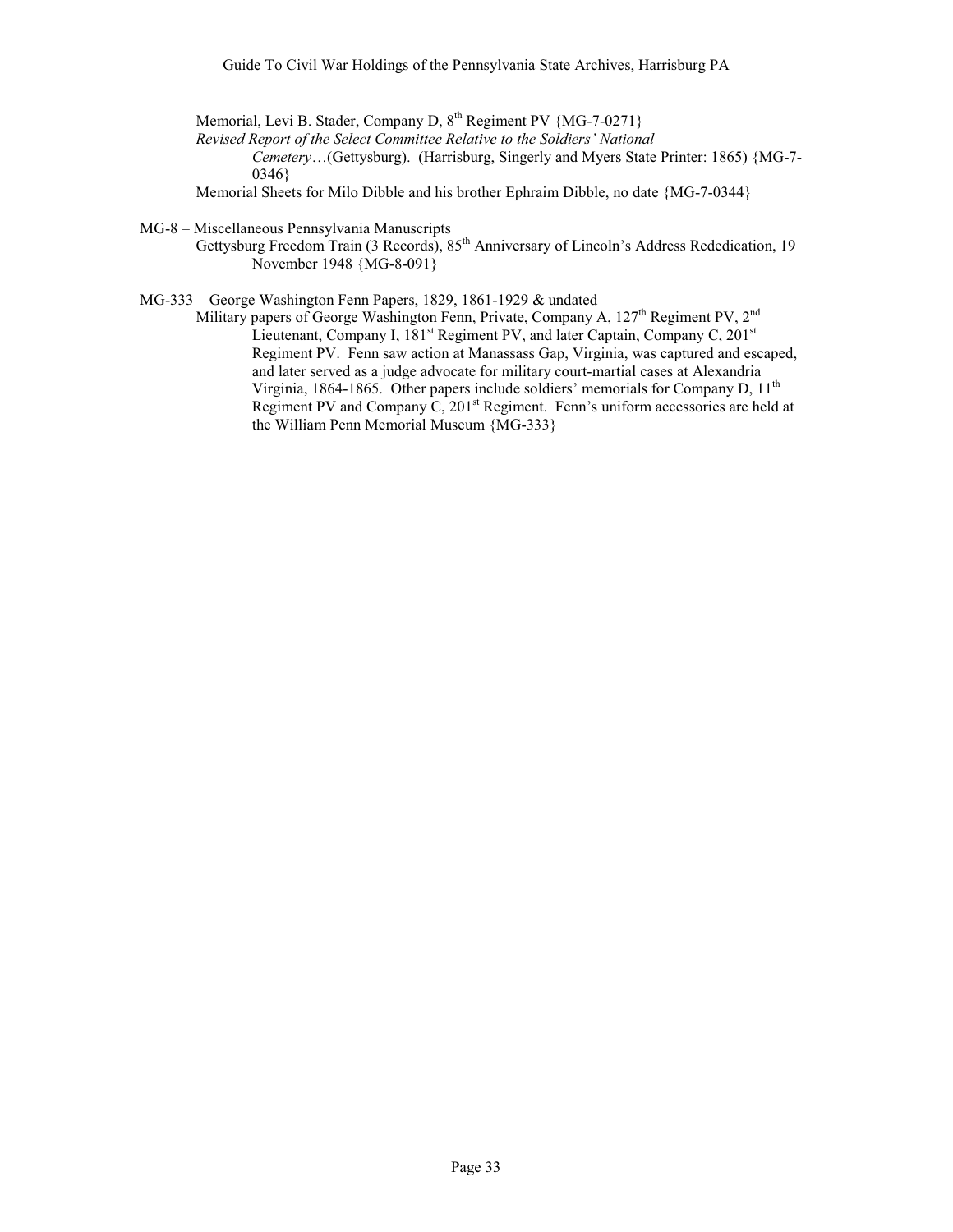# *Pensions*

| RG-19 - Adjutant General's Office           |                                                                                                                                               |
|---------------------------------------------|-----------------------------------------------------------------------------------------------------------------------------------------------|
|                                             | Record Book of Additional Bounty, Arrears of Pay and Bounty, Certificates Returned for<br>Collection, and Pensions, 1867-1870 {Series #19.53} |
| {Microfilm 494-495}                         | Record Books of Claims of Arrears for Pay and Bounty, 1864-1869 {Series #19.56} and                                                           |
|                                             | Register of Applications for Pensions, ca. 1864-1868 {Series #19.62}                                                                          |
| RG-2 - Auditor General's Office             |                                                                                                                                               |
|                                             | Civil War Service and Pension Accounts, 1861-1873 {Series #2.47}                                                                              |
|                                             | Military Pension Accounts and Related Papers, ca. 1795-1883 {Series #2.53}                                                                    |
| RG-13 - PHMC-Bureau of Archives and History |                                                                                                                                               |
|                                             | Abstracts of Acts Relating to the Military, 1777-1875 {Series #13.20}                                                                         |
| MG-7 - Military Manuscripts Collection      |                                                                                                                                               |
|                                             | Pension Certificate for Braddock, 3 October 1888 {MG-7-0101}                                                                                  |
|                                             | Receipt for John Holz's Discharge to be used in claim against the United States Government, 21<br>August 1866 {MG-7-0124}                     |
| $7-0142$                                    | Notification of Allowance due to Emanuel D. Roath by Treasury Department, 10 May 1897 {MG-                                                    |
|                                             | Notification of Check Paying the Allowance to Emanuel D. Roath, 13 May 1897 {MG-7-0142}                                                       |
|                                             | Notice of Certificate granting Pension to Henry Wicker, 8 January 1895 {MG-7-0153}                                                            |
|                                             | Certificate of Pension to Anna Wicker, 15 June 1916 {MG-7-0153}                                                                               |
|                                             | Pension Papers, Company G, 211 <sup>th</sup> Regiment PV, 1877, 1890, 1900 {MG-7-0324}                                                        |
| 0329                                        | Pension Information for Godfrey Sammet, Company H, 192 <sup>nd</sup> Regiment PV, 1900, 1912 {MG-7-                                           |
|                                             |                                                                                                                                               |

MG-55 – Reuben S. Gardner Papers, 1861-1866 Commissions, muster-in and muster-out rolls, discharge and pension papers, and other Civil War records of Reuben S. Gardner, Captain in Company H,  $46<sup>th</sup>$  Regiment PV  ${MG-55}$ 

## MG-141 – John D. Black Papers Papers of John D. Black, Erie Regiment of the Pennsylvania Volunteer Infantry, 1861 and the 145th Regiment PV, 1862-1865. Included in the collection are: correspondence from Nelson A. Miles and Edwin Stanton, records of commissions, appointments, military orders, ordnance papers, requisitions, pension papers, recommendations, newspaper clippings, and photographs {MG-141}

MG-231 – Jacob R. Hill Collection, 1864-1889 Letters and pension records of Jacob R. Hill, Company F, 56<sup>th</sup> Regiment PV {MG-231}

*See also:*

Pension Records at the National Archives and Records Administration – Washington DC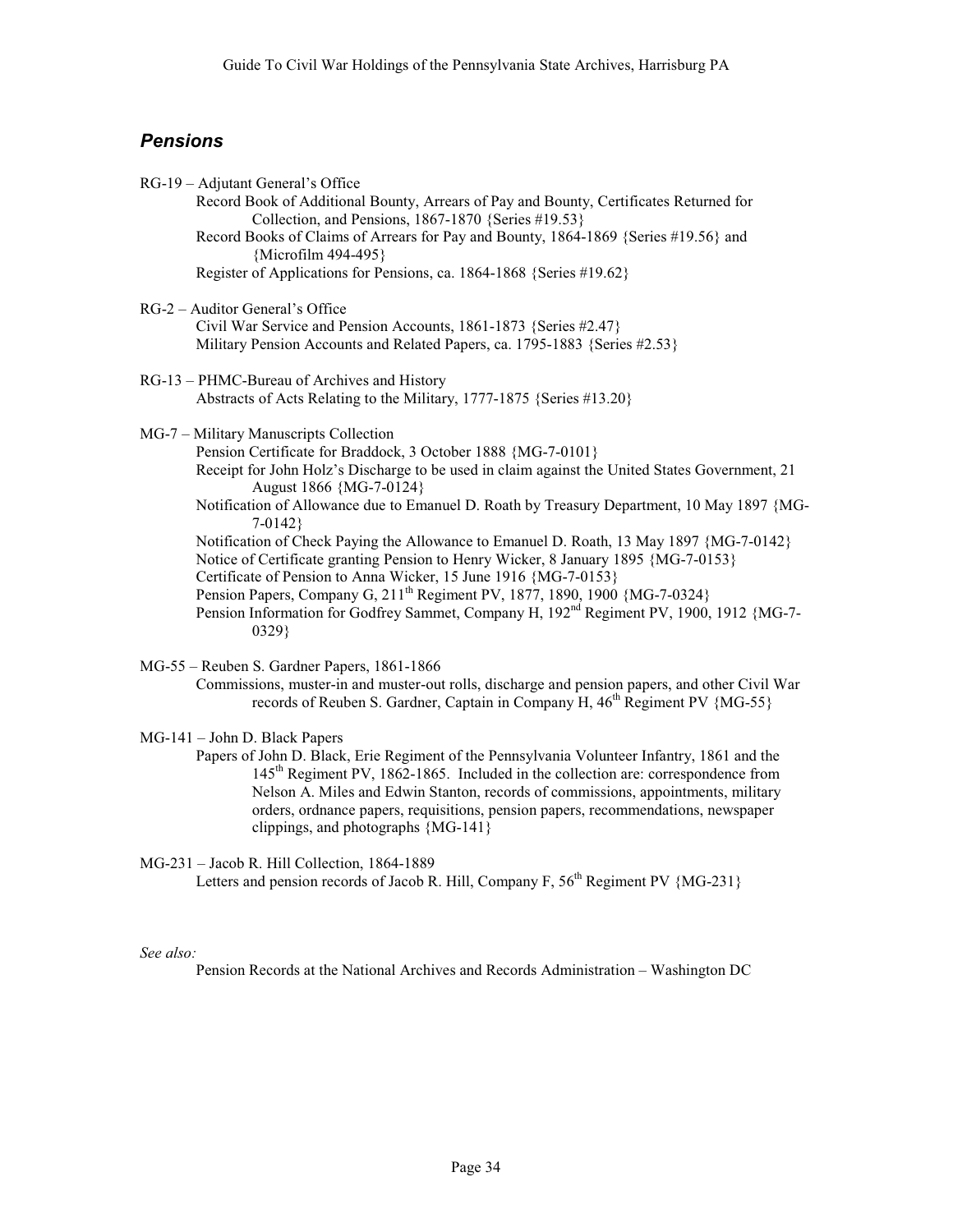# *Photographs*

- RG-25 Commission to Supervise the Transfer of Flags
	- Correspondence, Photographs, Accounts, and Miscellaneous Records Relating to the transfer of Flags to the Capitol Building, 1913-1922 {Series #25.17}
- MG-6 Diaries and Journals Collection
	- Civil War Diary of John Fairchilds, Private, Company D, 61<sup>st</sup> Regiment Pennsylvania Volunteers, January 20, 1863 – July 7, 1863, 10 pages {MG-6}
- MG-7 Military Manuscripts Collection
	- Letter from Vining B. Baldwin, Company C, 72<sup>nd</sup> Regiment Pennsylvania Volunteers, Camp Observation to his Sister, 24 January 1862 with one Photograph of Baldwin (including signature) {MG-7-0071}
		- Framed Tintype of Clark and L. Manzer Dart in Uniform, 4<sup>th</sup> PA Cavalry/64<sup>th</sup> Regiment, Company M, no date {MG-7-0075}
		- Photograph of Private Thomas Fisher, Company E, 15<sup>th</sup> Regiment National Guard (New Castle, PA), no date {MG-7-0093}
		- Newspaper photo of Surviving Members of G. A. R. Post 58, New Castle, PA, (early 20<sup>th</sup> Century) no date {MG-7-0093}

Discharge of Charles E. Amidon, Corporal, Captain J. H. Smith's Company 34<sup>th</sup> Regiment Pennsylvania Volunteer Militia and Photograph, 10 August 1863 {MG-7-0115}

- Discharge of George W. Charters, Private, Company I, 186<sup>th</sup> Regiment Pennsylvania Volunteers with Photograph, 15 August 1865 {MG-7-0115}
- Photo of Margaret Stewart Gray (from Captain John H. Stewart), no date {MG-7-0157}
- Bloss, Josiah, Company K, 17<sup>th</sup> Regiment PA Cavalry {MG-7-0252}
- Photographs of Charles Houser, Company H, 11<sup>th</sup> Regiment PV, November 1861-November 1862  ${MG-7-0326}$
- Photograph of Richard F. Taggart as  $1<sup>st</sup>$  Sergeant, Company E,  $3<sup>rd</sup>$  Regiment Veterans Reserve Corps, no date {MG-7-0330}
- Photograph of Men at Monument, Gettysburg, 2 July 1894, W. H. Tipton (Mounted) {MG-7- 0351}

MG-17 – Samuel Penniman Bates Papers, 1853-1895

Meadville educator appointed state historian in 1864 and charged with preparing a history of Pennsylvania Volunteers. This collection contains research notes and manuscripts related to his published works including: *History of Pennsylvania Volunteers, Battle of Chancellorsville,* and his *Battle of Gettysburg.* The collection also contains Civil War photos and references to the battles of Antietam, Gettysburg, Murfreesboro, and the Wilderness {MG-17}

MG-25 – Bloss Family Collection, 1863-1904

- Collection contains Civil War letters, photographs, and diary of Joseph Bloss, Company K,  $17<sup>th</sup>$ Pennsylvania Cavalry; commission of William F. Bloss, Company H, 76<sup>th</sup> Regiment PV  ${MG-25}$
- MG-94 Morrow-Hittle Collection, 1835-1836
	- Diary and photos of William C. Hittle, Corporal, Company D, 151<sup>st</sup> Regiment PV and family {MG-94}

## MG-141 – John D. Black Papers

Papers of John D. Black, Erie Regiment of the Pennsylvania Volunteer Infantry, 1861 and the 145th Regiment PV, 1862-1865. Included in the collection are: correspondence from Nelson A. Miles and Edwin Stanton, records of commissions, appointments, military orders, ordnance papers, requisitions, pension papers, recommendations, newspaper clippings, and photographs {MG-141}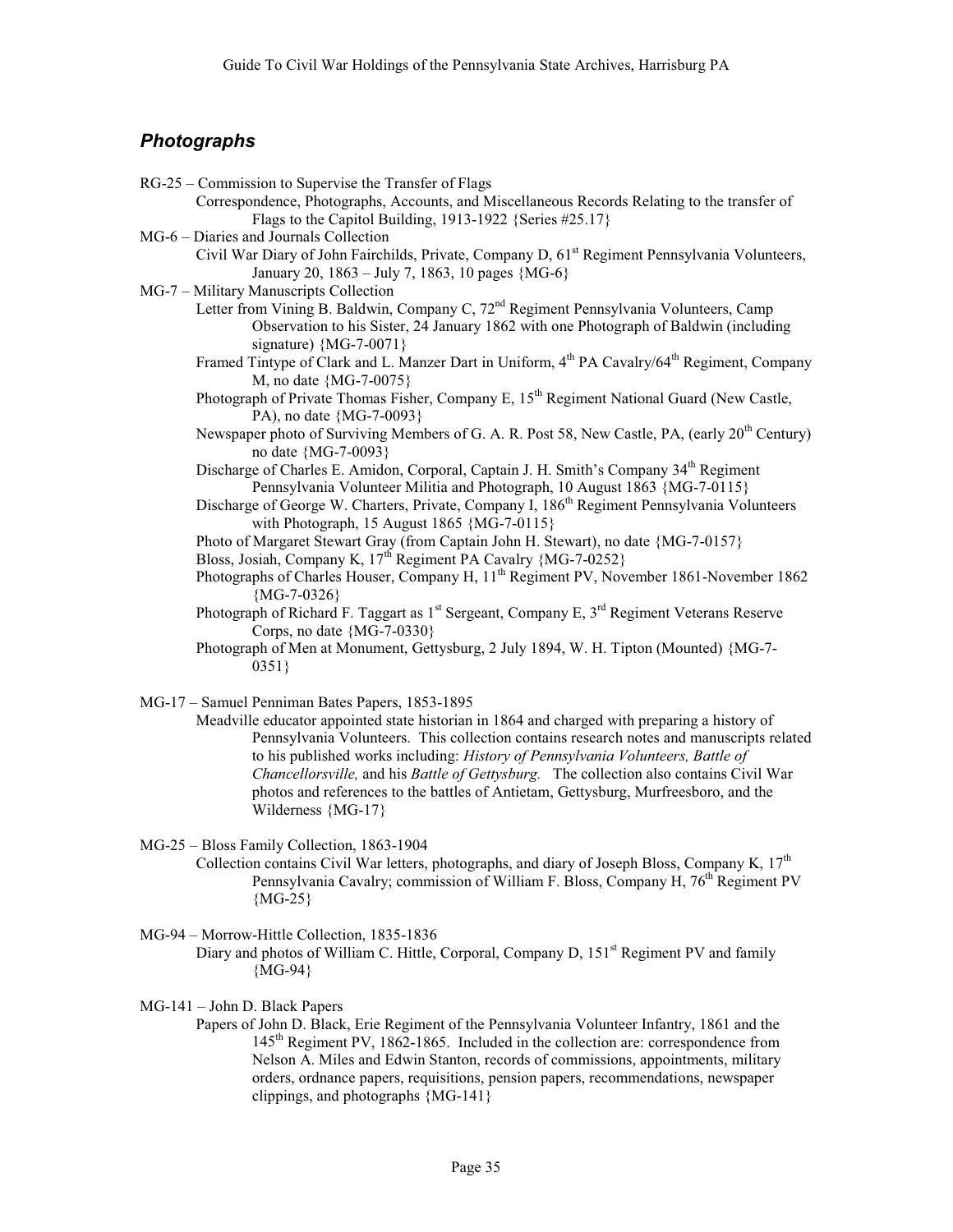MG-147 – John Anderson Papers

Papers of William Watson Anderson, Major,  $2<sup>nd</sup>$  Pennsylvania Cavalry, 1865; includes photographs, correspondence, accounts, and military papers {MG-147}

- MG-200 Poster Collection Contains posters on election campaigns and the Civil War {MG-200}
- MG-214 Warren J. Harder Collection Miscellaneous Civil War Generals {MG-214}
- MG-218 General Photograph Collection Contains a large volume of miscellaneous Civil War photographs. Refer to the finding aid for MG-218 under the sub-heading "Civil War" {MG-218}
- MG-230 David W. Howard Collection, 1863-1889 Letters, photographs and diary of David W. Howard, Company D,  $18<sup>th</sup>$  Pennsylvania Cavalry. 163rd Regiment PV {MG-230}
- MG-235 Thomas F. Longaker Collection, 1861-1864 Records collected and preserved by Lieutenant Thomas F. Longaker, Companies A, E, and H, 72<sup>nd</sup> Regiment PV including certificates, special orders, descriptive books, returns, morning reports, order books and miscellaneous records. The collection also includes a photograph of Thomas F. Longaker, no date {MG-235}
- MG-243 Jeremiah Rohrer Collection, 1852-1863 Diary, photographs and other items of or relating to Jeremiah Rohrer, of Middletown, Major,  $127<sup>th</sup>$ Regiment PV {MG-243}
- MG-246 Records of the First City Zouaves; Company A,  $127<sup>th</sup>$  Regiment PV, 1862-1917 {MG-246}

MG-249 – Brady Family Papers, 1814-1964 Contains correspondence, clippings, photographs, and military commissions and certificates relating to George K. Brady, Company B,  $12^{th}$  Regiment PV Infantry, and also the  $14^{th}$ Infantry, U. S. A. {MG-249}

- MG-253 Jacob J. Bierer Papers, ca 1800-1910 Correspondence, legal papers, photographs, company returns, muster rolls, orders and other records relating to Captain Jacob J. Bierer of Latrobe, Company C, 11<sup>th</sup> Regiment PV  ${MG-253}$
- MG-272 Pennsylvania Military Museum Collection (Boalsburg, PA) John B. Morton Collection, 1863, contains personal military papers and photograph of John B. Morton, Private, Company G,  $127<sup>th</sup>$  Regiment PV  $\{\widehat{MG}-272\}$
- MG-324 Old Mill Village Collection (New Milford, PA) The Collection contains stereoscopic views of Civil War bodies, troops, ships, forts and camps, 1861-1864 {MG-324-Site Collection-not held at the Archives in Harrisburg}
- MG-333 George Washington Fenn Papers, 1829, 1861-1929 & undated Military papers of George Washington Fenn, Private, Company A,  $127<sup>th</sup>$  Regiment PV,  $2<sup>nd</sup>$ Lieutenant, Company I,  $181<sup>st</sup>$  Regiment PV, and later Captain, Company C,  $201<sup>st</sup>$ Regiment PV. Fenn saw action at Manassass Gap, Virginia, was captured and escaped, and later served as a judge advocate for military court-martial cases at Alexandria Virginia, 1864-1865. Other papers include soldiers' memorials for Company D, 11<sup>th</sup>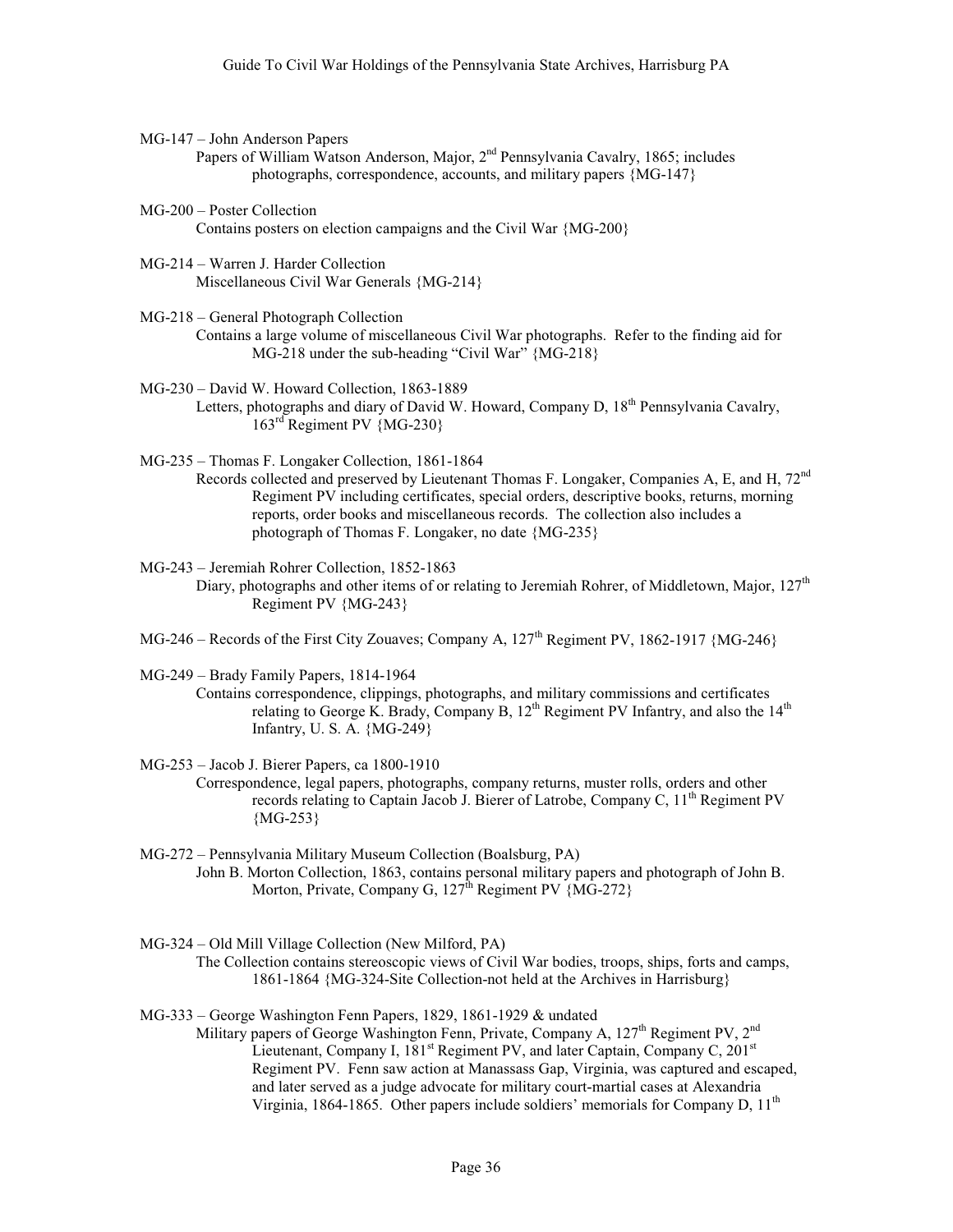Regiment PV and Company C, 201<sup>st</sup> Regiment PV. Fenn's uniform accessories are held at the William Penn Memorial Museum {MG-333}

- MG-337 Solomon B. Bowerman Papers, 1823-1922
	- Records and Papers of Solomon B. Bowerman,  $1^{st}$  Lieutenant, Company A,  $172^{nd}$  Regiment PV, 1st Lieutenant, Company C, 200<sup>th</sup> Regiment PV, and Captain, Company A, 210<sup>th</sup> Regiment PV. Most of the records deal with his service as Captain of the  $210<sup>th</sup>$  Regiment PV including muster rolls, morning reports, quartermaster reports, clothing supply inventories, and hospital records with reports on the effects of deceased soldiers. Also included are written orders, correspondence, photographs, an army regulation booklet and receipts for payroll and transportation {MG-337}

### MG-360 – State Police Memorabilia Collection

Contains miscellaneous photos of Gettysburg Reunions {MG-360}

### MG-461 – Hartranft-Stockham-Shireman Family Photographs

Includes photographs of Major General John F. Hartranft in full uniform as well as other photographs of Hartranft as Governor and at the Gettysburg memorials {MG-461}

# *See Also:*

Hodge, Ruth E. *Guide to African American Resources at the Pennsylvania State Archives*. Harrisburg, Pennsylvania Historical and Museum Commission, 2000.

Ries, Linda A. *Guide to Photographs at the Pennsylvania State Archives*. Harrisburg, Pennsylvania Historical and Museum Commission, 1993.

U.S. Army Military Institute. Civil War Photograph Collection, available at the U.S. Army Military History Institute, Upton Hall, Carlisle Barracks, Carlisle, PA 17103-5008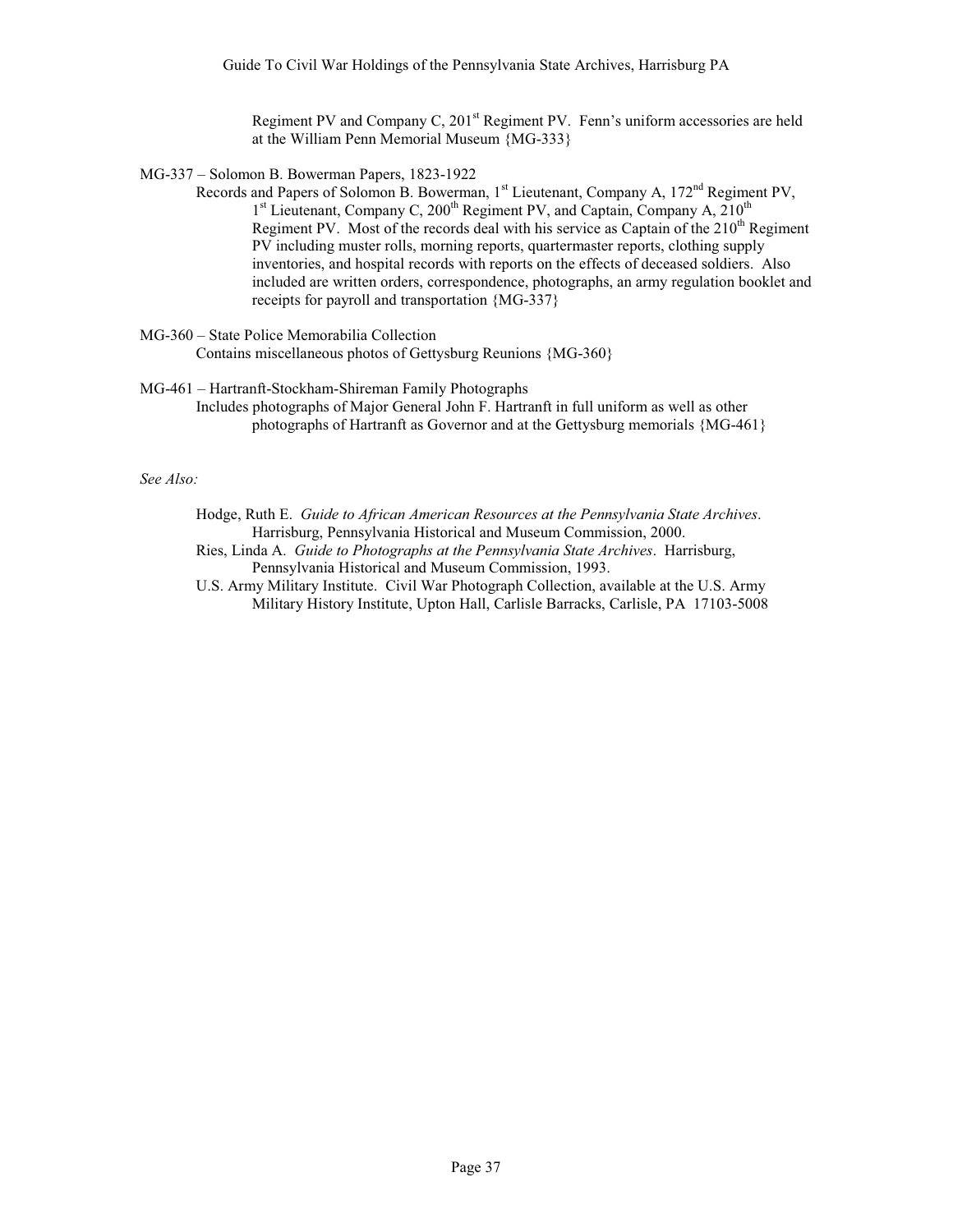# *Political/Politics/Elections*

- RG-19 Adjutant General's Office
	- Correspondence of Brigadier General A. J. Pleasanton of the Philadelphia House Guard, 1862 {Series #19.18}
- RG-26 Secretary of the Commonwealth's Office Executive Correspondence, 1790-1969 {Series #26.8} Executive Minute Books, 1790-1943 {Series #26.9}
- RG-26 Bureau of Commissions, Elections, and Legislation Militia Elections Returns, 1790-1863 {Series #26.67} Returns of Soldiers' Votes, 1861-1865, 1918 {Series #26.82}
- RG-2 Auditor General's Office Board of Military Claims History Relating to the Thomas A. Scott Regiment, 1869 (Political Dispute Between Simon Cameron and Andrew Curtin) {Series #2.44}
- RG-7 General Assembly House File {Series #7.11} Senate File {Series #7.78} Legislative Documents from the Senate Library {Series #7.50} Legislative Proceedings from the Senate Library {Series #7.51} House Journals from the Senate Library {Series #7.45}

# RG-22 – State Library of Pennsylvania House Bills and Resolutions, 1852-1984 {Series #22.35} Senate Bills and Resolutions, 1851-1984 {Series #22.38}

- MG-7 Military Manuscripts Collection
	- Letter from W.M.R. to "My Dear Sallie" describing the author's position on Great Britain and his opinion on General McClellan's competence, Navy Yard, Boston, MA, 23 March 1862  ${MG-7-0074}$ 
		- Affidavit of Election for Smith, Company K, 190<sup>th</sup> Regiment PV, 1 November 1864 {MG-7-0144}
		- Envelope for Use as Elector from New York, near Richmond, Company D, 100<sup>th</sup> Regiment New York Infantry Volunteers, 21 October 1864 {MG-7-0153}
		- Tally Paper for Election of Persons from Northumberland County, Company B, 148<sup>th</sup> Regiment PV, 11 October 1864 {MG-7-0175}
		- Poll Book, Names of Electors, Company B, 148<sup>th</sup> Regiment PV, October 1864 {MG-7-0175}
		- Poll Book, October Election for Bedford County, at Remount Station, Martinsburg, WV, October 1864 {MG-7-0345}
		- Poll Book for October Election 1864, Company D, 19<sup>th</sup> PA Cavalry, Memphis TN {MG-7-0367}
- MG-8 Miscellaneous Pennsylvania Manuscripts
	- Letter from Richard Vaux, Philadelphia, to F. L. Taylor, Secretary Little Giant Club, Burlington NJ, 7 January 1861 – relating to membership in the "Little Giant Club," a Democratic Organization {MG-8-279}
	- *The Weekly Herald* #1447, New York: April 22, 1865; includes an article on the assassination of Abraham Lincoln) {MG-8-712}
	- "Who is Responsible for the War?" Extracts from a Speech by Alexander H. Stephens, delivered to the Secession Convention in Georgia on 31 January 1861, no date, broadside {MG-8- 715}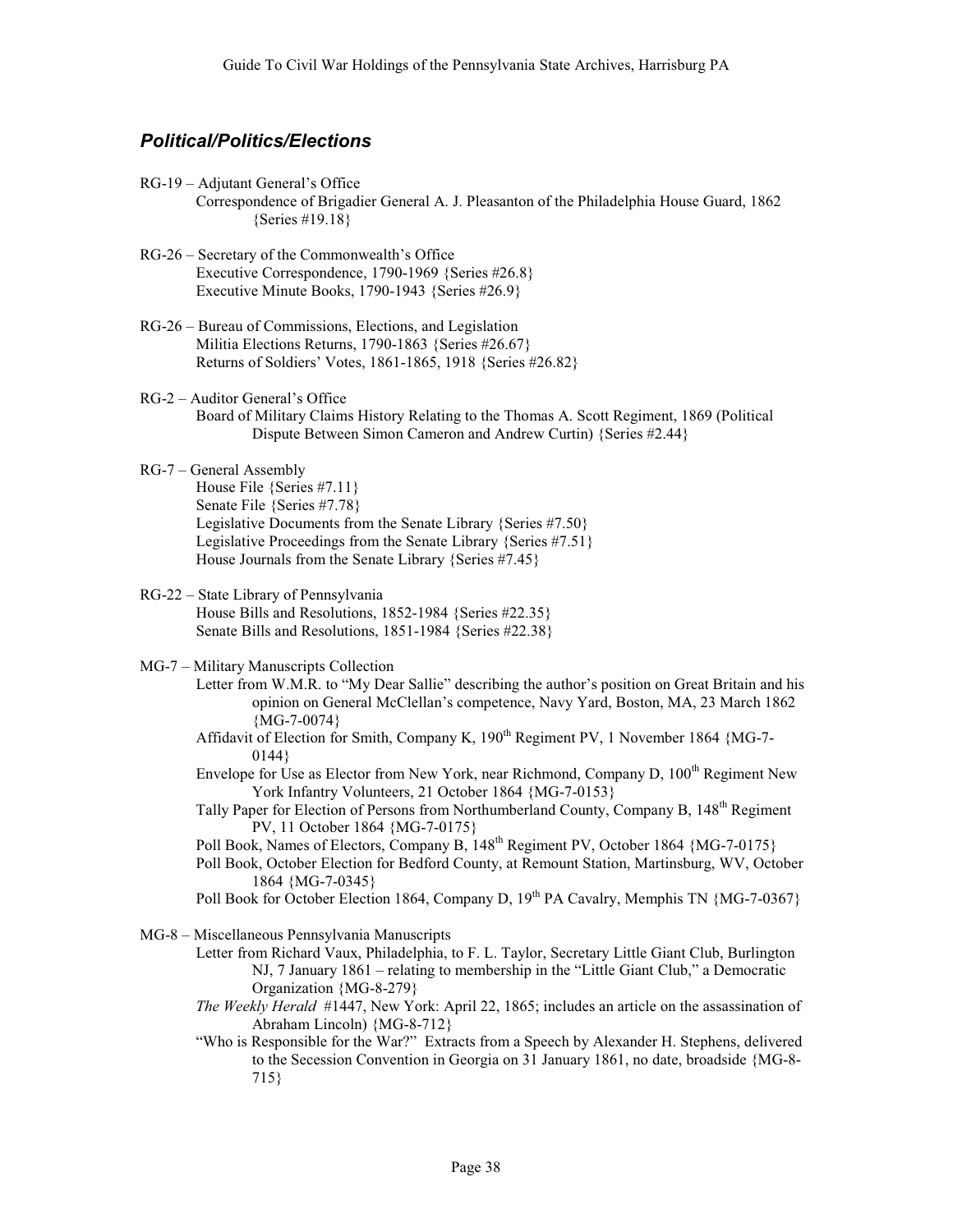- R. Lyle White Papers R. Lyle White was a Civil War Draft Commissioner and a Meadville newspaper publisher. The papers reflect on these experiences as well as a Civil War battle, Kansas, legal and real estate transactions, and political activities {MG-8-961}
- MG-15 Hiram C. Alleman Papers
	- Papers of a Harrisburg attorney, officer in the 127<sup>th</sup> and 36<sup>th</sup> PV, and member of the State House of Representatives, 1864-1865. Included is a record book of the survivors of the  $127<sup>th</sup>$ Regimental Association, 1889-1926 {MG-15}
- MG-22 William Bigler Collection, 1848-1864 {MG-22}
- MG-198 Stokes L. Roberts Papers, 1827-1883
	- Includes correspondence to Stokes L. Roberts from Simon Cameron and William Bigler relating to political events and the Civil War {MG-198}
- MG-200 Poster Collection Contains posters on election campaigns and the Civil War {MG-200}
- MG-212 William E. Stewart Collection, 1861-1946 {MG-212}

MG-262 – Special Microfilms Collection

- The papers and correspondence of William H. Seward, New York Senator and Secretary of State under Lincoln and Johnson. The papers relate to political events, military affairs and other topics {MG-262-microfilm 1748}
- MG-264 International Utilities Political Memorabilia Collection, 1789-1972 Miscellaneous collection of political campaign materials, posters, buttons, handouts, brochures, etc. {MG-264}

*See Also:* Library of Congress National Archives and Records Administration State Library of Pennsylvania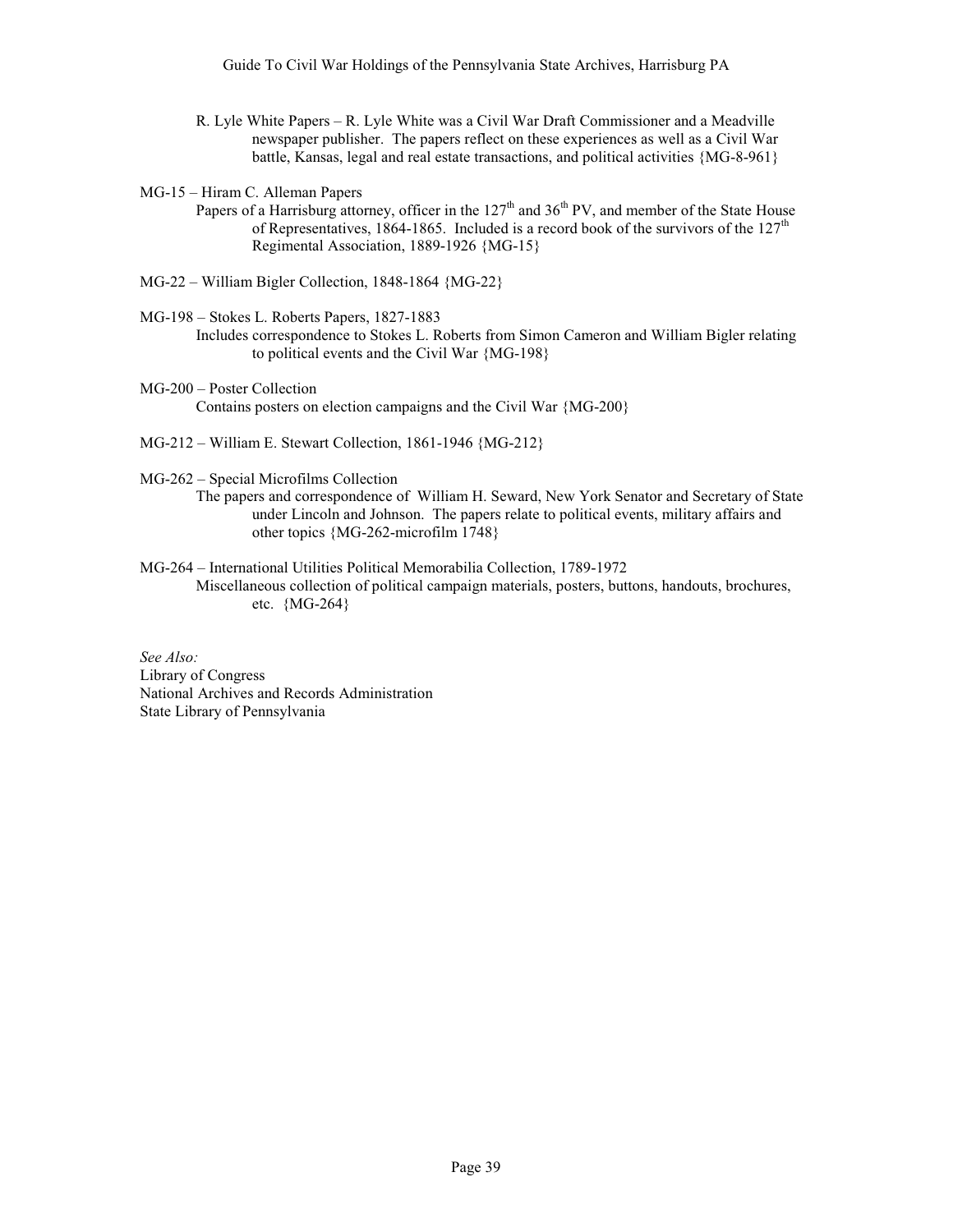# *Prisons*

#### Confederate

Andersonville Prison, GA

- MG-7 Military Manuscripts Collection
	- Map of the Prison at Andersonville, GA, printed by *Sanitary Bulletin*, Vol. 1, #21 {MG-7-0075}
	- List of Pennsylvania Soldiers Buried at Andersonville Prison, 24 February 1864 to 24 March 1865 {MG-7-0192}
	- List of Names and Grave Numbers of Pennsylvania Soldiers Buried at Andersonville Prison with Units, Cause of Death, and date of Death from 1 March 1864 to 19 August 1865 {MG-7-0337}
	- Lithograph of Andersonville Prison {MG-7-0266}
- MG-8 Miscellaneous Pennsylvania Manuscripts
	- Two page manuscript record of the life of Amos Vandegrift written for the Mystic Lodge 270 100F, including his record in the U.S. Cavalry and his imprisonment in Rebel military prisons in Richmond, Belle Isle and Andersonville {MG-8-928}

#### Belle Isle

MG-8 – Miscellaneous Pennsylvania Manuscripts

Amos Vandegrift, see Andersonville Prison above {MG-8-928}

#### Castle Thunder

MG-262 – Special Microfilms Collection

Papers of William Jackson Palmer, 1822-1948. The collection contains a large number of documents, maps, a diary, and letters of William J. Palmer, Anderson Troop, and later 15<sup>th</sup> Pennsylvania Cavalry, 160<sup>th</sup> Regiment PV, 1862-1865. The collection contains papers related to Palmer's incarceration under the name of William J. Peters{MG-262- Microfilm 1557 (reel 3 of the William Jackson Palmer Papers)}

### Libby Prison, Richmond , VA

- MG-7 Military Manuscripts Collection
	- Handwritten List of Union Officers Confined at Libby Prison, Richmond, VA, by Major S. B. King, no date {MG-7-0212}
- MG-8 Miscellaneous Pennsylvania Manuscripts
	- Amos Vandegrift, see Andersonville Prison above {MG-8-928}
- MG-375 Benjamin Franklin Fisher Papers, 1862-81
	- Correspondence from Benjamin Franklin Fisher,  $1<sup>st</sup>$  Lieutenant,  $3<sup>rd</sup>$  Regiment PA Reserve Corps and later transferred to the Signal Corps in 1861, to his wife, Alice, and his father, Peter. The letters refer to personal matters and his experiences in the war and at Libby Prison {MG-375}

#### Macon, GA

MG-6 – Diaries and Journals Collection

Civil War Diary of Templeton B. Hurst, May 5, 1864 – March 1, 1865, 143 pp.

#### Miscellaneous Prisons

MG-271 – Mrs. Frances Toby Schwartz Collection, 1838-1972

18 Months a Prisoner Under the Rebel Flag by S. S. Boggs, 1889, concerning

- Confederate prison camps {MG-271}
- MG-333 George Washington Fenn Papers, 1829, 1861-1929 & undated
	- Military papers of George Washington Fenn, Private, Company A, 127<sup>th</sup> Regiment PV,

 $2<sup>nd</sup>$  Lieutenant, Company I, 181<sup>st</sup> Regiment PV, and later Captain, Company C,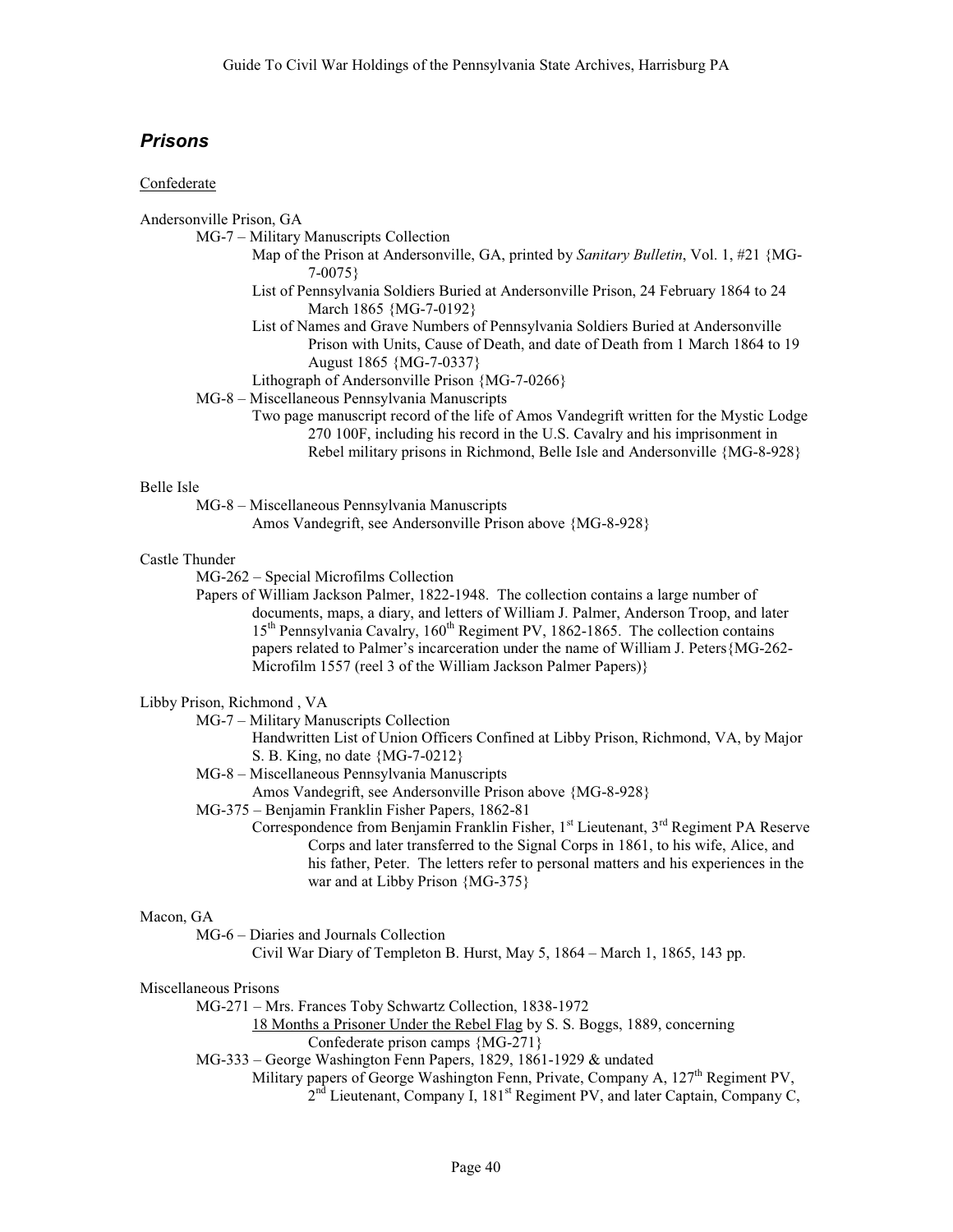201st Regiment PV. Fenn saw action at Manassass Gap, Virginia, was captured and escaped, and later served as a judge advocate for military court-martial cases at Alexandria Virginia, 1864-1865. Other papers include soldiers' memorials for Company D, 11<sup>th</sup> Regiment PV and Company C, 201<sup>st</sup> Regiment. Fenn's uniform accessories are held at the William Penn Memorial Museum {MG-333}

# Union

MG-7 – Military Manuscripts Collection Leave of Absence for 30 days for Paroled Prisoners of War for Captain Roath, 26 February 1865  ${MG-7-0142}$ 

*See Also:* National Archives and Records Administration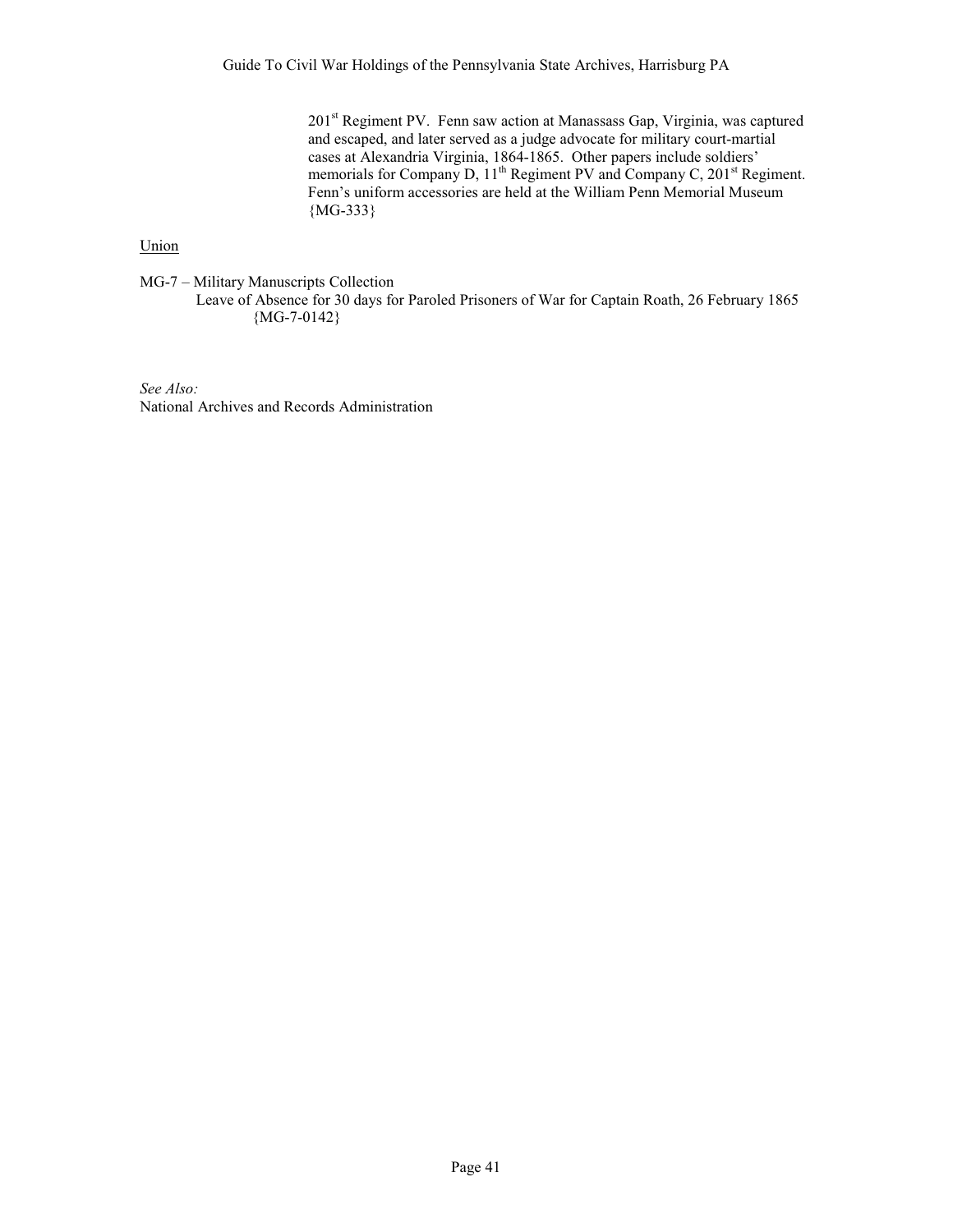# *Prominent Personalities*

#### Bigler, Governor William

MG-22 – William Bigler Collection, 1848-1864

MG-198 – Stokes L. Roberts Papers, 1827-1883

Includes correspondence to Stokes L. Roberts from William Bigler relating to political events and the Civil War {MG-198}

Buchanan, President James

MG-28 – James Buchanan Collection, 1815-1863 {MG-28}

MG-47 – Samuel Evans Collection, 1752-1891, contains a letter from Buchanan {MG-47}

Cameron, Simon (Secretary of War)

- MG-7 Military Manuscripts Collection
	- Simon Cameron, G. A. R. Post #78, Pennsylvania Charter, 17 February 1890 {MG-7- 0264}
	- Simon Cameron, G. A. R. Post #78, United States Charter, 22 June 1877 {MG-7-0265}
- MG-18 Battery B, First Pennsylvania Light Artillery Papers, 1861 (1861-1865)-1924 {MG-18}
- MG-33 Simon Cameron Collection, 1816, 1835-1875 {MG-33}; see also: *Guide to the Microfilm of the Simon Cameron Papers at the Historical Society of Dauphin County* (Harrisburg: Pennsylvania Historical and Museum Commission, 1971)
- MG-41 John A. J. Creswell Papers, 1864-1891 {MG-41}; Representative and Senator from Maryland 1863-1865, the collection contains letters in reference to the Civil War.
- MG-47 Samuel Evans Collection, 1752-1891 {MG-47}
- MG-198 Stokes L. Roberts Papers, 1827-1883
	- Includes correspondence to Stokes L. Roberts from Simon Cameron relating to political events and the Civil War {MG-198}

MG-262 – Special Microfilms Collection

The papers and correspondence of William H. Seward, New York Senator and Secretary of State under Lincoln and Johnson. The papers relate to political events, military affairs, correspondence with Simon Cameron and other topics {MG-262-microfilm 1748}

# *See Also:*

Historical Society of Dauphin County. *Guide to the Microfilm of the Simon Cameron Papers at the Historical Society of Dauphin County.* Harrisburg: Pennsylvania Historical and Museum Commission, 1971.

# Curtin, Governor Andrew G.

MG-47 – Samuel Evans Collection, 1752-1891 {MG-47}

#### Creswell, John A. J.

MG-41 – John A. J. Creswell Papers, 1864-1891 {MG-41}; Representative and Senator from Maryland 1863-1865, the collection contains letters in reference to the Civil War.

#### David, Jefferson (President of the Confederacy)

MG-8 – Pennsylvania Manuscripts

Letter from Jefferson Davis, Washington DC, regarding the pension of F. A. Wolf,  $18<sup>th</sup>$ Regiment Mississippi Volunteers, 14 January 1849 {MG-8-757}

#### Egle, Dr. William H.

MG-6 – Diaries and Journals Collection

Journal of Dr. William Henry Egle, July 14, 1863-July 13, 1865, 1 vol. {MG-6} and {Microfilm 2231}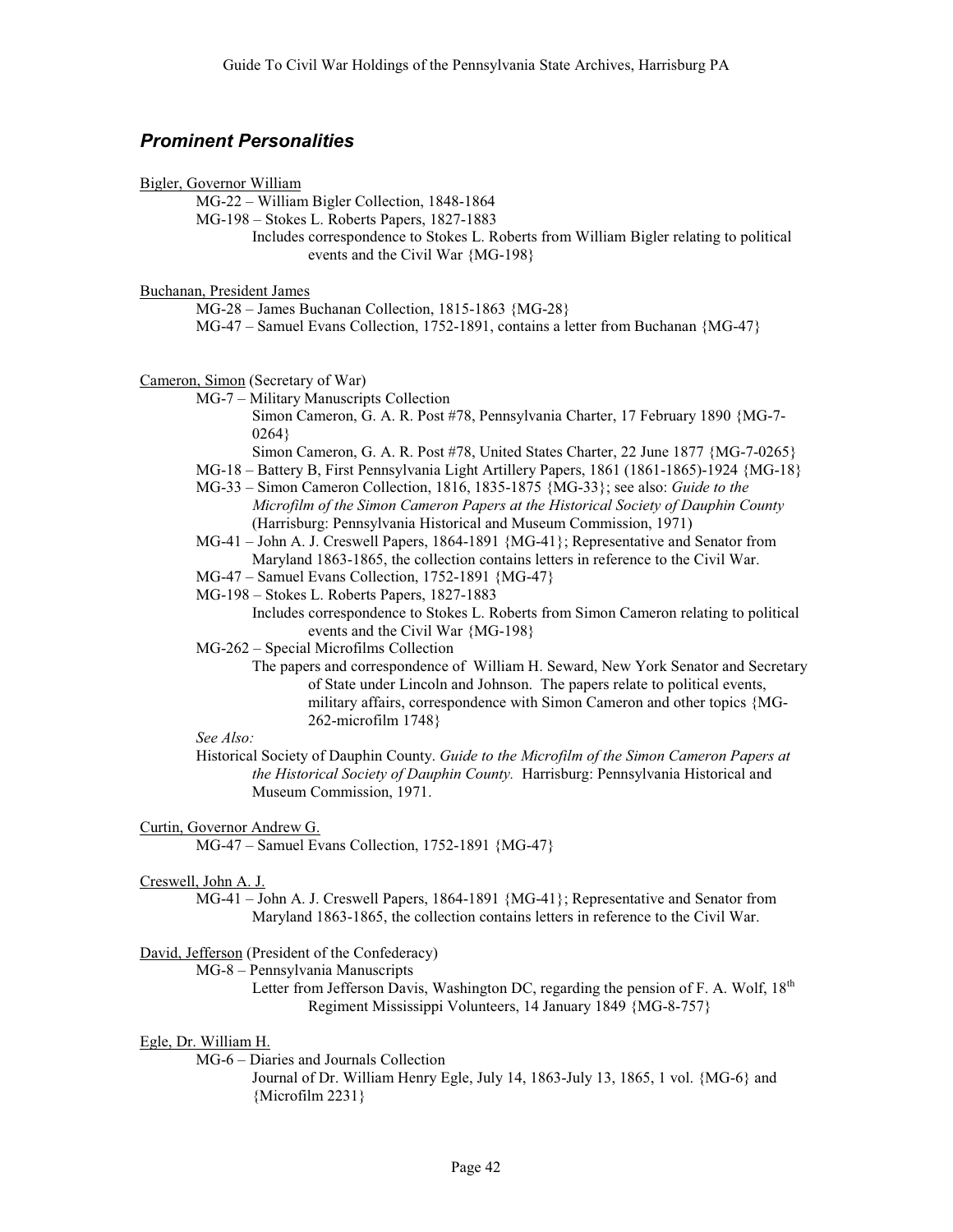MG-44 – William H. Egle Collection, 1814-1899 {MG-44}

#### Grant, General Ulysses S.

MG-7 – Military Manuscripts Collection – General U. S. Grant, Copyright 1885 {MG-7-0263}

Hartranft, Governor John F.

MG-144 – John F. Hartranft Papers, 1853-1897 {MG-144}

NARA – National Archives Microfilm

Papers of General John F. Hartranft, 30 April 1865 to 31 July 1865 relating to the "Trial and Execution of the Assassins of President Lincoln" {Microfilm 4429}

#### Knipe, General Joseph

MG-7 – Military Manuscripts Collection

Correspondence from Gen. Joseph Knipe to his wife, 13 February 1865 {MG-7-0352} Ink Drawing of Knipe's Home, Harrisburg, no date {MG-7-0352} Copies of newsclippings of Knipe's death and military history, 1901, 1932, 1963, 1974, and undated {MG-7-0352}

#### Lincoln, President Abraham

NARA – National Archives Microfilm

Papers of General John F. Hartranft, 30 April 1865 to 31 July 1865 relating to the "Trial and Execution of the Assassins of President Lincoln" {Microfilm 4429}

#### Meade, General George G.

MG-18 – Battery B, First Pennsylvania Light Artillery Papers, 1861 (1861-1865)-1924 {MG-18}

#### Seward, William Henry

MG-262 – The papers and correspondence of William H. Seward, New York Senator and Secretary of State under Lincoln and Johnson. The papers relate to political events, military affairs and other topics {MG-262-1748}

# Sheridan, General Philip

Letter on behalf of Mrs. Philip Sheridan acknowledging G. A. R. Post 58's condolences on the death of General Sheridan, 10 September 1888 {MG-7-0280}

#### Stanton, Edwin

MG-141 – Papers of John D. Black, Erie Regiment of the Pennsylvania Volunteer Infantry, 1861 and the  $145<sup>th</sup>$  Regiment PV, 1862-1865. Included in the collection are: correspondence from Nelson A. Miles and Edwin Stanton, records of commissions, appointments, military orders, ordnance papers, requisitions, pension papers, recommendations, newspaper clippings, and photographs {MG-141}

# Stephens, Alexander H. (V. President of the Confederacy)

"Who is Responsible for the War?" Extracts from a Speech by Alexander H. Stephens, delivered to the Secession Convention in Georgia on 31 January 1861, no date, broadside {MG-8- 715}

#### Stephens, Thaddeus

MG-47 – Samuel Evans Collection, 1752-1891 {MG-47}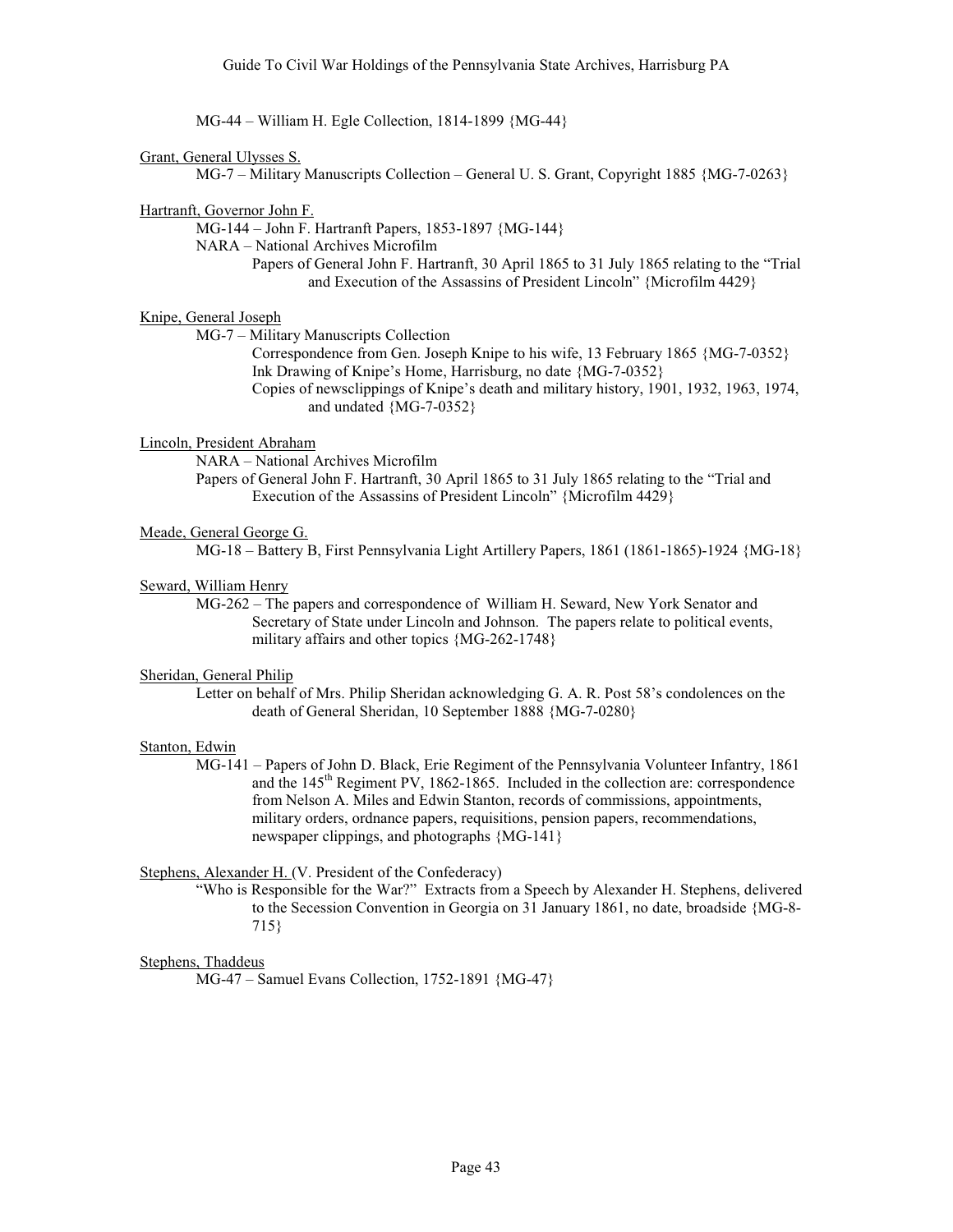# *Regiments and other Units*

This section contains holdings related to all Pennsylvania units including those organized within the block of regimental numbers established by the state,  $#1$  to  $#215$  as well as other units outside the block. Included in the block were infantry, cavalry, artillery, reserves, "Bucktails," and drafted militia. Each infantry and drafted militia regiment carried only one number, the one assigned to it within the block sequence. However, the cavalry, artillery, reserves and "Bucktails" each carried a second, more commonly used number, namely the number within a sequence appropriate purely for its arm or type of unit. For example, since 44 was the first number used for organizing a cavalry unit, the regiment, more commonly identified as the  $1<sup>st</sup>$  Pennsylvania Cavalry, was identified as the  $44<sup>th</sup>$  Regiment of Pennsylvania Volunteers.

The listings in this section also include sub-sections of independent batteries and companies organized outside the 215 block numbers, emergency militia units, and U.S. Colored Troops organized within Pennsylvania. Records relating to United States units can be found at the National Archives.

| Cavalry                  | <b>Regiment#</b>       | <b>Reserves</b>  | <b>Regiment#</b> |
|--------------------------|------------------------|------------------|------------------|
| 1                        | 44                     | 1                | 30               |
| $\overline{\mathbf{c}}$  | 59                     | 2                | 31               |
| $\overline{3}$           | 60                     | 3                | 32               |
| $\overline{\mathcal{L}}$ | 64                     | 4                | 33               |
| 5                        | 65                     | 5                | 34               |
| 6                        | 70                     | 6                | 35               |
| 7                        | 80                     | 7                | 36               |
| 8                        | 89                     | 8                | 37               |
| 9                        | 92                     | 9                | 38               |
| 10                       | $\dagger$              | 10               | 39               |
| 11                       | 108                    | 11               | 40               |
| 12                       | 113                    | 12               | 41               |
| 13                       | 117                    | 13               | 42               |
| 14                       | 159                    | "Bucktails"      | <b>Regiment#</b> |
| 15                       | 160                    | $1^{\rm \,st}$   | 42               |
| 16                       | 161                    | 2 <sup>nd</sup>  | 149              |
| 17                       | 162                    | 3 <sup>rd</sup>  | 150              |
| 18                       | 163                    | <b>Artillery</b> | <b>Regiment#</b> |
| 19                       | 180                    | 1                | 43               |
| 20                       | 181                    | $\overline{c}$   | 112              |
| 21                       | 182                    | 3                | 152              |
| 22                       | 185                    | 4                | 189              |
|                          | † - Organization never | 5                | 204              |
| completed                |                        | 6                | 212              |

Please use this chart below to cross-reference these units' block numbers:

**Note:** The designation "PV" represents Pennsylvania Volunteers and "PVV" represents Pennsylvania Veteran Volunteers (men who signed on for additional duty after completing the initial term of service).

# Volunteer Regiments 1-99

1 – PA Volunteers

RG-19 – Adjutant General's Office

List of Officers of Pennsylvania Regiments, 1861 {Series #19.35}

Civil War Muster Rolls and Related Records, 1861-1866 {Series #19.11}

Civil War Muster Rolls and Related Records, First Defenders (3 Months Service),  $1<sup>st</sup> - 25<sup>th</sup>$ Regiments, Erie Regiment {Microfilm 3648-3652}

Register of Pennsylvania Volunteers, 1861-1865 {Series #19.65} and {Microfilm 508-522}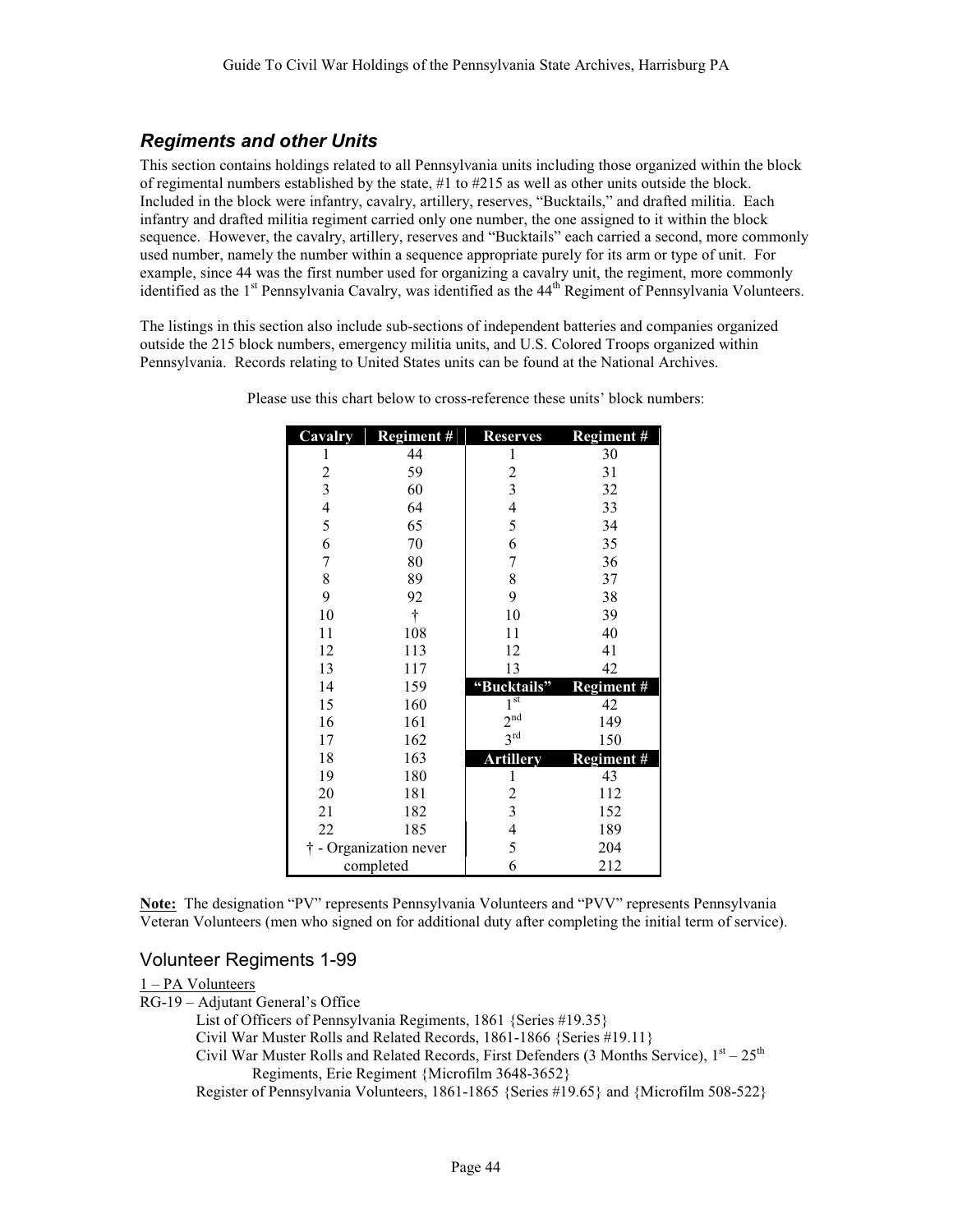#### 2 – PA Volunteers

- RG-19 Adjutant General's Office
	- List of Officers of Pennsylvania Regiments, 1861 {Series #19.35}
		- Civil War Muster Rolls and Related Records, 1861-1866 {Series #19.11}
		- Civil War Muster Rolls and Related Records, First Defenders (3 Months Service),  $1<sup>st</sup> 25<sup>th</sup>$ Regiments, Erie Regiment {Microfilm 3648-3652}
	- Register of Pennsylvania Volunteers, 1861-1865 {Series #19.65} and {Microfilm 508-522}

#### 3 – PA Volunteers

- RG-19 Adjutant General's Office
	- List of Officers of Pennsylvania Regiments, 1861 {Series #19.35}
	- Civil War Muster Rolls and Related Records, 1861-1866 {Series #19.11}
	- Civil War Muster Rolls and Related Records, First Defenders (3 Months Service),  $1<sup>st</sup> 25<sup>th</sup>$ Regiments, Erie Regiment {Microfilm 3648-3652}
	- Register of Pennsylvania Volunteers, 1861-1865 {Series #19.65} and {Microfilm 508-522}

#### 4 – PA Volunteers

- RG-19 Adjutant General's Office
	- List of Officers of Pennsylvania Regiments, 1861{Series #19.35}
	- Civil War Muster Rolls and Related Records, 1861-1866 {Series #19.11}
	- Civil War Muster Rolls and Related Records, First Defenders (3 Months Service),  $1<sup>st</sup> 25<sup>th</sup>$ Regiments, Erie Regiment {Microfilm 3648-3652}
- Register of Pennsylvania Volunteers, 1861-1865 {Series #19.65} and {Microfilm 508-522}

## MG-224 – John S. Garrett Collection, 1861-1863

Letters from John S. Garrett, Company A,  $46<sup>th</sup>$  Regiment PV and 2 letters from Albert G. Smith, Company D,  $4^{th}$  Regiment PV, to John S. Garrett {MG-224}

### 5 – PA Volunteers

- RG-19 Adjutant General's Office
	- List of Officers of Pennsylvania Regiments, 1861 {Series #19.35}
	- Civil War Muster Rolls and Related Records, 1861-1866 {Series #19.11}
	- Civil War Muster Rolls and Related Records, First Defenders (3 Months Service),  $1<sup>st</sup> 25<sup>th</sup>$ Regiments, Erie Regiment {Microfilm 3648-3652}
- Register of Pennsylvania Volunteers, 1861-1865 {Series #19.65} and {Microfilm 508-522}

## MG-7 – Military Manuscripts Collection

Letter, Edward Pope, Company G, 5<sup>th</sup> Regiment Pennsylvania Volunteers, Washington, D.C. to his brother David and sister Phebe, 9 February 1862 {MG-7-0073} Seneca G. Simmons,  $7<sup>th</sup>$  and  $4<sup>th</sup>$  U.S. Infantries;  $5<sup>th</sup>$  Regiment PV  ${MG-7-0257}$ 

#### 6 – PA Volunteers

- RG-19 Adjutant General's Office
	- List of Officers of Pennsylvania Regiments, 1861 {Series #19.35}
	- Civil War Muster Rolls and Related Records, 1861-1866 {Series #19.11}
	- Civil War Muster Rolls and Related Records, First Defenders (3 Months Service),  $1<sup>st</sup> 25<sup>th</sup>$ Regiments, Erie Regiment {Microfilm 3648-3652}
	- Register of Pennsylvania Volunteers, 1861-1865 {Series #19.65} and {Microfilm 508-522}

- RG-19 Adjutant General's Office
	- List of Officers of Pennsylvania Regiments, 1861 {Series #19.35}
	- Civil War Muster Rolls and Related Records, 1861-1866 {Series #19.11}
	- Civil War Muster Rolls and Related Records, First Defenders (3 Months Service),  $1<sup>st</sup> 25<sup>th</sup>$ Regiments, Erie Regiment {Microfilm 3648-3652}
- Register of Pennsylvania Volunteers, 1861-1865 {Series #19.65} and {Microfilm 508-522} MG-6 – Diaries and Journals Collection
	- Civil War Diary of Templeton B. Hurst, May 5, 1864 March 1, 1865, 143 pp.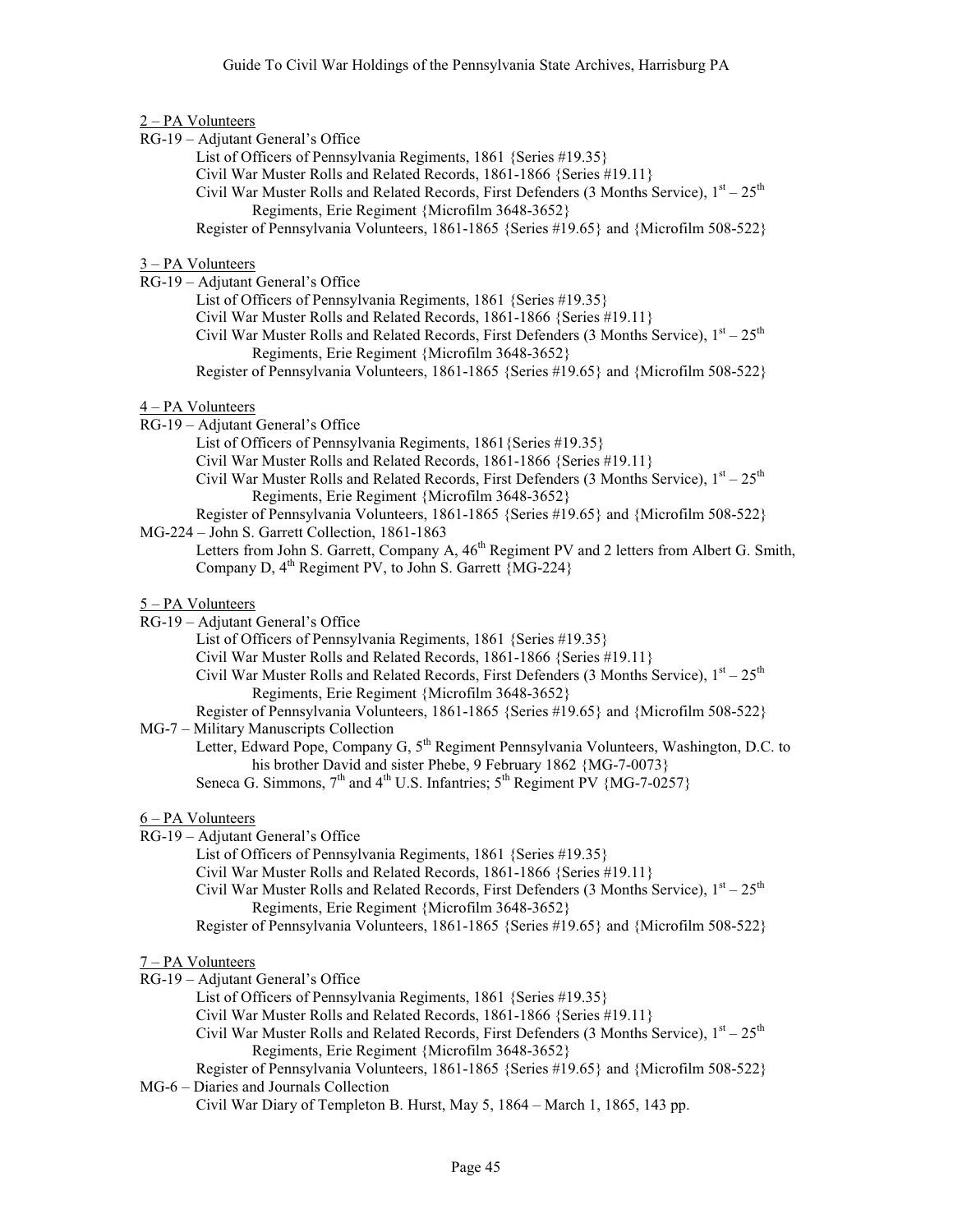| MG-7 – Military Manuscripts Collection                                                |  |
|---------------------------------------------------------------------------------------|--|
| Solomon Yeakel, $7^{\text{th}}$ Regiment PV, $93^{\text{rd}}$ Regiment PV {MG-7-0255} |  |

8 – PA Volunteers

|  | RG-19 - Adjutant General's Office |  |  |
|--|-----------------------------------|--|--|
|--|-----------------------------------|--|--|

- List of Officers of Pennsylvania Regiments, 1861 {Series #19.35}
- Civil War Muster Rolls and Related Records, 1861-1866 {Series #19.11}

Civil War Muster Rolls and Related Records, First Defenders (3 Months Service),  $1<sup>st</sup> - 25<sup>th</sup>$ Regiments, Erie Regiment {Microfilm 3648-3652}

Register of Pennsylvania Volunteers, 1861-1865 {Series #19.65} and {Microfilm 508-522}

MG-7 – Military Manuscripts Collection

Memorial, Levi B. Stader, Company D, 8<sup>th</sup> Regiment PV {MG-7-0271}

9 – PA Volunteers

- RG-19 Adjutant General's Office
	- List of Officers of Pennsylvania Regiments, 1861 {Series #19.35}
	- Civil War Muster Rolls and Related Records, 1861-1866 {Series #19.11}
	- Civil War Muster Rolls and Related Records, First Defenders (3 Months Service),  $1<sup>st</sup> 25<sup>th</sup>$ Regiments, Erie Regiment {Microfilm 3648-3652}
	- Register of Pennsylvania Volunteers, 1861-1865 {Series #19.65} and {Microfilm 508-522}

#### 10 – PA Volunteers

- RG-19 Adjutant General's Office
	- List of Officers of Pennsylvania Regiments, 1861 {Series #19.35}
	- Civil War Muster Rolls and Related Records, 1861-1866 {Series #19.11}
	- Civil War Muster Rolls and Related Records, First Defenders (3 Months Service),  $1<sup>st</sup> 25<sup>th</sup>$ Regiments, Erie Regiment {Microfilm 3648-3652}
	- Register of Pennsylvania Volunteers, 1861-1865 {Series #19.65} and {Microfilm 508-522}
- MG-233 Theodore Gregg Collection, 1851-1874
	- Letters, Commissions, Service Records, etc. of Theodore Gregg, Sergeant, 1<sup>st</sup> Lieutenant, Captain, Major, Lieutenant Colonel, and Brevet Colonel, first in the  $10<sup>th</sup>$  Regiment PV and later in the 45th Regiment PV; the collection also includes a 41-page manuscript by Richard C. Brown, entitled "Theodore Gregg: An American" {MG-233}

11 – PA Volunteers

RG-19 – Adjutant General's Office

List of Officers of Pennsylvania Regiments, 1861 {Series #19.35}

- Civil War Muster Rolls and Related Records, 1861-1866 {Series #19.11}
- Civil War Muster Rolls and Related Records, First Defenders (3 Months Service),  $1<sup>st</sup> 25<sup>th</sup>$ Regiments, Erie Regiment {Microfilm 3648-3652}
- Civil War Muster Rolls and Related Records (3 Years Service),  $11^{th}$ ,  $23^{rd}$ ,  $26^{th}$   $44^{th}$  Regiments PV, 1861-1866 {Microfilm 3652-3700}
- Register of Pennsylvania Volunteers, 1861-1865 {Series #19.65} and {Microfilm 508-522}

MG-7 – Military Manuscripts Collection

- Appointment of Walter S. Williams as Sergeant, Company F, 11<sup>th</sup> Regiment PV, 14 June 1864  ${MG-7-0154}$
- Pass for Walter S. Williams to Washington, 15 June 1865 {MG-7-0154}
- Note from I. Uncapher, Late Adjutant  $11<sup>th</sup>$  Regiment PV, to Walter S. Williams, Greenburg, 2 July 1866 {MG-7-0154}
- Newsclipping about the  $11^{th}$  Regiment at Manassas, no date  ${MG-7-0154}$
- Bible Carried by John Oursler, Private, Company K, 11<sup>th</sup> Regiment PV, Sergeant, Company G, 135th Regiment PV, Captain, Company B, 54th Regiment Militia of 1863 {MG-7-0217}
- Correspondence, Charles Houser, Private, Company H, 11<sup>th</sup> Regiment PV, November 1861-November 1862 {MG-7-0326}
- MG-8 Miscellaneous Pennsylvania Manuscripts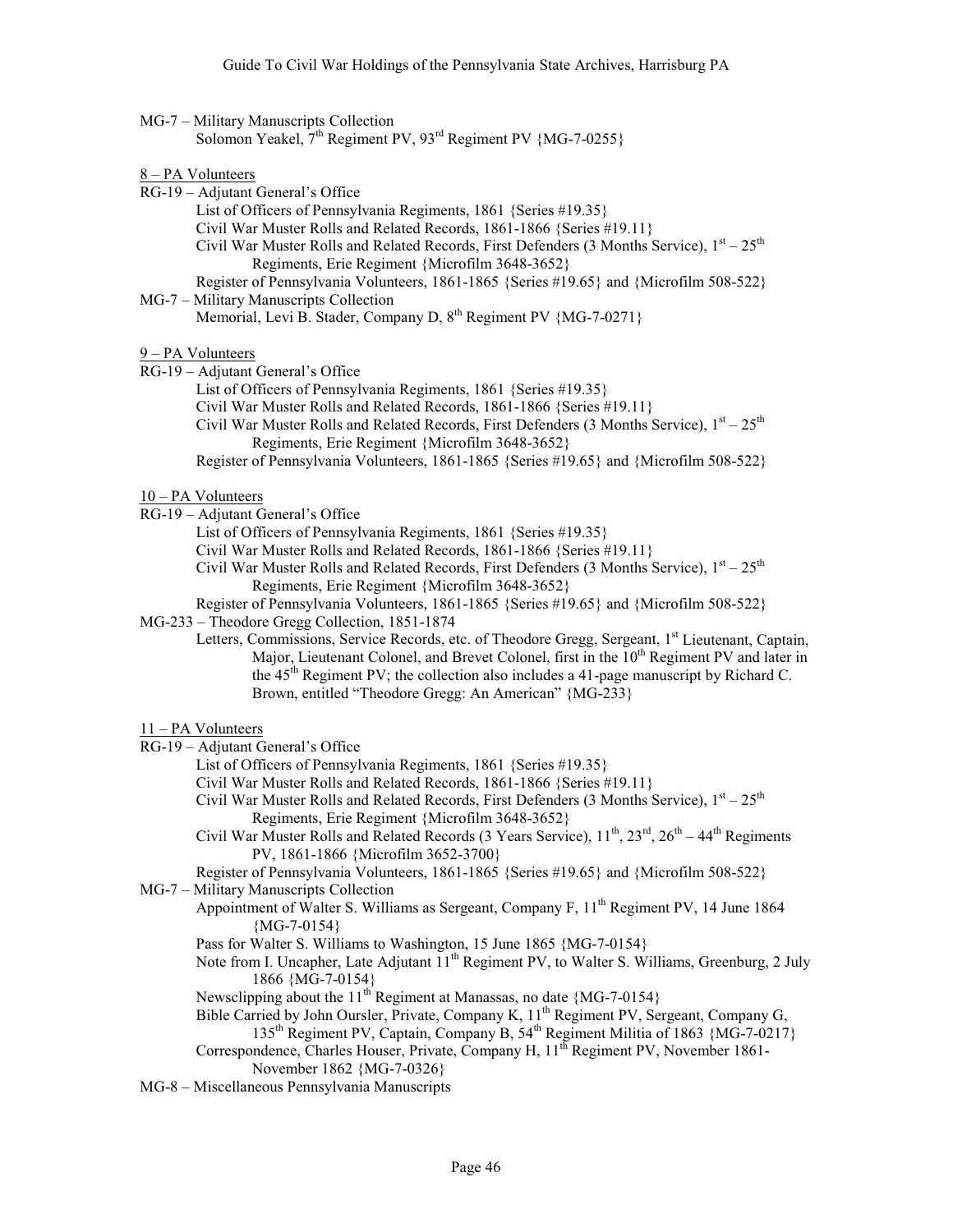- Discharge Certificate for Hiram Minier, Private, Company D, 11<sup>th</sup> Regiment PV, 5 January 1864 {MG-80250}
- MG-176 General Richard Coulter Papers
- Personal and regimental papers of General Richard Coulter, 11<sup>th</sup> Regiment PV, 1861-1865 MG-229 – R. W. Penn Collection, 1863-1865
	- Letters from Sergeant R. W. Penn, Company K, 11<sup>th</sup> Regiment PV, to his father, Steven Penn, Youngstown, Westmoreland County {MG-229}
- MG-253 Jacob J. Bierer Papers, ca 1800-1910
	- Correspondence, legal papers, photographs, company returns, muster rolls, orders and other records relating to Captain Jacob J. Bierer of Latrobe, Company C,  $11<sup>th</sup>$  Regiment PV {MG-253}
- MG-333 George Washington Fenn Papers, 1829, 1861-1929 & undated
	- Military papers of George Washington Fenn, Private, Company A,  $127<sup>th</sup>$  Regiment PV,  $2<sup>nd</sup>$ Lieutenant, Company I,  $181<sup>st</sup>$  Regiment PV, and later Captain, Company C,  $201<sup>st</sup>$ Regiment PV. Fenn saw action at Manassass Gap, Virginia, was captured and escaped, and later served as a judge advocate for military court-martial cases at Alexandria Virginia, 1864-1865. Other papers include soldiers' memorials for Company D,  $11<sup>th</sup>$ Regiment PV and Company C,  $201<sup>st</sup>$  Regiment. Fenn's uniform accessories are held at the William Penn Memorial Museum {MG-333}

12 – PA Volunteers ("Fireman's Legion")

- RG-19 Adjutant General's Office
	- List of Officers of Pennsylvania Regiments, 1861 {Series #19.35}
	- Civil War Muster Rolls and Related Records, 1861-1866 {Series #19.11}
	- Civil War Muster Rolls and Related Records, First Defenders (3 Months Service),  $1<sup>st</sup> 25<sup>th</sup>$ Regiments, Erie Regiment {Microfilm 3648-3652}
- Register of Pennsylvania Volunteers, 1861-1865 {Series #19.65} and {Microfilm 508-522}
- MG-7 Military Manuscripts Collection
	- Record Book of Captain John H. Stewart, Company C,  $12^{th}$  Regiment PV, Pittsburgh, 1861-1868  ${MG-7-0157}$
- MG-249 Brady Family Papers, 1814-1964
	- Contains correspondence, clippings, photographs, and military commissions and certificates relating to George K. Brady, Company B,  $12<sup>th</sup>$  Regiment PV Infantry, and also the  $14<sup>th</sup>$ Infantry, U. S. A. {MG-249}

# 13 – PA Volunteers

- RG-19 Adjutant General's Office
	- List of Officers of Pennsylvania Regiments, 1861 {Series #19.35}
	- Civil War Muster Rolls and Related Records, 1861-1866 {Series #19.11}
	- Civil War Muster Rolls and Related Records, First Defenders (3 Months Service),  $1<sup>st</sup> 25<sup>th</sup>$ Regiments, Erie Regiment {Microfilm 3648-3652}
	- Register of Pennsylvania Volunteers, 1861-1865 {Series #19.65} and {Microfilm 508-522}

- RG-19 Adjutant General's Office
	- List of Officers of Pennsylvania Regiments, 1861 {Series #19.35}
	- Civil War Muster Rolls and Related Records, 1861-1866 {Series #19.11}
	- Civil War Muster Rolls and Related Records, First Defenders (3 Months Service),  $1<sup>st</sup> 25<sup>th</sup>$ Regiments, Erie Regiment {Microfilm 3648-3652}
	- Register of Pennsylvania Volunteers, 1861-1865 {Series #19.65} and {Microfilm 508-522}
- 15 PA Volunteers
- RG-19 Adjutant General's Office
	- List of Officers of Pennsylvania Regiments, 1861 {Series #19.35} Civil War Muster Rolls and Related Records, 1861-1866 {Series #19.11}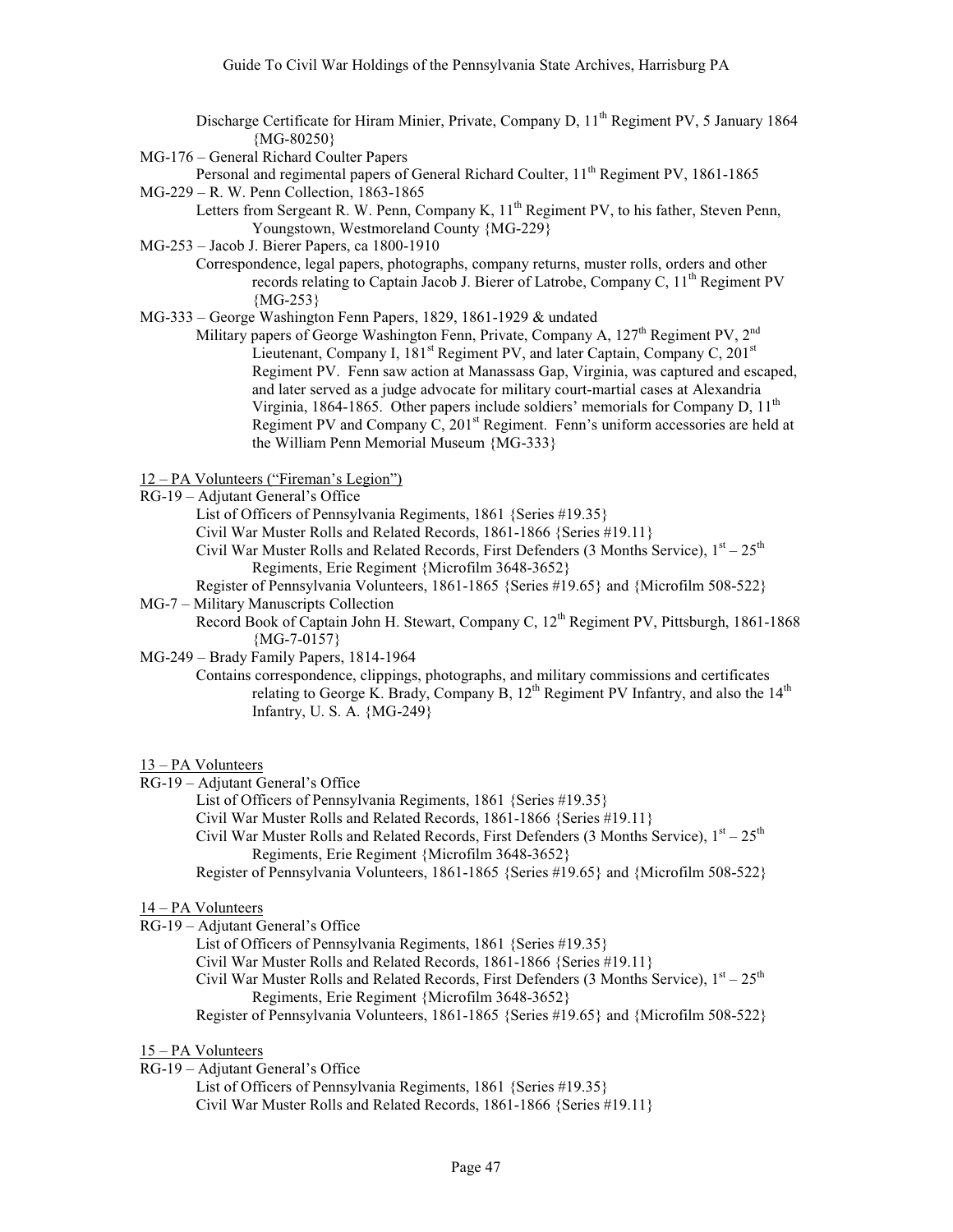Civil War Muster Rolls and Related Records, First Defenders (3 Months Service),  $1<sup>st</sup> - 25<sup>th</sup>$ Regiments, Erie Regiment {Microfilm 3648-3652}

Register of Pennsylvania Volunteers, 1861-1865 {Series #19.65} and {Microfilm 508-522} MG-8 – Miscellaneous Pennsylvania Collection

"Camp Johnston: Headquarters of Scranton Keystone Guards, Company A, 15<sup>th</sup> Regiment Penn'a Vols., to the Ladies of Lancaster," broadside/circular, no date {MG-8-715}

# MG-97 – Richard A. Oakford Papers, 1861-1862

The correspondence and regimental records of Colonel Richard A. Oakford, 15<sup>th</sup> Regiment PV and 132nd Regiment PV. Includes detailed muster and descriptive rolls, letter book, lists of officers and regimental bands, written pledges, court martial papers, equipment reports, morning reports and ordnance reports {MG-97}

# 16 – PA Volunteers (3 Months)

- RG-19 Adjutant General's Office
	- List of Officers of Pennsylvania Regiments, 1861 {Series #19.35}
	- Civil War Muster Rolls and Related Records, 1861-1866 {Series #19.11}
	- Civil War Muster Rolls and Related Records, First Defenders (3 Months Service),  $1<sup>st</sup> 25<sup>th</sup>$ Regiments, Erie Regiment {Microfilm 3648-3652}

Register of Pennsylvania Volunteers, 1861-1865 {Series #19.65} and {Microfilm 508-522} MG-7 – Military Manuscripts Collection

Discharge of Anthony Klunk, Private, Company F, 16<sup>th</sup> Regiment PV, 27 July 1861 {MG-7-0128}

### 17 – PA Volunteers

RG-19 – Adjutant General's Office

List of Officers of Pennsylvania Regiments, 1861 {Series #19.35}

Civil War Muster Rolls and Related Records, 1861-1866 {Series #19.11}

Civil War Muster Rolls and Related Records, First Defenders (3 Months Service),  $1<sup>st</sup> - 25<sup>th</sup>$ Regiments, Erie Regiment {Microfilm 3648-3652}

Register of Pennsylvania Volunteers, 1861-1865 {Series #19.65} and {Microfilm 508-522}

# 18 – PA Volunteers

RG-19 – Adjutant General's Office

List of Officers of Pennsylvania Regiments, 1861 {Series #19.35}

Civil War Muster Rolls and Related Records, 1861-1866 {Series #19.11}

Civil War Muster Rolls and Related Records, First Defenders (3 Months Service),  $1<sup>st</sup> - 25<sup>th</sup>$ Regiments, Erie Regiment {Microfilm 3648-3652}

Register of Pennsylvania Volunteers, 1861-1865 {Series #19.65} and {Microfilm 508-522}

#### 19 – PA Volunteers

RG-19 – Adjutant General's Office

List of Officers of Pennsylvania Regiments, 1861 {Series #19.35}

Civil War Muster Rolls and Related Records, 1861-1866 {Series #19.11}

Civil War Muster Rolls and Related Records, First Defenders (3 Months Service),  $1<sup>st</sup> - 25<sup>th</sup>$ Regiments, Erie Regiment {Microfilm 3648-3652}

Register of Pennsylvania Volunteers, 1861-1865 {Series #19.65} and {Microfilm 508-522}

#### 20 – PA Volunteers

RG-19 – Adjutant General's Office

List of Officers of Pennsylvania Regiments, 1861 {Series #19.35}

Civil War Muster Rolls and Related Records, 1861-1866 {Series #19.11}

Civil War Muster Rolls and Related Records, First Defenders (3 Months Service),  $1<sup>st</sup> - 25<sup>th</sup>$ Regiments, Erie Regiment {Microfilm 3648-3652}

Register of Pennsylvania Volunteers, 1861-1865 {Series #19.65} and {Microfilm 508-522}

### 21 – PA Volunteers

RG-19 – Adjutant General's Office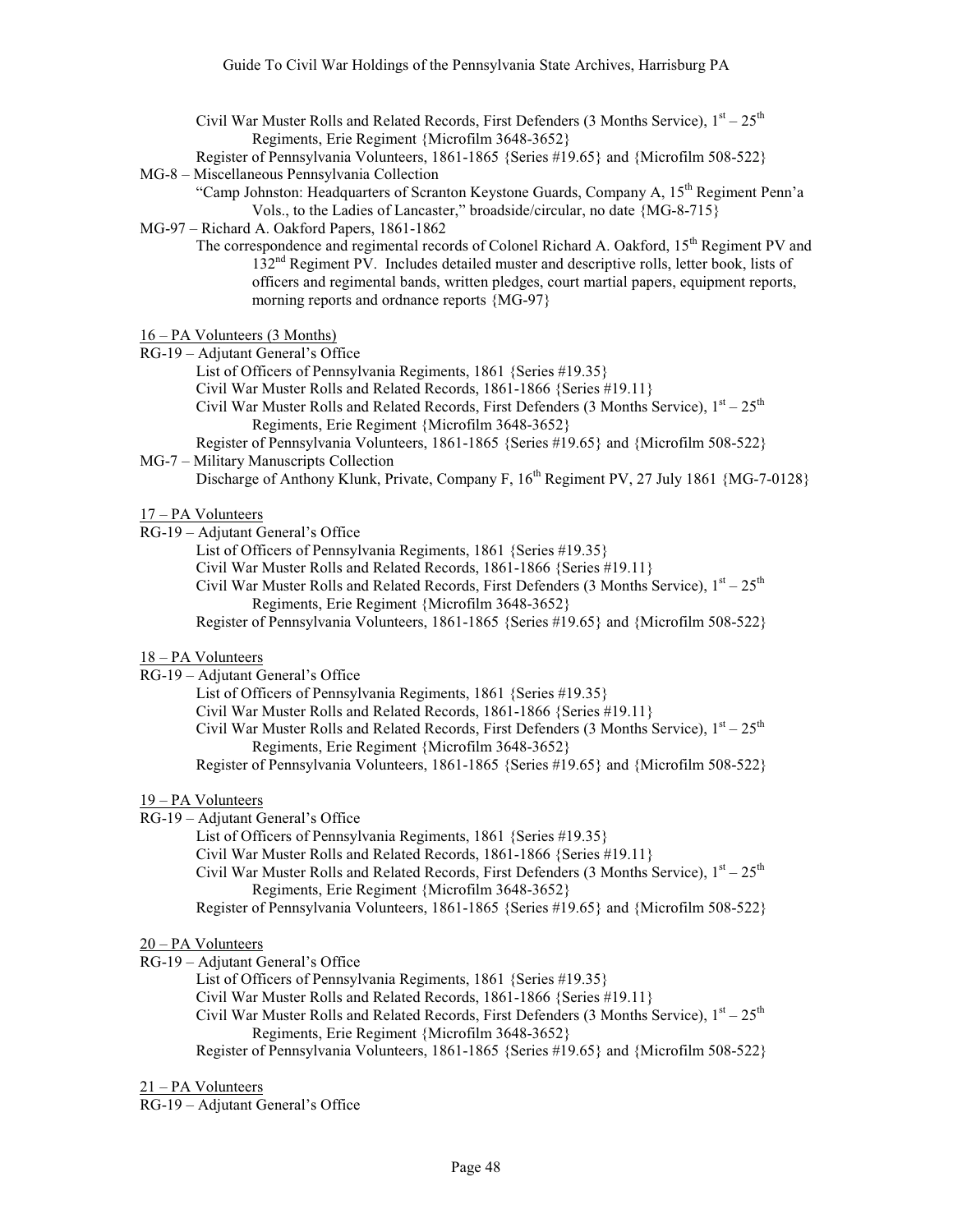List of Officers of Pennsylvania Regiments, 1861 {Series #19.35} Civil War Muster Rolls and Related Records, 1861-1866 {Series #19.11} Civil War Muster Rolls and Related Records, First Defenders (3 Months Service),  $1<sup>st</sup> - 25<sup>th</sup>$ Regiments, Erie Regiment {Microfilm 3648-3652} Register of Pennsylvania Volunteers, 1861-1865 {Series #19.65} and {Microfilm 508-522}

- 22 PA Volunteers
- RG-19 Adjutant General's Office

List of Officers of Pennsylvania Regiments, 1861 {Series #19.35} Civil War Muster Rolls and Related Records, 1861-1866 {Series #19.11} Register of Pennsylvania Volunteers, 1861-1865 {Series #19.65} and {Microfilm 508-522}

### 23 – PA Volunteers

- RG-19 Adjutant General's Office
	- List of Officers of Pennsylvania Regiments, 1861{Series #19.35}
	- Civil War Muster Rolls and Related Records, 1861-1866 {Series #19.11}
	- Civil War Muster Rolls and Related Records, First Defenders (3 Months Service),  $1<sup>st</sup> 25<sup>th</sup>$ Regiments, Erie Regiment {Microfilm 3648-3652}
	- Civil War Muster Rolls and Related Records (3 Years Service),  $11^{th}$ ,  $23^{rd}$ ,  $26^{th}$   $44^{th}$  Regiments PV, 1861-1866 {Microfilm 3652-3700}
	- Register of Pennsylvania Volunteers, 1861-1865 {Series #19.65} and {Microfilm 508-522}

# 24 – PA Volunteers

- RG-19 Adjutant General's Office
	- List of Officers of Pennsylvania Regiments, 1861 {Series #19.35}
	- Civil War Muster Rolls and Related Records, 1861-1866 {Series #19.11}
	- Civil War Muster Rolls and Related Records, First Defenders (3 Months Service),  $1<sup>st</sup> 25<sup>th</sup>$ Regiments, Erie Regiment {Microfilm 3648-3652}
	- Register of Pennsylvania Volunteers, 1861-1865 {Series #19.65} and {Microfilm 508-522}

# 25 – PA Volunteers (Logan Guards – 3months service)

# RG-19 – Adjutant General's Office

- List of Officers of Pennsylvania Regiments, 1861 {Series #19.35}
- Civil War Muster Rolls and Related Records, 1861-1866 {Series #19.11}
- Civil War Muster Rolls and Related Records, First Defenders (3 Months Service),  $1<sup>st</sup> 25<sup>th</sup>$ Regiments, Erie Regiment {Microfilm 3648-3652}
- Register of Pennsylvania Volunteers, 1861-1865 {Series #19.65} and {Microfilm 508-522}

# MG-7 – Military Manuscripts Collection

- Telegraph from Eli Slifer, Harrisburg, to Captain John B. Selheimer, Fort Washington, MD calling for the Logan Guards  $(25^{th}$  Regiment PV), 16 April 1861  ${MG-7-0066}$
- Telegraph Abstracts Received and Sent through the Government Telegraph Office during the day of 19 April, 1861 {MG-7-0067}

# 26 – PA Volunteers

- RG-19 Adjutant General's Office
	- List of Officers of Pennsylvania Regiments, 1861 {Series #19.35}
	- Miscellaneous Registers, Rosters, and Lists, 1859-1872 {Series #19.46}
	- Civil War Muster Rolls and Related Records, 1861-1866 {Series #19.11}
	- Civil War Muster Rolls and Related Records (3 Years Service),  $11^{th}$ ,  $23^{rd}$ ,  $26^{th}$  44<sup>th</sup> Regiments PV, 1861-1866 {Microfilm 3652-3700}
	- Register of Pennsylvania Volunteers, 1861-1865 {Series #19.65} and {Microfilm 508-522}

```
MG-7 – Military Manuscripts Collection
```
Correspondence from B. C. Tilghman, Lieutenant Colonel in command of the  $26<sup>th</sup>$  Regiment PV, to San Francisco Ladies who presented the unit with a flag, 20 October 1862 {MG-7- 0349}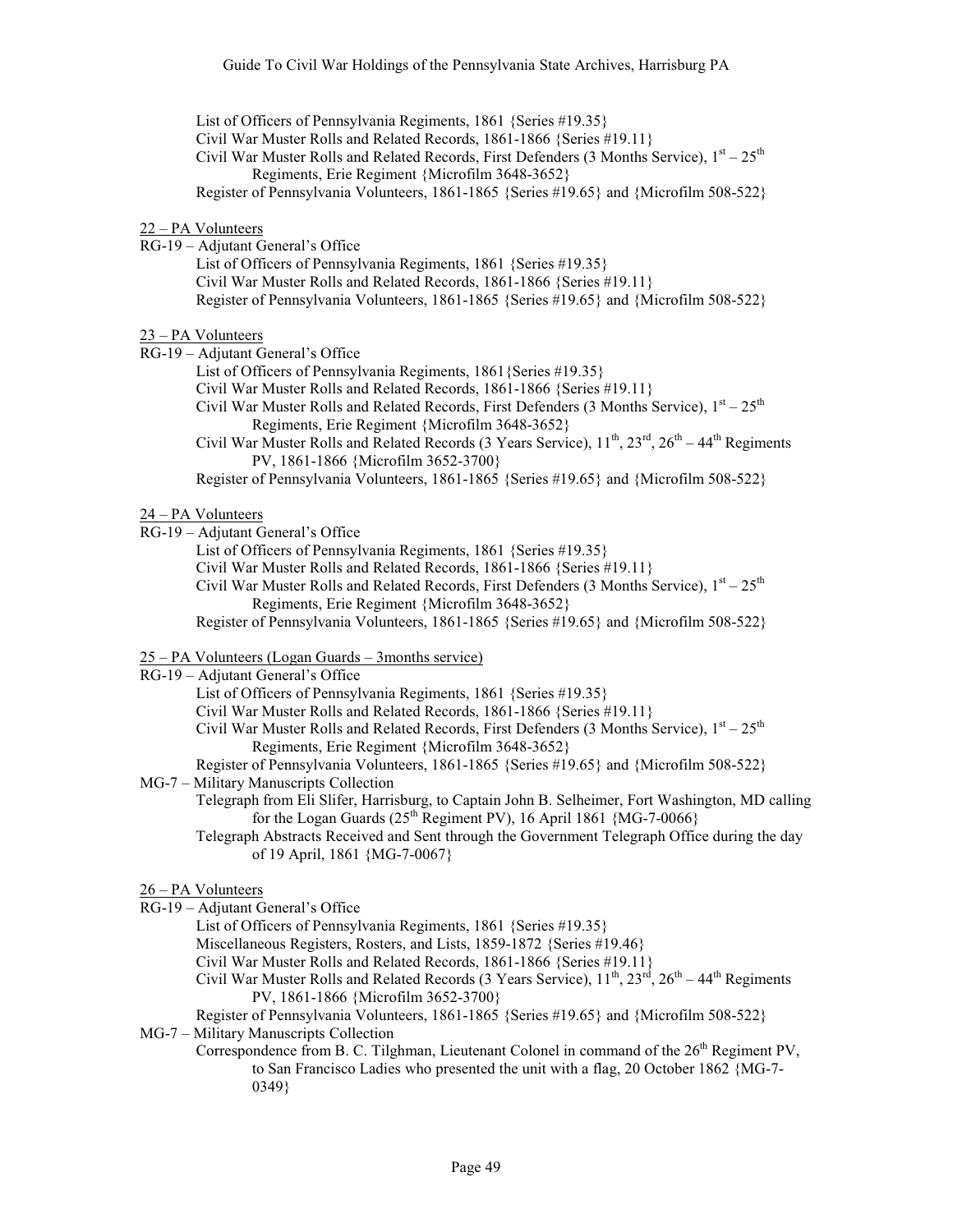Newsclipping of Flag Presentation Ceremonies near Culpepper Court House for the 26<sup>th</sup> Regiment, September 1863 {MG-7-0349}

 $27$  – DA Volu

| $27 - PA$ Volunteers                                                                                                                    |
|-----------------------------------------------------------------------------------------------------------------------------------------|
| RG-19 - Adjutant General's Office                                                                                                       |
| List of Officers of Pennsylvania Regiments, 1861 {Series #19.35}                                                                        |
| Miscellaneous Registers, Rosters, and Lists, 1859-1872 {Series #19.46}                                                                  |
| Civil War Muster Rolls and Related Records, 1861-1866 {Series #19.11}                                                                   |
| Civil War Muster Rolls and Related Records (3 Years Service), $11^{th}$ , $23^{rd}$ , $26^{th}$ – $44^{th}$ Regiments                   |
| PV, 1861-1866 {Microfilm 3652-3700}                                                                                                     |
| Register of Pennsylvania Volunteers, 1861-1865 {Series #19.65} and {Microfilm 508-522}                                                  |
| RG-25 Pennsylvania Chickamauga-Chattanooga Battlefield Commission                                                                       |
| Correspondence and Miscellaneous Papers, ca. 1901-1903 {Series #25.45}                                                                  |
| Record Book of Publication Recipients, 1900-1902 {Series #25.46}                                                                        |
| Rosters of Applications for Transportation, 1897 {Series #25.47}                                                                        |
| MG-7 - Military Manuscripts Collection                                                                                                  |
| Muster Roll (Part), Company K, 27 <sup>th</sup> Regiment PV, May 1862 {MG-7-0158}                                                       |
|                                                                                                                                         |
| 28 – PA Volunteers                                                                                                                      |
| RG-19 - Adjutant General's Office                                                                                                       |
| List of Officers of Pennsylvania Regiments, 1861 {Series #19.35}                                                                        |
| Miscellaneous Registers, Rosters, and Lists, 1859-1872 {Series #19.46}                                                                  |
| Civil War Muster Rolls and Related Records, 1861-1866 {Series #19.11}                                                                   |
| Civil War Muster Rolls and Related Records (3 Years Service), $11^{th}$ , $23^{rd}$ , $26^{th}$ – $44^{th}$ Regiments                   |
|                                                                                                                                         |
| PV, 1861-1866 {Microfilm 3652-3700}                                                                                                     |
| Register of Pennsylvania Volunteers, 1861-1865 {Series #19.65} and {Microfilm 508-522}                                                  |
| RG-25 - Pennsylvania Chickamauga-Chattanooga Battlefield Commission                                                                     |
| Correspondence and Miscellaneous Papers, ca. 1901-1903 {Series #25.45}                                                                  |
| Record Book of Publication Recipients, 1900-1902 {Series #25.46}                                                                        |
| Rosters of Applications for Transportation, 1897 {Series #25.47}                                                                        |
| MG-7 - Military Manuscripts Collection                                                                                                  |
| Commission for William J. Shields, 1 <sup>st</sup> Lieutenant, Company G, 28 <sup>th</sup> Regiment PV, 14 November<br>1861 {MG-7-0143} |
| Printed Song Sheet "The Pennsylvania Twenty-Eighth" 1862, written at Camp Tourison near                                                 |
| Manassas Junction {MG-7-0197}                                                                                                           |
| MG-228 - William C. Armor Collection, 1862-1930                                                                                         |
| Correspondence, appointments, commissions, and miscellaneous items of or pertaining to Major                                            |
| William C. Armor, 28 <sup>th</sup> Regiment PV {MG-228}                                                                                 |
|                                                                                                                                         |
|                                                                                                                                         |
| 29 - PA Volunteers                                                                                                                      |
| RG-19 - Adjutant General's Office                                                                                                       |
| List of Officers of Pennsylvania Regiments, 1861 {Series #19.35}                                                                        |
| Miscellaneous Registers, Rosters, and Lists, 1859-1872 {Series #19.46}                                                                  |
| Civil War Muster Rolls and Related Records, 1861-1866 {Series #19.11}                                                                   |
| Civil War Muster Rolls and Related Records (3 Years Service), $11^{th}$ , $23^{rd}$ , $26^{th} - 44^{th}$ Regiments                     |
| PV, 1861-1866 {Microfilm 3652-3700}                                                                                                     |
|                                                                                                                                         |

- Register of Pennsylvania Volunteers, 1861-1865 {Series #19.65} and {Microfilm 508-522}
- RG-25 Pennsylvania Chickamauga-Chattanooga Battlefield Commission Correspondence and Miscellaneous Papers, ca. 1901-1903 {Series #25.45} Record Book of Publication Recipients, 1900-1902 {Series #25.46} Rosters of Applications for Transportation, 1897 {Series #25.47}
- MG-7 Military Manuscripts Collection Pass from Major J. Scott, 29<sup>th</sup> Regiment PV, Williamsport, MD, allowing 4 people "across the river," 1 August 1862 {MG-7-0159}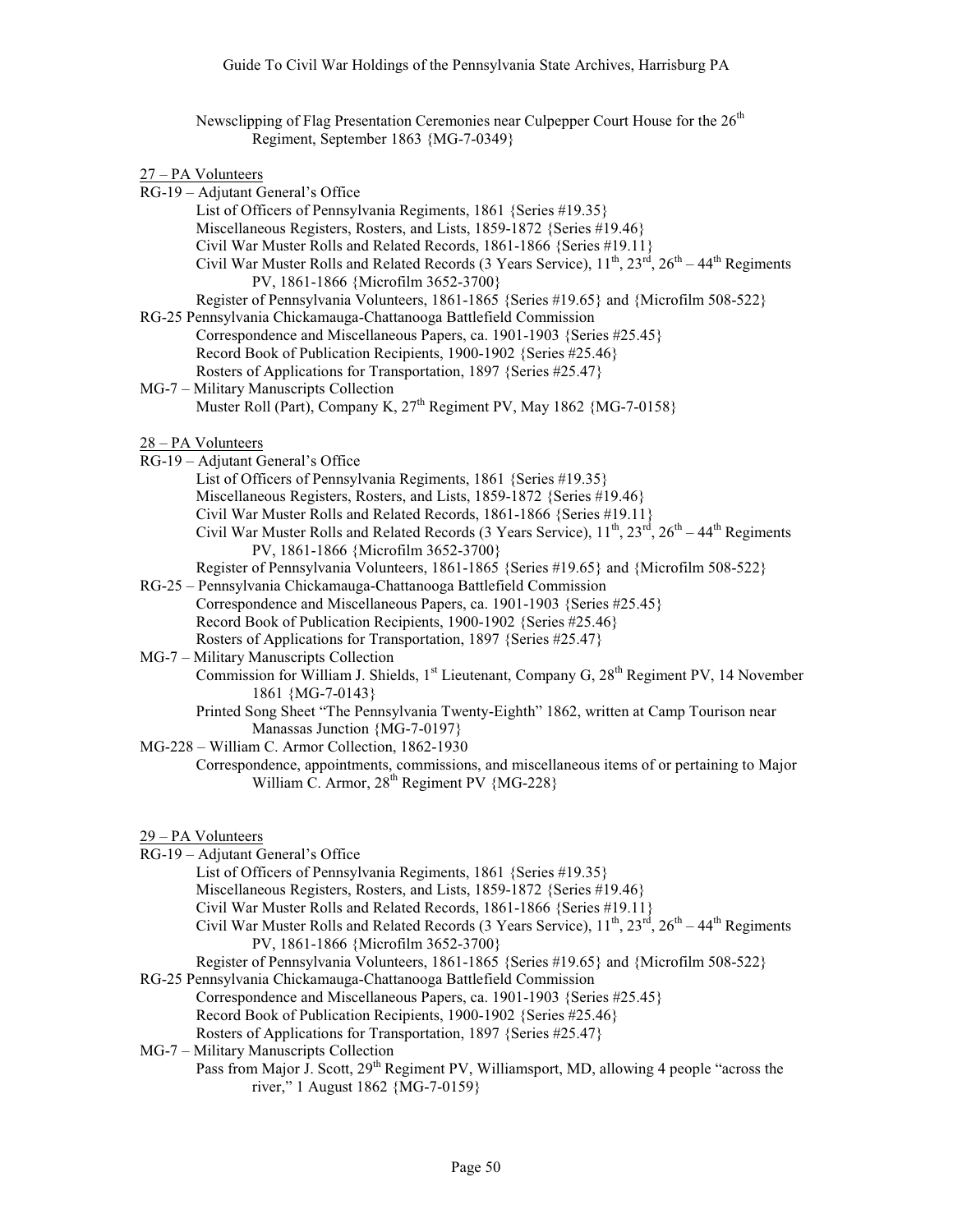| $30 - PA$ Volunteers (1 <sup>st</sup> Reserves)                                                                                                            |
|------------------------------------------------------------------------------------------------------------------------------------------------------------|
| RG-19 - Adjutant General's Office                                                                                                                          |
| List of Officers of Pennsylvania Regiments, 1861 {Series #19.35}                                                                                           |
| Pass Book of the Reserve Volunteer Corps, 1861 {Series #19.49}                                                                                             |
| Civil War Muster Rolls and Related Records, 1861-1866 {Series #19.11}                                                                                      |
| Civil War Muster Rolls and Related Records (3 Years Service), $11^{th}$ , $23^{rd}$ , $26^{th} - 44^{th}$ Regiments                                        |
| PV, 1861-1866 {Microfilm 3652-3700}                                                                                                                        |
| Register of Pennsylvania Volunteers, 1861-1865 {Series #19.65} and {Microfilm 508-522}                                                                     |
| MG-7 - Military Manuscripts Collection                                                                                                                     |
| Memorial for Company F, 1 <sup>st</sup> Infantry Regiment PRVC {MG-7-0240}                                                                                 |
| $31 - PA$ Volunteers ( $2nd$ Reserves)                                                                                                                     |
| RG-19 - Adjutant General's Office                                                                                                                          |
| List of Officers of Pennsylvania Regiments, 1861 {Series #19.35}                                                                                           |
| Pass Book of the Reserve Volunteer Corps, 1861 {Series #19.49}                                                                                             |
| Civil War Muster Rolls and Related Records, 1861-1866 {Series #19.11}                                                                                      |
| Civil War Muster Rolls and Related Records (3 Years Service), $11^{th}$ , $23^{rd}$ , $26^{th} - 44^{th}$ Regiments                                        |
| PV, 1861-1866 {Microfilm 3652-3700}                                                                                                                        |
| Register of Pennsylvania Volunteers, 1861-1865 {Series #19.65} and {Microfilm 508-522}                                                                     |
| $32 - PA$ Volunteers (3 <sup>rd</sup> Reserves)                                                                                                            |
| RG-19 - Adjutant General's Office                                                                                                                          |
| List of Officers of Pennsylvania Regiments, 1861 {Series #19.35}                                                                                           |
| Pass Book of the Reserve Volunteer Corps, 1861 {Series #19.49}                                                                                             |
| Civil War Muster Rolls and Related Records, 1861-1866 {Series #19.11}                                                                                      |
| Civil War Muster Rolls and Related Records (3 Years Service), $11^{th}$ , $23^{rd}$ , $26^{th} - 44^{th}$ Regiments                                        |
| PV, 1861-1866 {Microfilm 3652-3700}                                                                                                                        |
| Register of Pennsylvania Volunteers, 1861-1865 {Series #19.65} and {Microfilm 508-522}                                                                     |
| MG-7 - Military Manuscripts Collection                                                                                                                     |
| Appointment of Richard F. Taggart as 1 <sup>st</sup> Sergeant, Company E, 3 <sup>rd</sup> Regiment Veterans Reserve<br>Corps, 26 December 1864 {MG-7-0330} |
| Discharge, Richard F. Taggart as 1 <sup>st</sup> Sergeant, Company E, 3 <sup>rd</sup> Regiment Veterans Reserve Corps,<br>12 July 1865 {MG-7-0330}         |
| MG-375 - Benjamin Franklin Fisher Papers, 1862-81                                                                                                          |
| Correspondence from Benjamin Franklin Fisher, 1 <sup>st</sup> Lieutenant, 3 <sup>rd</sup> Regiment PA Reserve Corps                                        |
| and later transferred to the Signal Corps in 1861, to his wife, Alice, and his father, Peter.                                                              |
| The letters refer to personal matters and his experiences in the war and at Libby Prison                                                                   |
| ${MG-375}$                                                                                                                                                 |
| $33 - PA$ Volunteers ( $4th$ Reserves)                                                                                                                     |
| RG-19 - Adjutant General's Office                                                                                                                          |
| List of Officers of Pennsylvania Regiments, 1861 {Series #19.35}                                                                                           |
| Pass Book of the Reserve Volunteer Corps, 1861 {Series #19.49}                                                                                             |
| Civil War Muster Rolls and Related Records, 1861-1866 {Series #19.11}                                                                                      |
| Civil War Muster Rolls and Related Records (3 Years Service), $11^{th}$ , $23^{rd}$ , $26^{th} - 44^{th}$ Regiments                                        |
| PV, 1861-1866 {Microfilm 3652-3700}                                                                                                                        |
| Register of Pennsylvania Volunteers, 1861-1865 {Series #19.65} and {Microfilm 508-522}                                                                     |
| $34 - PA$ Volunteers ( $5th$ Reserves)                                                                                                                     |
| RG-19 - Adjutant General's Office                                                                                                                          |
| List of Officers of Pennsylvania Regiments, 1861 {Series #19.35}                                                                                           |
| Pass Book of the Reserve Volunteer Corps, 1861 {Series #19.49}                                                                                             |
| Civil War Muster Rolls and Related Records, 1861-1866 {Series #19.11}                                                                                      |

Civil War Muster Rolls and Related Records (3 Years Service),  $11^{th}$ ,  $23^{rd}$ ,  $26^{th}$  – 44<sup>th</sup> Regiments PV, 1861-1866 {Microfilm 3652-3700}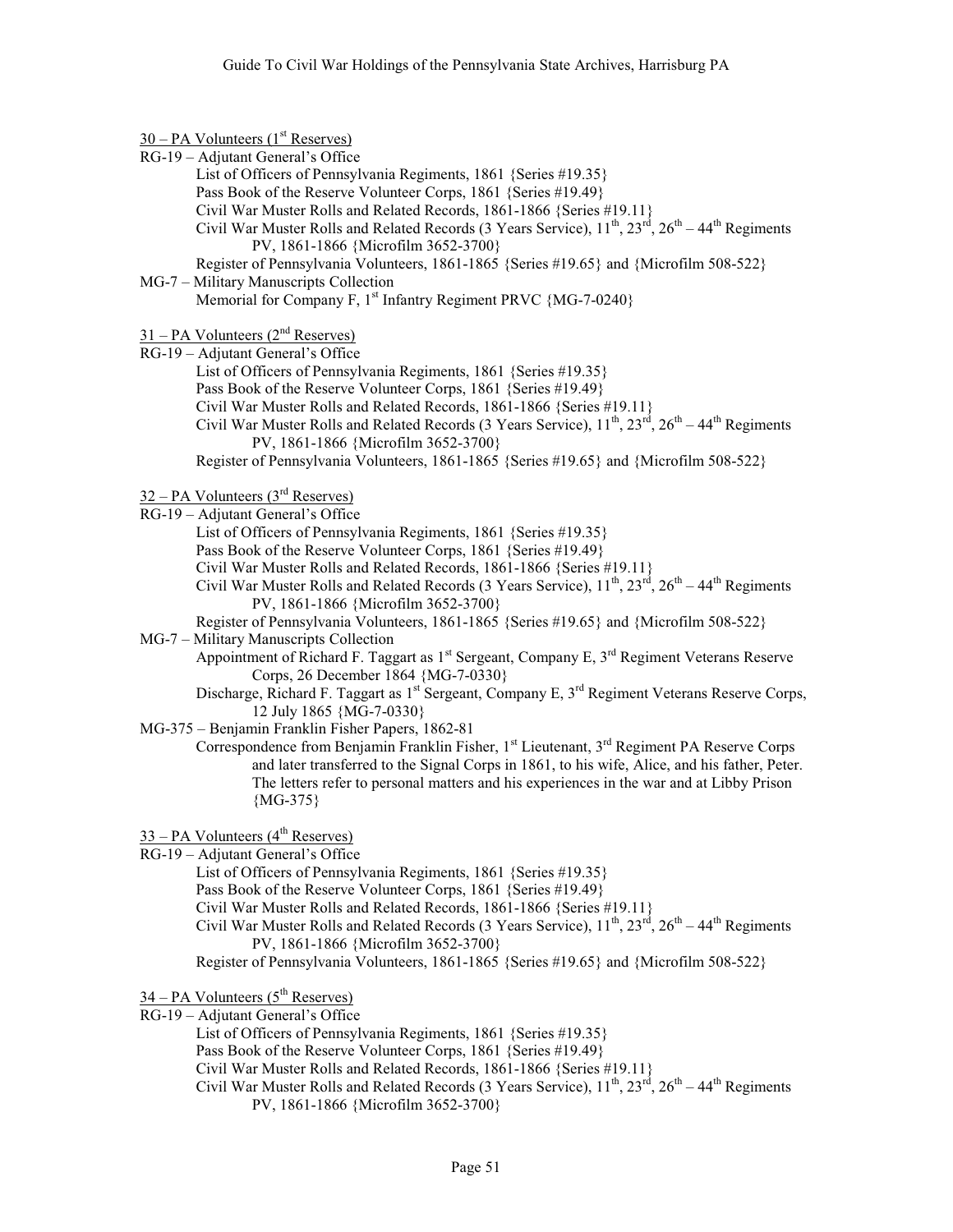Register of Pennsylvania Volunteers, 1861-1865 {Series #19.65} and {Microfilm 508-522}

MG-7 – Military Manuscripts Collection

Order Book, 5th Regiment Pennsylvania Reserve Volunteer Corps, 4 August 1861-9 April 1864 {MG-7-0155}

- $35 PA$  Volunteers ( $6<sup>th</sup>$  Reserves)
- RG-19 Adjutant General's Office List of Officers of Pennsylvania Regiments, 1861 {Series #19.35} Pass Book of the Reserve Volunteer Corps, 1861 {Series #19.49} Civil War Muster Rolls and Related Records, 1861-1866 {Series #19.11} Civil War Muster Rolls and Related Records (3 Years Service),  $11^{th}$ ,  $23^{rd}$ ,  $26^{th}$  – 44<sup>th</sup> Regiments PV, 1861-1866 {Microfilm 3652-3700} Register of Pennsylvania Volunteers, 1861-1865 {Series #19.65} and {Microfilm 508-522}
- $36 PA$  Volunteers ( $7<sup>th</sup>$  Reserves)
- RG-19 Adjutant General's Office
	- Pass Book of the Reserve Volunteer Corps, 1861 {Series #19.49}
		- List of Officers of Pennsylvania Regiments, 1861 {Series #19.35}
		- Civil War Muster Rolls and Related Records, 1861-1866 {Series #19.11}
		- Civil War Muster Rolls and Related Records (3 Years Service),  $11^{th}$ ,  $23^{rd}$ ,  $26^{th}$  44<sup>th</sup> Regiments PV, 1861-1866 {Microfilm 3652-3700}
	- Register of Pennsylvania Volunteers, 1861-1865 {Series #19.65} and {Microfilm 508-522}
- MG-7 Military Manuscripts Collection

Report of Company F, 7<sup>th</sup> Regiment PVRC, 7 October 1864 {MG-7-0340}

- MG-15 Hiram C. Alleman Papers
	- Papers of a Harrisburg attorney, officer in the  $127<sup>th</sup>$  and  $36<sup>th</sup>$  PV, and member of the State House of Representatives, 1864-1865. Included is a record book of the survivors of the  $127<sup>th</sup>$ Regimental Association, 1889-1926 {MG-15}

# $37 - PA$  Volunteers ( $8<sup>th</sup>$  Reserves)

- RG-19 Adjutant General's Office
	- List of Officers of Pennsylvania Regiments, 1861 {Series #19.35}
	- Pass Book of the Reserve Volunteer Corps, 1861 {Series #19.49}
	- Civil War Muster Rolls and Related Records, 1861-1866 {Series #19.11}
	- Civil War Muster Rolls and Related Records (3 Years Service),  $11^{th}$ ,  $23^{rd}$ ,  $26^{th}$  44<sup>th</sup> Regiments PV, 1861-1866 {Microfilm 3652-3700}
	- Register of Pennsylvania Volunteers, 1861-1865 {Series #19.65} and {Microfilm 508-522}
- MG-7 Military Manuscripts Collection
	- Discharge of Joseph W. Christy, Private, Company K, 8<sup>th</sup> Regiment Pennsylvania Reserve Volunteers, 24 May 1864 {MG-7-0116}

# $38 - PA$  Volunteers (9<sup>th</sup> Reserves)

- RG-19 Adjutant General's Office
	- List of Officers of Pennsylvania Regiments, 1861 {Series #19.35}
	- Pass Book of the Reserve Volunteer Corps, 1861 {Series #19.49}
	- Civil War Muster Rolls and Related Records, 1861-1866 {Series #19.11}
	- Civil War Muster Rolls and Related Records (3 Years Service),  $11^{th}$ ,  $23^{rd}$ ,  $26^{th}$   $44^{th}$  Regiments PV, 1861-1866 {Microfilm 3652-3700}
- Register of Pennsylvania Volunteers, 1861-1865 {Series #19.65} and {Microfilm 508-522} MG-124 – Robert Taggert Papers, 1861-1864
	- Civil War diary, correspondence and related materials of Captain Robert Taggert, 9<sup>th</sup> Regiment Pennsylvania Reserves {MG-124}

 $39 - PA$  Volunteers  $(10^{th}$  Reserves)

- RG-19 Adjutant General's Office
	- List of Officers of Pennsylvania Regiments, 1861 {Series #19.35}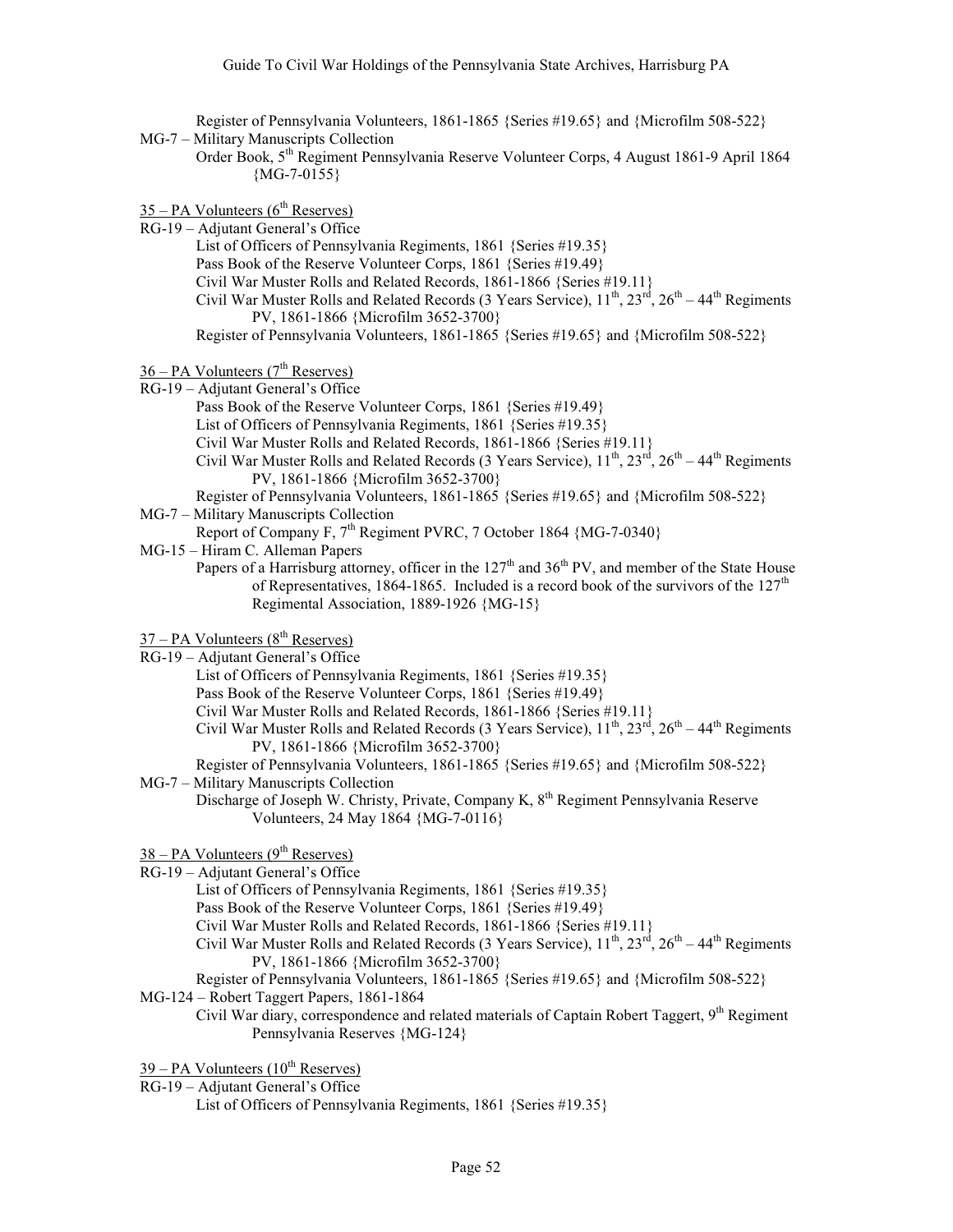Pass Book of the Reserve Volunteer Corps, 1861 {Series #19.49} Civil War Muster Rolls and Related Records, 1861-1866 {Series #19.11} Civil War Muster Rolls and Related Records (3 Years Service),  $11^{th}$ ,  $23^{rd}$ ,  $26^{th}$  – 44<sup>th</sup> Regiments PV, 1861-1866 {Microfilm 3652-3700} Register of Pennsylvania Volunteers, 1861-1865 {Series #19.65} and {Microfilm 508-522}

- $40 PA$  Volunteers  $(11<sup>th</sup>$  Reserves)
- RG-19 Adjutant General's Office
- List of Officers of Pennsylvania Regiments, 1861 {Series #19.35} Pass Book of the Reserve Volunteer Corps, 1861 {Series #19.49} Civil War Muster Rolls and Related Records, 1861-1866 {Series #19.11} Civil War Muster Rolls and Related Records (3 Years Service),  $11^{th}$ ,  $23^{rd}$ ,  $26^{th}$  – 44<sup>th</sup> Regiments PV, 1861-1866 {Microfilm 3652-3700} Register of Pennsylvania Volunteers, 1861-1865 {Series #19.65} and {Microfilm 508-522}
- $41 PA$  Volunteers  $(12<sup>th</sup>$  Reserves)
- RG-19 Adjutant General's Office
	- List of Officers of Pennsylvania Regiments, 1861 {Series #19.35} Pass Book of the Reserve Volunteer Corps, 1861 {Series #19.49} Guard Report of the 12<sup>th</sup> Infantry Regiment of the PA Reserve Corps, 1863-1864 {Series #19.30} Civil War Muster Rolls and Related Records, 1861-1866 {Series #19.11} Civil War Muster Rolls and Related Records (3 Years Service),  $11^{th}$ ,  $23^{rd}$ ,  $26^{th}$  –  $44^{th}$  Regiments PV, 1861-1866 {Microfilm 3652-3700}

Register of Pennsylvania Volunteers, 1861-1865 {Series #19.65} and {Microfilm 508-522} MG-7 – Military Manuscripts Collection

Discharge of William Smith, Musician, 12<sup>th</sup> Regiment, Pennsylvania Reserve Volunteer Corps, 4 January 1864 {MG-7-0144}

Certificate of Service for William Smith, Musician, Company F, 12<sup>th</sup> Pennsylvania Reserve Volunteer Corps, 1 February 1883 {MG-7-0144}

 $42 - PA$  Volunteers  $(13<sup>th</sup>$  Reserves – "1<sup>st</sup> Bucktails")

| RG-19 – Adjutant General's Office                                                                                         |
|---------------------------------------------------------------------------------------------------------------------------|
| List of Officers of Pennsylvania Regiments, 1861 {Series #19.35}                                                          |
| Pass Book of the Reserve Volunteer Corps, 1861 {Series #19.49}                                                            |
| Civil War Muster Rolls and Related Records, 1861-1866 {Series #19.11}                                                     |
| Civil War Muster Rolls and Related Records (3 Years Service), $11^{th}$ , $23^{rd}$ , $26^{th}$ – $44^{th}$ Regiments     |
| PV, 1861-1866 {Microfilm 3652-3700}                                                                                       |
| Register of Pennsylvania Volunteers, 1861-1865 {Series #19.65} and {Microfilm 508-522}                                    |
| MG-7 - Military Manuscripts Collection                                                                                    |
| Certificate of Service as Private, Company B, 13 <sup>th</sup> Regiment PRVC, 42 <sup>nd</sup> Regiment PV, 7             |
| November 1889 {MG-7-0149}                                                                                                 |
| Certificate of Service as Private, Company B, 42 <sup>nd</sup> Regiment PV, 30 June 1910{MG-7-0149}                       |
| Rosters of G. A. R. Posts in Pennsylvania, 1886, 1891; two volumes for the 2 <sup>nd</sup> and 3 <sup>rd</sup> Annual     |
| Reunion of 1 <sup>st</sup> Rifle Regiment PRVC, 1888, 1889 on notepaper {MG-7-0278}                                       |
| Material about the First Reunion of the 1 <sup>st</sup> Rifle Regiment PRVC (Bucktails) 1887 {MG-7-0279}                  |
| MG-8 – Miscellaneous Pennsylvania Manuscripts                                                                             |
| Discharge Certificate for Philip Eibert Keiser, 1 <sup>st</sup> Sergeant, Captain T. B. Lewis' Company B, 1 <sup>st</sup> |
| Regiment Pennsylvania Rifle Volunteers, 15 April 1863 {0250}                                                              |
| Pension Certificate for Kate R. Keiser, widow of Philip E. Keiser, 3 February 1902 {0250}                                 |
| Facsimile Copy: "Twenty-Seventh Annual Reunion of the Old Bucktails First Rifle Regiment,                                 |
| PRVC" at Wellsboro, PA, 24 September 1914 {843}                                                                           |
| MG-87 - Hugh W. McNeil Collection                                                                                         |
| Correspondence, commissions, newspaper clippings, etc. relating to Hugh W. McNeil, Colonel, 1 <sup>st</sup>               |
| Rifle Regiment in the Pennsylvania Reserve Volunteer Corps at the time of his death at                                    |
| Antietam {MG-87}                                                                                                          |

MG-234 – Forty-Second Regiment ("Bucktails"), Pennsylvania Volunteers Records, 1861-1864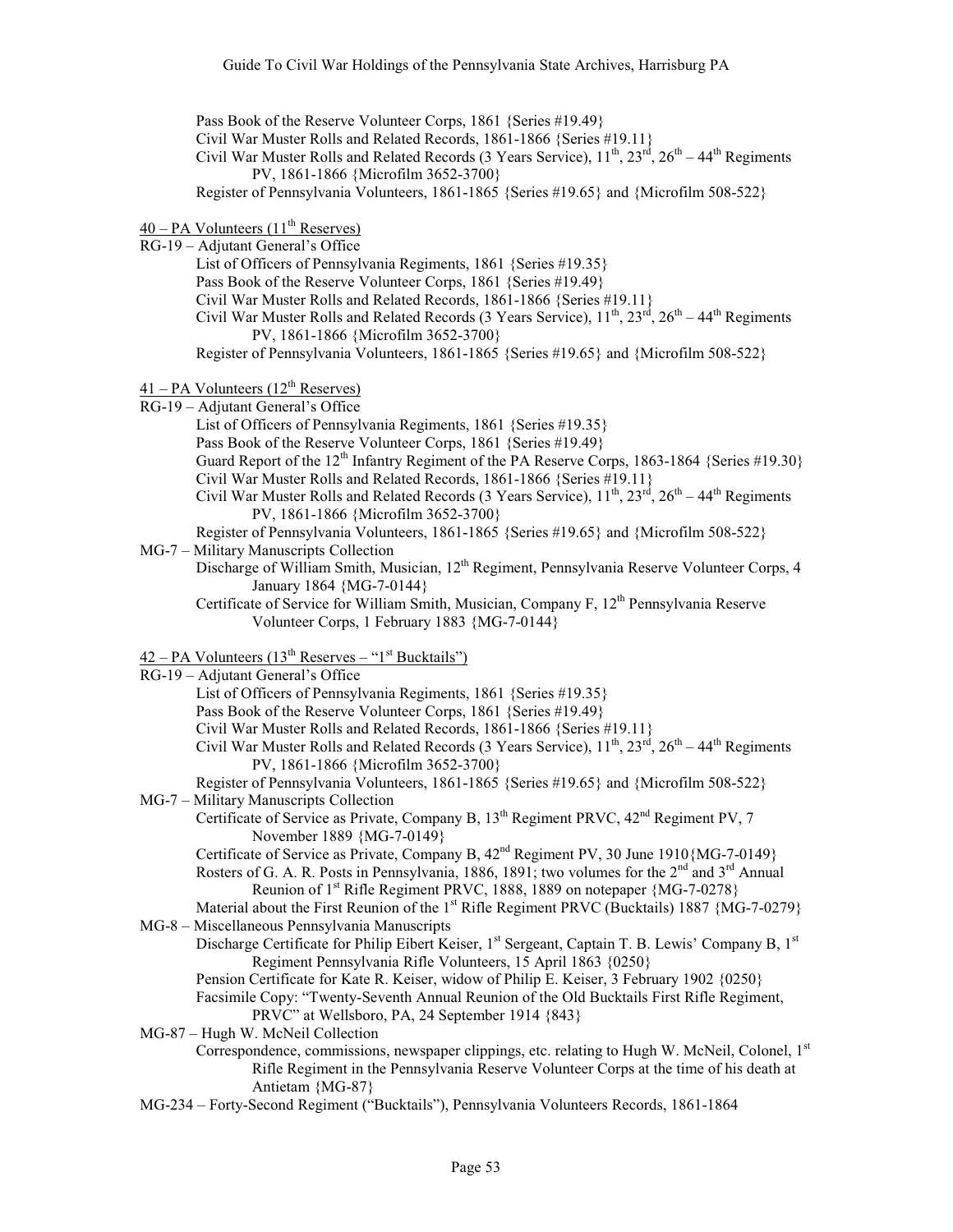Includes a variety of records including muster rolls, company returns, equipment inventories, lists of casualties from the battles of Antietam, Bull Run, Fredericksburg, Gettysburg, South Mountain, Spotsylvania, and the Wilderness, descriptive lists, and orders preserved by Captain John P. Bard, Company K,  $42<sup>nd</sup>$  Regiment PV {MG-234}

 $43 - PA$  Volunteers ( $1<sup>st</sup>$  Regiment Light Artillery)

RG-19 – Adjutant General's Office

List of Officers of Pennsylvania Regiments, 1861 {Series #19.35}

Descriptive Books of Regiments and Companies, 1861-1864 {Series #19.21} and {Microfilm 492- 493}

Civil War Muster Rolls and Related Records, 1861-1866 {Series #19.11}

Civil War Muster Rolls and Related Records (3 Years Service),  $11^{th}$ ,  $23^{rd}$ ,  $26^{th}$  –  $44^{th}$  Regiments PV, 1861-1866 {Microfilm 3652-3700}

Register of Pennsylvania Volunteers, 1861-1865 {Series #19.65} and {Microfilm 508-522}

MG-7 – Military Manuscripts Collection

Letter from [Priv.] Hougham, Battery A – Pottsville, PA, to "Dear Brother" about his trip from Washington to Pottsville, 4 August 1863 {MG-7-0090}

Discharge of Private Thomas Fischer, Company E, at Philadelphia, 20 July 1865 {MG-7-0093}

Photograph of Private Thomas Fisher, Company E,  $15<sup>th</sup>$  Regiment National Guard (New Castle, PA), No Date {MG-7-0093}

Death Notice of Thomas Fisher, New Castle, No Date {MG-7-0093}

Memorial for Battery B, 1<sup>st</sup> Regiment Pennsylvania Light Artillery {MG-7-0243}

Discharge of William H. Trump, Corporal, Company F (Ricketts Battery), 1<sup>st</sup> Regiment Pennsylvania Light Artillery, 21 November 1863 {MG-7-0351}

Record of William H. Trump's Service with Battery F from R. B. Ricketts, 12 February 1897  ${MG-7-0351}$ 

Survivors Association Booklets, Batteries F and G, 1<sup>st</sup> Artillery PRVC, 1898 {MG-7-0351}

Photograph of Men at Monument, Gettysburg, 2 July 1894, W. H. Tipton (Mounted) {MG-7- 0351}

Battle of Gettysburg Booklet, Map and Narrative, no date {MG-7-0351}

MG-18 – Battery B, First Pennsylvania Light Artillery Papers, 1861 (1861-1865)-1924 {MG-18}

 $44 - PA$  Volunteers  $(1<sup>st</sup>$  Cavalry)

RG-19 – Adjutant General's Office

List of Officers of Pennsylvania Regiments, 1861 {Series #19.35}

Civil War Muster Rolls and Related Records, 1861-1866 {Series #19.11}

Civil War Muster Rolls and Related Records (3 Years Service),  $11^{th}$ ,  $23^{rd}$ ,  $26^{th}$  – 44<sup>th</sup> Regiments PV, 1861-1866 {Microfilm 3652-3700}

Register of Pennsylvania Volunteers, 1861-1865 {Series #19.65} and {Microfilm 508-522} MG-7 – Military Manuscripts Collection

Memorial Day News Clipping accounting the story of John R. Fisher during the Civil War, No Date {MG-7-0093}

MG-65 – Wilmer C. Hall Papers, 1860-1879

Chiefly Civil War correspondence of Private Wilmer C. Hall, Company G, 1<sup>st</sup> Pennsylvania Cavalry, to his father and other family members, Lisburn, Cumberland County {MG-65}

#### 45 – PA Volunteers

RG-19 – Adjutant General's Office

List of Officers of Pennsylvania Regiments, 1861 {Series #19.35}

Civil War Muster Rolls and Related Records, 1861-1866 {Series #19.11}

Register of Pennsylvania Volunteers, 1861-1865 {Series #19.65} and {Microfilm 508-522}

- MG-233 Theodore Gregg Collection, 1851-1874
	- Letters, Commissions, Service Records, etc. of Theodore Gregg, Sergeant, 1<sup>st</sup> Lieutenant, Captain, Major, Lieutenant Colonel, and Brevet Colonel, first in the 10<sup>th</sup> Regiment PV and later in the 45th Regiment PV; the collection also includes a 41-page manuscript by Richard C. Brown, entitled "Theodore Gregg: An American" {MG-233}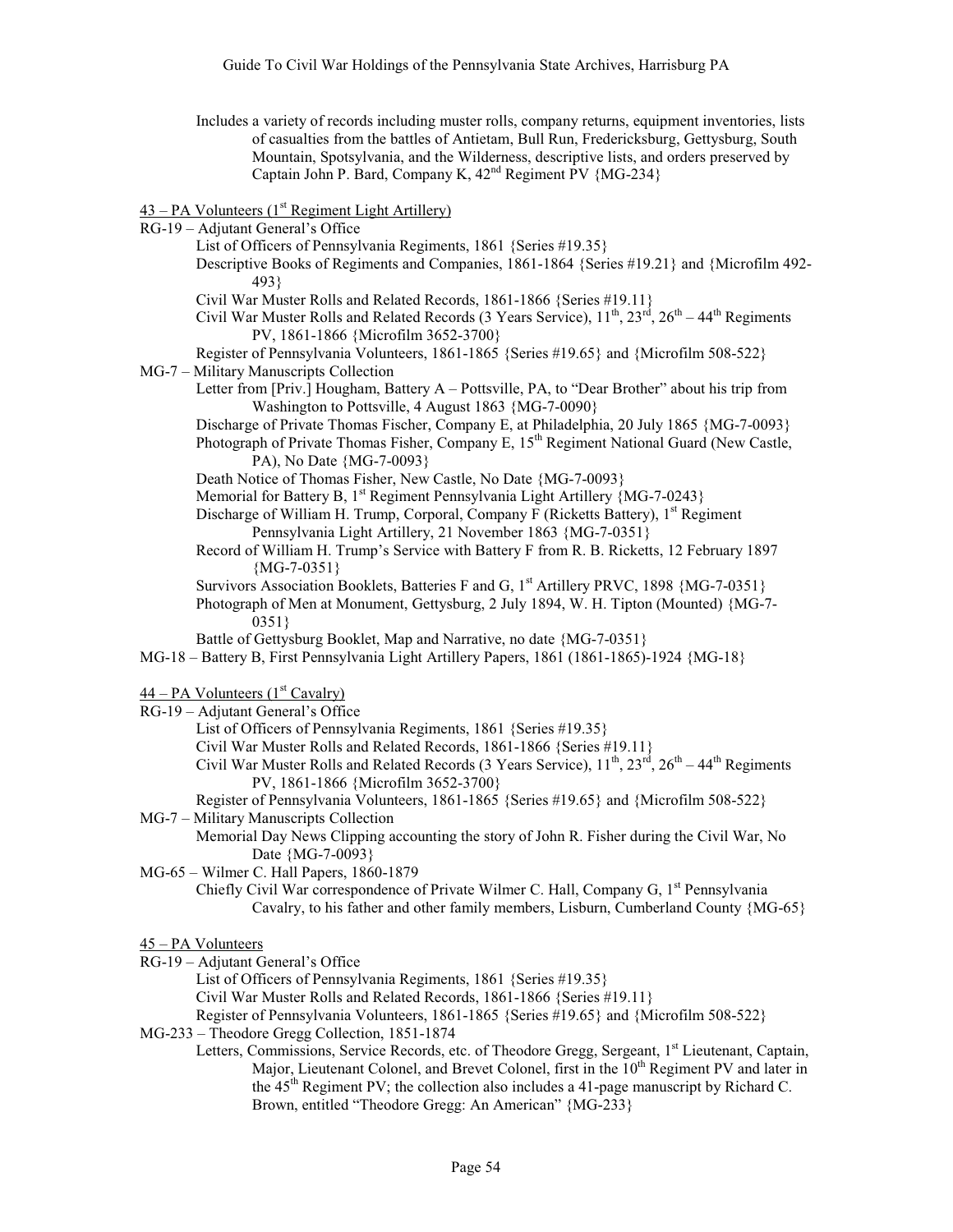- 46 PA Volunteers
- RG-19 Adjutant General's Office
	- List of Officers of Pennsylvania Regiments, 1861 {Series #19.35} Civil War Muster Rolls and Related Records, 1861-1866 {Series #19.11}
	- Register of Pennsylvania Volunteers, 1861-1865 {Series #19.65} and {Microfilm 508-522}
- RG-25 Pennsylvania Chickamauga-Chattanooga Battlefield Commission Correspondence and Miscellaneous Papers, ca. 1901-1903 {Series #25.45} Record Book of Publication Recipients, 1900-1902 {Series #25.46} Rosters of Applications for Transportation, 1897 {Series #25.47}
- MG-224 John S. Garrett Collection, 1861-1863
	- Letters from John S. Garrett, Company A, 46<sup>th</sup> Regiment PV and 2 letters from Albert G. Smith, Company D,  $4^{\text{th}}$  Regiment PV, to John S. Garrett  ${MG-224}$
- 47 PA Volunteers
- RG-19 Adjutant General's Office
	- List of Officers of Pennsylvania Regiments, 1861 {Series #19.35}
		- Civil War Muster Rolls and Related Records, 1861-1866 {Series #19.11} and {Microfilm 4217- 4219}
- Register of Pennsylvania Volunteers, 1861-1865 {Series #19.65} and {Microfilm 508-522} MG-55 – Reuben S. Gardner Papers, 1861-1866
	- Commissions, muster-in and muster-out rolls, discharge and pension papers, and other Civil War records of Reuben S. Gardner, Captain in Company H,  $46<sup>th</sup>$  Regiment PV {MG-55}
- MG-272 Jeremiah Siders Diaries (Misspelled "Seiders" in the MG guide)
	- The collection contains two diaries of Jeremiah Siders, Company H,  $47<sup>th</sup>$  Regiment PVV, 1 April 1864 to 29 December 1865. The diaries cover his involvement in the Louisiana campaign, stays in military hospitals, guarding the railroad at Camp Fairview (West Virginia), duties in Washington preparing for the Grand Review, and time spent in Charleston, SC. He also writes about the sinking of the steamer *Emile* and four million dollars of specie aboard. {MG-272}

#### 48 – PA Volunteers

- RG-19 Adjutant General's Office
	- List of Officers of Pennsylvania Regiments, 1861 {Series #19.35}
		- Descriptive Books of Regiments and Companies, 1861-1864 {Series #19.21} and {Microfilm 492- 493}

Civil War Muster Rolls and Related Records, 1861-1866 {Series #19.11}

Register of Pennsylvania Volunteers, 1861-1865 {Series #19.65} and {Microfilm 508-522} MG-7 – Military Manuscripts Collection

- Certificate of Promotion from Captain to Lieutenant Colonel, 48<sup>th</sup> Regiment PV, 1 January 1863 {MG-7-0138}
	- General Orders, No. 7, Lexington KY, Office of Post Commandant [Pleasants] for July 4<sup>th</sup> Celebration, 3 July 1863 {MG-7-0138}
	- General Orders, No. 32, Headquarters Army of the Potomac, to Col. Henry Pleasants recognizing his men for excavation of the Petersburg mine, 3 August 1864 {MG-7-0138}
	- Commission of [Henry] Pleasants as Colonel of the  $48<sup>th</sup>$  Regiment PV, 6 October 1864 {MG-7-0138}

Discharge of Pleasants, Lieutenant Colonel, 48<sup>th</sup> Regiment PV, 18 December 1864 {MG-7-0138}

- Appointment as Brevet Colonel of Volunteers by War Department, 2 December 1864 {MG-7- 0138}
- Appointment as Brevet Brigadier General of Volunteers, Edwin Stanton, War Department, 8 August 1865 {MG-7-0138}
- Notification of Delivery of Commission as Brevet Brigadier General, U.S. Volunteers by War Department, 8 May 1866 {MG-7-0138}
- Delivery Envelope, Adams Express Company, from Captain H. Pleasant, Hatteras Inlet, NC, to Dr. H. Pleasants, Philadelphia, with seal, no date {MG-7-0138}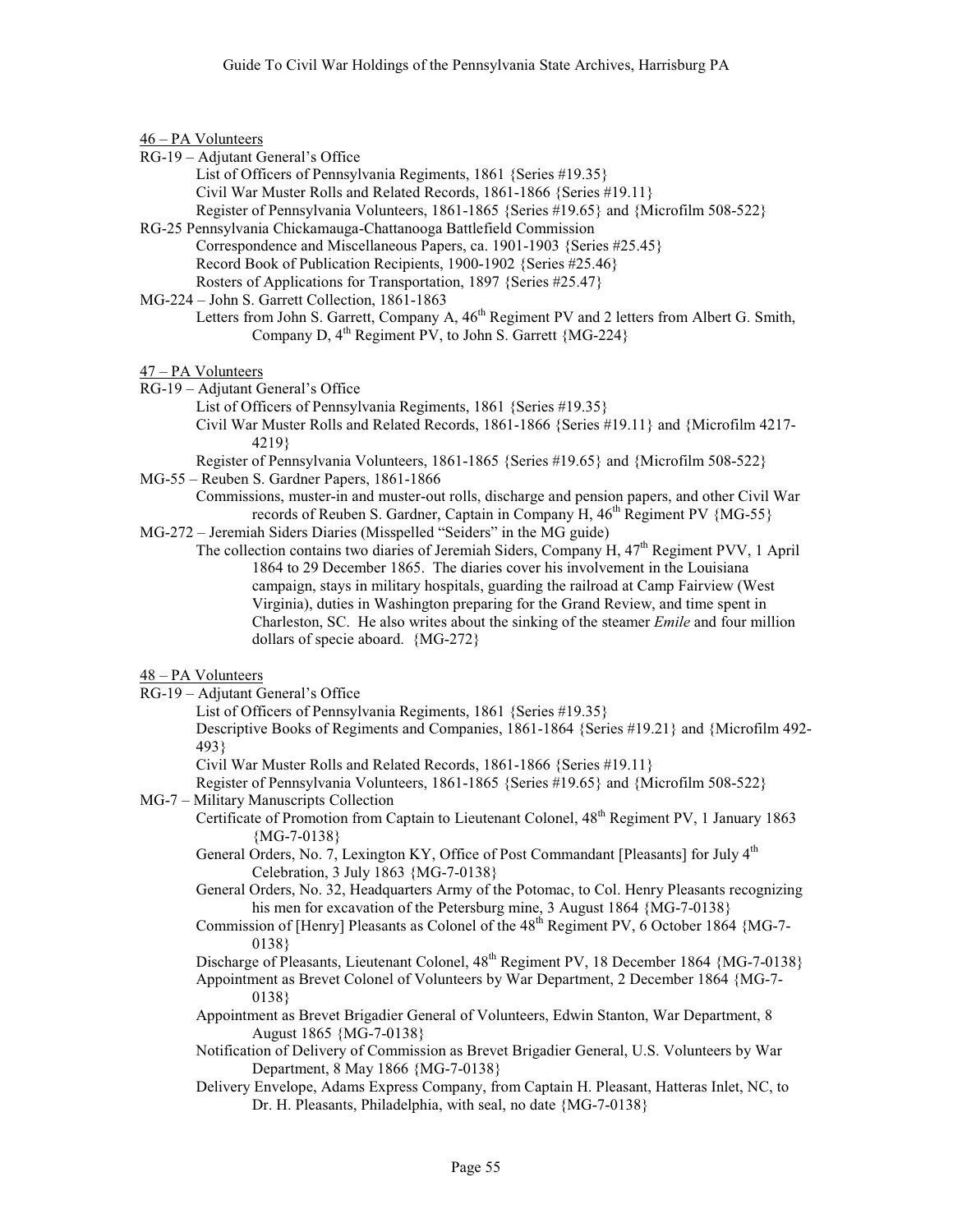# 49 – PA Volunteers

- RG-19 Adjutant General's Office
	- List of Officers of Pennsylvania Regiments, 1861 {Series #19.35} Civil War Muster Rolls and Related Records, 1861-1866 {Series #19.11} Register of Pennsylvania Volunteers, 1861-1865 {Series #19.65} and {Microfilm 508-522}
- MG-8 Miscellaneous Pennsylvania Manuscripts Letter from Andrew C. Spear, 49<sup>th</sup> Regiment PV, Camp Griffin VA, to J. S. Witmer, Paradise,
	- Lancaster County, 30 January, 1862 {MG-8-754}

# 50 – PA Volunteers

- RG-19 Adjutant General's Office
	- List of Officers of Pennsylvania Regiments, 1861 {Series #19.35} Civil War Muster Rolls and Related Records, 1861-1866 {Series #19.11} Register of Pennsylvania Volunteers, 1861-1865 {Series #19.65} and {Microfilm 508-522}

### 51 – PA Volunteers

- RG-19 Adjutant General's Office
	- List of Officers of Pennsylvania Regiments, 1861 {Series #19.35}
		- Civil War Muster Rolls and Related Records, 1861-1866 {Series #19.11}
	- Register of Pennsylvania Volunteers, 1861-1865 {Series #19.65} and {Microfilm 508-522}
- MG-144 John F. Hartranft Papers Papers of Colonel John F. Hartranft, 51<sup>st</sup> Regiment PV, 1861; Brigadier General of Volunteers in 1864; and Brevet Major General of Volunteers in 1865 {MG-144}
- MG-461 Hartranft-Stockham-Shireman Family Photographs

Includes photographs of Major General John F. Hartranft in full uniform as well as other photographs of Hartranft as Governor and at the Gettysburg memorials {MG-461}

### 52 – PA Volunteers

RG-19 – Adjutant General's Office

List of Officers of Pennsylvania Regiments, 1861 {Series #19.35} Civil War Muster Rolls and Related Records, 1861-1866 {Series #19.11} Register of Pennsylvania Volunteers, 1861-1865 {Series #19.65} and {Microfilm 508-522}

# 53 – PA Volunteers

RG-19 – Adjutant General's Office

List of Officers of Pennsylvania Regiments, 1861 {Series #19.35}

Civil War Muster Rolls and Related Records, 1861-1866 {Series #19.11} and {Microfilm 4220- 4222}

Register of Pennsylvania Volunteers, 1861-1865 {Series #19.65} and {Microfilm 508-522}

### 54 – PA Volunteers

RG-19 – Adjutant General's Office

List of Officers of Pennsylvania Regiments, 1861 {Series #19.35} Civil War Muster Rolls and Related Records, 1861-1866 {Series #19.11} Register of Pennsylvania Volunteers, 1861-1865 {Series #19.65} and {Microfilm 508-522}

- 55 PA Volunteers
- RG-19 Adjutant General's Office
- List of Officers of Pennsylvania Regiments, 1861 {Series #19.35} Civil War Muster Rolls and Related Records, 1861-1866 {Series #19.11} Register of Pennsylvania Volunteers, 1861-1865 {Series #19.65} and {Microfilm 508-522}
- RG-25 Pennsylvania at Cold Harbor, Virginia, Commission
	- Dedication Ceremony Booklet, ca. 1912 {Series #25.44}
- MG-7 Military Manuscripts Collection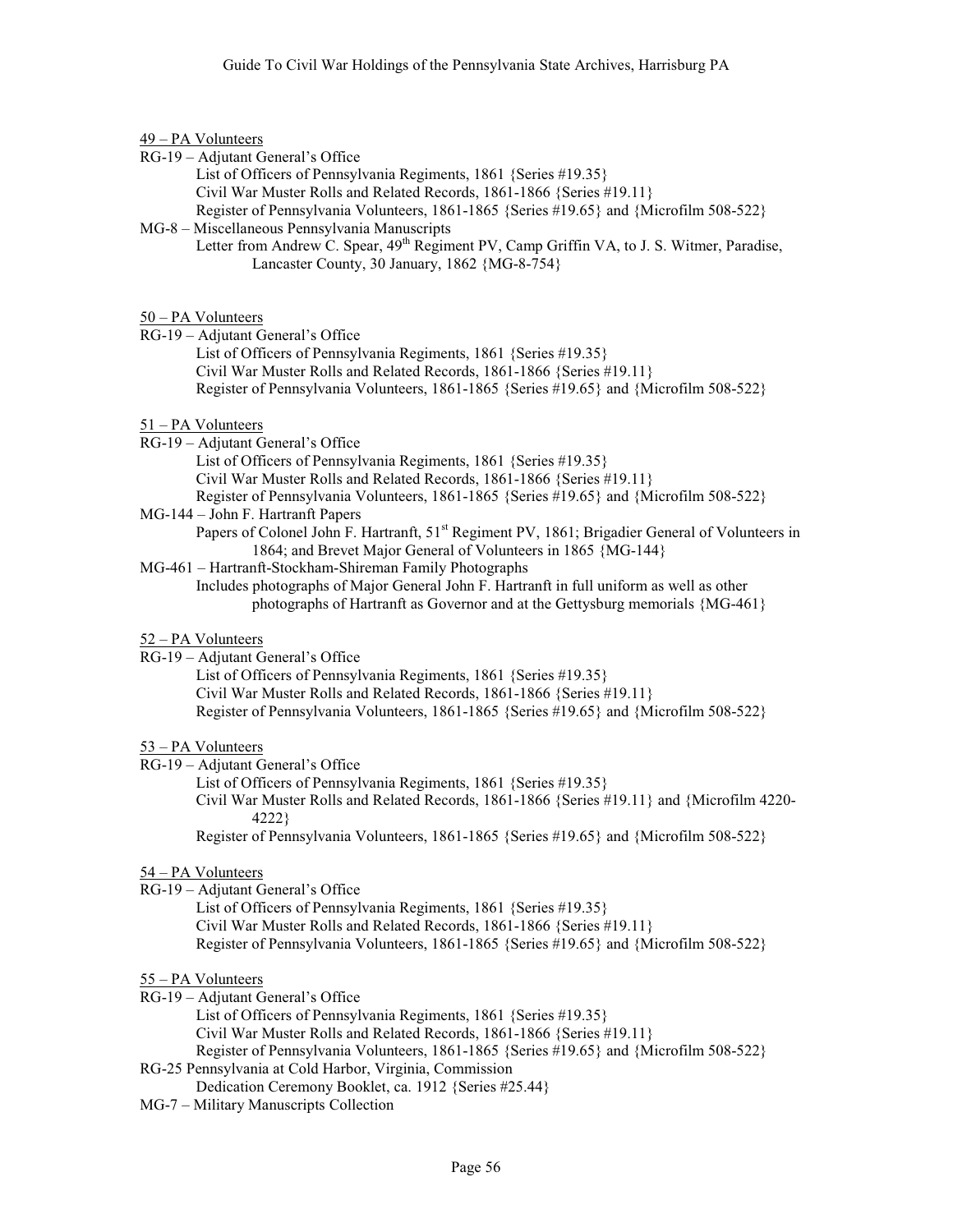Samuel Cain, Sergeant, 55<sup>th</sup> Regiment PV {MG-7-0262} Muster Roll, Company H,  $55^{th}$  Regiment PV, 30 June to 31 August 1864 {MG-7-0338}

- 56 PA Volunteers
- RG-19 Adjutant General's Office
- List of Officers of Pennsylvania Regiments, 1861 {Series #19.35} Civil War Muster Rolls and Related Records, 1861-1866 {Series #19.11} Register of Pennsylvania Volunteers, 1861-1865 {Series #19.65} and {Microfilm 508-522} MG-7 – Military Manuscripts Collection
- Diary of conscript Jacob Henry Gobrecht, Company I,  $56<sup>th</sup>$  Regiment PV commenting on camp life, correspondence with other conscripts, lists of other conscripts, and his duty in tracking down deserters{MG-7} and also (MG-262-microfilm 4081}
- MG-231 Jacob R. Hill Collection, 1864-1889

Letters and pension records of Jacob R. Hill, Company F,  $56<sup>th</sup>$  Regiment PV {MG-231}

- 57 PA Volunteers
- RG-19 Adjutant General's Office List of Officers of Pennsylvania Regiments, 1861 {Series #19.35} Civil War Muster Rolls and Related Records, 1861-1866 {Series #19.11} Register of Pennsylvania Volunteers, 1861-1865 {Series #19.65} and {Microfilm 508-522}
- MG-7 Military Manuscripts Collection Correspondence of Ellis C. Strouss, Company K,  $57<sup>th</sup>$  Regiment PV, to family members, 1861-1865 {MG-7-0348}

58 – PA Volunteers

- RG-19 Adjutant General's Office
	- List of Officers of Pennsylvania Regiments, 1861 {Series #19.35}
	- Civil War Muster Rolls and Related Records, 1861-1866 {Series #19.11}
	- Register of Pennsylvania Volunteers, 1861-1865 {Series #19.65} and {Microfilm 508-522}
- MG-7 Military Manuscripts Collection
	- Discharge of William Anderson, 1<sup>st</sup> Sergeant, Company H, 58<sup>th</sup> Regiment PV, 18 September 1863  ${MG-7-0137}$ 
		- Discharge of James Johnson, Private, Company C,  $58<sup>th</sup>$  Regiment PV, 20 April 1863 {MG-7-0137}
		- Discharge of William Miller, Private, Company H, 58<sup>th</sup> Regiment PV, 29 February 1863 {MG-7-0137}
		- Discharge of Jerome Putnam, Private, Company G, 58<sup>th</sup> Regiment PV, 22 January 1864 {MG-7-0137}
		- Discharge of George S. Talbot, Private, Company E,  $58<sup>th</sup>$  Regiment PV, 22 January 1864 {MG-7-0137}
- MG-89 Henry Metcalf Papers, 1832 (1851-1864)-1867
	- Contains military papers of Major Henry Metcalf's service in the 58<sup>th</sup> Regiment PV; includes: correspondence, special orders, invoices of and receipts for ordnance and ordnance stores, certificates of ordnance and ordnance stores lost or destroyed, receipts for and quarterly returns of clothing, camp and garrison equipage, and authorizations for deductions from soldiers' pay, 1865-1867 {MG-89}

 $59 - PA$  Volunteers  $(2<sup>nd</sup>$  Cavalry)

- RG-19 Adjutant General's Office
- List of Officers of Pennsylvania Regiments, 1861 {Series #19.35} Civil War Muster Rolls and Related Records, 1861-1866 {Series #19.11} Register of Pennsylvania Volunteers, 1861-1865 {Series #19.65} and {Microfilm 508-522}
- MG-7 Military Manuscripts Collection Letter from Milo Dibble, Private, Company I, 2<sup>nd</sup> Regiment Pennsylvania Cavalry to "Dear Wife," 22 June 1862 {MG-7-0344}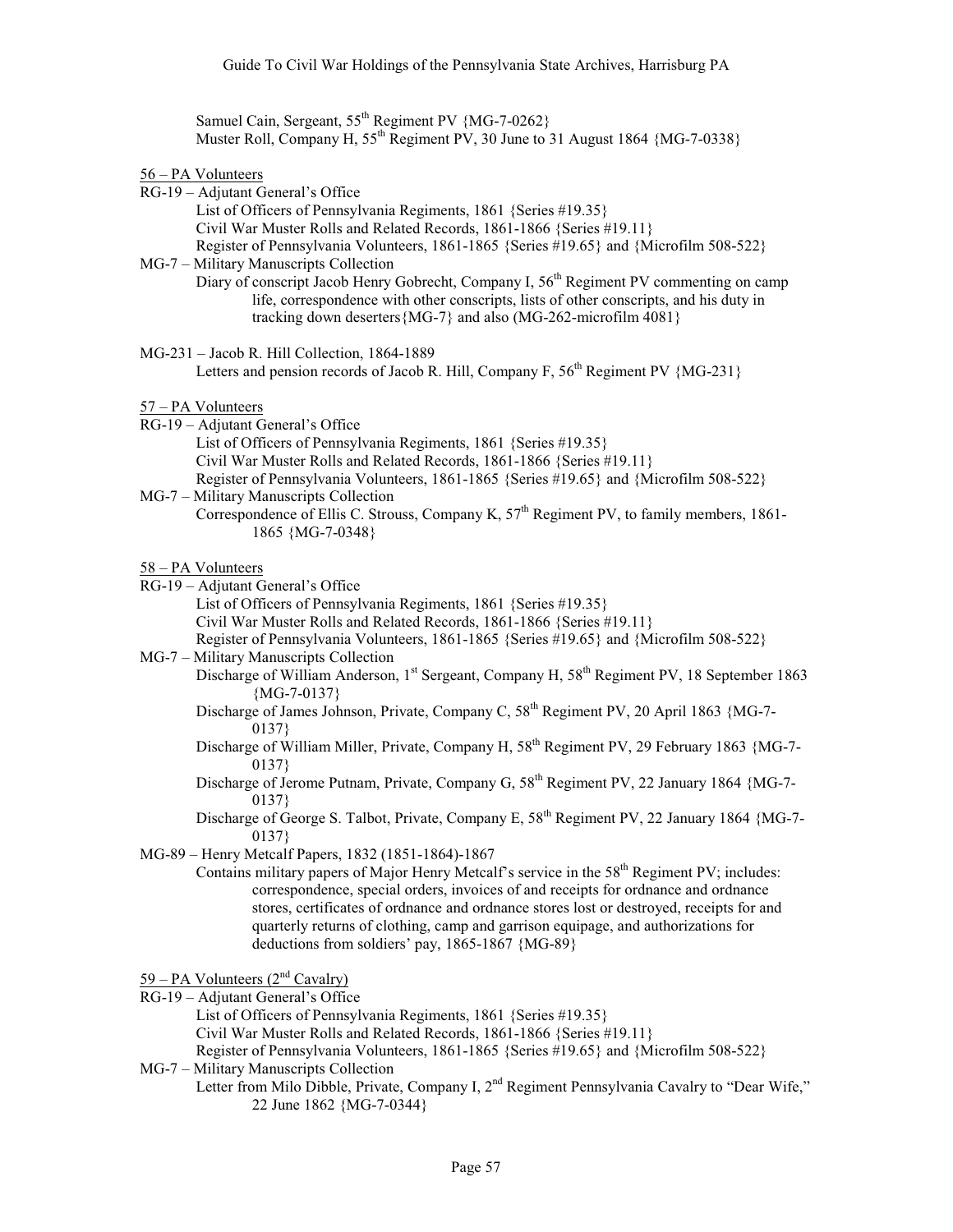Inventory of Effects for Milo Dibble (Killed in Action 29 June 1862), 21 July 1864 {MG-7-0344} Memorial Sheets for Milo Dibble and his brother Ephraim Dibble, no date {MG-7-0344}

- MG-147 John Anderson Papers
	- Papers of William Watson Anderson, Major, 2<sup>nd</sup> Pennsylvania Cavalry, 1865; includes photographs, correspondence, accounts, and military papers {MG-147}
- 60 PA Volunteers ( $3^{rd}$  Cavalry) "Young's Kentucky Light Cavalry"
- RG-19 Adjutant General's Office Civil War Muster Rolls and Related Records, 1861-1866 {Series #19.11} Register of Pennsylvania Volunteers, 1861-1865 {Series #19.65} and {Microfilm 508-522}

# 61 – PA Volunteers

RG-19 – Adjutant General's Office

Civil War Muster Rolls and Related Records, 1861-1866 {Series #19.11}

- Register of Pennsylvania Volunteers, 1861-1865 {Series #19.65} and {Microfilm 508-522} MG-6 – Diaries and Journals Collection
	- Civil War Diary of John Fairchilds, Private, Company D,  $61<sup>st</sup>$  Regiment Pennsylvania Volunteers, January 20, 1863 – July 7, 1863, 10 pages {MG-6}
- 62 PA Volunteers
- RG-19 Adjutant General's Office
	- Civil War Muster Rolls and Related Records, 1861-1866 {Series #19.11} and {Microfilm 4042- 4030}

Register of Pennsylvania Volunteers, 1861-1865 {Series #19.65} and {Microfilm 508-522}

- 63 PA Volunteers
- RG-19 Adjutant General's Office

Civil War Muster Rolls and Related Records, 1861-1866 {Series #19.11}

Register of Pennsylvania Volunteers, 1861-1865 {Series #19.65} and {Microfilm 508-522} MG-7 – Military Manuscripts Collection

- Commission of David Shields as 2nd Lieutenant, Company E, 63rd Regiment PV, 5 November 1862 {MG-7-0143}
	- Muster In Roll as 2<sup>nd</sup> Lieutenant from Sergeant,  $63^{\text{rd}}$  Regiment PV, 13 January 1863 {MG-7-0143}
	- Discharge as Sergeant, Company F,  $63<sup>rd</sup>$  Regiment PV, 13 January 1863 {MG-7-0143}

Rules for Payment of Horses and Equipment Lost in Service (reprint of the War Department, General Orders #113 by the Auditors Department), 16 May 1863 {MG-7-0143}

Leave of Absence for ten days, 27 May 1863 {MG-7-0143}

- Commission as Captain, Company F,  $107<sup>th</sup>$  Regiment PV, 9 May 1864 {MG-7-0143}
- Instructions for Reporting Disability Absence from the War Department (signed by Thomas M. Vincent, Assistant Adjutant General), 30 April 1864 {MG-7-0143}

Telegram Extending the leave of David Shields, 7 May 1864 {MG-7-0143}

# $64 - PA$  Volunteers ( $4<sup>th</sup>$  Cavalry)

RG-19 – Adjutant General's Office

Civil War Muster Rolls and Related Records, 1861-1866 {Series #19.11}

- Register of Pennsylvania Volunteers, 1861-1865 {Series #19.65} and {Microfilm 508-522} MG-7 – Military Manuscripts Collection
	- Letter from C.[lark] R.[eed] Dart (Company M), Camp Campbell to "Dear Sister", 23 February 1862 {MG-70075}
		- Letter from C. R. Dart to Sister Orpha, "Camp in the Woods," 11 May 1862 (Newspaper clipping) {MG-70076}

Letter from C.[lark] R.[eed] Dart at St. James College to "Dear Mother" relating Union cavalry efforts to block Confederate raids into Pennsylvania, 21 October 1862 (Newspaper Clipping) {MG-7-0075}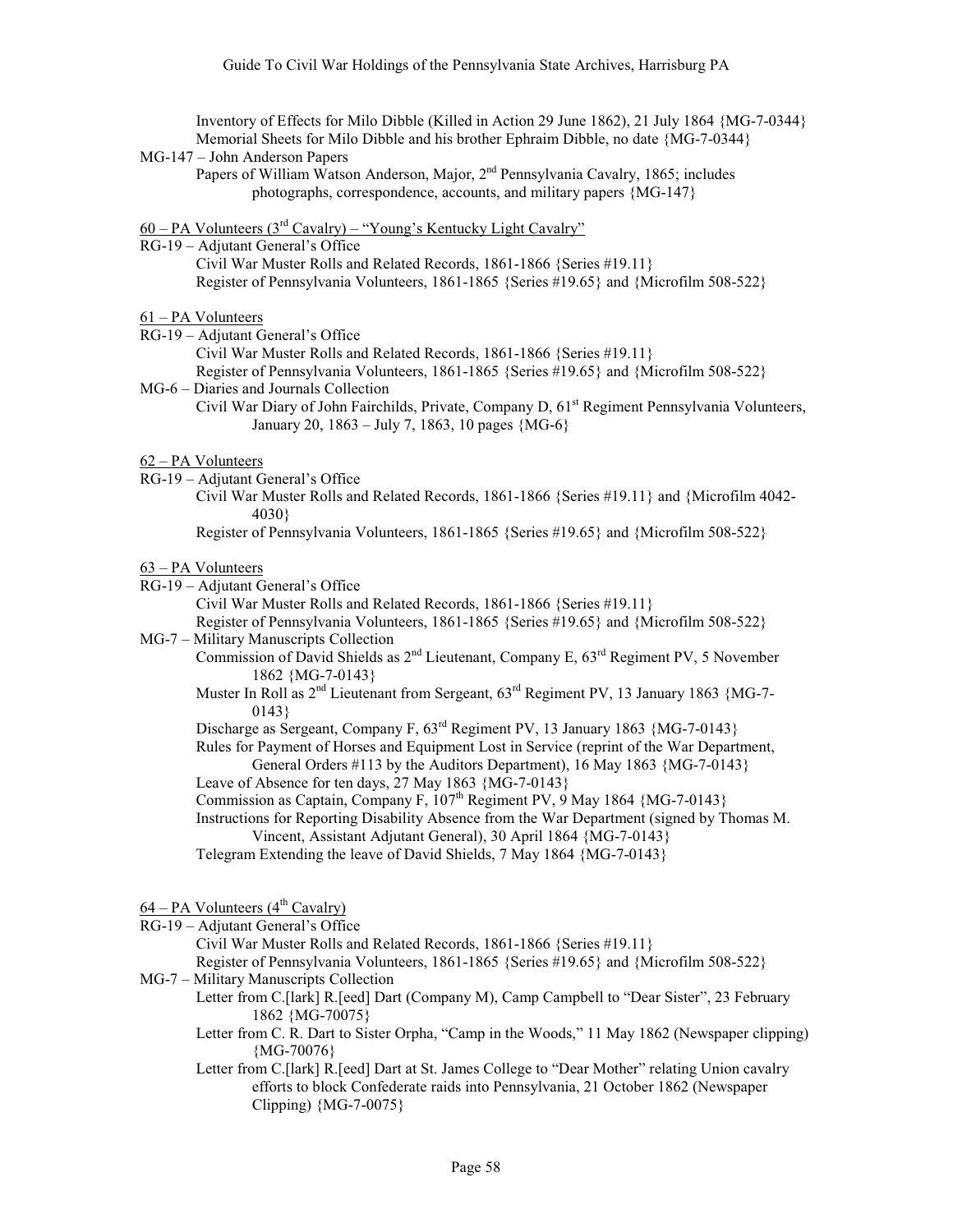Letter from L. M.[anzer] Dart to "Dear Mother," 31 March 1863 {MG-7-0075} Letter to "Dear Mother" from Dumfries, VA, 7 April 1863 { MG-7-0075} Letter from C. R. Dart, Harper's Ferry, to "Dear Sister," 18 July 1863 (Newspaper Clipping)  ${MG-7-0075}$ Letter to "Dear Mother" from Rappahammack Station, 27 September 1863 { MG-7-0075} Letter from N. D. Coon to "Dear Sister" from Catletts Station, 25 October 1863 (Newspaper clipping) {MG-7-0075}

Biographical Sketch of Clark Reed Dart, Typewritten, no date {MG-7-0075} Framed Tintype of Clark and L. Manzer Dart in Uniform, n.d. {MG-7-0075}

- $65 PA$  Volunteers  $(5<sup>th</sup>$  Cavalry) "Cameron Dragoons"
- RG-19 Adjutant General's Office Civil War Muster Rolls and Related Records, 1861-1866 {Series #19.11} Register of Pennsylvania Volunteers, 1861-1865 {Series #19.65} and {Microfilm 508-522}

### 66 – PA Volunteers

RG-19 – Adjutant General's Office Civil War Muster Rolls and Related Records, 1861-1866 {Series #19.11} Register of Pennsylvania Volunteers, 1861-1865 {Series #19.65} and {Microfilm 508-522}

# 67 – PA Volunteers

- RG-19 Adjutant General's Office Civil War Muster Rolls and Related Records, 1861-1866 {Series #19.11} Register of Pennsylvania Volunteers, 1861-1865 {Series #19.65} and {Microfilm 508-522}
- 68 PA Volunteers
- RG-19 Adjutant General's Office Civil War Muster Rolls and Related Records, 1861-1866 {Series #19.11} Register of Pennsylvania Volunteers, 1861-1865 {Series #19.65} and {Microfilm 508-522}

69 – PA Volunteers

- RG-19 Adjutant General's Office
	- Civil War Muster Rolls and Related Records, 1861-1866 {Series #19.11}
	- Register of Pennsylvania Volunteers, 1861-1865 {Series #19.65} and {Microfilm 508-522}
- MG-8 Miscellaneous Pennsylvania Manuscripts
	- Papers Relating to the Civil War Record of Lt. Edward Thompson, Company H, 69<sup>th</sup> Regiment PV (photocopies) {MG-8-1161}
- $70 PA$  Volunteers ( $6<sup>th</sup>$  Cavalry) "Rush's Lancers"
- RG-19 Adjutant General's Office

Civil War Muster Rolls and Related Records, 1861-1866 {Series #19.11}

Register of Pennsylvania Volunteers, 1861-1865 {Series #19.65} and {Microfilm 508-522} MG-7 – Military Manuscripts Collection

- Morning Reports, Company G, 6<sup>th</sup> Regiment, Pennsylvania Cavalry, 1861-1862 { MG-7-0156} Muster Out Roll for Detachment of Company C, 6<sup>th</sup> Regiment PA Cavalry, 21 June 1865 { MG-7-0350}
	- Muster Roll of Company H,  $6<sup>th</sup>$  Regiment PA Cavalry, 31 August to 31 December 1864 { MG-7-0350}
- MG-226 Christian Geisel Collection, 1862-1868
	- Letters and related items of Sergeant Christian Geisel, Company H, 6<sup>th</sup> Pennsylvania Cavalry, 70<sup>th</sup> Regiment PV {MG-226}
- 71 PA Volunteers
- RG-19 Adjutant General's Office
	- Civil War Muster Rolls and Related Records, 1861-1866 {Series #19.11} and {Microfilm 3940- 3941}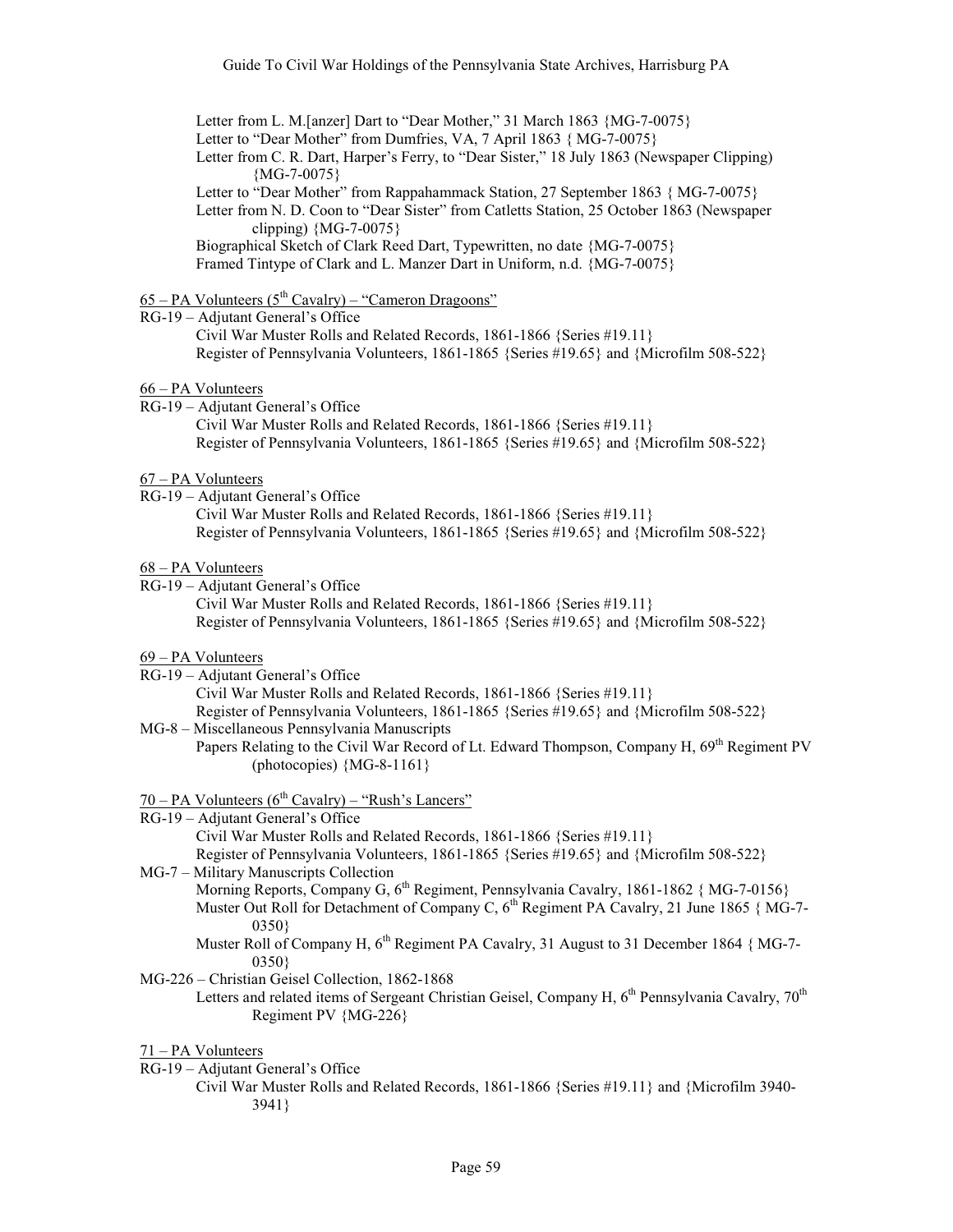Register of Pennsylvania Volunteers, 1861-1865 {Series #19.65} and {Microfilm 508-522} MG-119 – Stackhouse Family Papers

Letter from James Welch, Company I of Colonel Wistar's California Regiment (71<sup>st</sup> Regiment PV) from Adamstown MD to Joseph Stackhouse, Bristol Township, Bucks County, describing camp life at Christmas and picket duty, 1861 {MG-119}

72 – PA Volunteers (Baxter's Philadelphia Fire Zouaves)

RG-19 – Adjutant General's Office

Civil War Muster Rolls and Related Records, 1861-1866 {Series #19.11}

Register of Pennsylvania Volunteers, 1861-1865 {Series #19.65} and {Microfilm 508-522} MG-7 – Military Manuscripts Collection

- Letter from Vining B. Baldwin, Company C, 72<sup>nd</sup> Regiment Pennsylvania Volunteers, Camp Observation to his Sister, 24 January 1862 with one Photograph of Baldwin (including signature) {MG-7-0071}
	- Discharge of Reed, Private Company F, 72<sup>nd</sup> Regiment PV (Surgeon's Certificate of Discharge), 4 February 1863 {MG-7-0139}

Memorial for Company E,  $72<sup>nd</sup>$  Regiment PV, Baxter's Philadelphia Zouaves  ${MG-7-0237}$ 

- MG-235 Thomas F. Longaker Collection, 1861-1864
	- Records collected and preserved by Lieutenant Thomas F. Longaker, Companies A, E, and H,  $72<sup>nd</sup>$ Regiment PV including certificates, special orders, descriptive books, returns, morning reports, order books and miscellaneous records. The collection also includes a photograph of Thomas F. Longaker, no date {MG-235}

73 – PA Volunteers

RG-19 – Adjutant General's Office

Civil War Muster Rolls and Related Records, 1861-1866 {Series #19.11} Register of Pennsylvania Volunteers, 1861-1865 {Series #19.65} and {Microfilm 508-522}

- RG-25 Pennsylvania Chickamauga-Chattanooga Battlefield Commission Correspondence and Miscellaneous Papers, ca. 1901-1903 {Series #25.45} Record Book of Publication Recipients, 1900-1902 {Series #25.46} Rosters of Applications for Transportation, 1897 {Series #25.47}
- 74 PA Volunteers
- RG-19 Adjutant General's Office

Civil War Muster Rolls and Related Records, 1861-1866 {Series #19.11}

Register of Pennsylvania Volunteers, 1861-1865 {Series #19.65} and {Microfilm 508-522} RG-25 Pennsylvania Chickamauga-Chattanooga Battlefield Commission

Correspondence and Miscellaneous Papers, ca. 1901-1903 {Series #25.45} Record Book of Publication Recipients, 1900-1902 {Series #25.46} Rosters of Applications for Transportation, 1897 {Series #25.47}

MG-7 – Military Manuscripts Collection Discharge of John Holtz, Private, Company A, 74<sup>th</sup> Regiment Pennsylvania Volunteers, 16 September 1864 { MG-7-0124} Commemorative Roster,  $74^{th}$  Regiment PV, no date { MG-7-0124}

75 – PA Volunteers

RG-19 – Adjutant General's Office

Civil War Muster Rolls and Related Records, 1861-1866 {Series #19.11} Register of Pennsylvania Volunteers, 1861-1865 {Series #19.65} and {Microfilm 508-522} RG-25 Pennsylvania Chickamauga-Chattanooga Battlefield Commission

Correspondence and Miscellaneous Papers, ca. 1901-1903 {Series #25.45} Record Book of Publication Recipients, 1900-1902 {Series #25.46}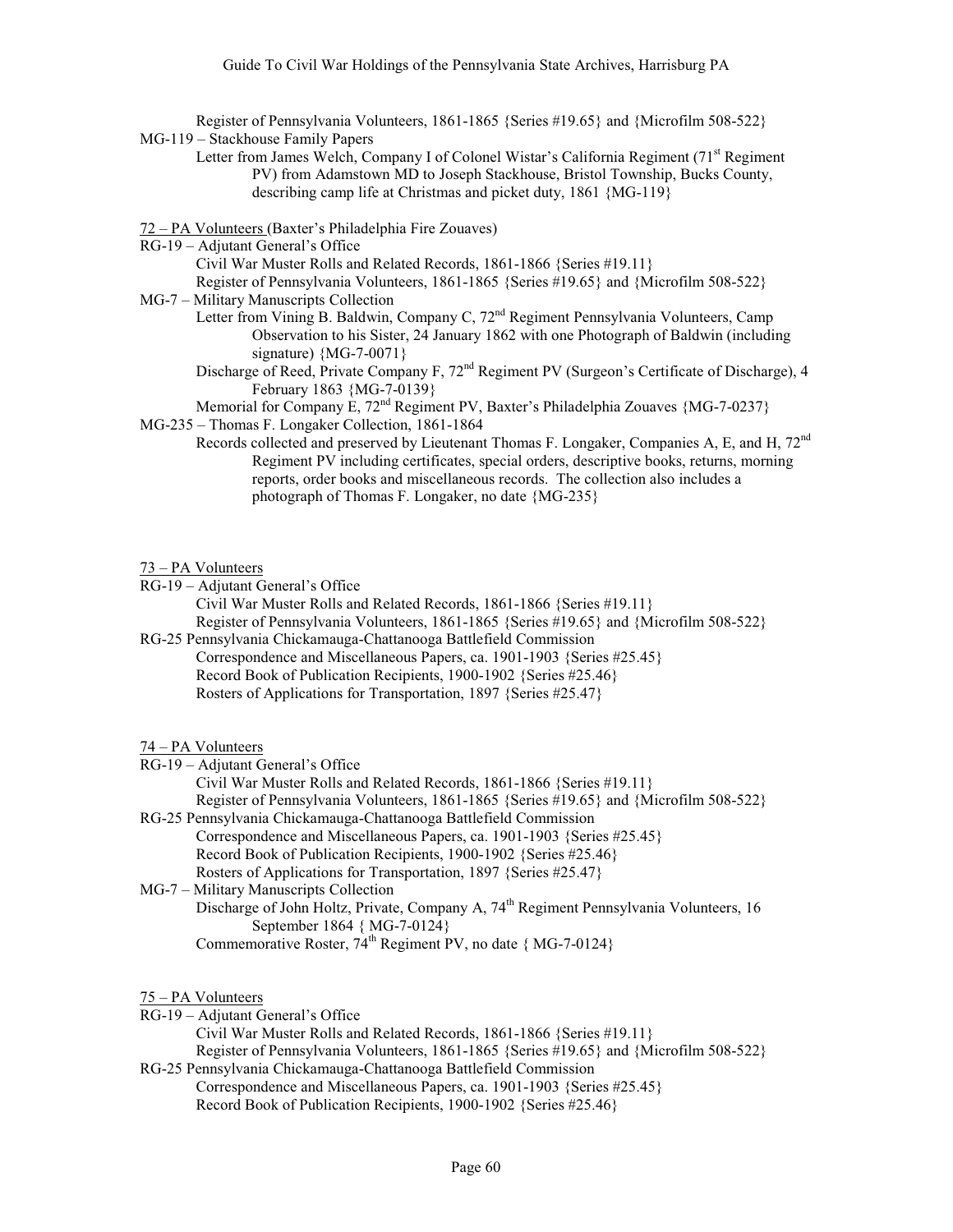Rosters of Applications for Transportation, 1897 {Series #25.47}

76 – PA Volunteers

RG-19 – Adjutant General's Office

Civil War Muster Rolls and Related Records, 1861-1866 {Series #19.11} Register of Pennsylvania Volunteers, 1861-1865 {Series #19.65} and {Microfilm 508-522}

MG-7 – Military Manuscripts Collection

Abstract of Materials (Cartridges and Caps), Company B,  $76<sup>th</sup>$  Regiment PV,  $3<sup>rd</sup>$  Quarter 1864 { MG-7-0160}

MG-25 – Bloss Family Collection, 1863-1904

Collection contains Civil War letters, photographs, and diary of Joseph Bloss, Company K,  $17<sup>th</sup>$ Pennsylvania Cavalry; commission of William F. Bloss, Company H, 76<sup>th</sup> Regiment PV {MG-25}

77 – PA Volunteers

RG-19 – Adjutant General's Office

Civil War Muster Rolls and Related Records, 1861-1866 {Series #19.11} Register of Pennsylvania Volunteers, 1861-1865 {Series #19.65} and {Microfilm 508-522}

- RG-25 Pennsylvania Chickamauga-Chattanooga Battlefield Commission Correspondence and Miscellaneous Papers, ca. 1901-1903 {Series #25.45} Record Book of Publication Recipients, 1900-1902 {Series #25.46} Rosters of Applications for Transportation, 1897 {Series #25.47}
- MG-7 Military Manuscripts Collection Vouchers for the  $77<sup>th</sup>$  Regiment PV, 7 December 1861 { MG-7-0161}

78 – PA Volunteers

- RG-19 Adjutant General's Office Civil War Muster Rolls and Related Records, 1861-1866 {Series #19.11} Register of Pennsylvania Volunteers, 1861-1865 {Series #19.65} and {Microfilm 508-522}
	- RG-25 Pennsylvania Chickamauga-Chattanooga Battlefield Commission Correspondence and Miscellaneous Papers, ca. 1901-1903 {Series #25.45} Record Book of Publication Recipients, 1900-1902 {Series #25.46} Rosters of Applications for Transportation, 1897 {Series #25.47}
	- MG-7 Military Manuscripts Collection Muster Out Roll, Field and Staff, 78<sup>th</sup> Regiment PV, Kittaning, PA, 4 November 1864 { MG-7-0162}

MG-8 – Miscellaneous Pennsylvania Manuscripts

Nine Xerox copies of typescript translations of Civil War Letters from Frederick Duerr to family which includes one letter to Duerr from his wife, October 1864 to April 1865 {MG-8- 903}

79 – PA Volunteers

RG-19 – Adjutant General's Office

Civil War Muster Rolls and Related Records, 1861-1866 {Series #19.11}

- Register of Pennsylvania Volunteers, 1861-1865 {Series #19.65} and {Microfilm 508-522} RG-25 Pennsylvania Chickamauga-Chattanooga Battlefield Commission
	- Correspondence and Miscellaneous Papers, ca. 1901-1903 {Series #25.45}

Record Book of Publication Recipients, 1900-1902 {Series #25.46}

- Rosters of Applications for Transportation, 1897 {Series #25.47}
- MG-7 Military Manuscripts Collection
	- Discharge of Julius Brautigam, Private, Company F, 79<sup>th</sup> Regiment Pennsylvania Veteran Volunteers, 12 July 1865 { MG-7-0112}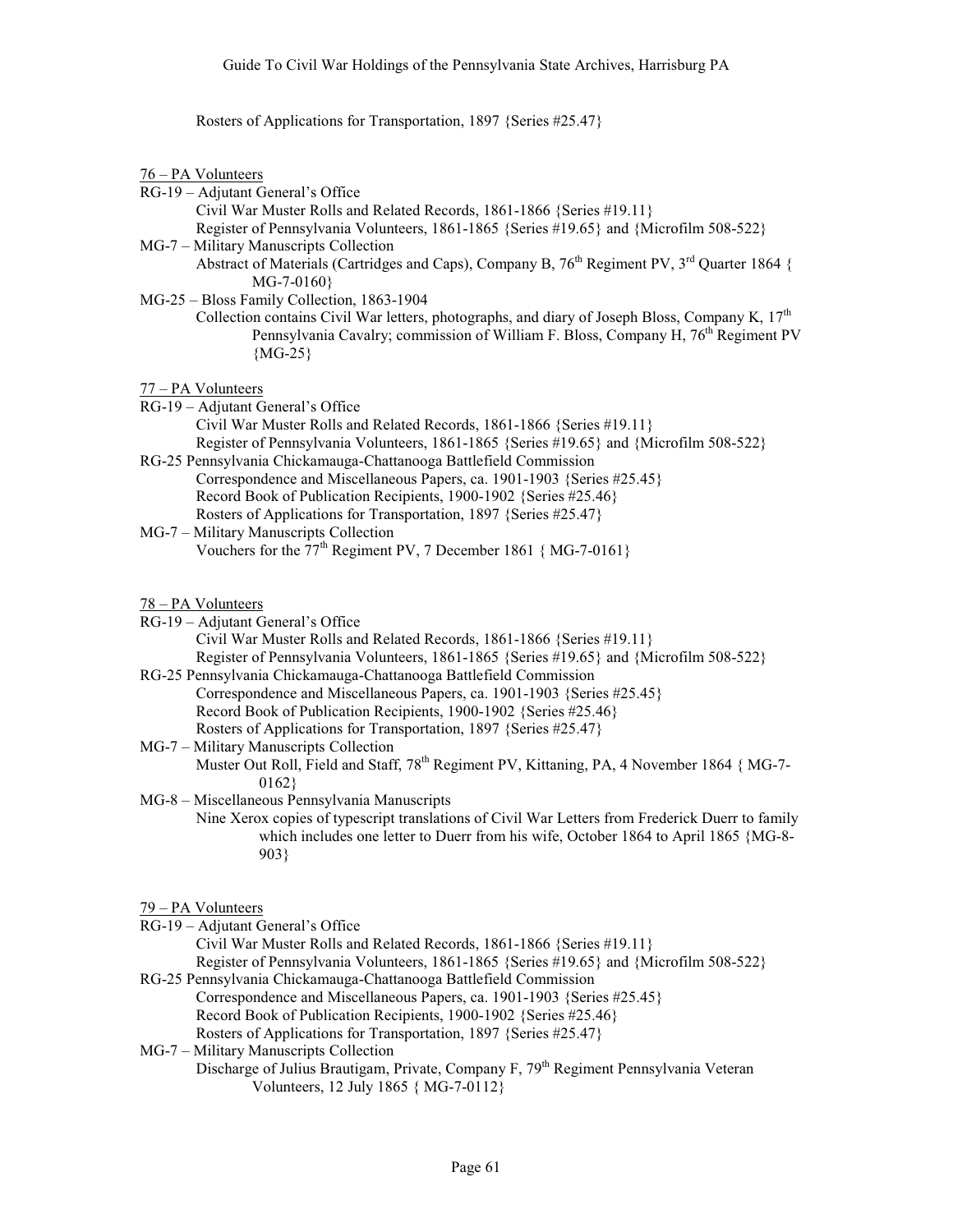Muster In Roll for Captain John S. McBride's Company, 79<sup>th</sup> Regiment PV, 26 September 1861  ${MG-7-0163}$ 

James Moore, Company F,  $79<sup>th</sup>$  Regiment PV { MG-7-0254}

- $80 PA$  Volunteers ( $7<sup>th</sup>$  Cavalry)
- RG-19 Adjutant General's Office Civil War Muster Rolls and Related Records, 1861-1866 {Series #19.11} and {Microfilm 497} Register of Pennsylvania Volunteers, 1861-1865 {Series #19.65} and {Microfilm 508-522} RG-25 Pennsylvania Chickamauga-Chattanooga Battlefield Commission
- Correspondence and Miscellaneous Papers, ca. 1901-1903 {Series #25.45} Record Book of Publication Recipients, 1900-1902 {Series #25.46} Rosters of Applications for Transportation, 1897 {Series #25.47}
- MG-7 Military Manuscripts Collection Discharge of David McKean, Private, Company D,  $7<sup>th</sup>$  Regiment, Pennsylvania Cavalry Veteran Volunteers, 23 August 1865 {MG-7-0133}
	- Discharge of William M. Stevenson, Private, Company E,  $7<sup>th</sup>$  Regiment, Pennsylvania Cavalry PV, 31 October 1864 {MG-7-0149}
	- List of Battles and Skirmishes as Member of the 7<sup>th</sup> Regiment PA Cavalry written by William M Stevenson, Bugler, on Pennsylvania Railroad Stationary, 20 August 1891 (with envelope)  ${MG-7-0149}$
	- Charles C. McCormick, Major General Company D,  $80^{th}$  Regiment PV  ${MG-7-0256}$
- MG-83 McCormick Family Papers, 1818, (1861-1864)-1881

Contains the correspondence and diaries of Brevet Brigadier General Charles McCormick and his brother Captain Robert M. McCormick {MG-83}

- MG-222 Jacob Sigmund Collection, 1863-1865
	- Letters of Lieutenant Jacob Sigmund, Company E,  $7<sup>th</sup>$  Pennsylvania Cavalry,  $80<sup>th</sup>$  Regiment PV, to friends and family, Clinton County. Sigmund was killed in action, 2 April, 1865 at Selma, Alabama {MG-222}
- MG-223 Francis W. Reed Collection, 1861-1865

Correspondence of or relating to Francis W. Reed, Company L,  $7<sup>th</sup>$  Pennsylvania Cavalry,  $80<sup>th</sup>$ Regiment PV, who was killed at Shelbyville, Tennessee, 27 June, 1863 {MG-223}

#### 81 – PA Volunteers

RG-19 – Adjutant General's Office

Civil War Muster Rolls and Related Records, 1861-1866 {Series #19.11} Register of Pennsylvania Volunteers, 1861-1865 {Series #19.65} and {Microfilm 508-522} MG-7 – Military Manuscripts Collection

Jacob A. Hollinger,  $1<sup>st</sup>$  Lieutenant and Quartermaster,  $81<sup>st</sup>$  Regiment PVV {MG-7-0260}

# 82 – PA Volunteers

RG-19 – Adjutant General's Office

Civil War Muster Rolls and Related Records, 1861-1866 {Series #19.11}

- Register of Pennsylvania Volunteers, 1861-1865 {Series #19.65} and {Microfilm 508-522}
- MG-7 Military Manuscripts Collection
	- Appointment of Edward C. Trowert, Sergeant, Company C,  $82<sup>nd</sup>$  Regiment PV, 1 January 1865  ${MG-7-0154}$ 
		- Discharge of Edward C. Trowert, Sergeant, Company C, 82<sup>nd</sup> Regiment PV, 20 July 1865 {MG-7-0154}
- 83 PA Volunteers (Erie Regiment in part)
- RG-19 Adjutant General's Office Civil War Muster Rolls and Related Records, 1861-1866 {Series #19.11} Register of Pennsylvania Volunteers, 1861-1865 {Series #19.65} and {Microfilm 508-522}
- MG-69 Harris-Silverthorn Family Papers, 1816-1924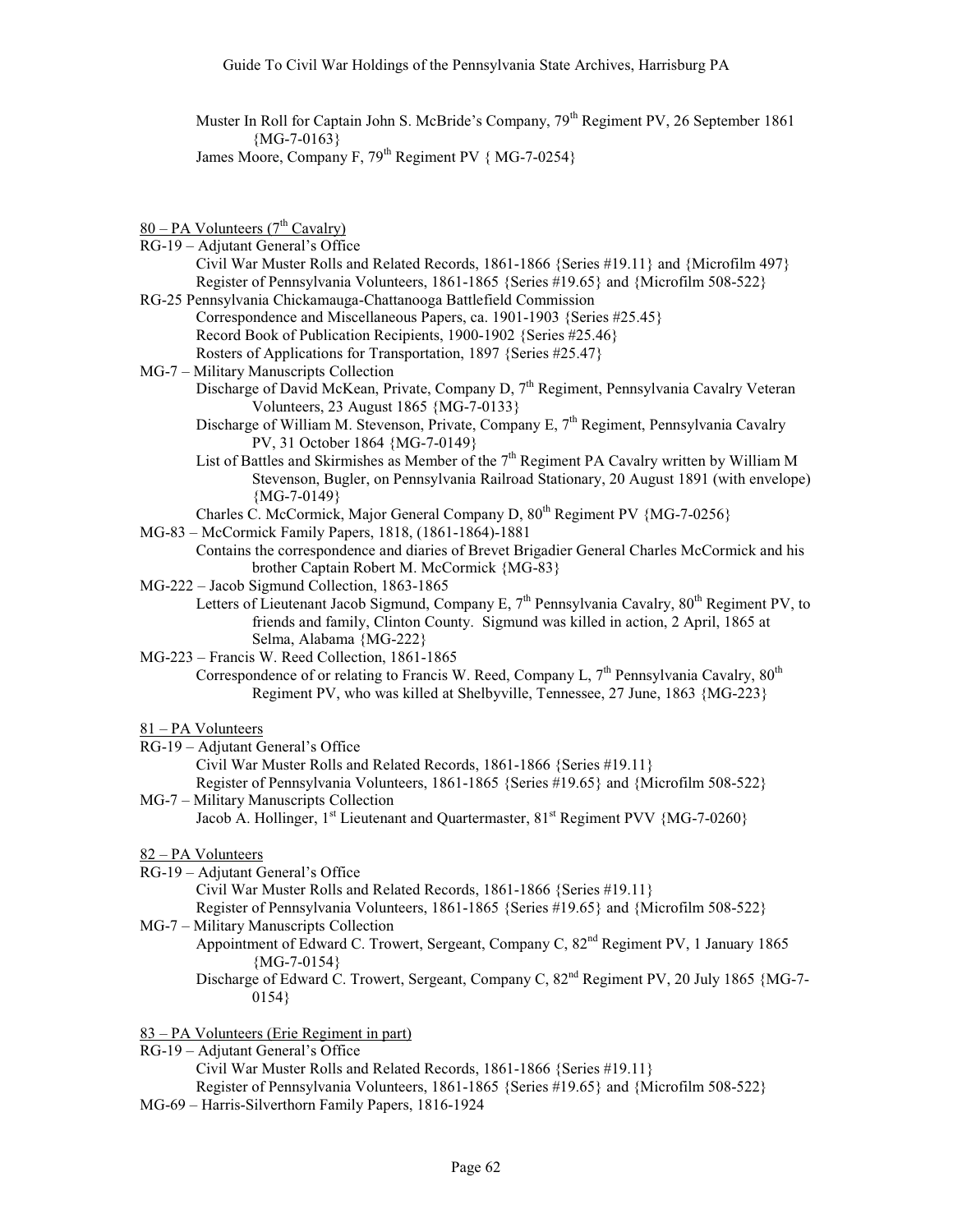Contains the diary of S. A. Harris, Company G, Erie Regiment, 1861 {MG-69}

MG-141 – John D. Black Papers

Papers of John D. Black, Erie Regiment of the Pennsylvania Volunteer Infantry, 1861 and the 145th Regiment PV, 1862-1865. Included in the collection are: correspondence from Nelson A. Miles and Edwin Stanton, records of commissions, appointments, military orders, ordnance papers, requisitions, pension papers, recommendations, newspaper clippings, and photographs {MG-141}

# 84 – PA Volunteers

RG-19 – Adjutant General's Office

Civil War Muster Rolls and Related Records, 1861-1866 {Series #19.11} Register of Pennsylvania Volunteers, 1861-1865 {Series #19.65} and {Microfilm 508-522}

#### 85 – PA Volunteers

- RG-19 Adjutant General's Office Civil War Muster Rolls and Related Records, 1861-1866 {Series #19.11} Register of Pennsylvania Volunteers, 1861-1865 {Series #19.65} and {Microfilm 508-522} MG-7 – Military Manuscripts Collection
- Discharge of Benjamin F. Jones,  $1^{st}$  Sergeant, Company D,  $85^{th}$ Regiment PV, 16 November 1863  ${MG-7-0137}$

# 86 – PA Volunteers

- RG-19 Adjutant General's Office Civil War Muster Rolls and Related Records, 1861-1866 {Series #19.11} Register of Pennsylvania Volunteers, 1861-1865 {Series #19.65} and {Microfilm 508-522}
- 87 PA Volunteers
- RG-19 Adjutant General's Office Civil War Muster Rolls and Related Records, 1861-1866 {Series #19.11}
	-
- Register of Pennsylvania Volunteers, 1861-1865 {Series #19.65} and {Microfilm 508-522} MG-7 – Military Manuscripts Collection
	- Commission of Jon Croll, 1<sup>st</sup> Lieutenant, Company B, 87<sup>th</sup> Regiment Pennsylvania Volunteers. 9 September 1861 {MG-7-0118}
- MG-232 Schaffner Family Collection, 1859-1866
	- Miscellaneous items of the Schaffner Family, South Hanover Township, Dauphin County. The collection includes the Civil War Diary of Private Daniel Schaffner, Company I, 87th Regiment PV who served briefly at the end of the war, 21 March 1865 to 29 June 1865. The diary offers glimpses of camp life, hospitals, and a negative view on service at the end of the war (it is unclear whether he was drafted) {MG-232}

#### 88 – PA Volunteers

- RG-19 Adjutant General's Office
	- Civil War Muster Rolls and Related Records, 1861-1866 {Series #19.11} Register of Pennsylvania Volunteers, 1861-1865 {Series #19.65} and {Microfilm 508-522}

# 89 – PA Volunteers  $(8^{th}$  Cavalry)

- RG-19 Adjutant General's Office
	- Civil War Muster Rolls and Related Records, 1861-1866 {Series #19.11}
- Register of Pennsylvania Volunteers, 1861-1865 {Series #19.65} and {Microfilm 508-522} MG-7 – Military Manuscripts Collection

Clothing Statements for part of the  $8^{th}$  PA Cavalry, no date {MG-7-0164}

- 90 PA Volunteers
- RG-19 Adjutant General's Office
	- Civil War Muster Rolls and Related Records, 1861-1866 {Series #19.11} Register of Pennsylvania Volunteers, 1861-1865 {Series #19.65} and {Microfilm 508-522}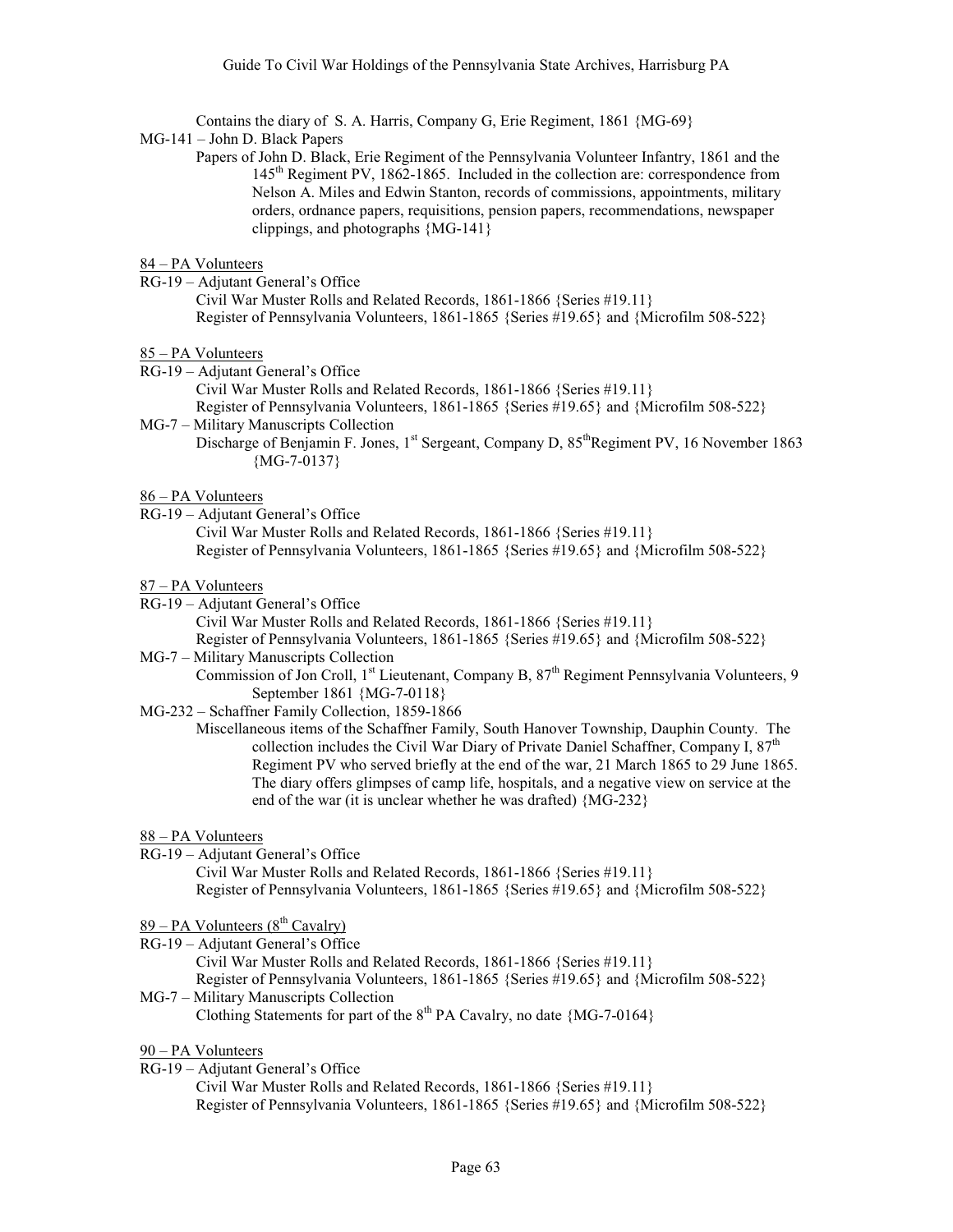MG-7 – Military Manuscripts Collection

War Department Record Removing a Charge of Desertion against Johnson Roney, Sergeant, Company G,  $90^{th}$  Regiment PV, 3 April 1865  $\{0347\}$ 

- MG-436 National Guard of Pennsylvania, 2<sup>nd</sup> Regiment, 108<sup>th</sup> Field Artillery Records, 1847-1947 Contains the constitution and enlistment records of the  $90<sup>th</sup>$  Pennsylvania Volunteer Infantry Regiment from 1862 to 1867 {MG-436}
- 91 PA Volunteers
- RG-19 Adjutant General's Office Civil War Muster Rolls and Related Records, 1861-1866 {Series #19.11} Register of Pennsylvania Volunteers, 1861-1865 {Series #19.65} and {Microfilm 508-522}
- 92 PA Volunteers  $(9<sup>th</sup> Cavalry)$  "Lochiel Cavalry"
- RG-19 Adjutant General's Office Civil War Muster Rolls and Related Records, 1861-1866 {Series #19.11} Register of Pennsylvania Volunteers, 1861-1865 {Series #19.65} and {Microfilm 508-522} RG-25 Pennsylvania Chickamauga-Chattanooga Battlefield Commission Correspondence and Miscellaneous Papers, ca. 1901-1903 {Series #25.45} Record Book of Publication Recipients, 1900-1902 {Series #25.46} Rosters of Applications for Transportation, 1897 {Series #25.47} MG-7 – Military Manuscripts Collection Discharge of Henry G. Cooper, Corporal, Company F, 9<sup>th</sup> Regiment, Pennsylvania Cavalry, Surgeon's Certificate of Disability, 16 March 1863 {0117} Discharge of Lieutenant Fisher, 9<sup>th</sup> Regiment, Pennsylvania Cavalry, 22 May 1862 {0121} Discharge of John W. Snavely, Private, Company L, 9<sup>th</sup> Regiment Pennsylvania Cavalry, 29 May 1865 {0145} MG-68 – Harris-Fisher Family Collection, 1749-1880 Contains letters relating to George Fisher III and his service with the  $9<sup>th</sup>$  Pennsylvania Cavalry
- from 1861-1862 {MG-68}
- 93 PA Volunteers
- RG-19 Adjutant General's Office
- Civil War Muster Rolls and Related Records, 1861-1866 {Series #19.11} Register of Pennsylvania Volunteers, 1861-1865 {Series #19.65} and {Microfilm 508-522} MG-7 – Military Manuscripts Collection
- Memorial for Company K, 93<sup>rd</sup> Regiment PV {0235} Solomon Yeakel,  $7<sup>th</sup>$  Regiment PV,  $93<sup>rd</sup>$  Regiment PV  $\{0255\}$
- MG-227 Solomon Fox Collection, 1862-1879
	- Letters and miscellaneous items of or relating to Private Solomon Fox, Company G, 93<sup>rd</sup> Regiment PV, who died in service, 24 July 1862 {MG-227}

# 94 – PA Volunteers

RG-19 – Adjutant General's Office

Civil War Muster Rolls and Related Records, 1861-1866 {Series #19.11} Register of Pennsylvania Volunteers, 1861-1865 {Series #19.65} and {Microfilm 508-522}

- 95 PA Volunteers
- RG-19 Adjutant General's Office Civil War Muster Rolls and Related Records, 1861-1866 {Series #19.11} Register of Pennsylvania Volunteers, 1861-1865 {Series #19.65} and {Microfilm 508-522}

# 96 – PA Volunteers

RG-19 – Adjutant General's Office

Civil War Muster Rolls and Related Records, 1861-1866 {Series #19.11} and {Microfilm 4029} Register of Pennsylvania Volunteers, 1861-1865 {Series #19.65} and {Microfilm 508-522}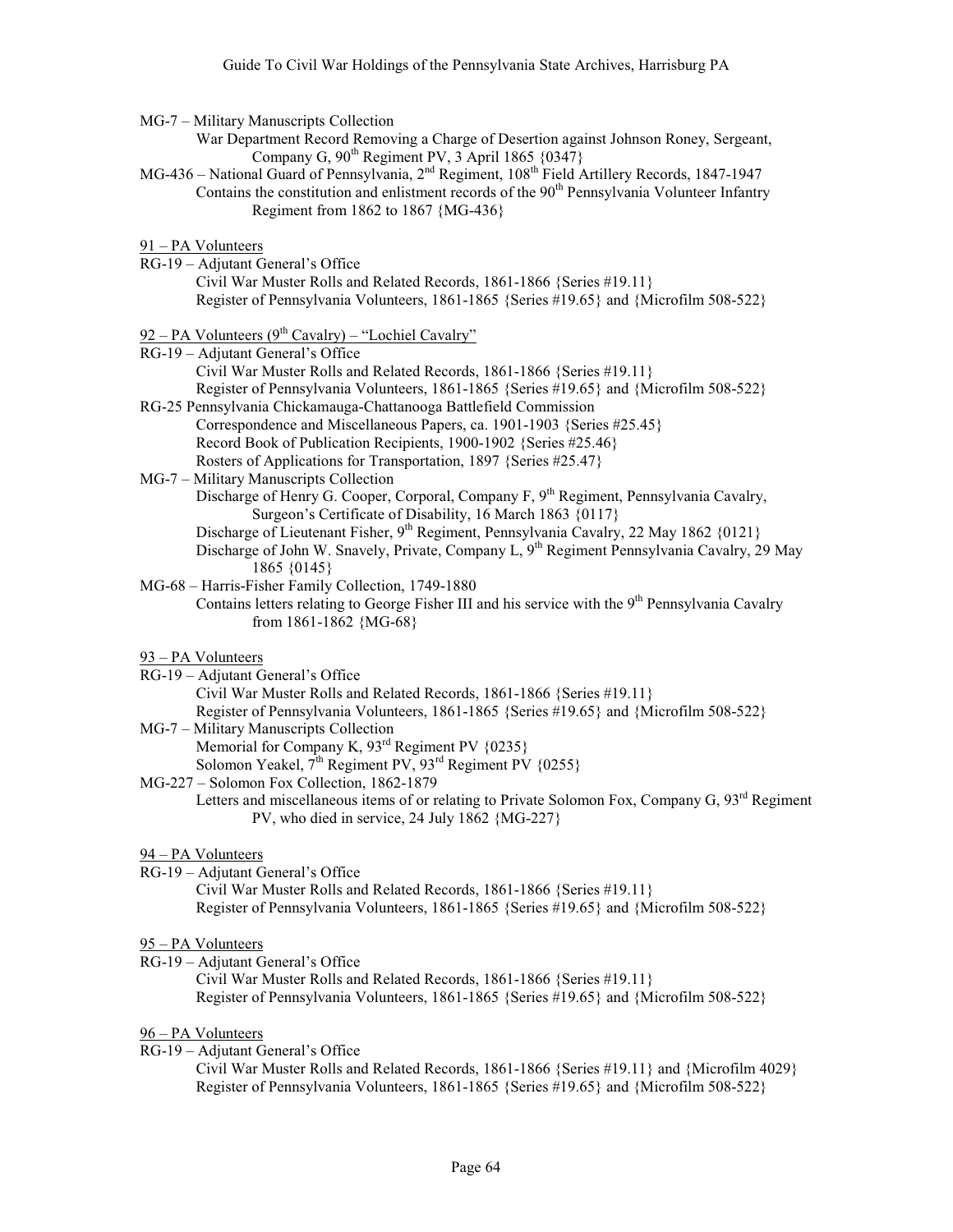### 97 – PA Volunteers

- RG-19 Adjutant General's Office
	- Civil War Muster Rolls and Related Records, 1861-1866 {Series #19.11}
	- Register of Pennsylvania Volunteers, 1861-1865 {Series #19.65} and {Microfilm 508-522}
- RG-25 Pennsylvania at Cold Harbor, Virginia, Commission
	- Dedication Ceremony Booklet, ca. 1912 {Series #25.44}
- MG-6 Diaries and Journals Collection
	- Diary and account book of Private Francis F. Brubaker, 8 April 1862 to 16 September 1862, 1 vol. The volume details items sold or issued to particular members of the  $97<sup>th</sup>$  Regiment PV and Brubaker's account of events that occurred during his experience of service with the regiment (specifically the battle of Secessionville and the evacuation of Jacksonville).  ${MG-6}$
	- Diaries of John F. Koerper, 1862-1864, 1871, 4 vol. One of these four volumes was written by a soldier during the Civil War. The other three were written by his father, of the same name, who was a merchant in Harrisburg, PA {MG-6}
- MG-7 Military Manuscripts Collection Letter from Colonel Guss,  $97<sup>th</sup>$  Regiment, Fernandina City, Amelia Island, FL to "Mr. Editor," 10 March 1862 (Signed by G. E. Wright) {MG-7-0076}
- MG-59 John S. Goodwin Collection, 1861-1865
	- Letters of John S. Goodwin to his mother and sister in Delaware County relating to his service in the  $97<sup>th</sup>$  Regiment PV {MG-59}
- 98 PA Volunteers
- RG-19 Adjutant General's Office Civil War Muster Rolls and Related Records, 1861-1866 {Series #19.11} Register of Pennsylvania Volunteers, 1861-1865 {Series #19.65} and {Microfilm 508-522}
- 99 PA Volunteers
- RG-19 Adjutant General's Office Civil War Muster Rolls and Related Records, 1861-1866 {Series #19.11} Register of Pennsylvania Volunteers, 1861-1865 {Series #19.65} and {Microfilm 508-522}
- MG-7 Military Manuscripts Collection Discharge of Daniel Grass, Private, Company B, 99<sup>th</sup> Regiment, Pennsylvania Veteran Volunteers, 1 July 1865 {0123}
- 100 PA Volunteers (The "Round Heads Regiment")
- RG-19 Adjutant General's Office Civil War Muster Rolls and Related Records, 1861-1866 {Series #19.11} Register of Pennsylvania Volunteers, 1861-1865 {Series #19.65} and {Microfilm 508-522} MG-6 – Diaries and Journals Collection
	- Civil War Diary of Samuel A. Murray, Aug. 30, 1861 late 1862
- MG-7 Military Manuscripts Collection Letters of Colonel Daniel Leasure, M.D., organizer of the 100<sup>th</sup> Regiment PV, 1861-1864 {Microfilm 4547}
	- Diary of G. L. Preston, Company B,  $100^{th}$  Regiment PV, 1864 {Microfilm 4552}

# Volunteer Regiments 101-200

### 101 - PA Volunteers

RG-19 – Adjutant General's Office

- Civil War Muster Rolls and Related Records, 1861-1866 {Series #19.11}
- Register of Pennsylvania Volunteers, 1861-1865 {Series #19.65} and {Microfilm 508-522} MG-7 – Military Manuscripts Collection
- Discharge of William C. Davidson, 1<sup>st</sup> Sergeant, Company C, 101<sup>st</sup> Regiment PV, 1 March 1863  ${0137}$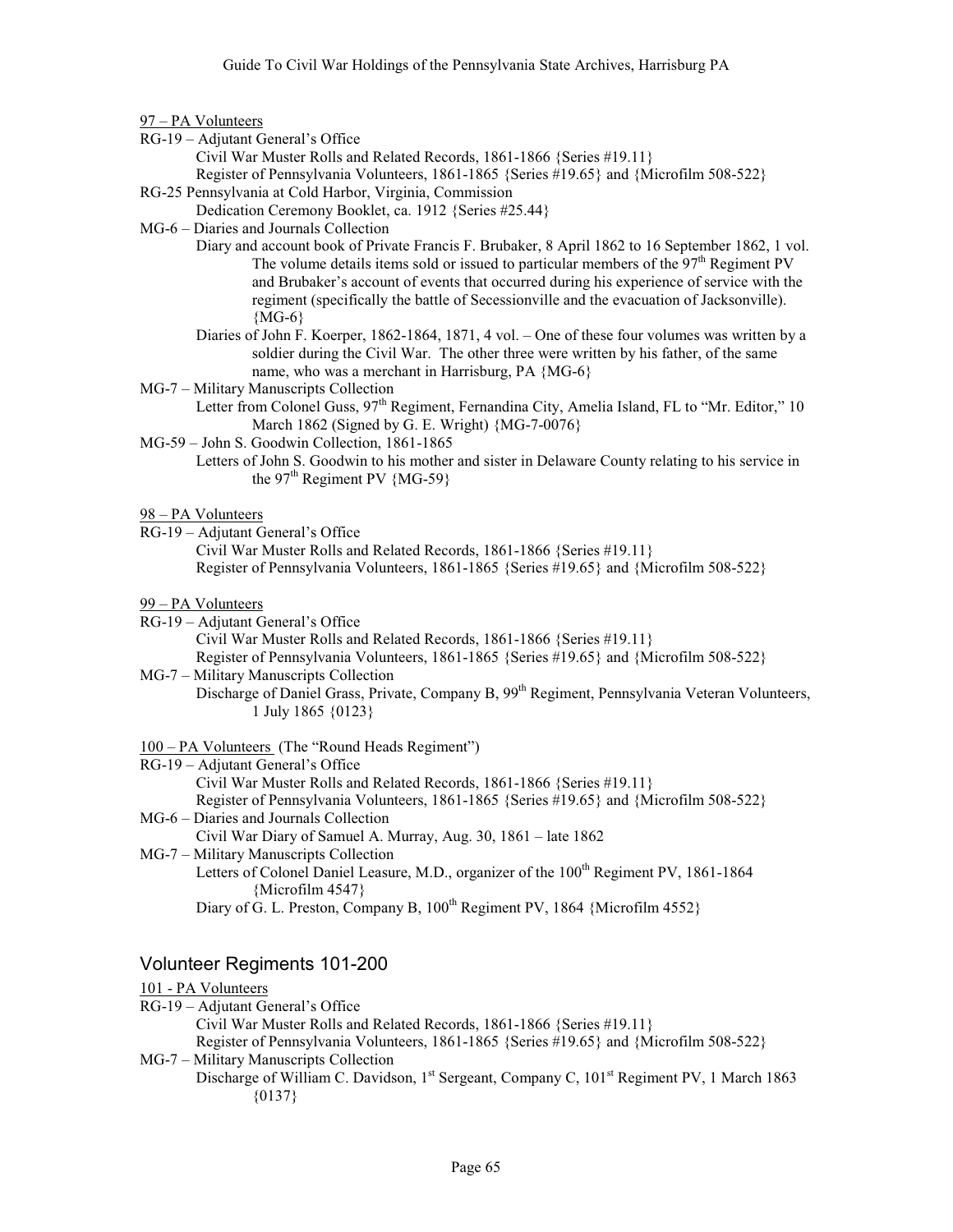- Discharge of Thomas B. Davidson, 1<sup>st</sup> Sergeant, Company F, 101<sup>st</sup> Regiment PV, 12 February 1863 {0137}
- Discharge of Charles A Geisenheimer, 1<sup>st</sup> Sergeant, Company A, 101<sup>st</sup> Regiment PV, 26 March 1863 {0137}

Discharge of John B. Helm, 1<sup>st</sup> Sergeant, Company G,  $101<sup>st</sup>$  Regiment PV, 8 March 1863  $\{0137\}$ 

Discharge of John Hindmarch, Private, Company A, 101<sup>st</sup> Regiment PV, 23 September 1863 {0137}

Discharge of Lewis Hughes, Private, Company A,  $101<sup>st</sup>$  Regiment PV, 23 September 1863 {0137}

Discharge of Jacob H. Longenecker, Sergeant Major, 101<sup>st</sup> Regiment PV, 30 April 1863 {0137} Discharge of David M. Ramsey, Sergeant, Company F, 101<sup>st</sup> Regiment PV, 12 February 1863

- ${0137}$
- Discharge of Joseph F. Warrick, 1<sup>st</sup> Sergeant, Company F, 101<sup>st</sup> Regiment PV, 1 March 1863  ${0137}$

Discharge of Thaddeus Weltz, 1<sup>st</sup> Sergeant, Company K, 101<sup>st</sup> Regiment PV, 13 April 1863  $\{0137\}$ 

102 - PA Volunteers

- RG-19 Adjutant General's Office Civil War Muster Rolls and Related Records, 1861-1866 {Series #19.11} Register of Pennsylvania Volunteers, 1861-1865 {Series #19.65} and {Microfilm 508-522}
- MG-6 Diaries and Journals Collection Civil War Diary of John A. Porter, Jan. 7, 1863 – Jan. 27, 1864
- MG-7 Military Manuscripts Collection

Memorial, Lemuel L. Penn, Private, Company C, 102<sup>nd</sup> Regiment PV, 1861-1864 {0135}

MG-8 – Miscellaneous Pennsylvania Manuscripts Constitution, By-Laws, and Minutes of the Association of the  $102<sup>nd</sup>$  Regiment Veteran Volunteers, 1866-1870 with Work Diary of Thomas Turner and Alex Wilson, ca. 1876 {889}

#### 103 - PA Volunteers

RG-19 – Adjutant General's Office

Civil War Muster Rolls and Related Records, 1861-1866 {Series #19.11} Register of Pennsylvania Volunteers, 1861-1865 {Series #19.65} and {Microfilm 508-522}

MG-7 – Military Manuscripts Collection

Discharge of Robert M. Hunter, Private, Company F, 103<sup>rd</sup> Regiment PV, 3 October 1863 {0137} Discharge of David Johnston, Private, Company F, 103rd Regiment PV, 25 November 1863  ${0137}$ 

Discharge of James Simmers, Private, Company D, 103<sup>rd</sup> Regiment PV, 12 October 1863 {0137} Receipt of Pay for David Johnson, Private, Company F, 103<sup>rd</sup> Regiment PV, 23 December 1863 {0137}

#### 104 - PA Volunteers

RG-19 – Adjutant General's Office

Civil War Muster Rolls and Related Records, 1861-1866 {Series #19.11} Register of Pennsylvania Volunteers, 1861-1865 {Series #19.65} and {Microfilm 508-522}

# 105 - PA Volunteers

RG-19 – Adjutant General's Office

Civil War Muster Rolls and Related Records, 1861-1866 {Series #19.11}

Register of Pennsylvania Volunteers, 1861-1865 {Series #19.65} and {Microfilm 508-522} MG-7 – Military Manuscripts Collection

Letter from Jacob Obourn, Camp of the  $105<sup>th</sup>$  near South Side Railroad, no date  $\{0077\}$ 

- 106 PA Volunteers
- RG-19 Adjutant General's Office

Civil War Muster Rolls and Related Records, 1861-1866 {Series #19.11} Register of Pennsylvania Volunteers, 1861-1865 {Series #19.65} and {Microfilm 508-522}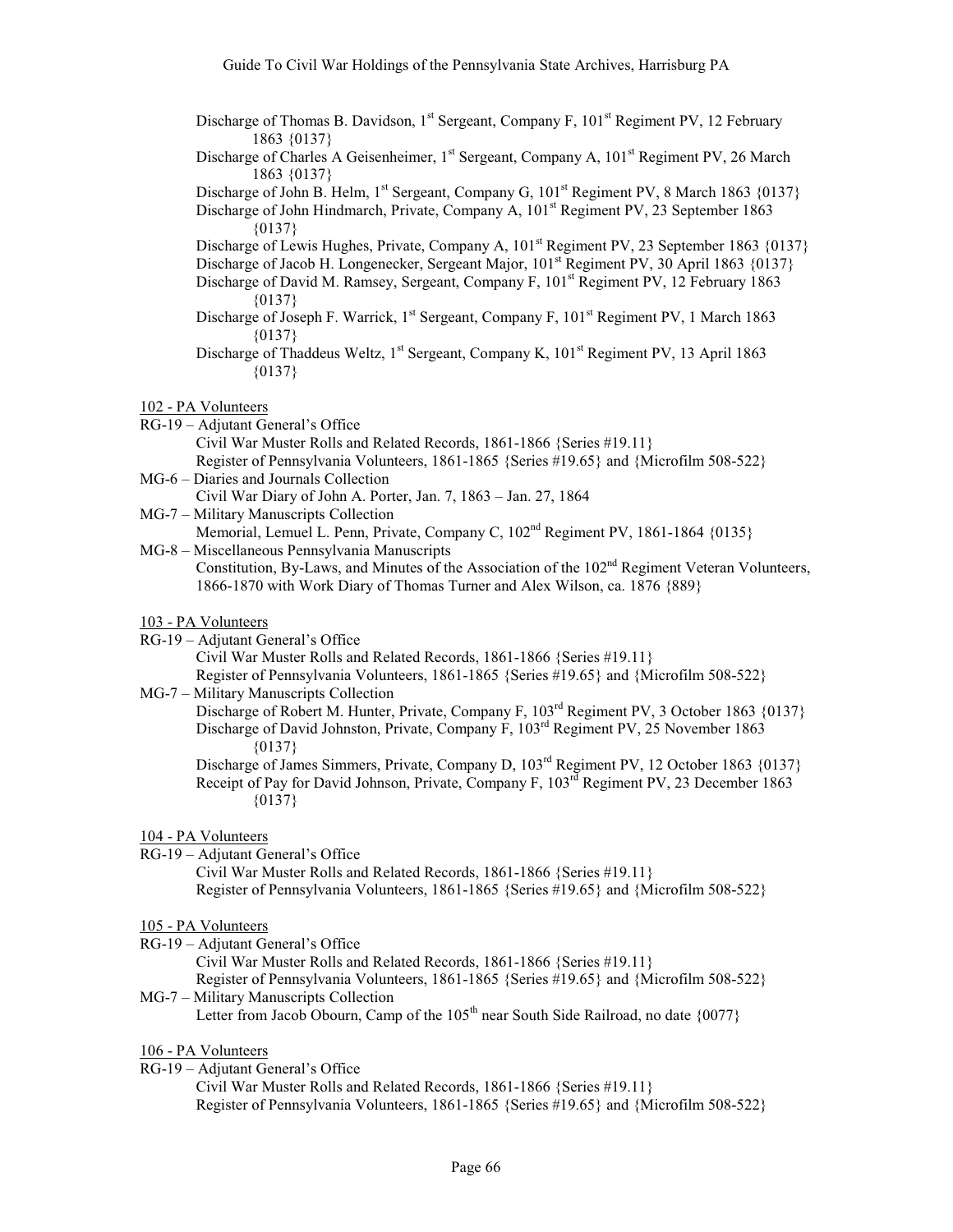# 107 - PA Volunteers

- RG-19 Adjutant General's Office
	- Civil War Muster Rolls and Related Records, 1861-1866 {Series #19.11}

Register of Pennsylvania Volunteers, 1861-1865 {Series #19.65} and {Microfilm 508-522} MG-7 – Military Manuscripts Collection

- Letter from Emanuel D. Roath, Captain, Company E,  $107<sup>th</sup>$  Regiment PV, Annapolis, MD, to Paymaster General, 28 February 1865 {0142}
	- Muster Out Roll of Company E, 107<sup>th</sup> Regiment PV, 31 December 1864 {0142}
	- Leave of Absence for 30 days for Paroled Prisoners of War for Captain Roath, 26 February 1865  ${0142}$
	- Certificate of Service for Emanuel D. Roath, Company E, 107<sup>th</sup> Regiment PV, 5 March 1862-5 March 1865, 20 August 1889 {0142}
	- Notification of Allowance due to Emanuel D. Roath by Treasury Department, 10 May 1897 {0142}
	- Notification of Check Paying the Allowance to Emanuel D. Roath, 13 May 1897 {0142} Book of Psalms, no date {0142}
	- Drawings of Monument for  $107<sup>th</sup>$  Regiment PV Monument, 1<sup>st</sup> Brigade, 2<sup>nd</sup> Division, 1<sup>st</sup> Army Corps, no location, no date {0142}
	- Muster In Roll, Company D, 107<sup>th</sup> Regiment PV, April to June 1863 {0165}
	- Muster Roll, Company D, 107<sup>th</sup> Regiment PV, 31 December 1863 to 29 February 1864 {0165}
	- Muster Roll, Company D,  $107<sup>th</sup>$  Regiment PV, 29 February 1864 to 30 April 1864  $\{0165\}$
	- Muster Roll, Company D, 107<sup>th</sup> Regiment PV, 31 October to 31 December 1864 {0165}
	- Muster Roll, Company D, 107<sup>th</sup> Regiment PV, 28 February to 30 April 1865 {0165}
	- Muster Roll, Company D, 107<sup>th</sup> Regiment PV, 30 April to 30 June 1865 {0165}
	- Muster Roll, Company D, 107<sup>th</sup> Regiment Pennsylvania Veteran Volunteers, 31 December 1864 to 28 February 1865 {0166}
	- Muster Out Roll, Company D, 107<sup>th</sup> Regiment Pennsylvania Veteran Volunteers, 13 July 1865  ${0166}$
	- Monthly Return of C, C, and G. E., Company D,  $107<sup>th</sup>$  Regiment PV, June 1863  $\{0167\}$
	- Return of Men, Company D,  $107<sup>th</sup>$  Regiment Pennsylvania Veteran Volunteers, November 1864  ${0167}$
	- Descriptive List of Private Joseph Peters, Company D, 107<sup>th</sup> Regiment Pennsylvania Veteran Volunteers, February 1864 {0168}

# 108 - PA Volunteers  $(11<sup>th</sup>$  Cavalry)

RG-19 – Adjutant General's Office

Civil War Muster Rolls and Related Records, 1861-1866 {Series #19.11} Register of Pennsylvania Volunteers, 1861-1865 {Series #19.65} and {Microfilm 508-522}

#### 109 - PA Volunteers

- RG-19 Adjutant General's Office
	- Civil War Muster Rolls and Related Records, 1861-1866 {Series #19.11} and {Microfilm 4032- 4033}

Register of Pennsylvania Volunteers, 1861-1865 {Series #19.65} and {Microfilm 508-522} RG-25 Pennsylvania Chickamauga-Chattanooga Battlefield Commission

Correspondence and Miscellaneous Papers, ca. 1901-1903 {Series #25.45} Record Book of Publication Recipients, 1900-1902 {Series #25.46} Rosters of Applications for Transportation, 1897 {Series #25.47}

- RG-19 Adjutant General's Office Civil War Muster Rolls and Related Records, 1861-1866 {Series #19.11} Register of Pennsylvania Volunteers, 1861-1865 {Series #19.65} and {Microfilm 508-522}
- 111 PA Volunteers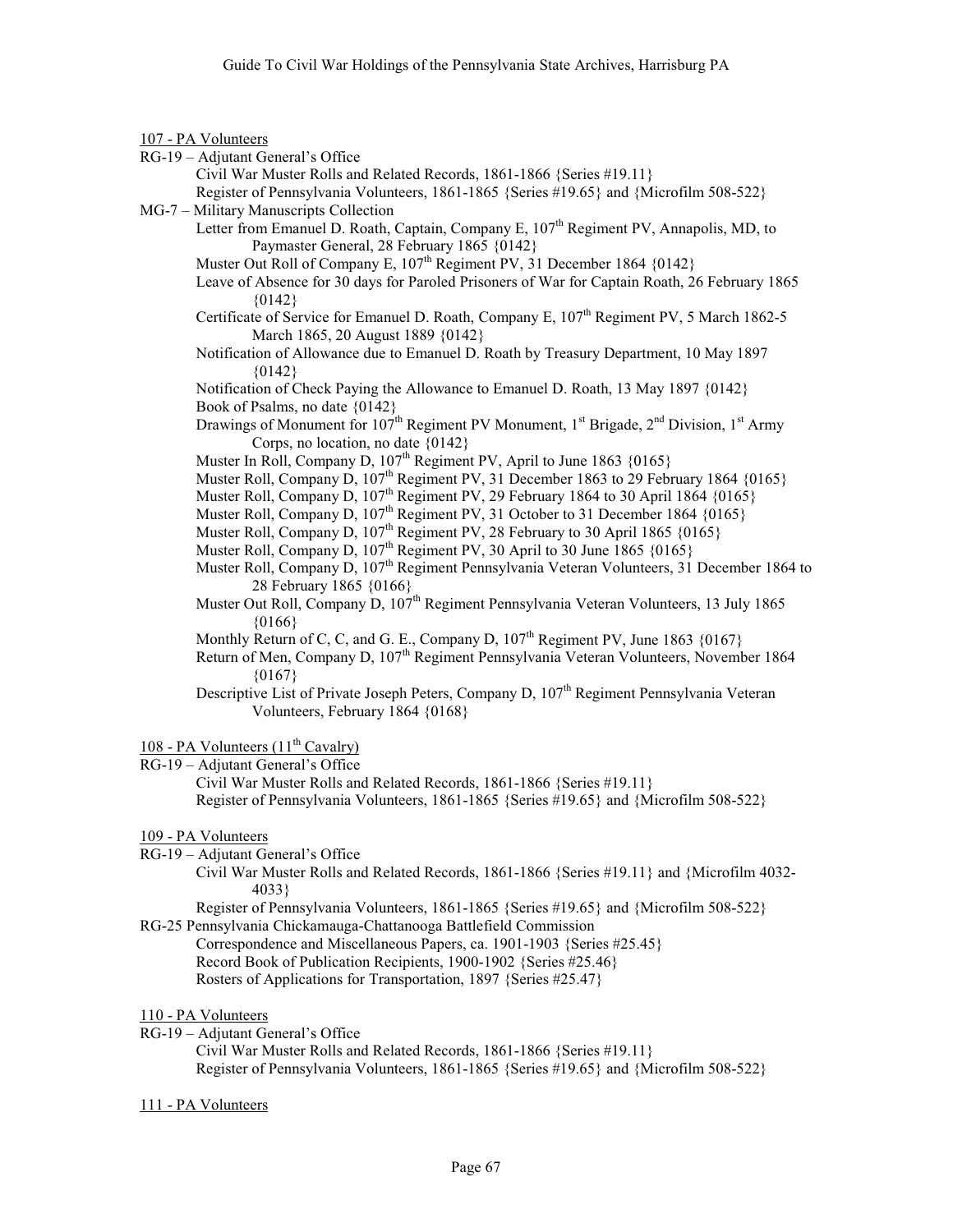| RG-19 - Adjutant General's Office |  |
|-----------------------------------|--|
|-----------------------------------|--|

Civil War Muster Rolls and Related Records, 1861-1866 {Series #19.11}

- Register of Pennsylvania Volunteers, 1861-1865 {Series #19.65} and {Microfilm 508-522} RG-25 Pennsylvania Chickamauga-Chattanooga Battlefield Commission
- Correspondence and Miscellaneous Papers, ca. 1901-1903 {Series #25.45} Record Book of Publication Recipients, 1900-1902 {Series #25.46} Rosters of Applications for Transportation, 1897 {Series #25.47}
- MG-7 Military Manuscripts Collection Discharge of Albert G. Lucas, 1<sup>st</sup> Sergeant, Company B, 111<sup>th</sup> Regiment Pennsylvania Veteran Volunteers, 12 September 1865 {0137}

112 - PA Volunteers  $(2<sup>nd</sup>$  Regiment Heavy Artillery)

RG-19 – Adjutant General's Office

Civil War Muster Rolls and Related Records, 1861-1866 {Series #19.11}

Register of Pennsylvania Volunteers, 1861-1865 {Series #19.65} and {Microfilm 508-522}

- RG-25 Pennsylvania at Cold Harbor, Virginia, Commission
- {Series #25.44} Dedication Ceremony Booklet, ca. 1912
- MG-7 Military Manuscripts Collection
	- Discharge of Corporal Robert Agey, Company K, 2<sup>nd</sup> Regiment Heavy Artillery of Pennsylvania, 29 January 1866 {0109}

# 113 - PA Volunteers  $(12^{th}$  Cavalry)

RG-19 – Adjutant General's Office

Civil War Muster Rolls and Related Records, 1861-1866 {Series #19.11}

Register of Pennsylvania Volunteers, 1861-1865 {Series #19.65} and {Microfilm 508-522}

- RG-25 Pennsylvania at Cold Harbor, Virginia, Commission
	- {Series #25.44} Dedication Ceremony Booklet, ca. 1912

# 114 - PA Volunteers

- RG-19 Adjutant General's Office
	- Civil War Muster Rolls and Related Records, 1861-1866 {Series #19.11} and {Microfilm 4078- 4079}
		- Register of Pennsylvania Volunteers, 1861-1865 {Series #19.65} and {Microfilm 508-522}

# 115 - PA Volunteers

RG-19 – Adjutant General's Office Civil War Muster Rolls and Related Records, 1861-1866 {Series #19.11} Register of Pennsylvania Volunteers, 1861-1865 {Series #19.65} and {Microfilm 508-522}

# 116 - PA Volunteers

- RG-19 Adjutant General's Office
	- Civil War Muster Rolls and Related Records, 1861-1866 {Series #19.11}
- Register of Pennsylvania Volunteers, 1861-1865 {Series #19.65} and {Microfilm 508-522} MG-7 – Military Manuscripts Collection
	- Discharge of Thomas A. Murray, Captain, 116<sup>th</sup> Regiment PV, 27 January 1863, copy dated 18 December, 1890 {0136}

117 - PA Volunteers  $(13<sup>th</sup> Cavalry)$ 

- RG-19 Adjutant General's Office
- Civil War Muster Rolls and Related Records, 1861-1866 {Series #19.11} Register of Pennsylvania Volunteers, 1861-1865 {Series #19.65} and {Microfilm 508-522} MG-7 – Military Manuscripts Collection
	- Commission of George W. Spearman as Captain, Company L, 13<sup>th</sup> Regiment, Pennsylvania Cavalry,  $117^{\text{th}}$  Regiment PV, 5 January 1863  $\{0147\}$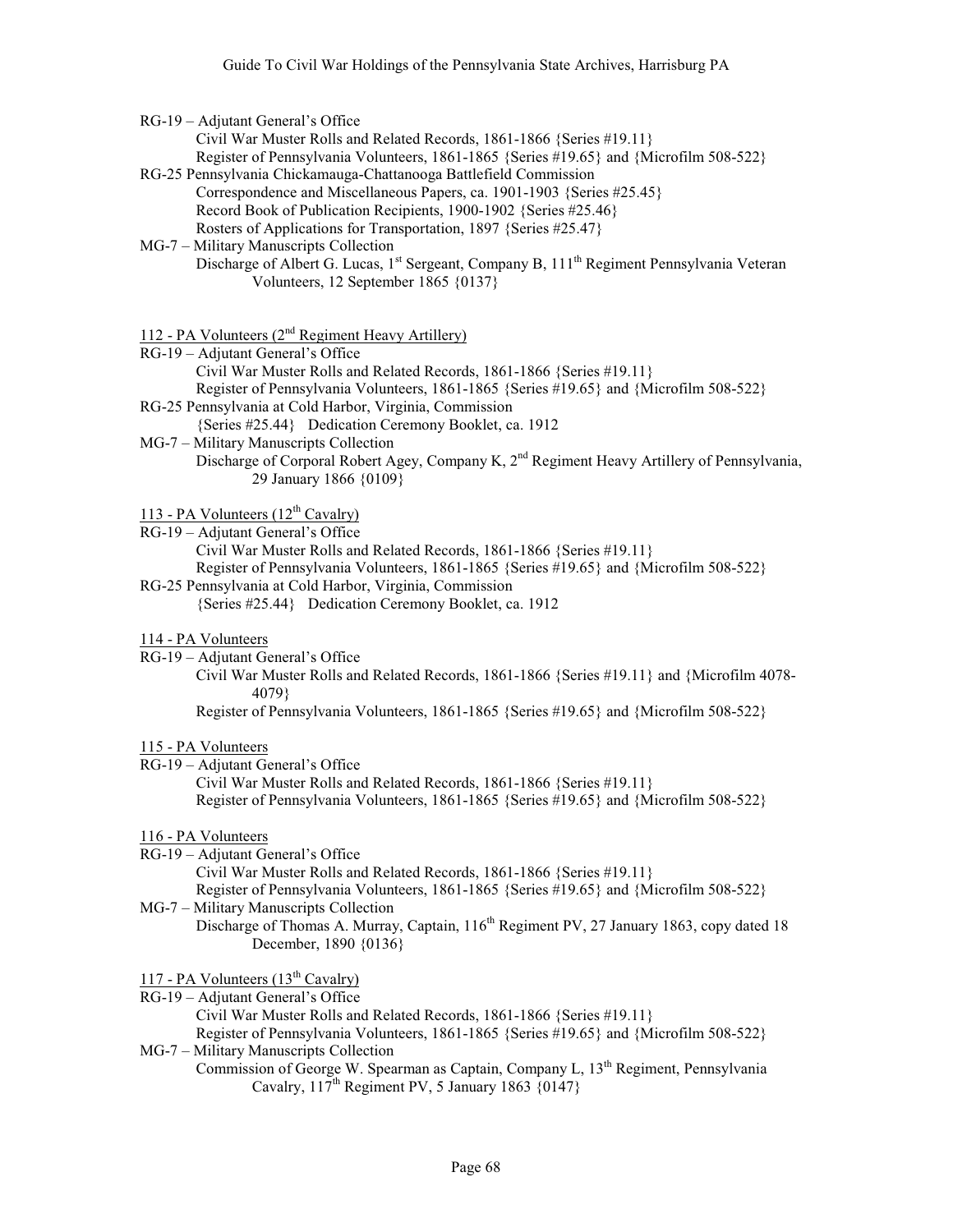### 118 - PA Volunteers

RG-19 – Adjutant General's Office

Civil War Muster Rolls and Related Records, 1861-1866 {Series #19.11} Register of Pennsylvania Volunteers, 1861-1865 {Series #19.65} and {Microfilm 508-522}

# 119 - PA Volunteers

RG-19 – Adjutant General's Office Civil War Muster Rolls and Related Records, 1861-1866 {Series #19.11} Register of Pennsylvania Volunteers, 1861-1865 {Series #19.65} and {Microfilm 508-522}

### 120 - PA Volunteers

RG-19 – Adjutant General's Office Civil War Muster Rolls and Related Records, 1861-1866 {Series #19.11} Register of Pennsylvania Volunteers, 1861-1865 {Series #19.65} and {Microfilm 508-522}

## 121 - PA Volunteers

RG-19 – Adjutant General's Office

Civil War Muster Rolls and Related Records, 1861-1866 {Series #19.11} Register of Pennsylvania Volunteers, 1861-1865 {Series #19.65} and {Microfilm 508-522}

# 122 - PA Volunteers

RG-19 – Adjutant General's Office Civil War Muster Rolls and Related Records, 1861-1866 {Series #19.11} Register of Pennsylvania Volunteers, 1861-1865 {Series #19.65} and {Microfilm 508-522}

# 123 - PA Volunteers

RG-19 – Adjutant General's Office Civil War Muster Rolls and Related Records, 1861-1866 {Series #19.11} Register of Pennsylvania Volunteers, 1861-1865 {Series #19.65} and {Microfilm 508-522}

# 124 - PA Volunteers

- RG-19 Adjutant General's Office Civil War Muster Rolls and Related Records, 1861-1866 {Series #19.11} Register of Pennsylvania Volunteers, 1861-1865 {Series #19.65} and {Microfilm 508-522}
- MG-7 Military Manuscripts Collection Memorial for Company D,  $124^{th}$  Regiment PRVC  $\{0234\}$

# 125 - PA Volunteers

- RG-19 Adjutant General's Office
	- Civil War Muster Rolls and Related Records, 1861-1866 {Series #19.11} Register of Pennsylvania Volunteers, 1861-1865 {Series #19.65} and {Microfilm 508-522}
- MG-7 Military Manuscripts Collection
	- Letter from Edmund Smith, Secretary of the Board of Directors, Pennsylvania Railroad Company, Philadelphia, to John Scott, Esq., Huntingdon, PA, resolving to thank Captain Wallace and men [Company C] for protecting the railroad near Mount Union, 3 September 1863 Memorial for Company C,  $125^{\text{th}}$  Regiment PV  $\{0241\}$

William W. Wallace, Captain, Company C,  $125<sup>th</sup>$  Regiment PV {0259}

- RG-19 Adjutant General's Office Civil War Muster Rolls and Related Records, 1861-1866 {Series #19.11} Register of Pennsylvania Volunteers, 1861-1865 {Series #19.65} and {Microfilm 508-522}
- 127 PA Volunteers
- RG-19 Adjutant General's Office Civil War Muster Rolls and Related Records, 1861-1866 {Series #19.11}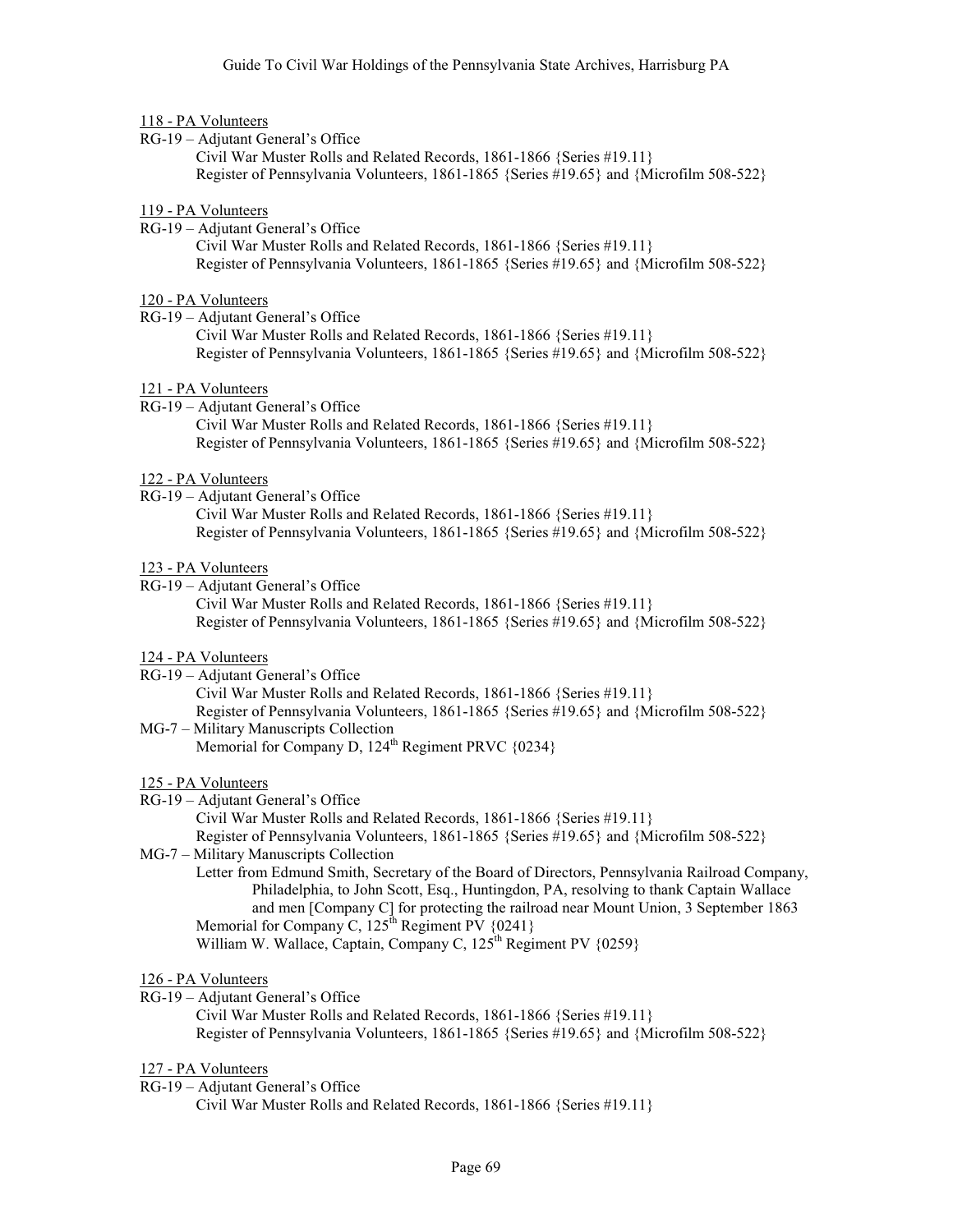Register of Pennsylvania Volunteers, 1861-1865 {Series #19.65} and {Microfilm 508-522}

- MG-7 Military Manuscripts Collection
	- Certificate of Service for John W. Snavely, Private, Company H, 127<sup>th</sup> Regiment PV, 15 August 1902 {0145}
	- Clothing Book, Company B,  $127<sup>th</sup>$  Regiment PV, 1861-1863 {0169}
	- Clothing Book, Company C,  $127<sup>th</sup>$  Regiment PV,  $1862-1863$   $\{0170\}$
	- Clothing Book, Company K,  $127<sup>th</sup>$  Regiment PV, 1862-1863 {0171}
	- Morning Reports, Company K,  $127<sup>th</sup>$  Regiment PV,  $1862-1863$   $\{0172\}$

MG-15 – Hiram C. Alleman Papers

Papers of a Harrisburg attorney, officer in the  $127<sup>th</sup>$  and  $36<sup>th</sup>$  PV, and member of the State House of Representatives, 1864-1865. Included is a record book of the survivors of the  $127<sup>th</sup>$ Regimental Association, 1889-1926 {MG-15}

MG-16 – F. Asbury Awl Papers, 1862-1863

Civil War record books, correspondence, muster rolls, etc., of Captain F. Asbury Awl, Company A, 127<sup>th</sup> Regiment PV, "The First City Zouaves" of Harrisburg {MG-16}

- MG-243 Jeremiah Rohrer Collection, 1852-1863
	- Diary, photographs and other items of or relating to Jeremiah Rohrer, of Middletown, Major,  $127<sup>th</sup>$ Regiment PV {MG-243}
- MG-246 Records of the First City Zouaves; Company A,  $127<sup>th</sup>$  Regiment PV, 1862-1917 {MG-246}

MG-272 – Pennsylvania Military Museum Collection (Boalsburg, PA)

- John B. Morton Collection, 1863, contains personal military papers and photograph of John B. Morton, Private, Company G,  $127^{\text{th}}$  Regiment PV  ${MG-272}$
- MG-333 George Washington Fenn Papers, 1829, 1861-1929 & undated

Military papers of George Washington Fenn, Private, Company A,  $127<sup>th</sup>$  Regiment PV,  $2<sup>nd</sup>$ Lieutenant, Company I,  $181<sup>st</sup>$  Regiment PV, and later Captain, Company C,  $201<sup>st</sup>$ Regiment PV. Fenn saw action at Manassass Gap, Virginia, was captured and escaped, and later served as a judge advocate for military court-martial cases at Alexandria Virginia, 1864-1865. Other papers include soldiers' memorials for Company D, 11<sup>th</sup> Regiment PV and Company C,  $201<sup>st</sup>$  Regiment. Fenn's uniform accessories are held at the William Penn Memorial Museum {MG-333}

# 128 - PA Volunteers

RG-19 – Adjutant General's Office Civil War Muster Rolls and Related Records, 1861-1866 {Series #19.11} Register of Pennsylvania Volunteers, 1861-1865 {Series #19.65} and {Microfilm 508-522}

# 129 - PA Volunteers

- RG-19 Adjutant General's Office
	- Civil War Muster Rolls and Related Records, 1861-1866 {Series #19.11} Register of Pennsylvania Volunteers, 1861-1865 {Series #19.65} and {Microfilm 508-522}
- MG-7 Military Manuscripts Collection
	- Letter from Francis Dengler, Barry PA, to Franklin Klees, Orderly Sergeant for Company G, near Falmouth VA, 5 February 1863 {0086}
		- Roll Book of Company G, kept by Orderly Sergeant Franklin Klees, September 1862 May 1863, leather bound {0086}
		- Commission of William Weaver, 2<sup>nd</sup> Lieutenant, Company D, 129<sup>th</sup> Regiment PV, 17 February 1863 {0152}

Memorial for Company F, 129<sup>th</sup> Regiment PV, Published by Currier & Ives, 1862 {0233}

# 130 - PA Volunteers

RG-19 – Adjutant General's Office Civil War Muster Rolls and Related Records, 1861-1866 {Series #19.11} Register of Pennsylvania Volunteers, 1861-1865 {Series #19.65} and {Microfilm 508-522}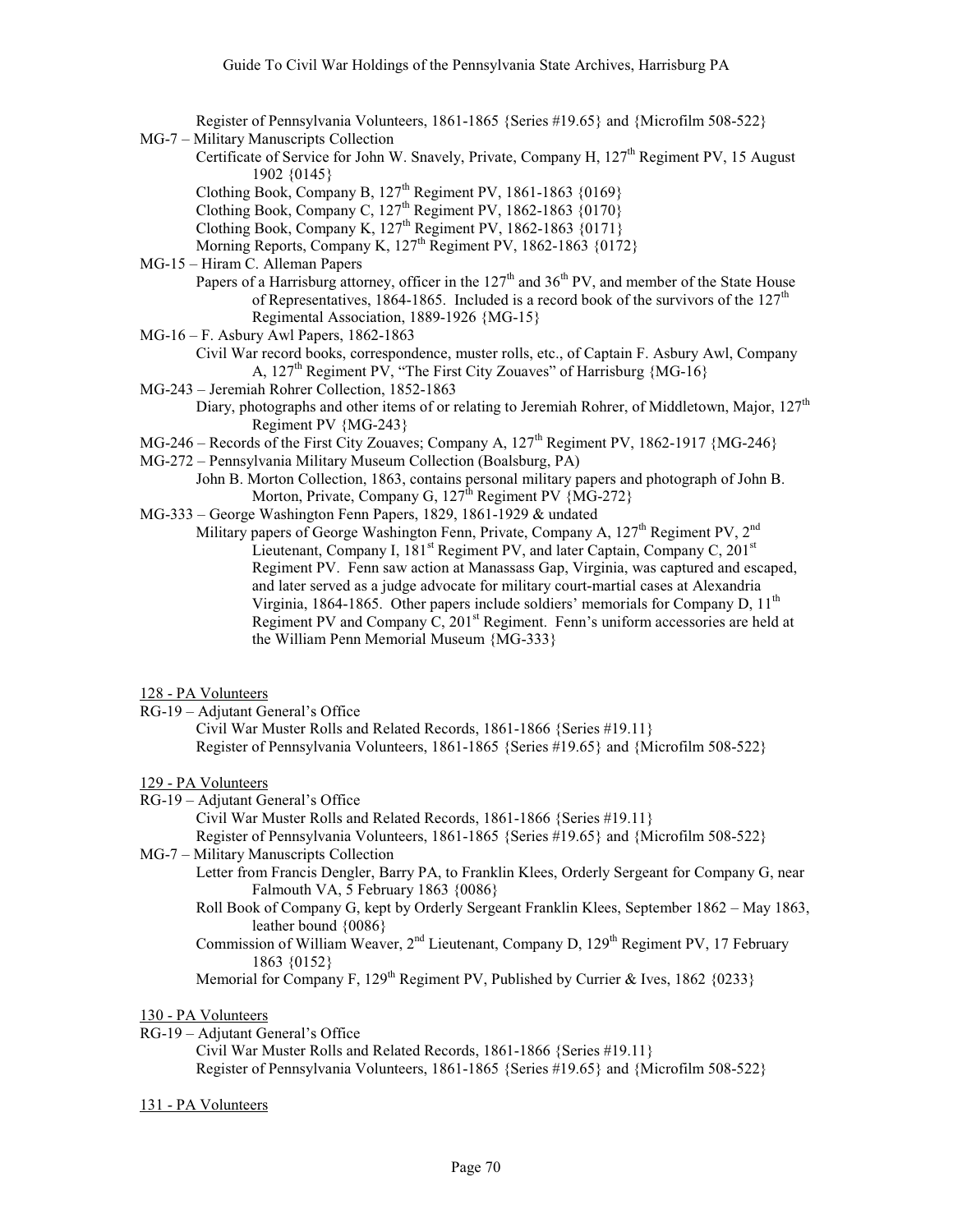RG-19 – Adjutant General's Office

Civil War Muster Rolls and Related Records, 1861-1866 {Series #19.11}

Register of Pennsylvania Volunteers, 1861-1865 {Series #19.65} and {Microfilm 508-522}

- MG-7 Military Manuscripts Collection
	- Letter from H. S. Lamm, Camp near Fairfax Seminary, to "Esteemed Friend," 8 September 1862  $(131<sup>st</sup>$  Regiment, Company B)  $\{0089\}$

# 132 - PA Volunteers

RG-19 – Adjutant General's Office

Civil War Muster Rolls and Related Records, 1861-1866 {Series #19.11} Register of Pennsylvania Volunteers, 1861-1865 {Series #19.65} and {Microfilm 508-522}

- MG-97 Richard A. Oakford Papers, 1861-1862
	- The correspondence and regimental records of Colonel Richard A. Oakford, 15<sup>th</sup> Regiment PV and 132nd Regiment PV. Includes detailed muster and descriptive rolls, letter book, lists of officers and regimental bands, written pledges, court martial papers, equipment reports, morning reports and ordnance reports {MG-97}

### 133 - PA Volunteers

RG-19 – Adjutant General's Office

Civil War Muster Rolls and Related Records, 1861-1866 {Series #19.11} Register of Pennsylvania Volunteers, 1861-1865 {Series #19.65} and {Microfilm 508-522}

- 134 PA Volunteers
- RG-19 Adjutant General's Office Civil War Muster Rolls and Related Records, 1861-1866 {Series #19.11} Register of Pennsylvania Volunteers, 1861-1865 {Series #19.65} and {Microfilm 508-522}

### 135 - PA Volunteers

- RG-19 Adjutant General's Office Civil War Muster Rolls and Related Records, 1861-1866 {Series #19.11} Register of Pennsylvania Volunteers, 1861-1865 {Series #19.65} and {Microfilm 508-522}
- MG-7 Military Manuscripts Collection Bible Carried by John Oursler, Private, Company K, 11<sup>th</sup> Regiment PV, Sergeant, Company G, 135th Regiment PV, Captain, Company B, 54th Regiment Militia of 1863 {0217}

# 136 - PA Volunteers

RG-19 – Adjutant General's Office

Civil War Muster Rolls and Related Records, 1861-1866 {Series #19.11}

Register of Pennsylvania Volunteers, 1861-1865 {Series #19.65} and {Microfilm 508-522} MG-7 – Military Manuscripts Collection

Miscellaneous Documents of the 136<sup>th</sup> Regiment PV, January-March 1863 {0173}

#### 137 - PA Volunteers

RG-19 – Adjutant General's Office Civil War Muster Rolls and Related Records, 1861-1866 {Series #19.11} Register of Pennsylvania Volunteers, 1861-1865 {Series #19.65} and {Microfilm 508-522}

# 138 - PA Volunteers

RG-19 – Adjutant General's Office

Civil War Muster Rolls and Related Records, 1861-1866 {Series #19.11}

Register of Pennsylvania Volunteers, 1861-1865 {Series #19.65} and {Microfilm 508-522} MG-7 – Military Manuscripts Collection

Appointment of Jesse Miller as Sergeant, Company F,  $138<sup>th</sup>$  Regiment PV, 5 June 1865 {0134} Discharge of Jesse Miller, Sergeant, Company F, 138<sup>th</sup> Regiment PV, 23 June 1865 {0134}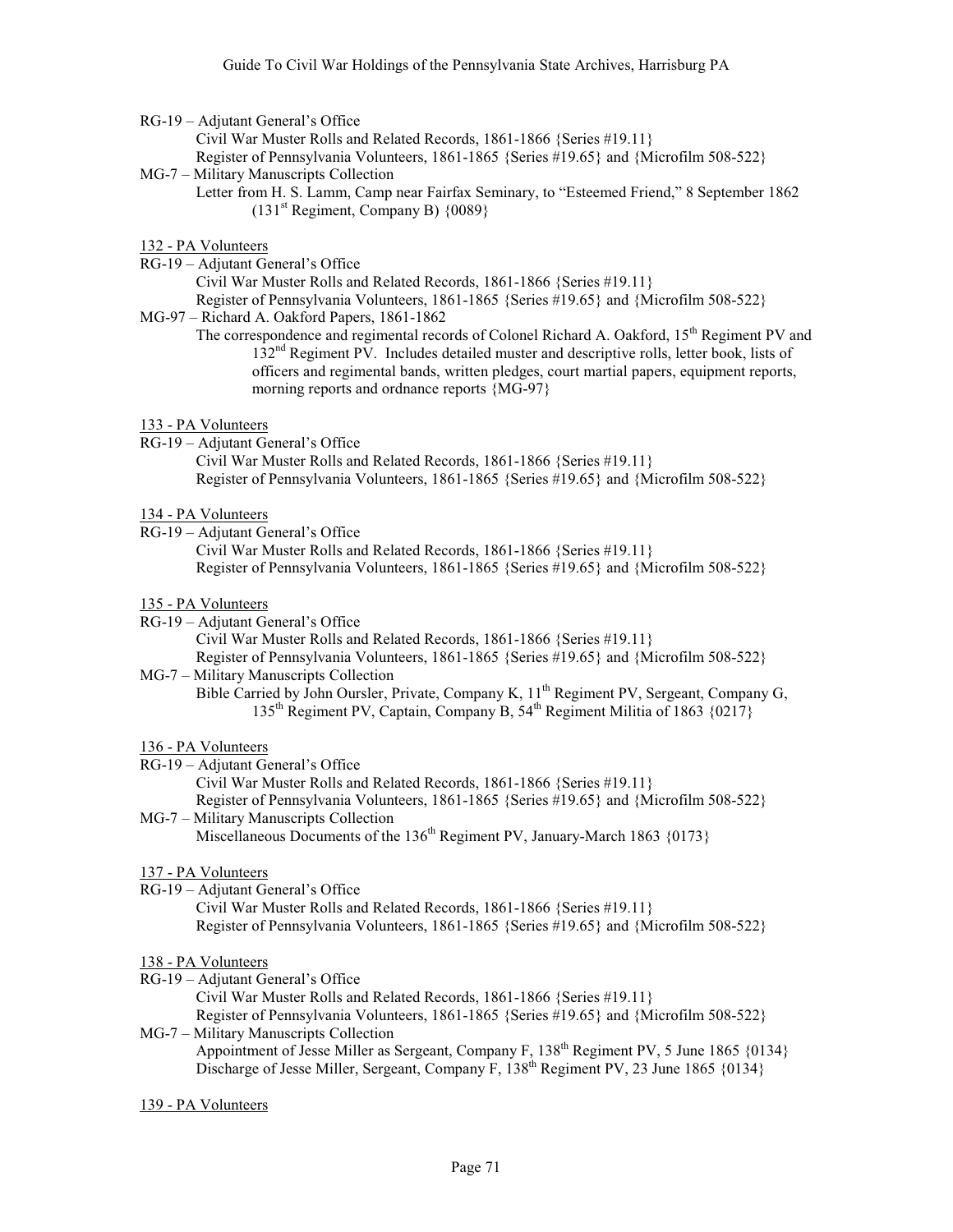RG-19 – Adjutant General's Office

Civil War Muster Rolls and Related Records, 1861-1866 {Series #19.11} and {Microfilm 4226- 4227}

Register of Pennsylvania Volunteers, 1861-1865 {Series #19.65} and {Microfilm 508-522}

### 140 - PA Volunteers

- RG-19 Adjutant General's Office
	- Civil War Muster Rolls and Related Records, 1861-1866 {Series #19.11}

Register of Pennsylvania Volunteers, 1861-1865 {Series #19.65} and {Microfilm 508-522} MG-6 – Diaries and Journals Collection

Civil War "Reminiscense [sic]" of D[aniel] S. Hopkins, post 1865, 19 pp.

# 141 - PA Volunteers

RG-19 – Adjutant General's Office

Civil War Muster Rolls and Related Records, 1861-1866 {Series #19.11}

Register of Pennsylvania Volunteers, 1861-1865 {Series #19.65} and {Microfilm 508-522} MG-7 – Military Manuscripts Collection

Volunteer Descriptive List for Pay and Clothing, Richard F. Taggert, Sergeant, Company G, 141st Regiment PV, 21 September 1863 {0330}

### 142 - PA Volunteers

RG-19 – Adjutant General's Office Civil War Muster Rolls and Related Records, 1861-1866 {Series #19.11} Register of Pennsylvania Volunteers, 1861-1865 {Series #19.65} and {Microfilm 508-522}

### 143 - PA Volunteers

RG-19 – Adjutant General's Office

Civil War Muster Rolls and Related Records, 1861-1866 {Series #19.11} Register of Pennsylvania Volunteers, 1861-1865 {Series #19.65} and {Microfilm 508-522}

# 144 - PA Volunteers

RG-19 – Adjutant General's Office

Civil War Muster Rolls and Related Records, 1861-1866 {Series #19.11} Register of Pennsylvania Volunteers, 1861-1865 {Series #19.65} and {Microfilm 508-522}

# 145 - PA Volunteers

RG-19 – Adjutant General's Office

Civil War Muster Rolls and Related Records, 1861-1866 {Series #19.11} Register of Pennsylvania Volunteers, 1861-1865 {Series #19.65} and {Microfilm 508-522}

MG-7 – Military Manuscripts Collection

Memorial for Company C,  $145<sup>th</sup>$  Regiment PV  $\{0242\}$ 

MG-141 – John D. Black Papers

Papers of John D. Black, Erie Regiment of the Pennsylvania Volunteer Infantry, 1861 and the 145th Regiment PV, 1862-1865. Included in the collection are: correspondence from Nelson A. Miles and Edwin Stanton, records of commissions, appointments, military orders, ordnance papers, requisitions, pension papers, recommendations, newspaper clippings, and photographs {MG-141}

## 146 - PA Volunteers

RG-19 – Adjutant General's Office

Civil War Muster Rolls and Related Records, 1861-1866 {Series #19.11} Register of Pennsylvania Volunteers, 1861-1865 {Series #19.65} and {Microfilm 508-522}

147 - PA Volunteers

RG-19 – Adjutant General's Office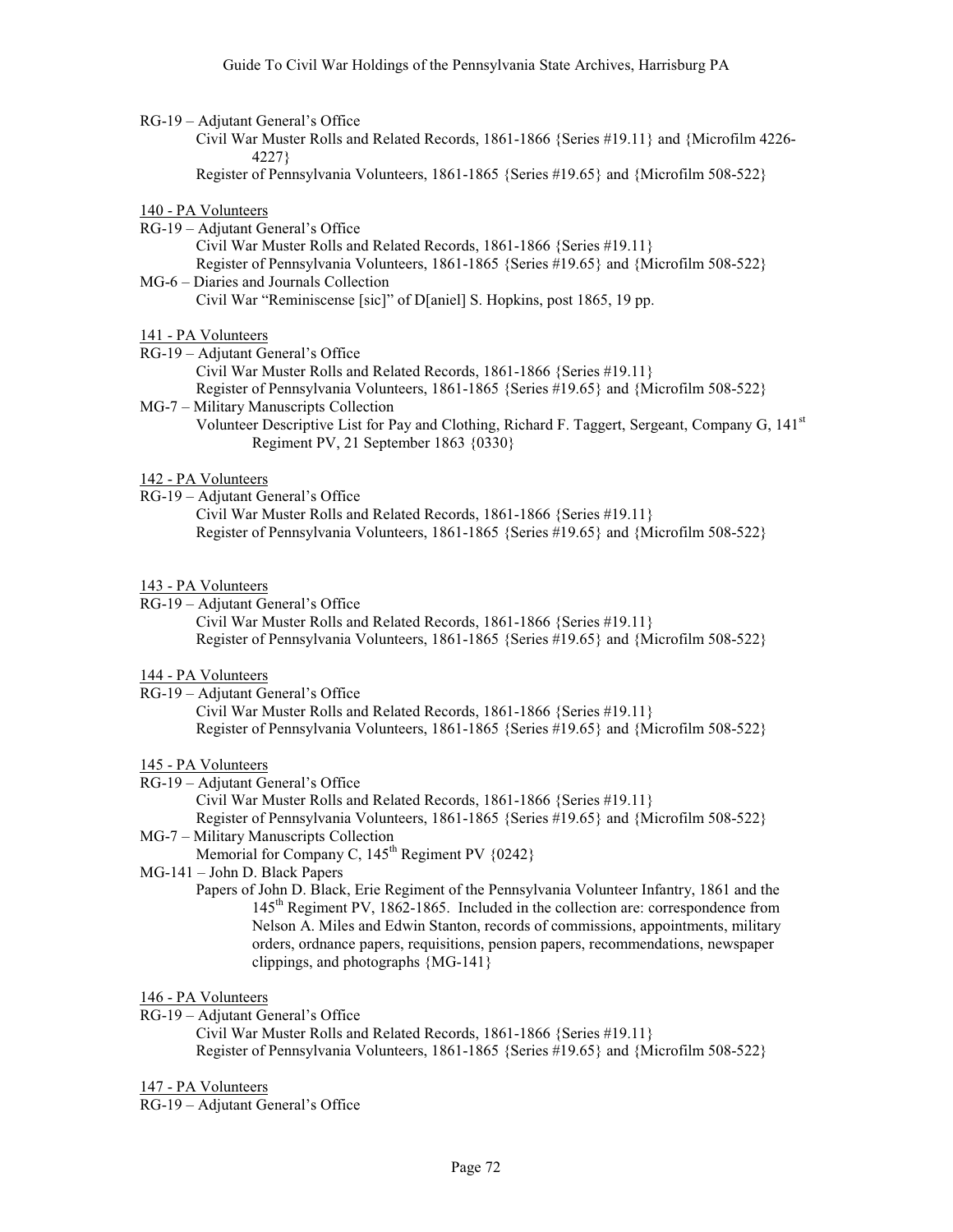Civil War Muster Rolls and Related Records, 1861-1866 {Series #19.11} and {Microfilm 4223} Register of Pennsylvania Volunteers, 1861-1865 {Series #19.65} and {Microfilm 508-522}

RG-25 Pennsylvania Chickamauga-Chattanooga Battlefield Commission Correspondence and Miscellaneous Papers, ca. 1901-1903 {Series #25.45} Record Book of Publication Recipients, 1900-1902 {Series #25.46} Rosters of Applications for Transportation, 1897 {Series #25.47}

#### 148 - PA Volunteers

- RG-19 Adjutant General's Office
	- Civil War Muster Rolls and Related Records, 1861-1866 {Series #19.11} and {Microfilm 4224- 4225}
- Register of Pennsylvania Volunteers, 1861-1865 {Series #19.65} and {Microfilm 508-522} MG-7 – Military Manuscripts Collection
	- Monthly Return of C, C, and G. E., Company E, 148<sup>th</sup> Regiment PV, January 1864 {MG-7-0174} Tally Paper for Election of Persons from Northumberland County, Company B, 148<sup>th</sup> Regiment PV, 11 October 1864 {MG-7-0175}
		- Poll Book, Names of Electors, Company B, 148<sup>th</sup> Regiment PV, October 1864 {MG-7-0175}

## 149 - PA Volunteers (2<sup>nd</sup> Bucktails)

- RG-19 Adjutant General's Office Civil War Muster Rolls and Related Records, 1861-1866 {Series #19.11} Register of Pennsylvania Volunteers, 1861-1865 {Series #19.65} and {Microfilm 508-522}
- MG-7 Historical Manuscripts Collection
	- Discharge of David B. Lamberson, Sergeant, Company I, 149<sup>th</sup> Regiment PV (with copy), 24 June 1865 {MG-7-0129}
	- Diary of David R. P. Neely, Captain, Company I,  $149<sup>th</sup>$  Regiment PV, 1864 {MG-7-0331} and {Microfilm 3879}
	- Miscellaneous Reports, Muster Rolls, etc. for Company I, 149<sup>th</sup> Regiment PV, 1864-1886 {MG-0332-0336}

## 150 - PA Volunteers (3rd Bucktails)

RG-19 – Adjutant General's Office Civil War Muster Rolls and Related Records, 1861-1866 {Series #19.11} Register of Pennsylvania Volunteers, 1861-1865 {Series #19.65} and {Microfilm 508-522}

## 151 - PA Volunteers

RG-19 – Adjutant General's Office

Civil War Muster Rolls and Related Records, 1861-1866 {Series #19.11} and {Microfilm 496} Register of Pennsylvania Volunteers, 1861-1865 {Series #19.65} and {Microfilm 508-522}

MG-7 – Military Manuscripts Collection Letter from Isaac Long, Company H, 151<sup>st</sup> Regiment PV, 1862-1863; includes a hand-drawn map of the camp {0381}

- 152 PA Volunteers (3rd Regiment Heavy Artillery)
- RG-19 Adjutant General's Office Civil War Muster Rolls and Related Records, 1861-1866 {Series #19.11} Register of Pennsylvania Volunteers, 1861-1865 {Series #19.65} and {Microfilm 508-522} MG-7 – Military Manuscripts Collection
- Commission of John S. Stevenson as Major, 3<sup>rd</sup> Regiment of Artillery PV, 27 April 1863 {0148} Special Order #86, Fort Monroe, to John S. Stevenson, 14 October 1863 {0148} Discharge of Major John S. Stevenson, 3<sup>rd</sup> Regiment of Artillery PV, 9 November 1865 {0148}

Diary and photos of William C. Hittle, Corporal, Company D, 151<sup>st</sup> Regiment PV {MG-94}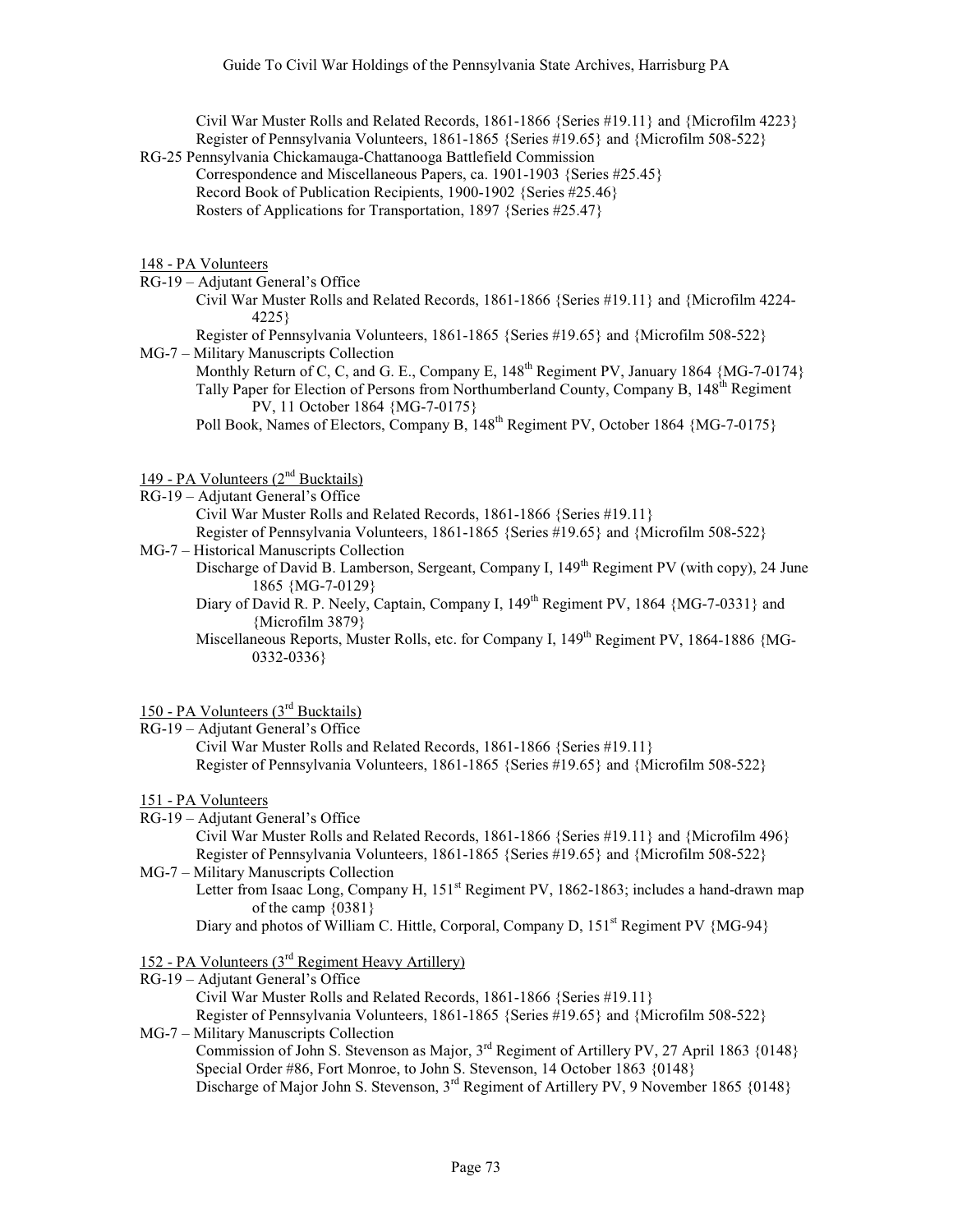#### 153 - PA Volunteers

RG-19 – Adjutant General's Office

Civil War Muster Rolls and Related Records, 1861-1866 {Series #19.11} and {Microfilm 4034} Register of Pennsylvania Volunteers, 1861-1865 {Series #19.65} and {Microfilm 508-522}

MG-6 – Diaries and Journals Collections Civil War Diary of Stephen A. Wallace, Sep. 18, 1862 – Jul. 24, 1863

#### 154 - PA Volunteers

RG-19 – Adjutant General's Office

Civil War Muster Rolls and Related Records, 1861-1866 {Series #19.11} Register of Pennsylvania Volunteers, 1861-1865 {Series #19.65} and {Microfilm 508-522}

#### 155 - PA Volunteers

- RG-19 Adjutant General's Office
	- Civil War Muster Rolls and Related Records, 1861-1866 {Series #19.11} and {Microfilm 4227- 4228}

Register of Pennsylvania Volunteers, 1861-1865 {Series #19.65} and {Microfilm 508-522}

#### 156 - PA Volunteers

RG-19 – Adjutant General's Office

Civil War Muster Rolls and Related Records, 1861-1866 {Series #19.11} Register of Pennsylvania Volunteers, 1861-1865 {Series #19.65} and {Microfilm 508-522}

#### 157 - PA Volunteers

RG-19 – Adjutant General's Office Civil War Muster Rolls and Related Records, 1861-1866 {Series #19.11} Register of Pennsylvania Volunteers, 1861-1865 {Series #19.65} and {Microfilm 508-522}

#### 158 - PA Volunteers

RG-19 – Adjutant General's Office Civil War Muster Rolls and Related Records, 1861-1866 {Series #19.11} Register of Pennsylvania Volunteers, 1861-1865 {Series #19.65} and {Microfilm 508-522}

## 159 - PA Volunteers  $(14<sup>th</sup>$  Cavalry)

RG-19 – Adjutant General's Office

Civil War Muster Rolls and Related Records, 1861-1866 {Series #19.11} Register of Pennsylvania Volunteers, 1861-1865 {Series #19.65} and {Microfilm 508-522} MG-7 – Military Manuscripts Collection

Letter from Simeon Johnston, Company B at Harpers Ferry, to Thomas Fischer, 2 May 1863 Pass, 19 March 1863

## $160$  - PA Volunteers  $(15<sup>th</sup>$  Cavalry)

RG-19 – Adjutant General's Office

Civil War Muster Rolls and Related Records, 1861-1866 {Series #19.11} Register of Pennsylvania Volunteers, 1861-1865 {Series #19.65} and {Microfilm 508-522} RG-25 Pennsylvania Chickamauga-Chattanooga Battlefield Commission

- Correspondence and Miscellaneous Papers, ca. 1901-1903 {Series #25.45} Record Book of Publication Recipients, 1900-1902 {Series #25.46} Rosters of Applications for Transportation, 1897 {Series #25.47}
- MG-8 Miscellaneous Pennsylvania Manuscripts Scrapbook of 35th Reunion of 15th Cavalry Regiment at Colorado Springs, CO, created by E. P. Williams, August 1907 {MG-8-885}

## MG-262 – Miscellaneous Microfilm Collection

Papers of William Jackson Palmer, 1822-1948. The collection contains a large number of documents, maps, a diary, and letters of William J. Palmer, Anderson Troop, and later 15<sup>th</sup> Pennsylvania Cavalry, 160<sup>th</sup> Regiment PV, 1862-1865. The collection contains a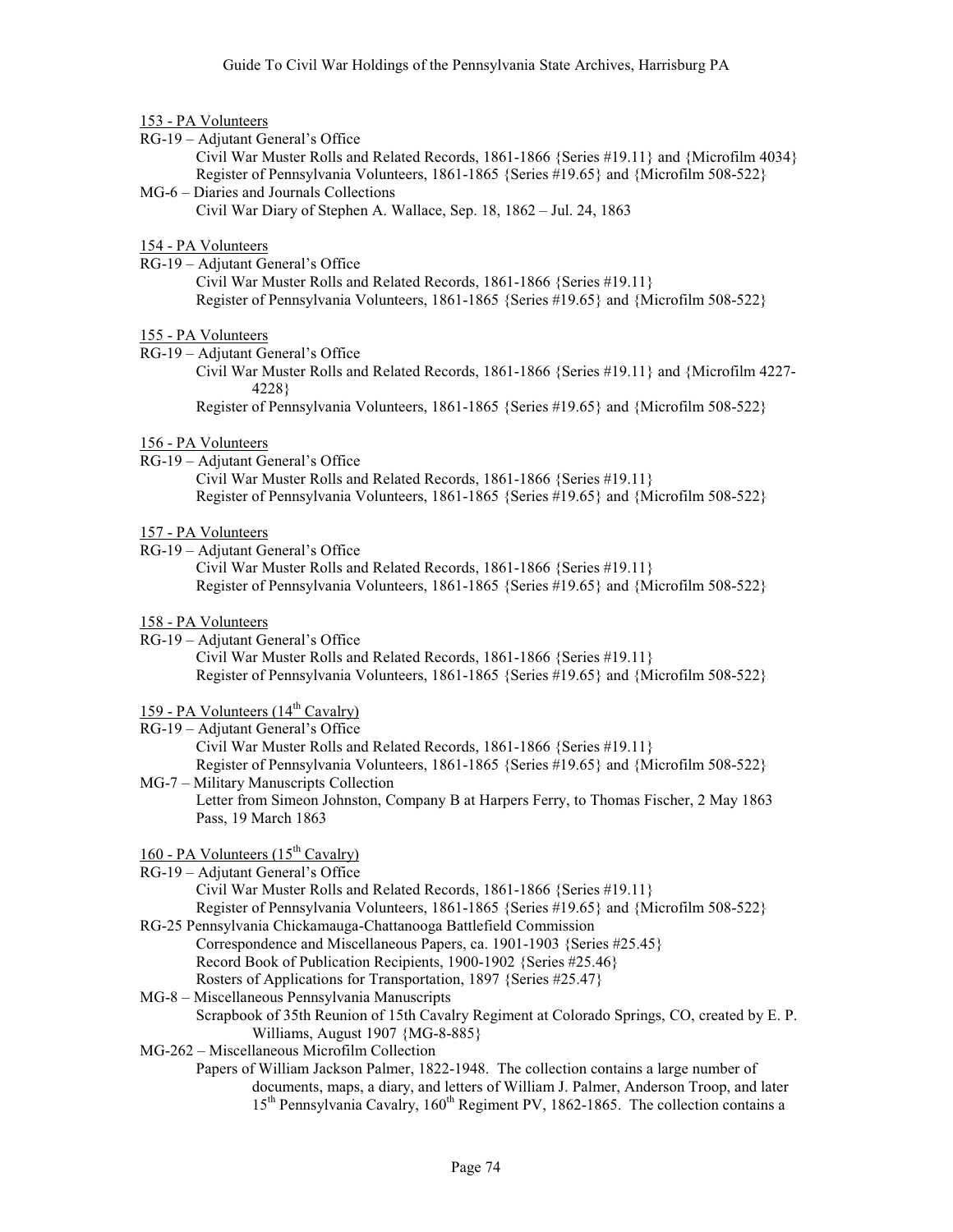large volume of documents including: receipts, applications, military campaign notes, hand-drawn maps, orders, circulars, petitions, sick leaves, reinstatements, reconnaissance reports, correspondence related to prisoner exchanges, muster rolls, safe conduct passes, papers related to the mutiny of the 15<sup>th</sup> PA Cavalry, court martial papers, military forms and an account of the Siege of Richmond {MG-262-Microfilm 1557 (reel 3 of the William Jackson Palmer Papers)}

## 161 - PA Volunteers  $(16<sup>th</sup>$  Cavalry)

RG-19 – Adjutant General's Office

Civil War Muster Rolls and Related Records, 1861-1866 {Series #19.11} Register of Pennsylvania Volunteers, 1861-1865 {Series #19.65} and {Microfilm 508-522}

#### 162 - PA Volunteers  $(17<sup>th</sup>$  Cavalry)

- RG-19 Adjutant General's Office Civil War Muster Rolls and Related Records, 1861-1866 {Series #19.11} Register of Pennsylvania Volunteers, 1861-1865 {Series #19.65} and {Microfilm 508-522} MG-7 – Military Manuscripts Collection
- Memorial for Company K,  $17<sup>th</sup>$  Regiment PA Cavalry  $\{0239\}$ Bloss, Josiah, Company K, 17<sup>th</sup> Regiment PA Cavalry {0252}

# MG-25 – Bloss Family Collection, 1863-1904

Collection contains Civil War letters, photographs, and diary of Joseph Bloss, Company K, 17<sup>th</sup> Pennsylvania Cavalry; commission of William F. Bloss, Company H, 76<sup>th</sup> Regiment PV {MG-25}

# 163 - PA Volunteers  $(18<sup>th</sup>$  Cavalry)

RG-19 – Adjutant General's Office

Civil War Muster Rolls and Related Records, 1861-1866 {Series #19.11}

Register of Pennsylvania Volunteers, 1861-1865 {Series #19.65} and {Microfilm 508-522} MG-7 – Military Manuscripts Collection

Commission of John Britton, 2nd Lieutenant, Company F, 163rd Regiment PV, 30 December 1862  ${0361}$ 

Commission of John Britton, Major, Company F, 163rd Regiment PV, 3 October 1864 {0362} Military Register, Company F,  $18^{th}$  Regiment PA Cavalry, no date  $\{0363\}$ 

- MG-230 David W. Howard Collection, 1863-1889
	- Letters, photographs and diary of David W. Howard, Company D,  $18<sup>th</sup>$  Pennsylvania Cavalry, 163rd Regiment PV {MG-230}

#### 164 - PA Volunteers

RG-19 – Adjutant General's Office Civil War Muster Rolls and Related Records, 1861-1866 {Series #19.11} Register of Pennsylvania Volunteers, 1861-1865 {Series #19.65} and {Microfilm 508-522}

- 165 PA Drafted Militia
- RG-19 Adjutant General's Office

Civil War Muster Rolls and Related Records, 1861-1866 {Series #19.11}

- Register of Pennsylvania Volunteers, 1861-1865 {Series #19.65} and {Microfilm 508-522}
- MG-7 Historical Manuscripts Collection Discharge of Klunk, Corporal, Company G, 165<sup>th</sup> Regiment, Pennsylvania Drafted Militia (9 months), 28 July 1863 {0128}
- 166 PA Drafted Militia
- RG-19 Adjutant General's Office Civil War Muster Rolls and Related Records, 1861-1866 {Series #19.11} Register of Pennsylvania Volunteers, 1861-1865 {Series #19.65} and {Microfilm 508-522}
- 167 PA Drafted Militia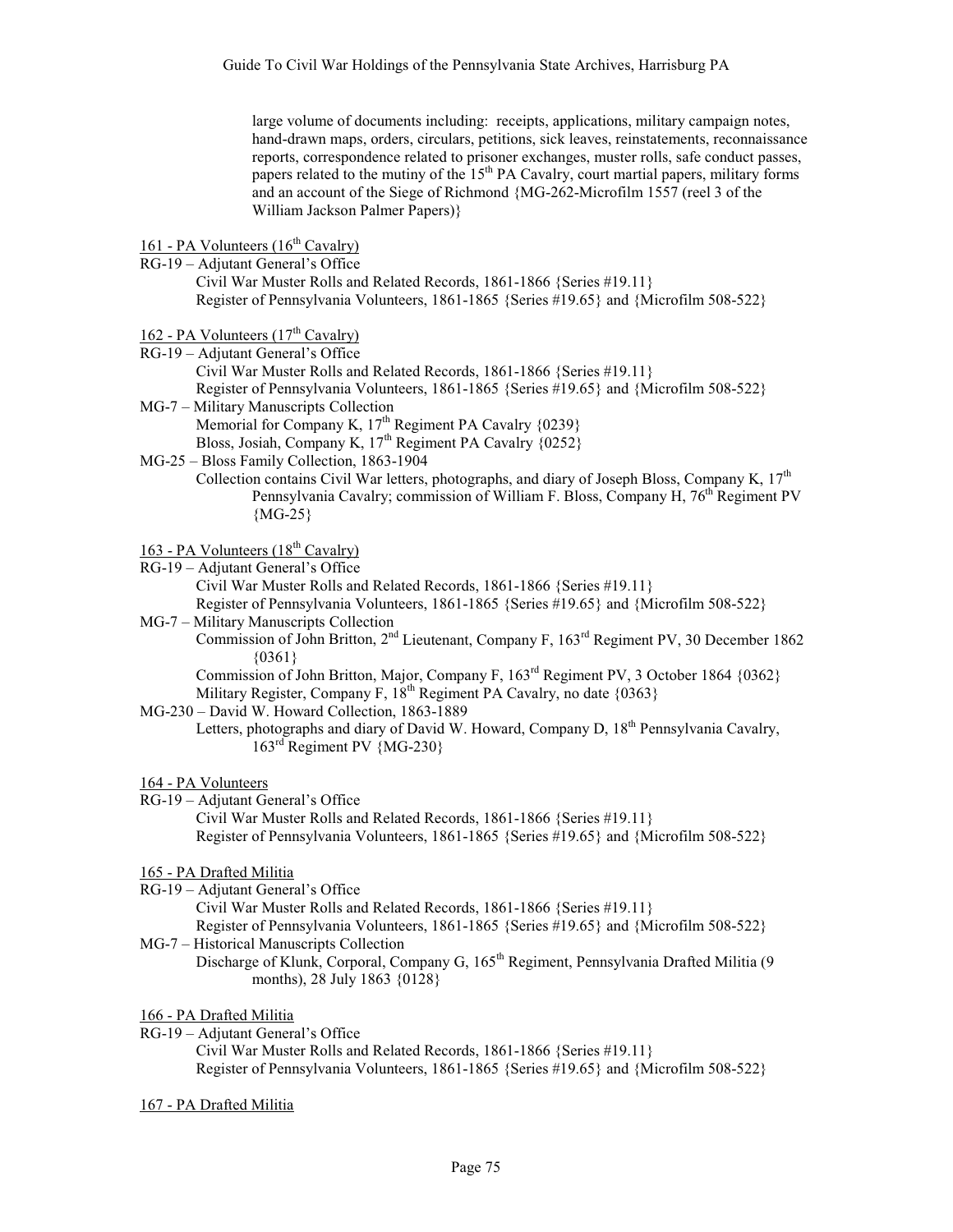|  |  |  | RG-19 - Adjutant General's Office |  |
|--|--|--|-----------------------------------|--|
|--|--|--|-----------------------------------|--|

Civil War Muster Rolls and Related Records, 1861-1866 {Series #19.11}

Register of Pennsylvania Volunteers, 1861-1865 {Series #19.65} and {Microfilm 508-522}

- MG-7 Military Manuscripts Collection
	- Letter from Captain Hiram Miller (Company E), at Reading PA, to the Honorable S. P. Chase, Treasurer, returning pay due Isaac Beidler, 20 August 1863 {0091}
- 168 PA Drafted Militia
- RG-19 Adjutant General's Office Civil War Muster Rolls and Related Records, 1861-1866 {Series #19.11} Register of Pennsylvania Volunteers, 1861-1865 {Series #19.65} and {Microfilm 508-522}
- MG-7 Military Manuscripts Collection Discharge of Robert I. Hall, Corporal, Company C, 168<sup>th</sup> Pennsylvania Drafted Militia, 23 April 1863 {0137}
- 169 PA Drafted Militia
- RG-19 Adjutant General's Office
	- Civil War Muster Rolls and Related Records, 1861-1866 {Series #19.11}

Register of Pennsylvania Volunteers, 1861-1865 {Series #19.65} and {Microfilm 508-522} MG-7 – Military Manuscripts Collection

Discharge of Henry F. Hariger, Private, Company F, 169<sup>th</sup> Regiment PV, 25 July 1863 {0328}

- 170 PA Drafted Militia
- RG-19 Adjutant General's Office Civil War Muster Rolls and Related Records, 1861-1866 {Series #19.11} Register of Pennsylvania Volunteers, 1861-1865 {Series #19.65} and {Microfilm 508-522}
- 171 PA Drafted Militia
- RG-19 Adjutant General's Office Civil War Muster Rolls and Related Records, 1861-1866 {Series #19.11} Register of Pennsylvania Volunteers, 1861-1865 {Series #19.65} and {Microfilm 508-522}
- 172 PA Drafted Militia
- RG-19 Adjutant General's Office Civil War Muster Rolls and Related Records, 1861-1866 {Series #19.11} Register of Pennsylvania Volunteers, 1861-1865 {Series #19.65} and {Microfilm 508-522}
- MG-7 Military Manuscripts Collection Discharge of Jacob P. Sammet, Private, Company A, 172<sup>nd</sup> Regiment PDM, 31 July 1863 {0329}
- MG-337 Solomon B. Bowerman Papers, 1823-1922 Records and Papers of Solomon B. Bowerman, 1<sup>st</sup> Lieutenant, Company A, 172<sup>nd</sup> Regiment PV,  $1<sup>st</sup>$  Lieutenant, Company C, 200<sup>th</sup> Regiment PV, and Captain, Company A, 210<sup>th</sup> Regiment PV. Most of the records deal with his service as Captain of the  $210<sup>th</sup>$  Regiment

PV including muster rolls, morning reports, quartermaster reports, clothing supply inventories, and hospital records with reports on the effects of deceased soldiers. Also included are written orders, correspondence, an army regulation booklet and receipts for payroll and transportation {MG-337}

#### 173 - PA Drafted Militia

- RG-19 Adjutant General's Office
	- Civil War Muster Rolls and Related Records, 1861-1866 {Series #19.11}
- Register of Pennsylvania Volunteers, 1861-1865 {Series #19.65} and {Microfilm 508-522} MG-7 – Military Manuscripts Collection

Sketch of the Camp of the 173<sup>rd</sup> Regiment Pennsylvania Volunteers near Norfolk by Isaac Houseman, no date {0085}

Letter from Nathaniel Dunn, Fortress Monroe VA, to Brother, 4 May 1862 {0085}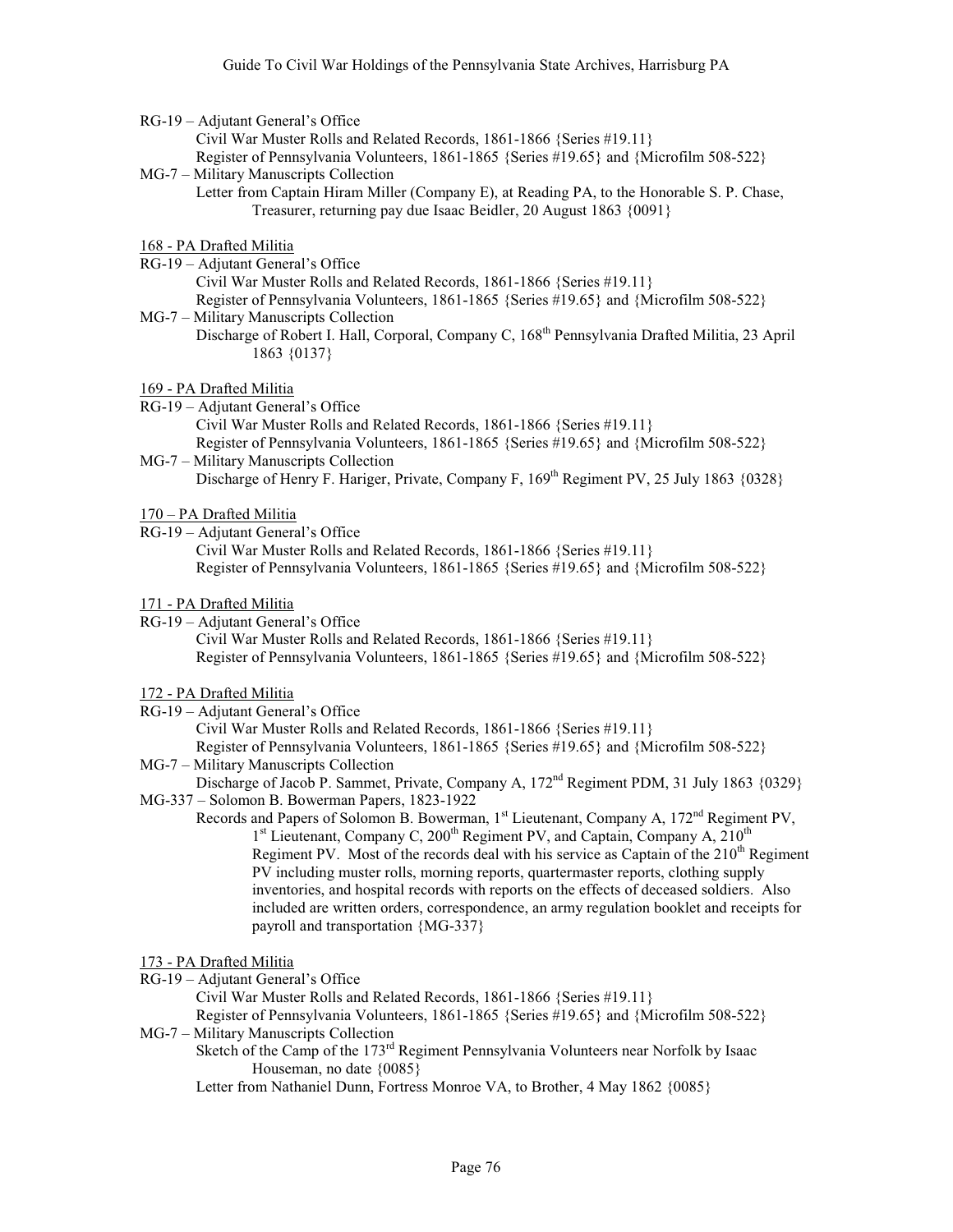*Hymn Book for the Army and Navy, The Soldier's Textbook*, American Tract Society, Carried by Isaac Houseman, 173rd Regiment PV {0210}

Materials Relating to Sergeant Henry P. Sessigner of Schuylkill County, Company F, 4<sup>th</sup> Regiment PA Militia and Company H, 173<sup>rd</sup> Regiment PV, no date {0390}

- 174 PA Drafted Militia
- RG-19 Adjutant General's Office Civil War Muster Rolls and Related Records, 1861-1866 {Series #19.11} Register of Pennsylvania Volunteers, 1861-1865 {Series #19.65} and {Microfilm 508-522}
- 175 PA Drafted Militia
- RG-19 Adjutant General's Office Civil War Muster Rolls and Related Records, 1861-1866 {Series #19.11} Register of Pennsylvania Volunteers, 1861-1865 {Series #19.65} and {Microfilm 508-522}
- 176 PA Drafted Militia
- RG-19 Adjutant General's Office

Civil War Muster Rolls and Related Records, 1861-1866 {Series #19.11} Register of Pennsylvania Volunteers, 1861-1865 {Series #19.65} and {Microfilm 508-522}

- 177 PA Drafted Militia
- RG-19 Adjutant General's Office Civil War Muster Rolls and Related Records, 1861-1866 {Series #19.11} Register of Pennsylvania Volunteers, 1861-1865 {Series #19.65} and {Microfilm 508-522}
- 178 PA Drafted Militia
- RG-19 Adjutant General's Office Civil War Muster Rolls and Related Records, 1861-1866 {Series #19.11} Register of Pennsylvania Volunteers, 1861-1865 {Series #19.65} and {Microfilm 508-522}
- 179 PA Drafted Militia
- RG-19 Adjutant General's Office

Civil War Muster Rolls and Related Records, 1861-1866 {Series #19.11} Register of Pennsylvania Volunteers, 1861-1865 {Series #19.65} and {Microfilm 508-522}

- 180 PA Volunteers  $(19<sup>th</sup>$  Cavalry)
- RG-19 Adjutant General's Office Civil War Muster Rolls and Related Records, 1861-1866 {Series #19.11} Register of Pennsylvania Volunteers, 1861-1865 {Series #19.65} and {Microfilm 508-522} MG-7 – Military Manuscripts Collection
	- Poll Book for October Election 1864, Company D,  $19^{th}$  PA Cavalry, Memphis TN  $\{0367\}$
- 181 PA Volunteers  $(20^{th}$  Cavalry) 6 Months
- RG-19 Adjutant General's Office Civil War Muster Rolls and Related Records, 1861-1866 {Series #19.11} Register of Pennsylvania Volunteers, 1861-1865 {Series #19.65} and {Microfilm 508-522}
- 181 PA Volunteers  $(20^{th}$  Cavalry) 3 Years
- RG-19 Adjutant General's Office Civil War Muster Rolls and Related Records, 1861-1866 {Series #19.11} Register of Pennsylvania Volunteers, 1861-1865 {Series #19.65} and {Microfilm 508-522}
- MG-333 George Washington Fenn Papers, 1829, 1861-1929 & undated Military papers of George Washington Fenn, Private, Company A,  $127<sup>th</sup>$  Regiment PV,  $2<sup>nd</sup>$ Lieutenant, Company I, 181<sup>st</sup> Regiment PV, and later Captain, Company C, 201<sup>st</sup> Regiment PV. Fenn saw action at Manassass Gap, Virginia, was captured and escaped, and later served as a judge advocate for military court-martial cases at Alexandria Virginia, 1864-1865. Other papers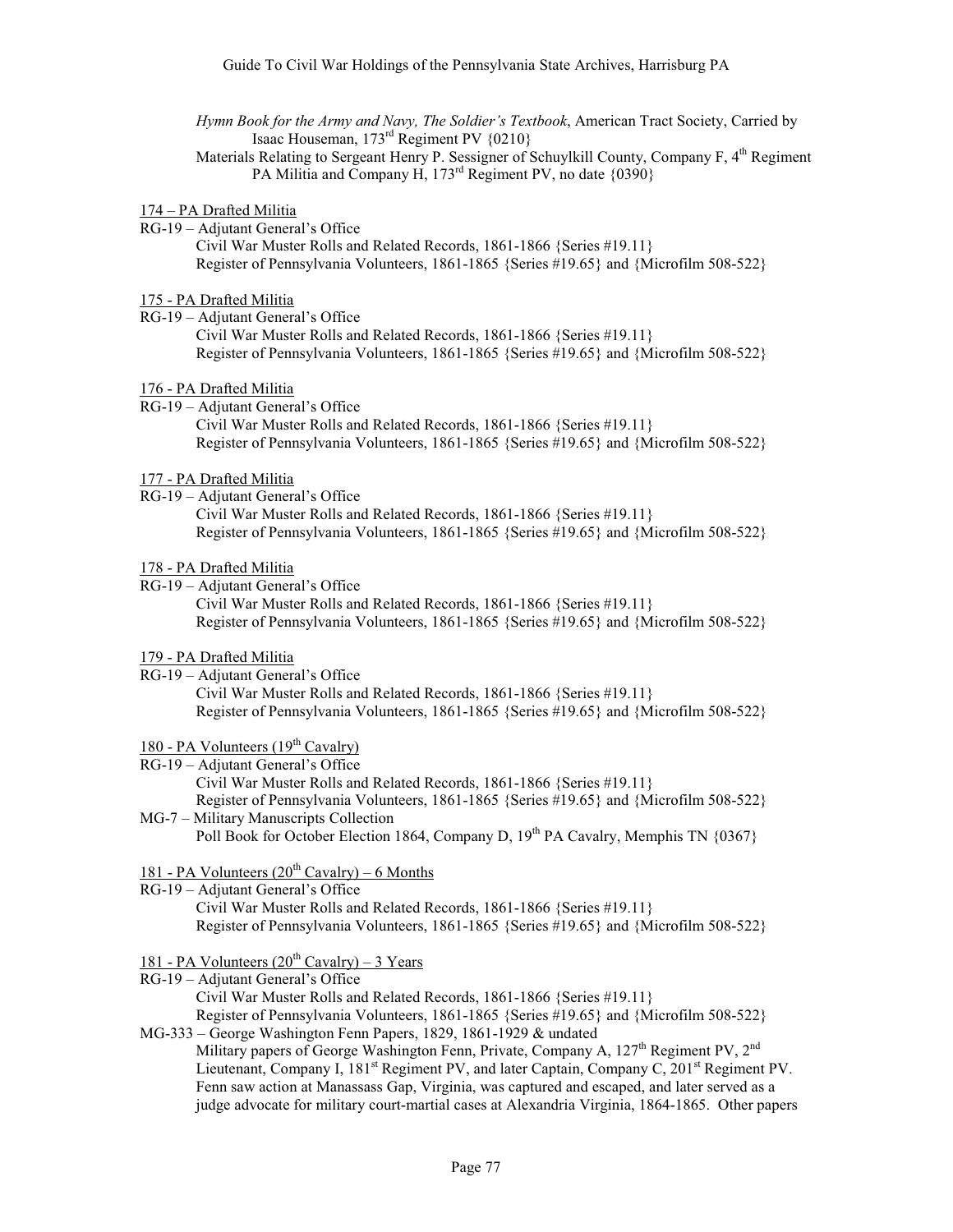include soldiers' memorials for Company D,  $11<sup>th</sup>$  Regiment PV and Company C,  $201<sup>st</sup>$  Regiment. Fenn's uniform accessories are held at the William Penn Memorial Museum {MG-333}

### 182 - PA Volunteers  $(21<sup>st</sup> Cavalry)$  – 6 Months

RG-19 – Adjutant General's Office

Civil War Muster Rolls and Related Records, 1861-1866 {Series #19.11} Register of Pennsylvania Volunteers, 1861-1865 {Series #19.65} and {Microfilm 508-522}

- <u>182 PA Volunteers (21<sup>st</sup> Cavalry) 3 Years</u>
- RG-19 Adjutant General's Office

Civil War Muster Rolls and Related Records, 1861-1866 {Series #19.11} Register of Pennsylvania Volunteers, 1861-1865 {Series #19.65} and {Microfilm 508-522} MG-7 – Military Manuscripts Collection

- Discharge of John N. Socks, Private, Company B, 21<sup>st</sup> Regiment, Pennsylvania Cavalry, 8 July 1865 {0146}
- MG-221 Samuel P. Glass Collection, 1861-1865
	- Letters from Private Samuel P. Glass, Company B, 21<sup>st</sup> Pennsylvania Cavalry, 182<sup>nd</sup> Regiment PV, to his wife, Sarah Glass, Adams County {MG-221}

#### 183 - PA Volunteers

- RG-19 Adjutant General's Office Civil War Muster Rolls and Related Records, 1861-1866 {Series #19.11} Register of Pennsylvania Volunteers, 1861-1865 {Series #19.65} and {Microfilm 508-522}
- 184 PA Volunteers
- RG-19 Adjutant General's Office Civil War Muster Rolls and Related Records, 1861-1866 {Series #19.11} Register of Pennsylvania Volunteers, 1861-1865 {Series #19.65} and {Microfilm 508-522}

#### 185 - PA Volunteers  $(22<sup>nd</sup> Cavalry)$  – 6 Months

RG-19 – Adjutant General's Office

Civil War Muster Rolls and Related Records, 1861-1866 {Series #19.11} Register of Pennsylvania Volunteers, 1861-1865 {Series #19.65} and {Microfilm 508-522}

## 185 - PA Volunteers  $(22<sup>nd</sup> Cavalry)$  – 3 Years

RG-19 – Adjutant General's Office

Civil War Muster Rolls and Related Records, 1861-1866 {Series #19.11}

Register of Pennsylvania Volunteers, 1861-1865 {Series #19.65} and {Microfilm 508-522} MG-7 – Military Manuscripts Collection

- Letter from John N. Braddock, Company F, Green Springs, WV, to Elias Hares, 10 June 1864 {0101}
	- Discharge Certificate of Braddock as Sergeant, Company G, 3<sup>rd</sup> Regiment of Provisional Pennsylvania Cavalry at Cumberland, MD, 24 October 1865 {0101}
	- Pension Certificate for Braddock, 3 October 1888 {0101}
	- Correspondence from James Braddock asking for Enlistment and Discharge papers for his father John with receipt of service in the  $12^{th}$  Regiment (3 Months), Company B, and Company F, 22nd Regiment Pennsylvania Cavalry {0101}
- John J. Gehrett, Company K, 22<sup>nd</sup> Regiment PA Cavalry {0253}
- MG-132 Weiser Family Collection
	- Civil War papers of John S. Weiser, 22<sup>nd</sup> Cavalry, 1863-1867, 16 items, including commissions, orders for detail to special duty, pay records, etc. {MG-132}

#### 186 - PA Volunteers

RG-19 – Adjutant General's Office

Civil War Muster Rolls and Related Records, 1861-1866 {Series #19.11}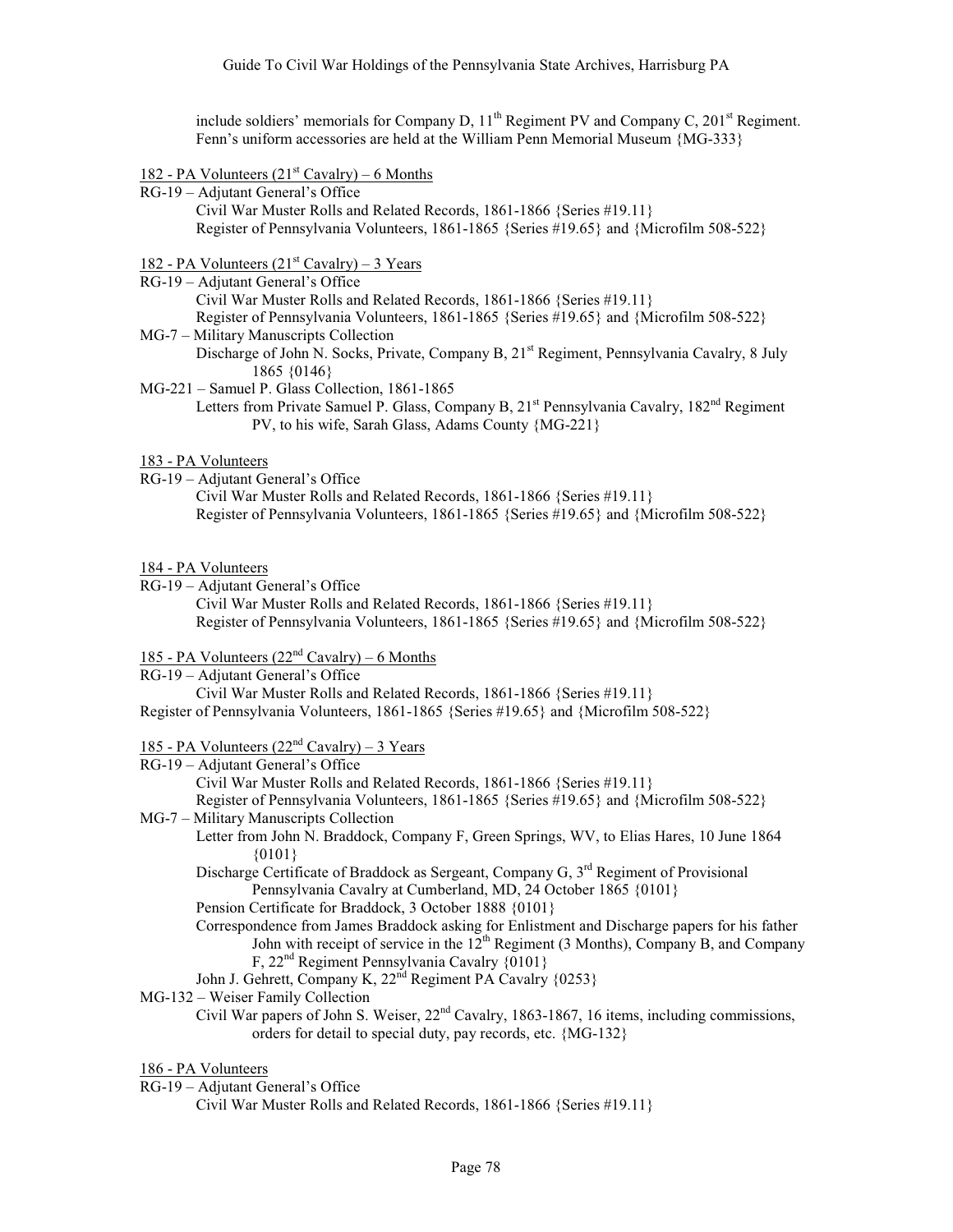Register of Pennsylvania Volunteers, 1861-1865 {Series #19.65} and {Microfilm 508-522}

- MG-7 Military Manuscripts Collection
	- Discharge of George W. Charters, Private, Company I, 186<sup>th</sup> Regiment Pennsylvania Volunteers with Photograph, 15 August 1865  $\{0115\}$
- 187 PA Volunteers
- RG-19 Adjutant General's Office Civil War Muster Rolls and Related Records, 1861-1866 {Series #19.11} Register of Pennsylvania Volunteers, 1861-1865 {Series #19.65} and {Microfilm 508-522} MG-7 – Military Manuscripts Collection
- Account of United States Clothing Allowance to William I. Kiner, Company D, 187<sup>th</sup> Regiment PV, 1864 {0341}

188 - PA Volunteers

RG-19 – Adjutant General's Office Civil War Muster Rolls and Related Records, 1861-1866 {Series #19.11} Register of Pennsylvania Volunteers, 1861-1865 {Series #19.65} and {Microfilm 508-522}

# 189 - PA Volunteers  $(4<sup>th</sup> Artillery)$

RG-19 – Adjutant General's Office

Civil War Muster Rolls and Related Records, 1861-1866 {Series #19.11} Register of Pennsylvania Volunteers, 1861-1865 {Series #19.65} and {Microfilm 508-522}

#### 190 - PA Volunteers

RG-19 – Adjutant General's Office

Civil War Muster Rolls and Related Records, 1861-1866 {Series #19.11}

Register of Pennsylvania Volunteers, 1861-1865 {Series #19.65} and {Microfilm 508-522}

MG-7 – Military Manuscripts Collection

Furlough for Wilson Burnell, Corporal, Captain W. D. Duddy's Company, 190<sup>th</sup> Regiment. Pennsylvania Infantry, 10 April 1865 {0014}

Affidavit of Election for William Smith, Company K, 190<sup>th</sup> Regiment PV, 1 November 1864 {0144}

Discharge of William Smith, Company K,  $190<sup>th</sup>$  Regiment PV, 28 June 1865  $\{0144\}$ Certificate of Service of William Smith, Musician, Company K, 190<sup>th</sup> Regiment PV, 2 July 1890  ${0144}$ 

#### 191 - PA Volunteers

RG-19 – Adjutant General's Office Civil War Muster Rolls and Related Records, 1861-1866 {Series #19.11} Register of Pennsylvania Volunteers, 1861-1865 {Series #19.65} and {Microfilm 508-522}

## 192 - PA Volunteers

RG-19 – Adjutant General's Office

Civil War Muster Rolls and Related Records, 1861-1866 {Series #19.11}

- Register of Pennsylvania Volunteers, 1861-1865 {Series #19.65} and {Microfilm 508-522} MG-7 – Military Manuscripts Collection
	- Commission of Godfrey Sammet,  $2^{nd}$  Lieutenant, Company H, 192<sup>nd</sup> Regiment PV, 1 April 1865; and copy of Muster Out information for Godfrey, prepared by the Adjutant General's Office, 18 January 1889 {0329}
		- Correspondence of Godfrey Sammet, 2<sup>nd</sup> Lieutenant, Company H, 192<sup>nd</sup> Regiment PV, April-June 1865 {0329}

Pension Information for Godfrey Sammet, Company H, 192<sup>nd</sup> Regiment PV, 1900, 1912 {0329} Discharge of Jacob P. Sammet, Corporal, Company H, 192<sup>nd</sup> Regiment PV, 24 August 1865 {0329}

#### 193 - PA Volunteers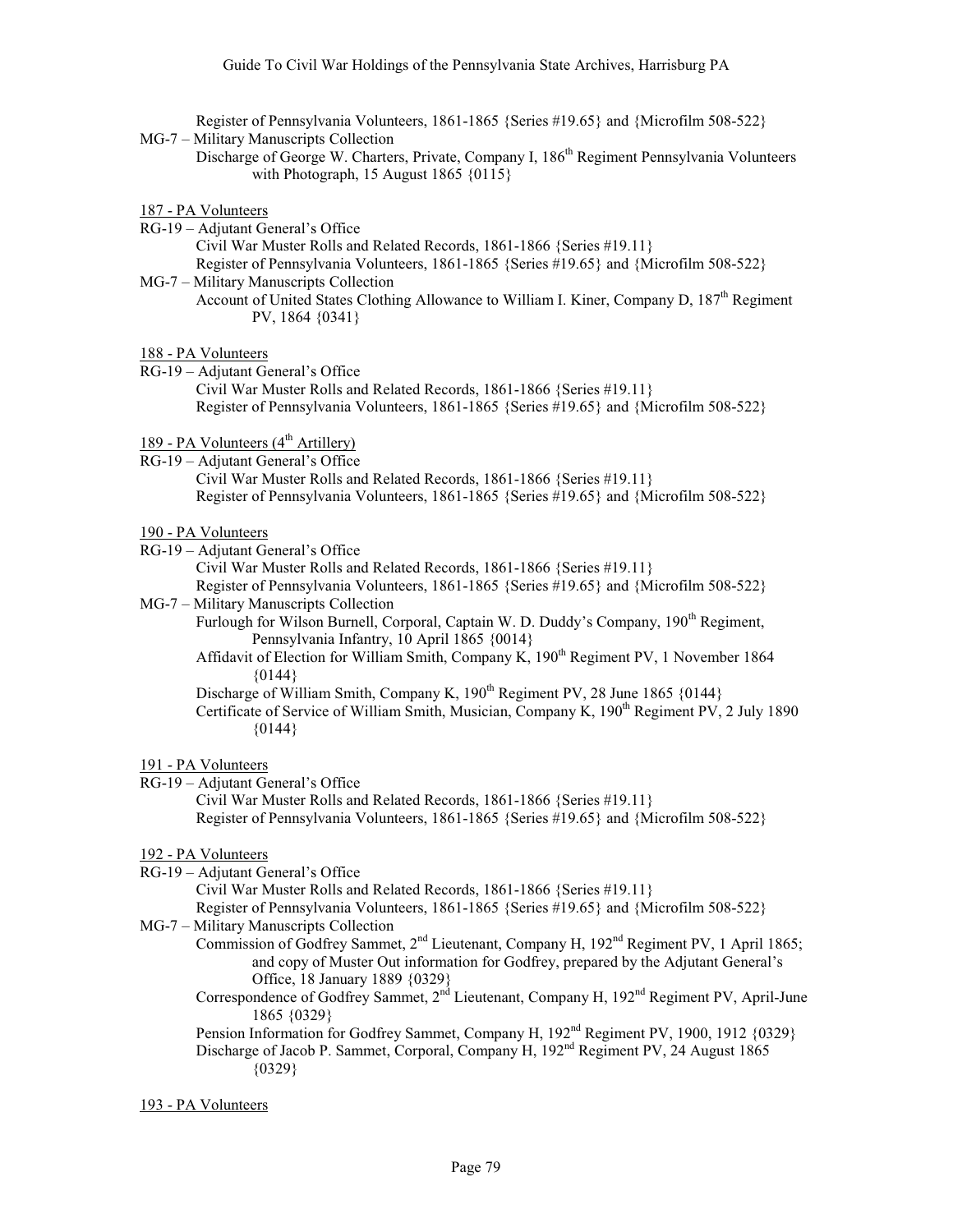RG-19 – Adjutant General's Office

Civil War Muster Rolls and Related Records, 1861-1866 {Series #19.11} Register of Pennsylvania Volunteers, 1861-1865 {Series #19.65} and {Microfilm 508-522}

- 194 PA Volunteers
- RG-19 Adjutant General's Office Civil War Muster Rolls and Related Records, 1861-1866 {Series #19.11} Register of Pennsylvania Volunteers, 1861-1865 {Series #19.65} and {Microfilm 508-522}
- MG-7 Military Manuscripts Collection List of Officers and Men, Company D, 194<sup>th</sup> Regiment PV, Mustered into U.S. Service at Harrisburg, 18 July 1864 (Printed and Illustrated) {0176}
- 195 PA Volunteers (100 Days)
- RG-19 Adjutant General's Office

Civil War Muster Rolls and Related Records, 1861-1866 {Series #19.11}

Register of Pennsylvania Volunteers, 1861-1865 {Series #19.65} and {Microfilm 508-522} MG-7 – Military Manuscripts Collection

- Discharge of Donehower, Private, Company F, 195<sup>th</sup> Regiment Pennsylvania Volunteers, 4 September 1864 {0120}
- Discharge of Donehower, Private, Company A, 195<sup>th</sup> Regiment Pennsylvania Volunteers, 21 June 1865 {0120)

Commemorative Roll of 195<sup>th</sup> Regiment PV, no date  $\{0120\}$ 

#### 196 - PA Volunteers

RG-19 – Adjutant General's Office Civil War Muster Rolls and Related Records, 1861-1866 {Series #19.11} Register of Pennsylvania Volunteers, 1861-1865 {Series #19.65} and {Microfilm 508-522}

#### 197 - PA Volunteers

RG-19 – Adjutant General's Office Civil War Muster Rolls and Related Records, 1861-1866 {Series #19.11} Register of Pennsylvania Volunteers, 1861-1865 {Series #19.65} and {Microfilm 508-522}

#### 198 - PA Volunteers

- RG-19 Adjutant General's Office Civil War Muster Rolls and Related Records, 1861-1866 {Series #19.11} Register of Pennsylvania Volunteers, 1861-1865 {Series #19.65} and {Microfilm 508-522}
- MG-7 Military Manuscripts Collection Clothing Account, Company C,  $198<sup>th</sup>$  Regiment PV,  $1864-1865$   $\{0177\}$

#### 199 - PA Volunteers

RG-19 – Adjutant General's Office

Civil War Muster Rolls and Related Records, 1861-1866 {Series #19.11} Register of Pennsylvania Volunteers, 1861-1865 {Series #19.65} and {Microfilm 508-522}

## 200 - PA Volunteers

- RG-19 Adjutant General's Office Civil War Muster Rolls and Related Records, 1861-1866 {Series #19.11} Register of Pennsylvania Volunteers, 1861-1865 {Series #19.65} and {Microfilm 508-522} MG-6 – Diaries and Journals Collection Civil War Diaries of Jonathan W[illiams] Kerr, Sep. 3, 1864 – May 30, 1865, 2 vol. Discharge of James G. Smith, Sergeant, Company C,  $200<sup>th</sup>$  Regiment PV, 30 May 1865 {0200}
- MG-7 Military Manuscripts Collection Memorial for Company I, 200<sup>th</sup> Regiment PV  $\{0267\}$
- MG-337 Solomon B. Bowerman Papers, 1823-1922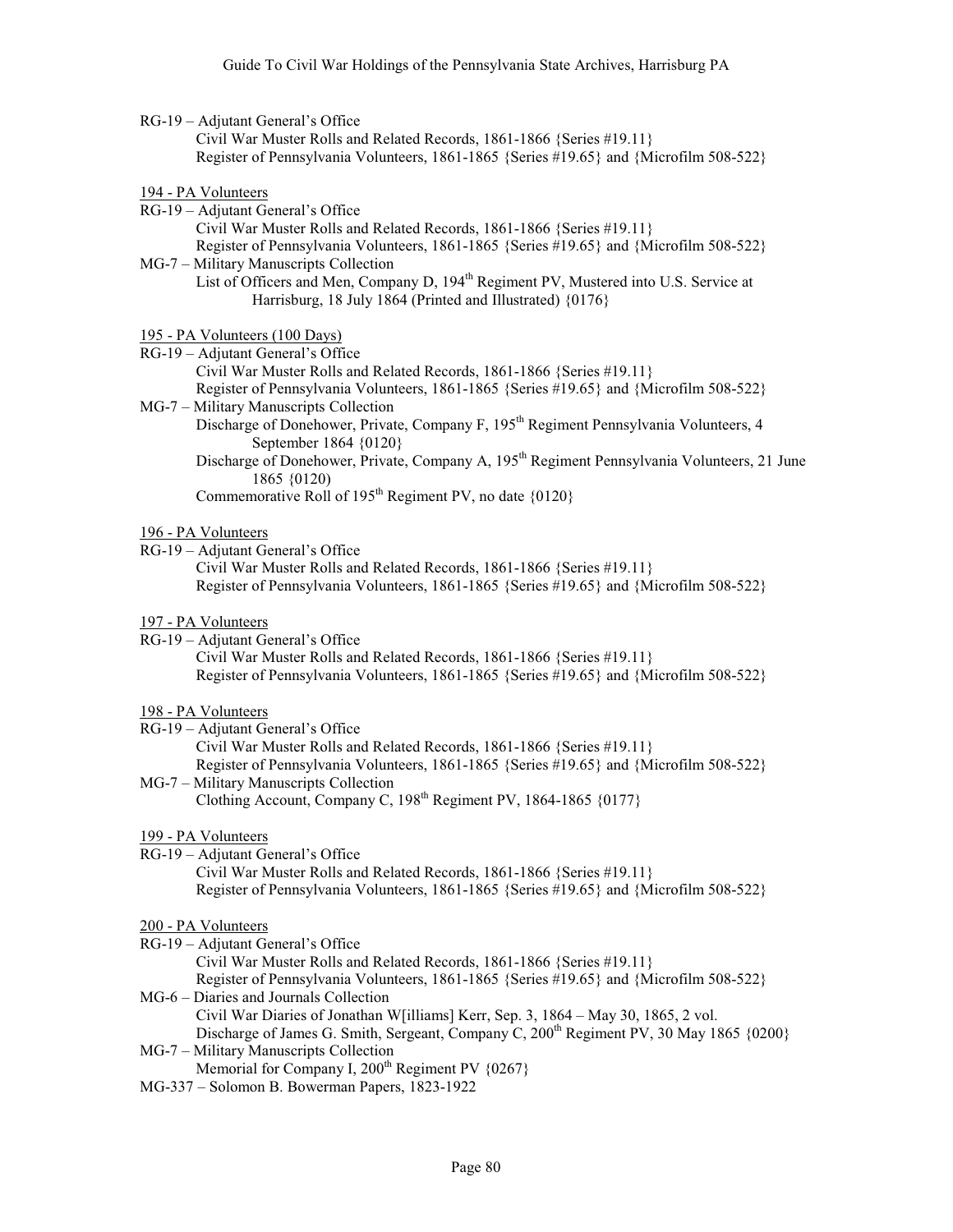Records and Papers of Solomon B. Bowerman, 1<sup>st</sup> Lieutenant, Company A, 172<sup>nd</sup> Regiment PV,  $1<sup>st</sup>$  Lieutenant, Company C, 200<sup>th</sup> Regiment PV, and Captain, Company A, 210<sup>th</sup> Regiment PV. Most of the records deal with his service as Captain of the  $210<sup>th</sup>$  Regiment PV including muster rolls, morning reports, quartermaster reports, clothing supply inventories, and hospital records with reports on the effects of deceased soldiers. Also included are written orders, correspondence, an army regulation booklet and receipts for payroll and transportation {MG-337}

## Volunteer Regiments 201-215

#### 201 - PA Volunteers

RG-19 – Adjutant General's Office

Civil War Muster Rolls and Related Records, 1861-1866 {Series #19.11}

Register of Pennsylvania Volunteers, 1861-1865 {Series #19.65} and {Microfilm 508-522} MG-333 – George Washington Fenn Papers, 1829, 1861-1929 & undated

Military papers of George Washington Fenn, Private, Company A, 127<sup>th</sup> Regiment PV, 2<sup>nd</sup> Lieutenant, Company I,  $181^{st}$  Regiment PV, and later Captain, Company C,  $201^{st}$  Regiment PV. Fenn saw action at Manassass Gap, Virginia, was captured and escaped, and later served as a judge advocate for military court-martial cases at Alexandria Virginia, 1864-1865. Other papers include soldiers' memorials for Company D,  $11<sup>th</sup>$  Regiment PV and Company C,  $201<sup>st</sup>$  Regiment. Fenn's uniform accessories are held at the William Penn Memorial Museum {MG-333}

#### 202 - PA Volunteers

- RG-19 Adjutant General's Office Civil War Muster Rolls and Related Records, 1861-1866 {Series #19.11} Register of Pennsylvania Volunteers, 1861-1865 {Series #19.65} and {Microfilm 508-522}
- MG-7 Historical Manuscripts Collection Discharge of Klunk, Private, Company C, 202<sup>nd</sup> Regiment PV, 3 August 1865 {0128}

#### 203 - PA Volunteers

## RG-19 – Adjutant General's Office

Civil War Muster Rolls and Related Records, 1861-1866 {Series #19.11} Register of Pennsylvania Volunteers, 1861-1865 {Series #19.65} and {Microfilm 508-522} MG-7 – Military Manuscripts Collection

Discharge of Nathan H. Lucas, Private, Company G, 203<sup>rd</sup> Regiment PV, 2 June 1865 {0343}

## $204$  - PA Volunteers ( $5<sup>th</sup>$  Regiment Heavy Artillery)

RG-19 – Adjutant General's Office

Descriptive Books of Regiments and Companies, 1861-1864 (Battery M Only) {Series #19.30} Civil War Muster Rolls and Related Records, 1861-1866 {Series #19.11} Register of Pennsylvania Volunteers, 1861-1865 {Series #19.65} and {Microfilm 508-522}

#### 205 - PA Volunteers

RG-19 – Adjutant General's Office

Civil War Muster Rolls and Related Records, 1861-1866 {Series #19.11} Register of Pennsylvania Volunteers, 1861-1865 {Series #19.65} and {Microfilm 508-522}

#### 206 - PA Volunteers

RG-19 – Adjutant General's Office

Civil War Muster Rolls and Related Records, 1861-1866 {Series #19.11} Register of Pennsylvania Volunteers, 1861-1865 {Series #19.65} and {Microfilm 508-522}

#### 207 - PA Volunteers

RG-19 – Adjutant General's Office

Civil War Muster Rolls and Related Records, 1861-1866 {Series #19.11} Register of Pennsylvania Volunteers, 1861-1865 {Series #19.65} and {Microfilm 508-522}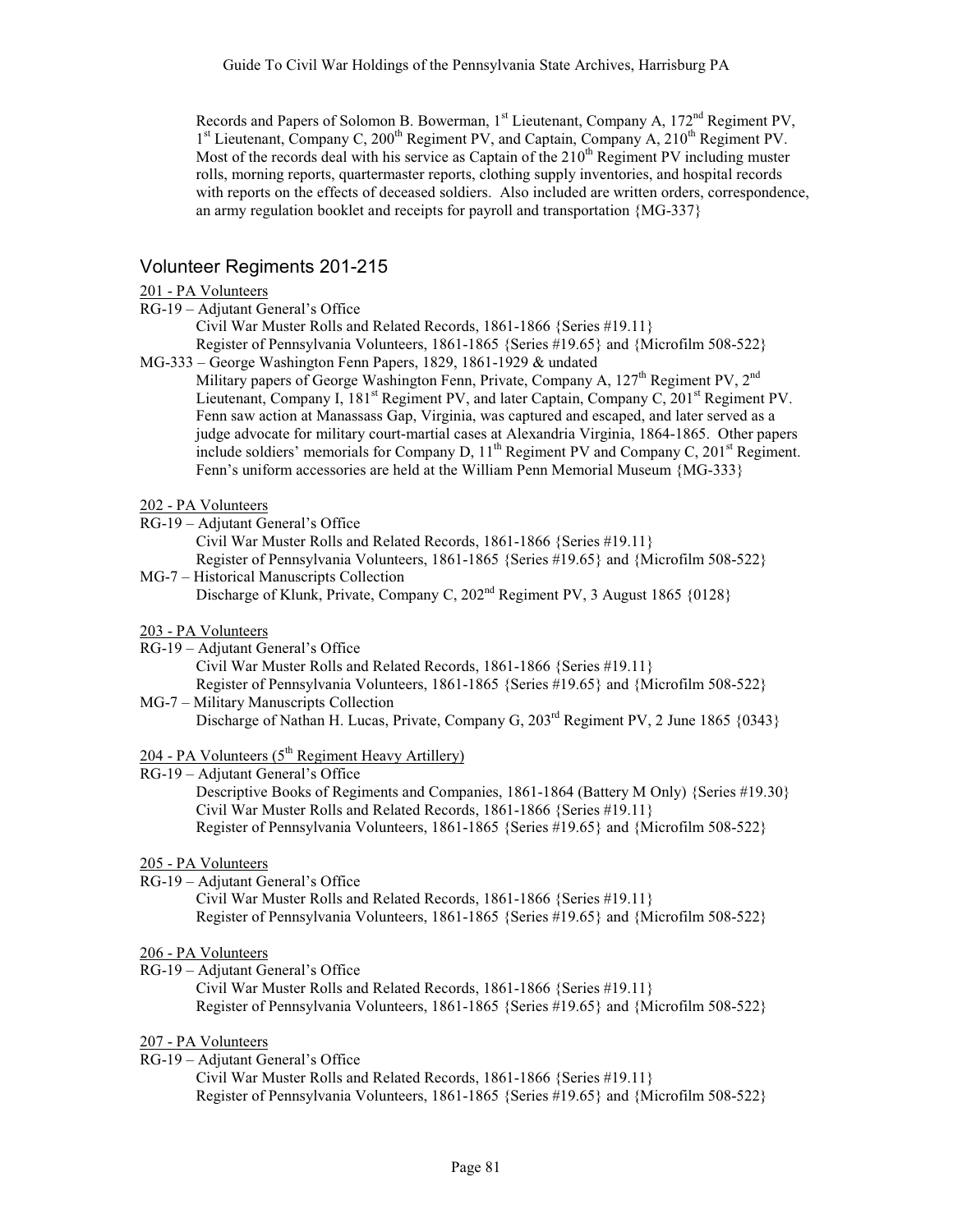#### 208 - PA Volunteers

RG-19 – Adjutant General's Office

Civil War Muster Rolls and Related Records, 1861-1866 {Series #19.11} Register of Pennsylvania Volunteers, 1861-1865 {Series #19.65} and {Microfilm 508-522}

MG-7 – Military Manuscripts Collection New Testament, New York Bible Society, 1864, Presented to B. F. Barnhart, Company G, 208<sup>th</sup> Regiment PV, Harrisburg, 13 September 1864 {0194} Memorial for Company F,  $208<sup>th</sup>$  Regiment PV  $\{0238\}$ 

#### 209 - PA Volunteers

RG-19 – Adjutant General's Office Civil War Muster Rolls and Related Records, 1861-1866 {Series #19.11} Register of Pennsylvania Volunteers, 1861-1865 {Series #19.65} and {Microfilm 508-522}

#### 210 - PA Volunteers

RG-19 – Adjutant General's Office

Civil War Muster Rolls and Related Records, 1861-1866 {Series #19.11}

Register of Pennsylvania Volunteers, 1861-1865 {Series #19.65} and {Microfilm 508-522} MG-337 – Solomon B. Bowerman Papers, 1823-1922

Records and Papers of Solomon B. Bowerman, 1st Lieutenant, Company A, 172nd Regiment PV, 1<sup>st</sup> Lieutenant, Company C, 200<sup>th</sup> Regiment PV, and Captain, Company A, 210<sup>th</sup> Regiment PV. Most of the records deal with his service as Captain of the  $210<sup>th</sup>$  Regiment PV including muster rolls, morning reports, quartermaster reports, clothing supply inventories, and hospital records with reports on the effects of deceased soldiers. Also included are written orders, correspondence, an army regulation booklet and receipts for payroll and transportation {MG-337}

#### 211 - PA Volunteers

| RG-19 – Adjutant General's Office                                                      |
|----------------------------------------------------------------------------------------|
| Civil War Muster Rolls and Related Records, $1861-1866$ {Series $\#19.11$ }            |
| Register of Pennsylvania Volunteers, 1861-1865 {Series #19.65} and {Microfilm 508-522} |
|                                                                                        |

### MG-7 – Military Manuscripts Collection

- Clothing Accounts of Company F,  $211^{th}$  Regiment PV, 1864-1865  $\{0178\}$
- Hospital Records for Company F,  $211^{th}$  Regiment PV, 1864-1865  $\{0179\}$
- Muster Rolls of Company F,  $211^{th}$  Regiment PV, July 1864-April 1865  $\{0180\}$
- Muster and Descriptive Roll, Company F, 211<sup>th</sup> Regiment PV, September 1864 {0180}
- Muster Out Rolls, Company F, 211<sup>th</sup> Regiment PV, 2 June 1865 {0180}
- Ordnance Invoices, Returns and other Papers of Company F, 211<sup>th</sup> Regiment PV, 1864-1865 {0181}
- Transportation Records, Company F,  $211<sup>th</sup>$  Regiment PV, 1865 {0182}
- Pay Receipts for Individual Soldiers, Company F, 211<sup>th</sup> Regiment PV, March 1865 {0183}
- Miscellaneous Records, Company F, 211<sup>th</sup> Regiment PV, 1864-1865 {0184}
- Miscellaneous Records, Company G, 211<sup>th</sup> Regiment PV, September 1864-June 1865 {0319}
- Muster Out Rolls, Company G, 211<sup>th</sup> Regiment PV, May-June 1865 {0320}
- Accounts of Clothing, Equipage, Stores, Company G,  $211<sup>th</sup>$  Regiment PV, September 1864-June 1868 {0321}
- Transportation Accounts and Company Correspondence, Company G,  $211<sup>th</sup>$  Regiment PV, September 1864 to June 1868 {0322}
- Hospital and Sick Leave Records, Company G, 211<sup>th</sup> Regiment PV, 1864-1865 {0323}
- Pension Papers, Company G, 211<sup>th</sup> Regiment PV, 1877, 1890, 1900 {0324}

#### MG-225 – L. M. Anderson Collection, 1860-1865

Correspondence of L. M. Anderson, Erie County Farmer, Company F,  $211<sup>th</sup>$  Regiment PV {MG-225}

212 - PA Volunteers  $(6^{th}$  Regiment Heavy Artillery)

RG-19 – Adjutant General's Office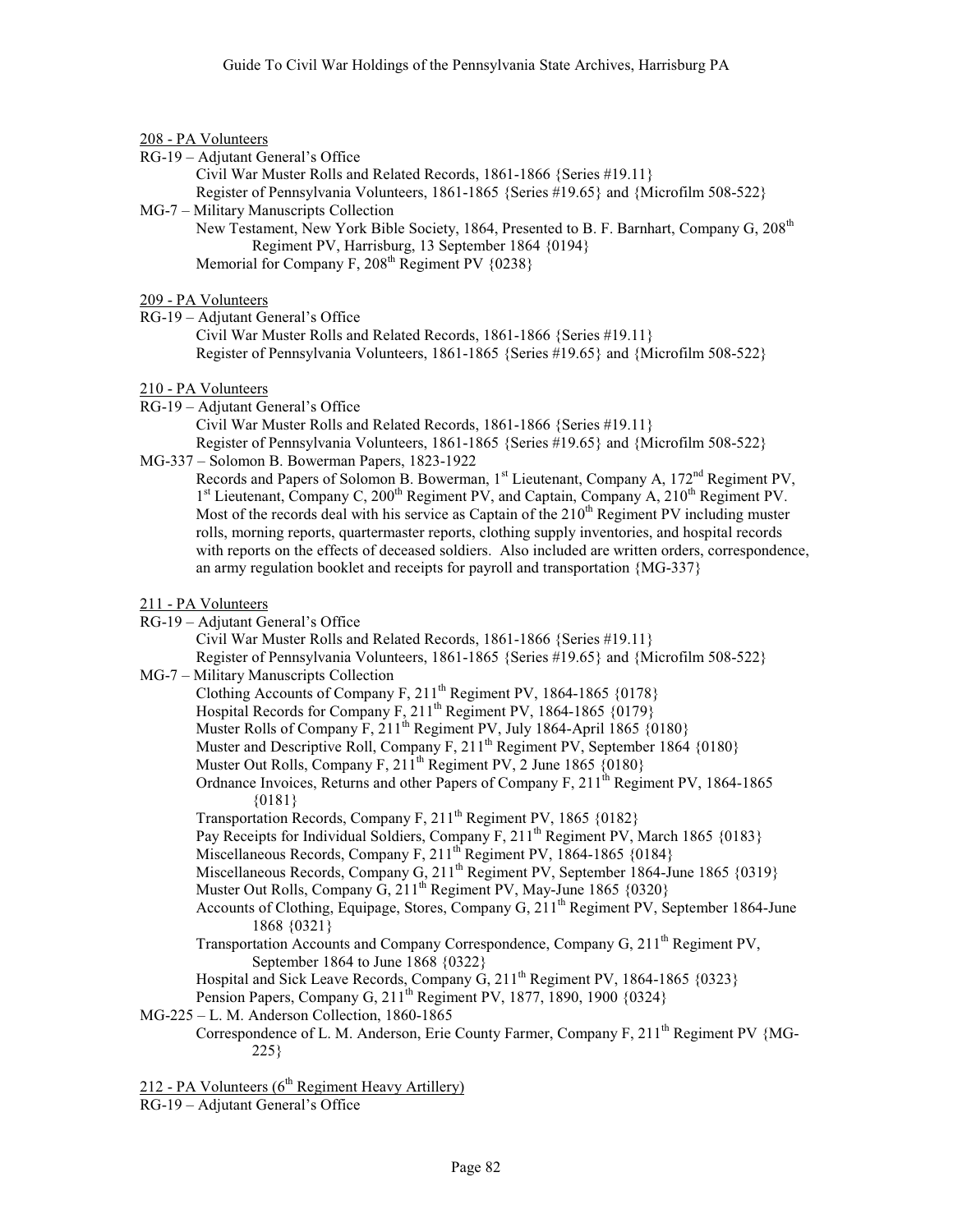Civil War Muster Rolls and Related Records, 1861-1866 {Series #19.11} Register of Pennsylvania Volunteers, 1861-1865 {Series #19.65} and {Microfilm 508-522}

#### 213 - PA Volunteers

RG-19 – Adjutant General's Office

Civil War Muster Rolls and Related Records, 1861-1866 {Series #19.11} Register of Pennsylvania Volunteers, 1861-1865 {Series #19.65} and {Microfilm 508-522}

#### 214 - PA Volunteers

RG-19 – Adjutant General's Office

Civil War Muster Rolls and Related Records, 1861-1866 {Series #19.11} Register of Pennsylvania Volunteers, 1861-1865 {Series #19.65} and {Microfilm 508-522}

#### 215 - PA Volunteers

RG-19 – Adjutant General's Office Civil War Muster Rolls and Related Records, 1861-1866 {Series #19.11} Register of Pennsylvania Volunteers, 1861-1865 {Series #19.65} and {Microfilm 508-522}

## Independent Volunteer Units (not included in the block of 215 Regiments)

Independent Battery A Light Artillery – Schaffer's

MG-7 – Military Manuscripts Collection

Muster In Roll, Battery A, Artillery PV, January 1862 {MG-7-0188}

Independent Battery B Light Artillery – Muehler's

RG-25 Pennsylvania Chickamauga-Chattanooga Battlefield Commission Correspondence and Miscellaneous Papers, ca. 1901-1903 {Series #25.45} Record Book of Publication Recipients, 1900-1902 {Series #25.46} Rosters of Applications for Transportation, 1897 {Series #25.47}

Independent Battery C Light Artillery – Thompson's

Independent Battery D Light Artillery – Durrell's

Independent Battery E Light Artillery – Knap's

RG-25 Pennsylvania Chickamauga-Chattanooga Battlefield Commission Correspondence and Miscellaneous Papers, ca. 1901-1903 {Series #25.45} Record Book of Publication Recipients, 1900-1902 {Series #25.46} Rosters of Applications for Transportation, 1897 {Series #25.47}

Independent Battery F Light Artillery– Hampton's

Independent Battery G Light Artillery– Young's

Independent Battery H Light Artillery – John I. Nevin's

Independent Battery I Light Artillery – Robert J. Nevin's

Independent Company C – (Acting Engineers)

Independent Company C – Infantry

Anderson Troop (William Palmer's Independent Company Cavalry)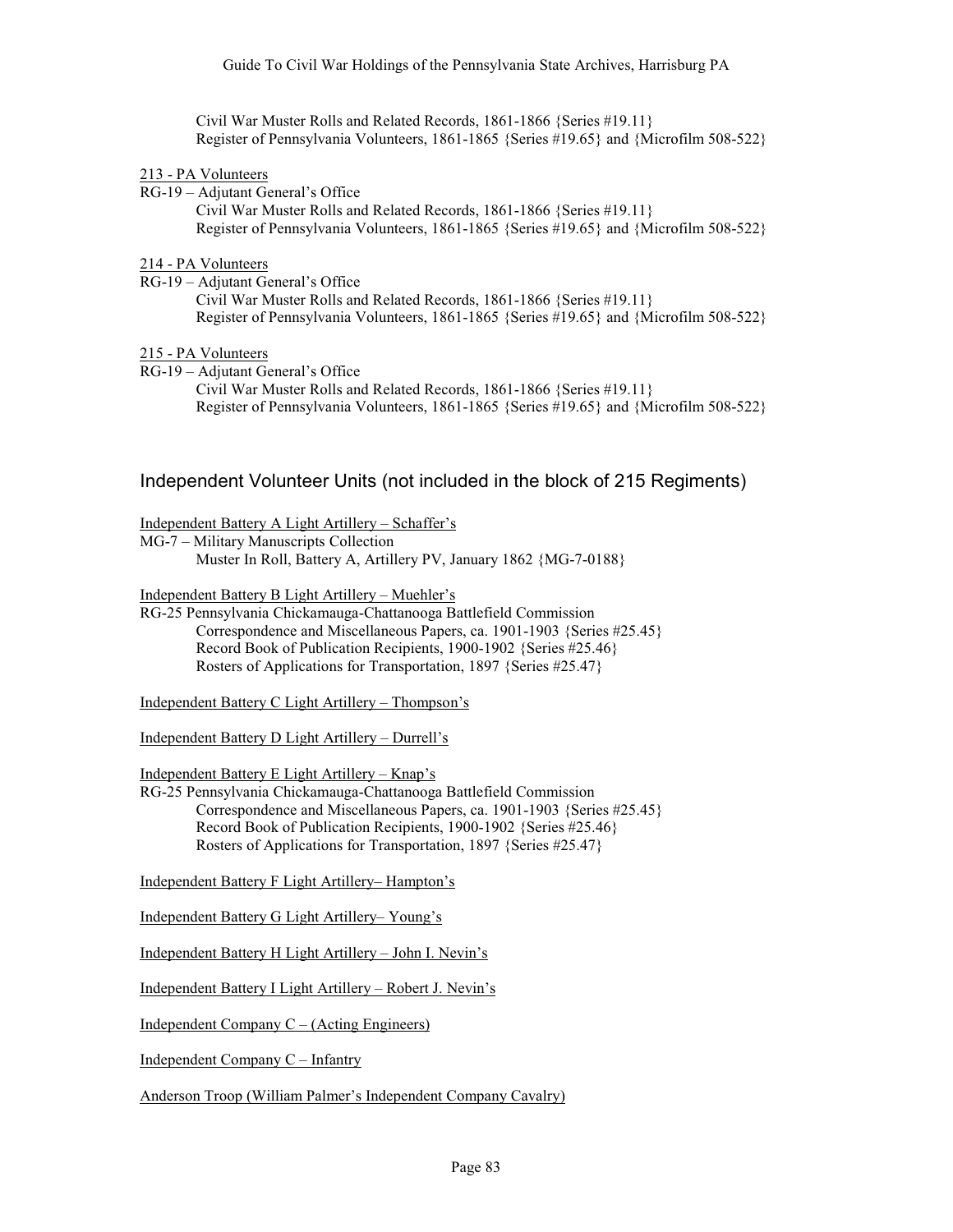MG-7 – Military Manuscripts Collection

Letter from Charles Betts, Captain of Anderson Troop at Camp Garesche' near Murfreesboro TN, to Col. William Palmer, Headquarters, 2 March 1863 {MG-7-0088}

- MG-262 Miscellaneous Microfilm
	- Papers of William Jackson Palmer, 1822-1948. The collection contains a large number of documents, maps, a diary, and letters of William J. Palmer, Anderson Troop, and later 15<sup>th</sup> Pennsylvania Cavalry, 160<sup>th</sup> Regiment PV, 1862-1865. The collection contains a large volume of documents including: receipts, applications, military campaign notes, hand-drawn maps, orders, circulars, petitions, sick leaves, reinstatements, reconnaissance reports, correspondence related to prisoner exchanges, muster rolls, safe conduct passes, papers related to the mutiny of the  $15<sup>th</sup> PA$  Cavalry, court martial papers, military forms and an account of the Siege of Richmond {MG-262-Microfilm 1557 (reel 3 of the William Jackson Palmer Papers)}

Edward Sanno's Independent Company, Pennsylvania Cavalry

MG-7 – Military Manuscripts Collection Certificate of Service for John W. Snavely, Private, Captain Eward Sanno's Independent Company, Pennsylvania Cavalry, 15 August 1902 {MG-7-0145}

Ringgold Battalion Cavalry

Independent Battalion Cavalry

 $1<sup>st</sup>$  Battalion - Infantry (100 Days)

MG-7 – Military Manuscripts Collection

Certificate of Service for George W. Leonard, Company A, 1<sup>st</sup> Battalion, Pennsylvania Volunteer Infantry, no date {0132}

1<sup>st</sup> Battalion - PA Marine Fortification Artillery (Segebarth's Battalion)

MG-7 – Military Manuscripts Collection Commission of John S. Stevenson as Captain, Battery A,  $1^{\text{st}}$  Battalion, 20 January 1862 {0148}

Thomas A. Scott Regiment

RG-2 Auditor General's Office

Board of Military Claims History Relating to the Thomas A. Scott Regiment, 1869 {Series #19.30}

## Emergency Militia

RG-19 – Adjutant General's Office Report on the Total Strength of the Ninety-Day Militia, 1863 {Series #19.67} Civil War Muster Rolls and Related Records, 1861-1866; *this series contains muster rolls and/or other documents relating to most militia units, including those not specifically listed below* {Series #19.11}

RG-13 – PHMC-Bureau of Archives and History Militia Law Index Cards by Unit, ca. 1791-1870 {Series #13.34} Militia Law Chronological Index Cards, ca. 1791-1870 {Series #13.35}

## 2<sup>nd</sup> Militia, 1862

MG-7 – Military Manuscripts Collection

Letter from John S. Witmer, Paradise, to Grandfather, 29 September 1862, concerning his service near Hagerstown and the aftermath of Antietam Battlefield {MG-7-0084}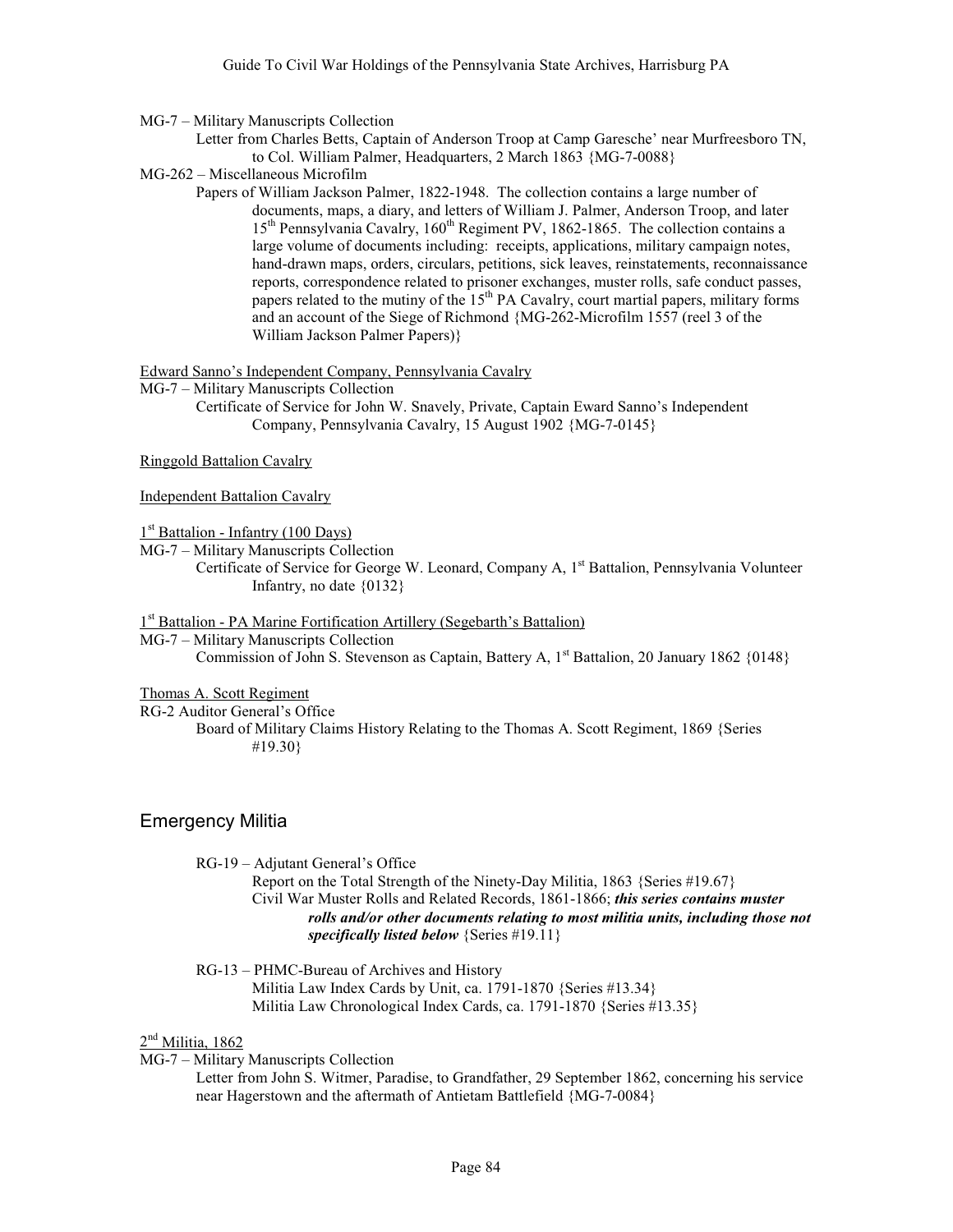#### 4<sup>th</sup> Militia, 1862

MG-7 – Military Manuscripts Collection

Materials Relating to Sergeant Henry P. Sessigner of Schuylkill County, Company F, 4<sup>th</sup> Regiment PA Militia and Company H, 173<sup>rd</sup> Regiment PV, no date {MG-7-0390}

#### 12<sup>th</sup> Militia, 1862

Correspondence from James Braddock asking for Enlistment and Discharge papers for his father John with receipt of service in the  $12<sup>th</sup>$  Regiment (3 Months), Company B, and Company F, 22nd Regiment Pennsylvania Cavalry {MG-7-0101}

#### Independent Artillery Companies, 1862

MG-340 – Benjamin L. Forster Collection

Contains papers, three Civil War telegrams, and correspondence with the Adjutant General's Office related to Benjamin L. Forster, 2nd Lieutenant, Independent Artillery Company of the Militia {MG-340}

Miscellaneous Militia, 1861-62

MG-7 – Military Manuscripts Collection – Henry Pleasants Collection

Commission for  $2<sup>nd</sup>$  Lieutenant, Tower Guards, 1<sup>st</sup> Brigade, 6<sup>th</sup> Division, Uniformed Militia, 19 April 1861 {MG-7-0138}

## $20^{th}$  Militia, 1863

MG-7 – Military Manuscripts Collection

Discharge of Reed, Sergeant Company B, 20th Regiment Pennsylvania Militia, 1 August 1863 {MG-7-0139}

 $27<sup>th</sup>$  Militia, 1863

MG-7 – Military Manuscripts Collection

Discharge of William Price, Musician, Company K, 27<sup>th</sup> Regiment Pennsylvania Militia, 1 August 1863 {MG-7-0140}

28<sup>th</sup> Militia, 1863

MG-7 – Military Manuscripts Collection

Discharge of Donehower, Private, Company D, 28<sup>th</sup> Regiment Pennsylvania Volunteers Militia. 28 July 1863 {MG-7-0120}

# 34<sup>th</sup> Militia, 1863

Discharge of Charles E. Amidon, Corporal, Captain J. H. Smith's Company 34<sup>th</sup> Regiment Pennsylvania Volunteer Militia and Photograph, 10 August 1863 {MG-7-0115}

#### 37<sup>th</sup> Militia, 1863

MG-7 – Military Manuscripts Collection

Discharge Certificate of Benjamin Urich, Corporal, Company D, 37<sup>th</sup> Regiment PA Militia, 1863 and Private, Company B, 1<sup>st</sup> Provisional Regiment PA Cavalry, 1865, 11 March 1885 {MG-7-0276}

## 38<sup>th</sup> Militia, 1863

MG-7 – Military Manuscripts Collection

Discharge of Charles E. Amidon, Corporal, Captain J. H. Smith's Company 34<sup>th</sup> Regiment Pennsylvania Volunteer Militia and Photograph, 10 August 1863 {MG-7-}

#### $39<sup>th</sup>$  Militia, 1863

- MG-7 Military Manuscripts Collection
	- Commission for Henry E. Hine, 2<sup>nd</sup> Lieutenant, Company I, 39<sup>th</sup> Regiment Pennsylvania Militia, 4 July 1863 {MG-7-0126}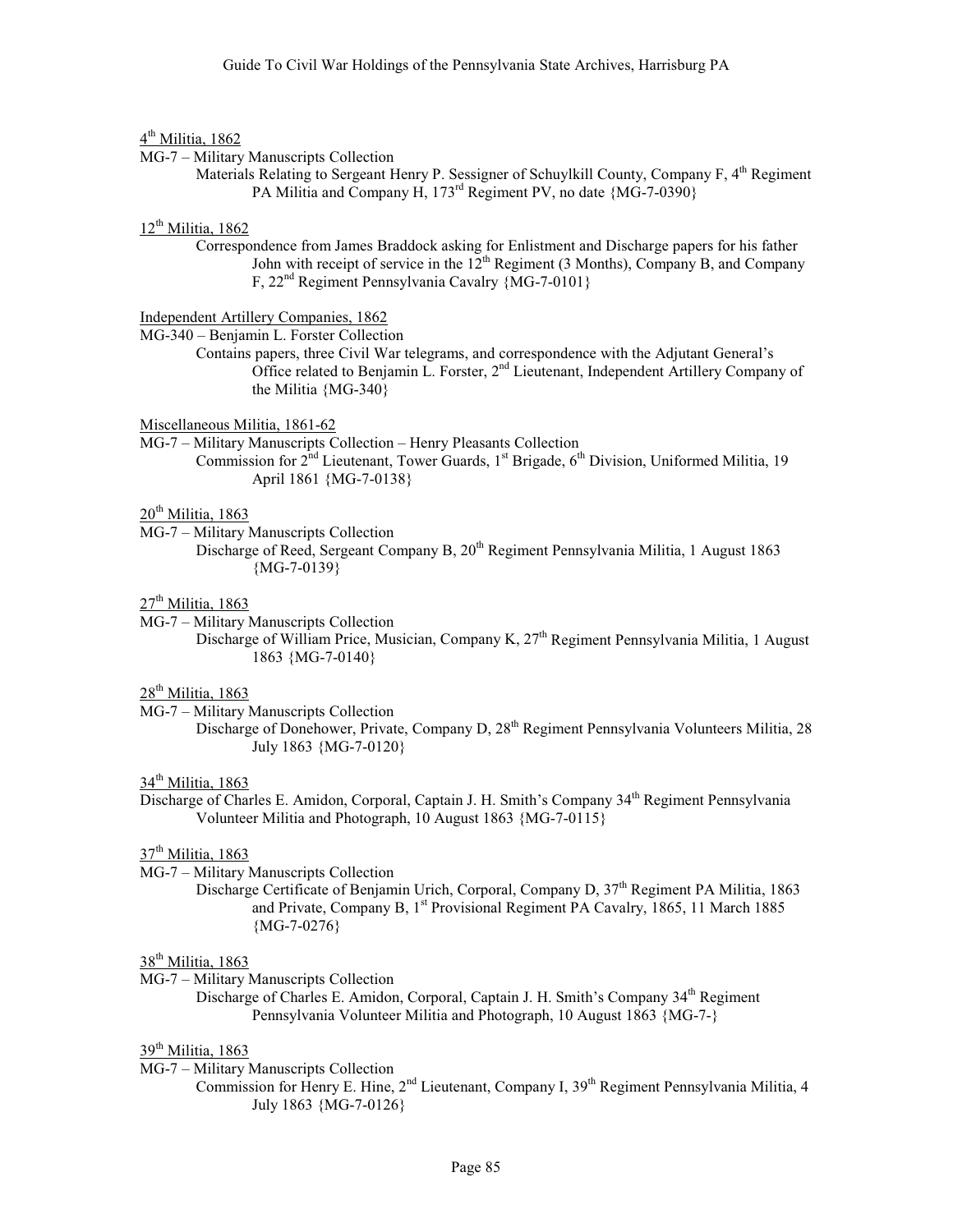46<sup>th</sup> Militia, 1863

MG-7 – Military Manuscripts Collection

Clothing Book, Company K,  $46<sup>th</sup>$  Regiment PVM, 1863 {MG-7-0360}

#### 47<sup>th</sup> Militia, 1863

MG-6 Diaries and Journals Collection

Civil War Journal of Dr. William Henry Egle, July 14, 1863-July 13, 1865, 1 vol. {MG-6} and {Microfilm 2231}

## 54<sup>th</sup> Militia, 1863

MG-7 – Military Manuscripts Collection

Bible Carried by John Oursler, Private, Company K,  $11<sup>th</sup>$  Regiment PV, Sergeant, Company G, 135<sup>th</sup> Regiment PV, Captain, Company B,  $54^{th}$  Regiment Militia of 1863  ${MG-7-0217}$ 

#### Independent Organizations, Militia, 1864

MG-7 – Military Manuscripts Collection

Discharge, Private, Lieutenant C. H. Company of 100 Day Volunteers, 30 November 1864 {MG-7-0146}

## U.S. Colored Troops

MG-6 – Diaries and Journals Collection Civil War Journal of Dr. William Henry Egle, July 14, 1863-July 13, 1865, 1 vol. – Comments on African American soldiers with whom he served. {MG-6} and {Microfilm 2231}

MG-7 – Military Manuscripts Collection Letter appointing Josiah Chance to Captaincy of 127<sup>th</sup> Regiment USCT, at Camp William Penn, 6 September 1864 {MG-7-0386}

MG-124 – Robert Taggert Papers, 1861-1864

Civil War diary, correspondence and related materials of Captain Robert Taggert, 9<sup>th</sup> Regiment Pennsylvania Reserves. The diary contains entries describing Taggert's thoughts on slavery and "colored men" {MG-124}

#### MG-262 – Special Microfilms Collection Negroes in Military Service in the United States {Microfilm 2040}

Twenty-sixth United States Colored Regiment

MG-7 – Military Manuscripts Collection

- Appointment of John Reed as Second Lieutenant, 26<sup>th</sup> Regiment, Colored Troops, 7 March 1864 {MG-7-0139}
	- Appointment of John Reed as First Lieutenant, 26<sup>th</sup> Regiment, Colored Troops, 30 May 1865 {MG-7-0139}

Discharge of Reed, First Lieutenant, 26<sup>th</sup> Regiment, Colored Troops, 28 August 1865 {MG-7-0139}

Eighty-second United States Colored Regiment MG-7 – Military Manuscripts Collection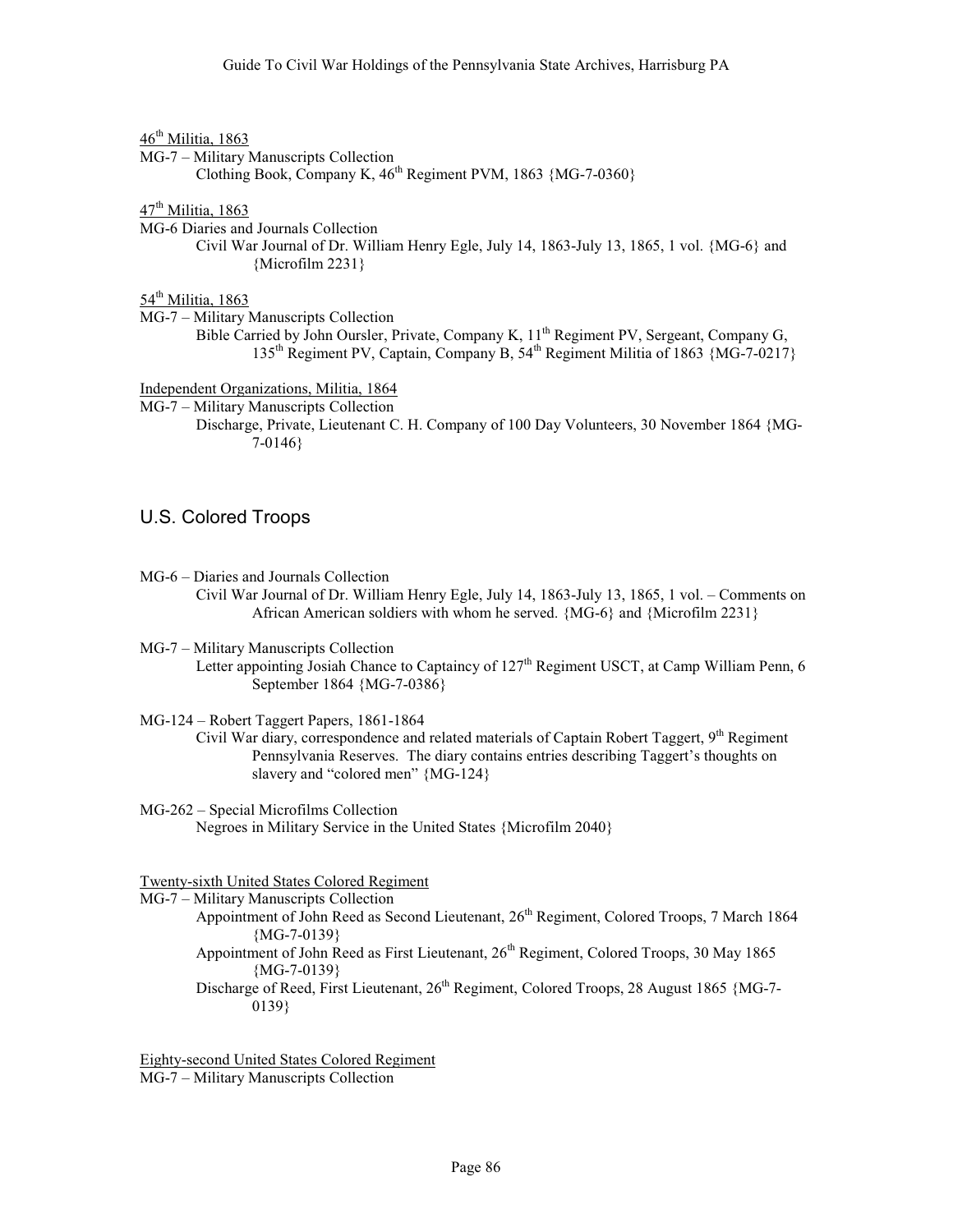Appointment of John Reed as First Lieutenant,  $82<sup>nd</sup>$  Regiment, Colored Troops, 21 September 1865 {MG-7-0139}

#### One Hundred and Sixteenth United States Colored Regiment

MG-6 Diaries and Journals Collection

Journal of Dr. William Henry Egle, July 14, 1863-July 13, 1865, 1 vol. {MG-6} and {Microfilm 2231}

#### *See also:*

Bates, Samuel P. History of Pennsylvania Volunteers, 5 Volumes. Harrisburg: B. Singerly - State Printer, 1869-1871. Copy available at the Pennsylvania State Archives.

County Histories – usually list men in county units which served during the Civil War

Hodge, Ruth E. *Guide to African American Resources at the Pennsylvania State Archives*. Harrisburg, Pennsylvania Historical and Museum Commission, 2000.

National Archives, Washington DC

- United States Military Service Records not available at the Pennsylvania State Archives "Special Schedule of Union Veterans and Widows" from the 1890 Federal Census – Available on microfilm (Repository: National Archives)
- Negroes in Military Service in the United States Available at the PA State Archives on Microfilm {MG-262 - Microfilm 2040}
- *Military Service Records: A Select Catalog of National Archives Microfilm Publications*. Washington, DC, National Archives Trust Fund Board, 1985.

*-- Service Records*

U.S. Army Military Institute. Unit histories and soldier letters and diaries at the U.S. Army Military History Institute, Upton Hall, Carlisle Barracks, Carlisle, PA 17103-5008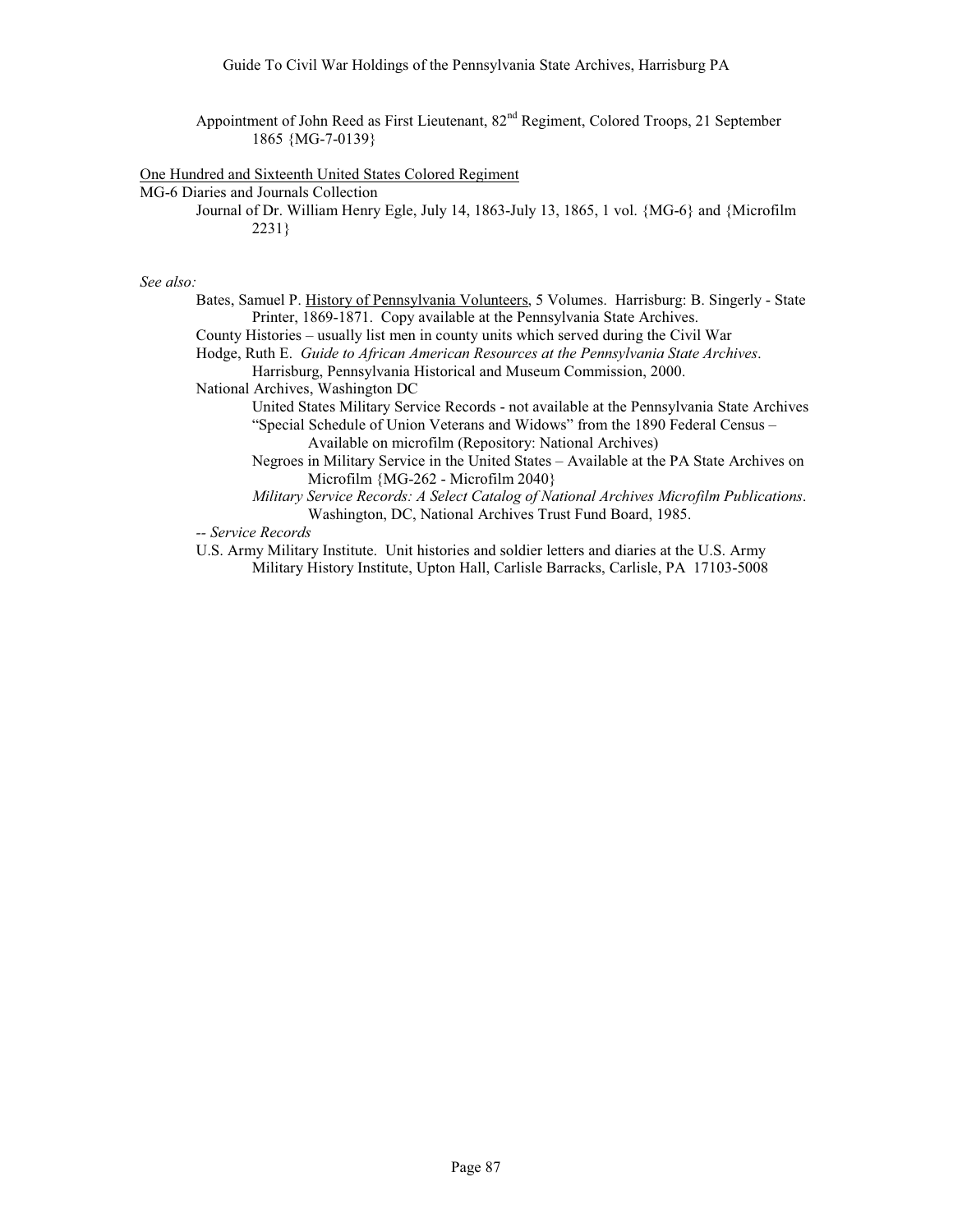# *Religion/Clergy/Conscientious Objectors*

- RG-19 Adjutant General's Office
	- Conscientious Objector Depositions, 1862 {Series #19.15} and {Microfilm 505-507}; also see 1862 Register of Conscientious Objectors at the National Archives {Microfilm 4187} Records of Drafted Men and Substitutes, Including County and Township Draft Lists, Muster and Descriptive Rolls, and Lists of Deserters and Conscientious Objectors, 1862, 1864-1865 {Series #19.59} and {Microfilm 498-501}
- MG-7 Military Manuscripts Collection
	- *Hymn Book for the Army and Navy, The Soldier's Textbook*, American Tract Society, Carried by Isaac Houseman, 173rd Regiment PV {MG-7-0210}
		- Bible Carried by John Oursler, Private, Company K, 11<sup>th</sup> Regiment PV, Sergeant, Company G, 135th Regiment PV, Captain, Company B, 54th Regiment Militia of 1863 {MG-7-0217} New Testament, New York Bible Society, 1864, Presented to B. F. Barnhart, Company G, 208<sup>th</sup>
			- Regiment PV, Harrisburg, 13 September 1864 {MG-7-0194}
		- Book of Psalms, no date {MG-7-0142}
		- Protest of Sundry Citizens of Somerset County against the Commission of Reverend M. Reiter as Chaplain in the Army, 31 March 1863 {MG-7-0342}
- MG-8 Miscellaneous Pennsylvania Manuscripts Holy Bible, Philadelphia: Lippincott, Granfo & Co., 1855 with note stating: "Wm. H. Beeks Bible used at Gettysburg…" {MG-8-309} "Conscious Scruples" by Druckenmiller (poem), November 1862, broadside/circular {MG-8-715}
- MG-212 William E. Stewart Collection, 1861-1946 Contains a copy of the *Soldier's Prayer Book*, 1861 {MG-212}

MG-262 – Special Microfilm Collection

Register of Aliens and Persons Having Conscientious Scruples Against Bearing Arms (National Archives) {MG-262-microfilm 4187}

*See Also:*

Juniata College – Cassell Collection

National Archives and Records Administration – Record Group 110, Records of the Provost Marshall General's Bureau (Draft Records)

Swarthmore College – Friends Historical Collection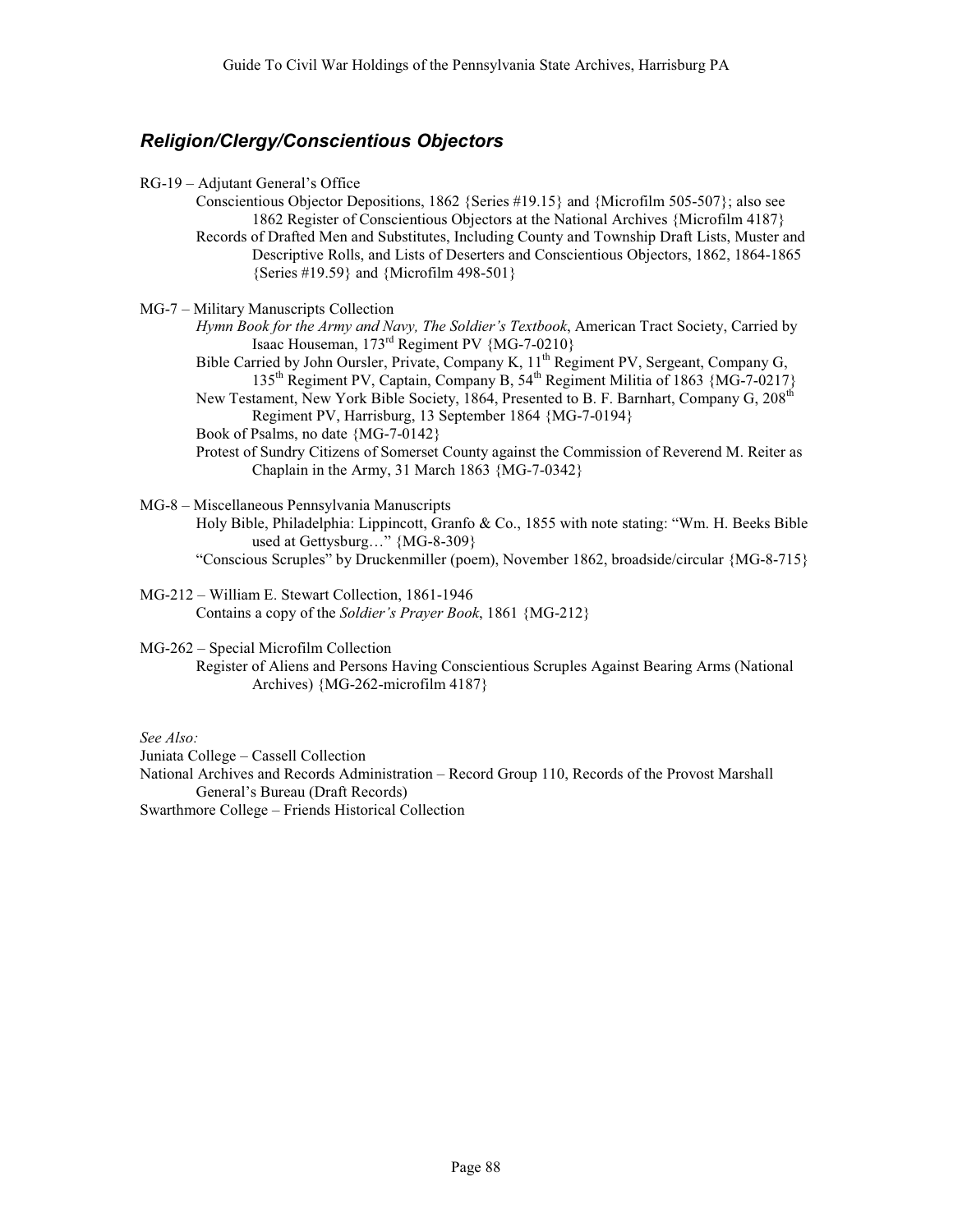# *Service Records/Lists/Rosters (Not Unit Specific)*

| RG-19 - Adjutant General's Office<br>Civil War Veteran's Card File, 1861-1866 {Series #19.12} and {Microfilm 3176-3251}<br>Civil War Muster Rolls and Related Records, 1861-1866 {Series #19.11}<br>Commanders of the Pennsylvania Volunteer Militia, ca. 1862-1863 {Series #19.13}<br>Consolidated Morning Report Books of Pennsylvania Volunteers, 1861-1865 {Series #19.16}<br>Descriptive Books of Regiments and Companies, 1861-1864 {Series #19.21}<br>Record Book of Regimental Staff and Company Officers, Pennsylvania Volunteers, 1861-1863<br>{Series #19.55}<br>Lists of Deserters and Substitute Deserters, 1861-1866 {Series #19.36} and {Microfilm 493}<br>Miscellaneous Discharge Certificates, 1861-1866 {Series #19.45} and {Microfilm 493}<br>Miscellaneous Registers, Rosters, and Lists, 1859-1872 {Series #19.46}<br>Paymaster Accounts, 1861-1866 {Series #19.50}<br>Records of Applications for Military Positions, Vacancies, Appointments, Resignations, and<br>Commissions Issued, 1861-1865 {Series #19.58}<br>Register of Sick and Wounded Soldiers, ca. 1861-1865 {Series #19.64} and {Microfilm 493-494}<br>Register of Pennsylvania Volunteers, 1861-1865 {Series #19.65} and {Microfilm 508-522}<br>Report on the Total Strength of the Ninety-Day Militia, 1863 {Series #19.67}<br>List of Men in Pennsylvania Regiments in the Army of the Potomac, Undated {Series #19.33} |
|----------------------------------------------------------------------------------------------------------------------------------------------------------------------------------------------------------------------------------------------------------------------------------------------------------------------------------------------------------------------------------------------------------------------------------------------------------------------------------------------------------------------------------------------------------------------------------------------------------------------------------------------------------------------------------------------------------------------------------------------------------------------------------------------------------------------------------------------------------------------------------------------------------------------------------------------------------------------------------------------------------------------------------------------------------------------------------------------------------------------------------------------------------------------------------------------------------------------------------------------------------------------------------------------------------------------------------------------------------------------------------------------------------------|
| RG-19 – Surgeon General's Office<br>Record Book of Medical Officers of the Pennsylvania Volunteers {Series #19.170}<br>Register of Surgeons and Assistant Surgeons, 1861-1866 {Series #19.172}<br>Returns of Medical Officers Connected with Pennsylvania Regiments, 1861-1864 {Series<br>#19.175}                                                                                                                                                                                                                                                                                                                                                                                                                                                                                                                                                                                                                                                                                                                                                                                                                                                                                                                                                                                                                                                                                                             |
| RG-2 - Auditor-General's Office<br>Militia [Financial] Accounts, 1809-1864 {Series #2.54}                                                                                                                                                                                                                                                                                                                                                                                                                                                                                                                                                                                                                                                                                                                                                                                                                                                                                                                                                                                                                                                                                                                                                                                                                                                                                                                      |
| RG-47 – Records of the County Governments on Microfilm (Counties listed in alphabetical order)<br><b>Armstrong County</b><br>Applications for Burial of Deceased Soldiers, 1885-1922 {microfilm 5765}<br>Applications for Burial of Widows of Soldiers, 1916-1923 {microfilm 5765}<br>Applications for Burial of Deceased Servicemen and their widows, 1922-1937<br>{microfilm $5765$ }<br>Clearfield County<br>Soldiers discharged from military service in the Civil War between 1862-1865                                                                                                                                                                                                                                                                                                                                                                                                                                                                                                                                                                                                                                                                                                                                                                                                                                                                                                                   |
| {microfilm 7372}<br>Cumberland County<br>Soldiers discharged from military service in the Civil War between 1862-1865<br>{microfilm 12486}<br>Dauphin County<br>Soldiers' Burial Records 1902-1933 {microfilm 8878-8881}<br>Elk County<br>Militia Enrollment 1864 {microfilm}<br>Lebanon County<br>Soldiers Discharge Dockets, 1862-1865 {Microfilm 2450}<br>Veterans Grave Registration, 1800-1932 {Microfilm 2450}<br>Assessors Military Rolls (By Township) {Microfilm 2451-2452}<br>Descriptive List of Desertions, 1860-1865 {Microfilm 2453}<br>Somerset County<br>Graves Registration Records {Microfilm 5854}<br>General Index to Discharged Service Persons, 1864-1968 {Microfilm 2984}                                                                                                                                                                                                                                                                                                                                                                                                                                                                                                                                                                                                                                                                                                               |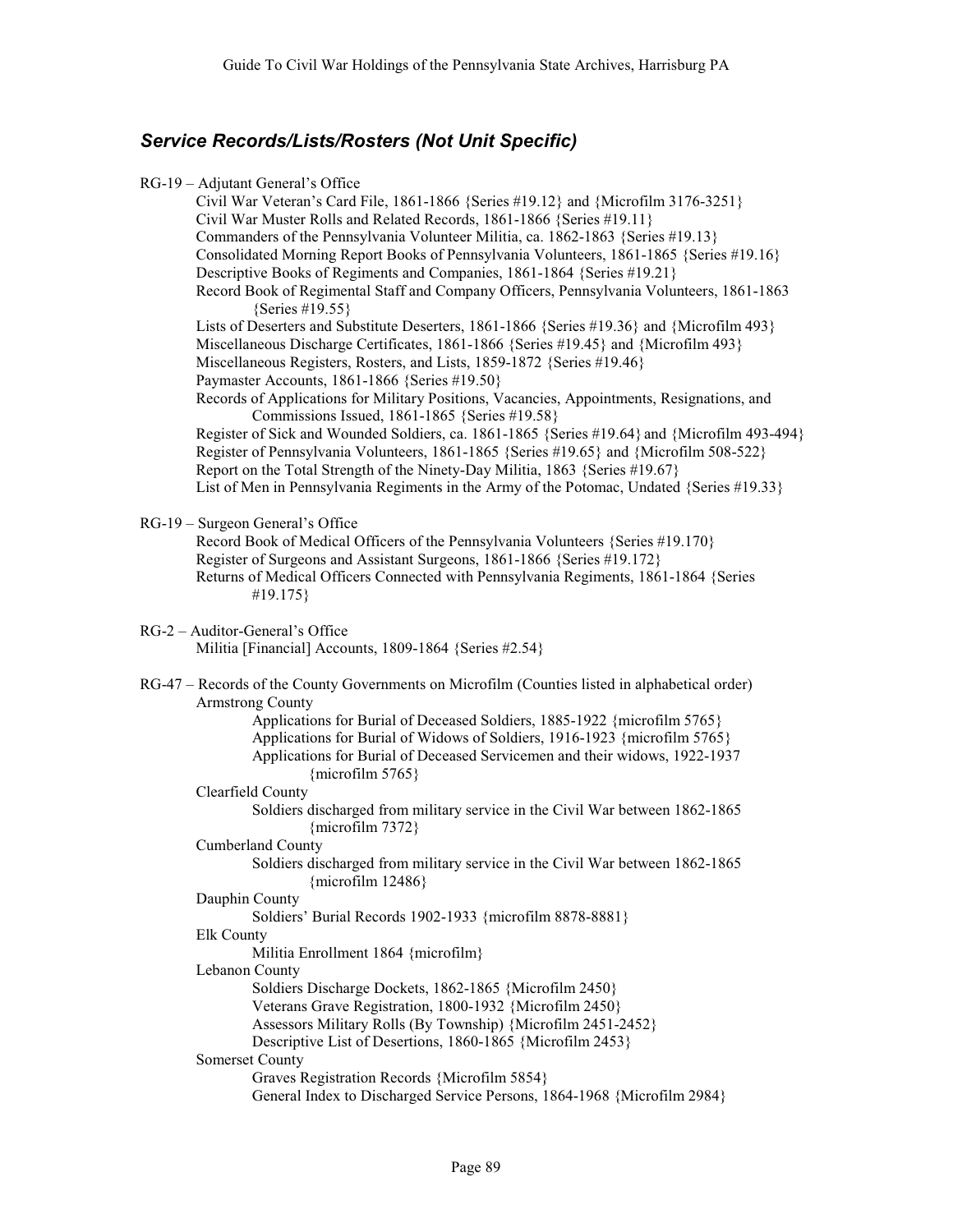Veteran's Discharge Books and Indexes {Microfilm 5852-5853} Washington County Veterans' Grave Register {Microfilm 6951-6952} Cemetery Maps of Solders' Grave Registrations {Microfilm 6937} York County Military Enrollment List, 1865 {Microfilm 6690} Record of Deceased Soldiers and Sailors, 1923-1932 {Microfilm 6690} Record of Indigent Deceased Soldiers and Sailors, 1891-1924 {Microfilm 6690}

- MG-1 Appointments and Commissions Collection, 1753-1904
- MG-7 Military Manuscripts Collection
	- Roll Book of Company G, kept by Orderly Sergeant Franklin Klees, September 1862 May 1863, leather bound {0086}
	- Seneca G. Simmons,  $7<sup>th</sup>$  and  $4<sup>th</sup>$  U.S. Infantries;  $5<sup>th</sup>$  Regiment PV {0257}
	- Muster Out Roll of Company C, Departmental Troop Infantry, 9 June 1863, Lawrence County, no date for Muster Out {0325}

Enrollment Record for Military Duty, 18 January 1865 {0339}

- Discharge of Johnson Roney,  $1^{st}$  Sergeant,  $59^{th}$  Company,  $2^{nd}$  Battalion VRC, 2 January 1865  ${0347}$
- MG-17 Samuel Penniman Bates Papers, 1853-1895

Meadville educator appointed state historian in 1864 and charged with preparing a history of Pennsylvania Volunteers. This collection contains research notes and manuscripts related to his published works including: *History of Pennsylvania Volunteers, Battle of Chancellorsville,* and his *Battle of Gettysburg.* The collection also contains Civil War photos and references to the battles of Antietam, Gettysburg, Murfreesboro, and the Wilderness {MG-17}

#### *See Also:*

National Archives and Records Administration.

Civil War Pension Records

- *Military Service Records: A Select Catalog of National Archives Microfilm Publications*. Washington, DC, National Archives Trust Fund Board, 1985.
- Negroes in Military Service in the United States Available at the PA State Archives on Microfilm {MG-262 - Microfilm 2040}
- Records of the Provost Marshall General's Bureau (Draft Records)
- "Special Schedule of Union Veterans and Widows" from the 1890 Federal Census Available at the PA State Archives on microfilm {microfilm 1890 U.S. Census}

United States Military Service Records

U.S. Army Military Institute. Unit histories and soldier letters and diaries at the U.S. Army Military History Institute, Upton Hall, Carlisle Barracks, Carlisle, PA 17103-5008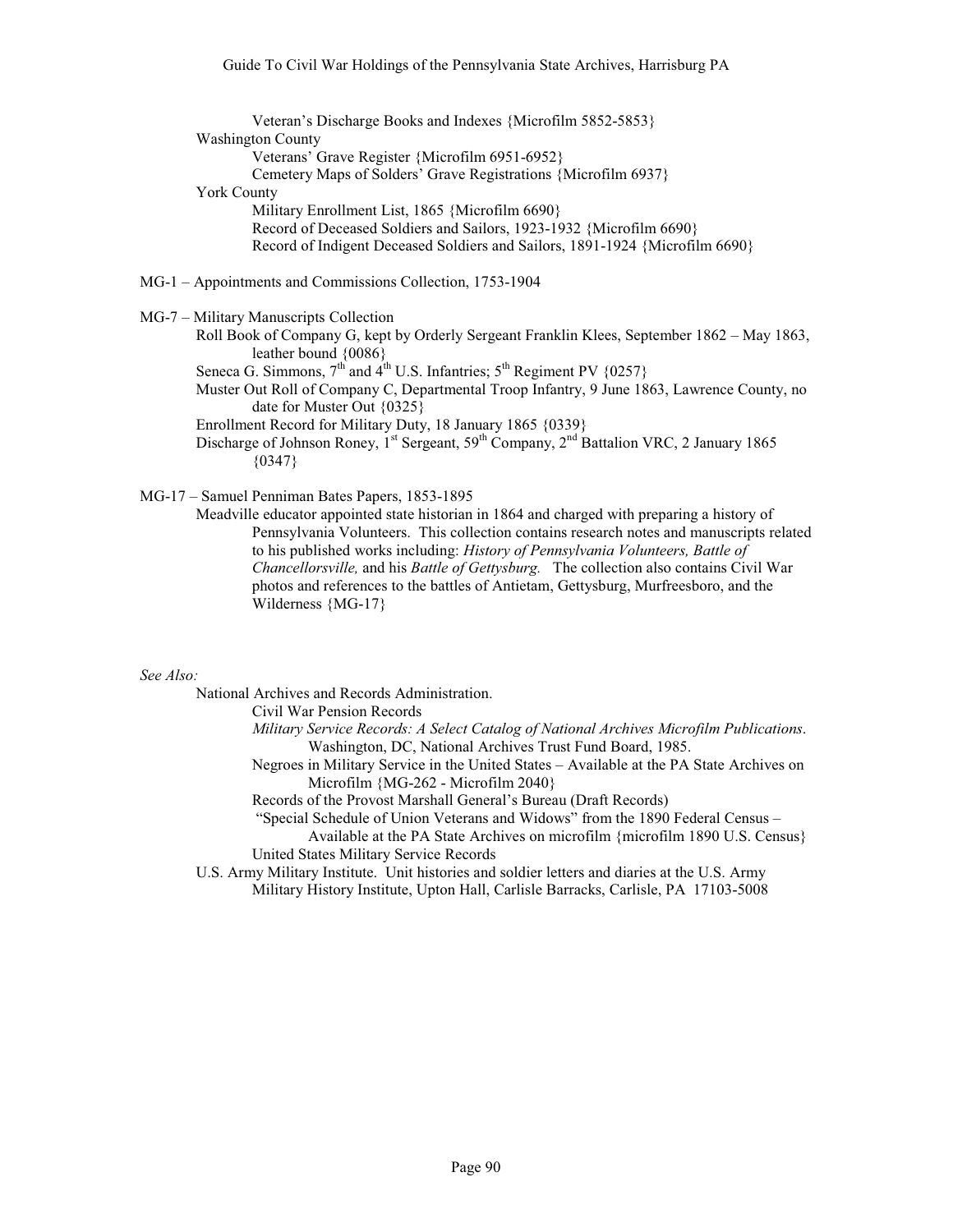# *Social*

## Abolition of Slavery/Underground Railroad

MG-8 – Miscellaneous Pennsylvania Manuscripts

Map of Gettysburg & Adams County Underground Railroad Routes {704} "Fremont and Victory: a Rallying Song – tune of Marseilles Hymn," no date, broadside/circular {715}

MG-28 – James Buchanan Collection, 1815-1863 {MG-28}

MG-262 – Special Microfilm Collection

Letters and papers from Joseph A. Shaw,  $12<sup>th</sup>$  Maine Regiment. The letters contain references to battles on the lower Mississippi, descriptions of camp life, and philosophy on the freeing of the slaves {MG262-microfilm 1144} Records of the Pennsylvania Abolitionist Society {MG262-microfilm 1602-1606}

#### *See Also:*

Blockson, Charles L. *Black Genealogy*. Eglewood Cliffs, Prentice Hall, 1977. Hodge, Ruth E. *Guide to African American Resources at the Pennsylvania State Archives*. Harrisburg, Pennsylvania Historical and Museum Commission, 2000.

## Women and Children

MG-7 – Military Manuscripts Collection Receipt, 20 September 1862, from the Union Volunteer Refreshment Saloon and Hospital  ${MG-7-0024}$ 

MG-98 – Orbison Family Papers, 1750-1902 Includes the papers of Ellen Matilda Orbison Harris, Secretary of the Philadelphia Ladies' Aid Society {MG-98-Subseries 2}

MG-93 – Moore Family Papers

Includes a letter from Mrs. Mary Parker to her father, Isaac B. Parker, explaining the depredations in Carlisle by Confederate Soldiers during the Civil War, 1863 {MG-93}

MG-211 Richmond (Mansfield) Ladies Soldiers Aid Society Papers, 1861-1865 {MG-211}

### Miscellaneous Social

RG-2 – Auditor General's Office Claims for Land Damages Submitted to Common Pleas Court, 1862-1871 {Series #2.48}

#### MG-6 – Diaries and Journals Collection

Diaries of John F. Koerper, 1862-1864, 1871, 4 vol. – (includes descriptions of life in Harrisburg, PA 1862-63)

MG-7 – Military Manuscripts Collection

Letter from J. M. Dart, Bridgeport Alabama, to "Cousin Jennie" documenting the poor tenant inhabitants of Tennessee and Virginia, 26 October 1863 (Newspaper Clipping) {MG-7-0075}

Letter from Samuel S. Obourn, Fort Pickering, to Mother, 24 July 1862 {MG-7-0077}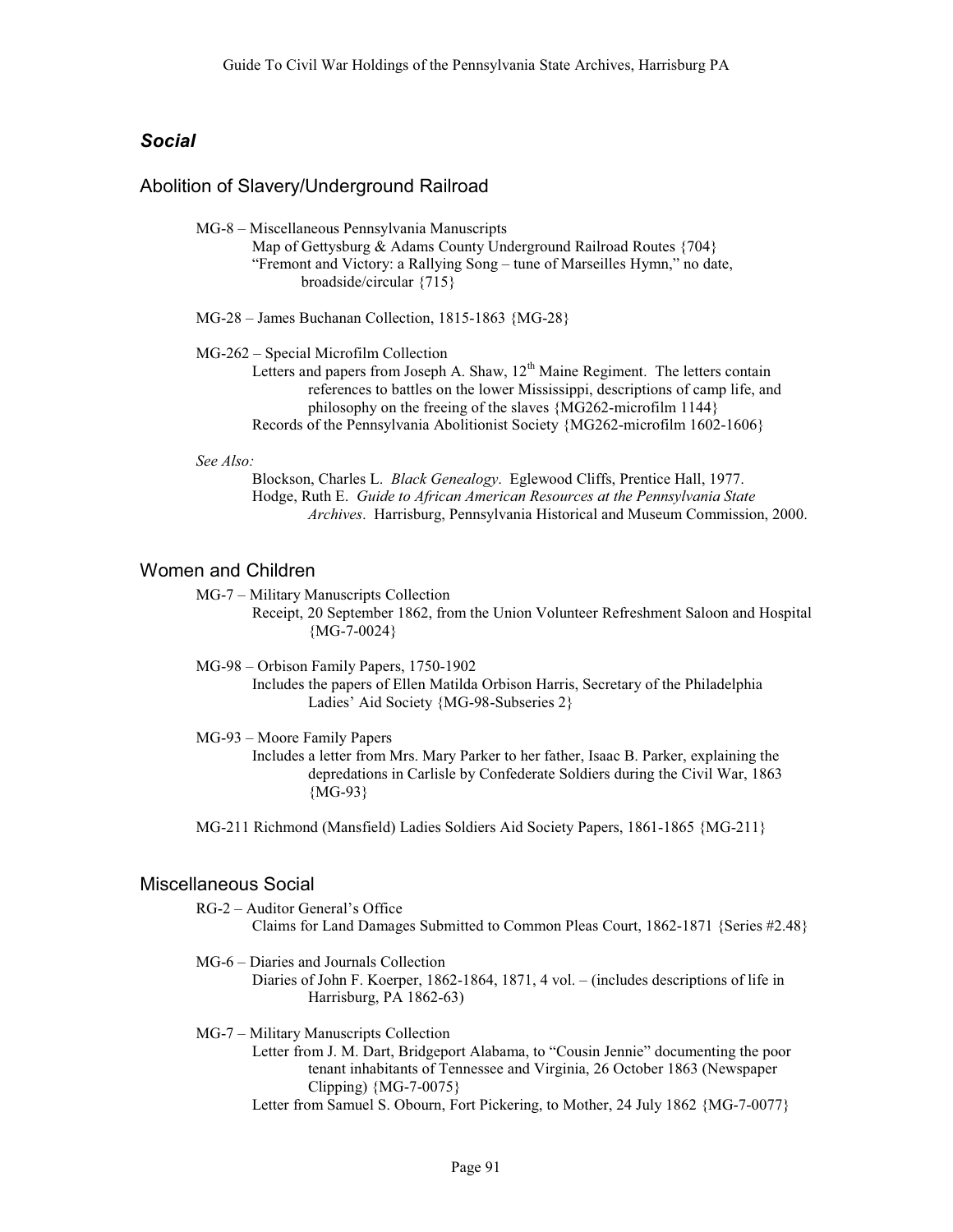Letter from Florinda P. and Samuel L. Briggs, Marine, to Mother [of Samuel Obourn] regarding "Samey's effects" and pension, 15 October 1865 {MG-7-0077}

Letter from unsigned, Sulpher Springs VA, to "Kind Jennie," 18 August 1862 (A note indicates the letter was picked up on the battlefield by W. P. Blackburn, no date) {MG-7-0082}

Letter from H. S. Lamm, Camp near Fairfax Seminary, to "Esteemed Friend," 8 September 1862 (131<sup>st</sup> Regiment, Company B)  ${MG-7-0089}$ 

- Grant Edition of the *Vicksburg Daily Citizen*, 2 July 1863 (printed on wallpaper) {MG-7-0085} Also available on Microfilm
- Letter from [Priv.] Hougham, Battery A Pottsville, PA, to "Dear Brother" about his trip from Washington to Pottsville, 4 August 1863 {MG-7-0090}

Receipt for Excise Tax on Special Income for 1863, 8 February 1865 {MG-7-0195} Receipt for Excise Tax on income for 1864, 30 August 1865 {MG-7-0195}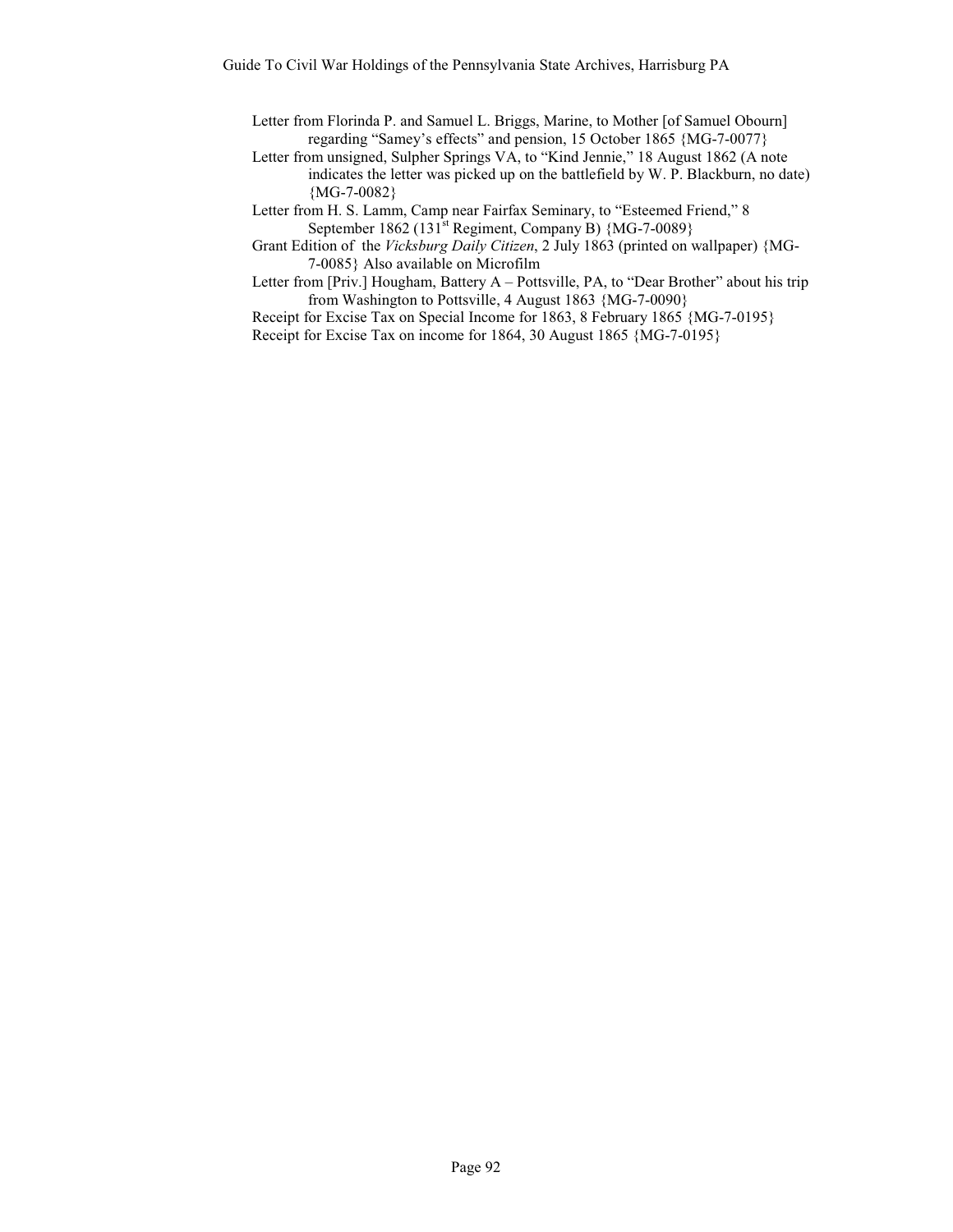# *Veteran Groups and Affairs*

# Grand Army of the Republic (G. A. R.)

- MG-7 Military Manuscripts Collection
	- Newspaper photo of Surviving Members of G. A. R. Post 58, New Castle, PA, (early  $20^{th}$  Century) no date {MG-7-0093}
	- G. A. R. Post #50, Titusville, Department of Pennsylvania, Notice of Death of Henry Wicker, 2 January 1916 {MG-7-0153}
	- Listing of furnishings of G. A. R. Post (most likely Colonel S. G. Simmons), Post #58, Harrisburg  ${MG-7-0201}$
	- Rosters for three G. A. R. Posts, Typed Sheets: #79-Conshohocken, #515-George B. McClellan, #591-Colonel Own Jones (with Burial Places) {MG-7-0202}

G. A. R. Post #58 Collection of Newsclippings and Miscellaneous Documents {MG-7-0203} Roster of the G. A. R. Posts in Pennsylvania, 1916 {MG-7-0204}

Simon Cameron, G. A. R. Post #78, Pennsylvania Charter, 17 February 1890 {MG-7-0264}

Simon Cameron, G. A. R. Post #78, United States Charter, 22 June 1877 {MG-7-0265}

Rosters of G. A. R. Posts in Pennsylvania, 1886, 1891; two volumes for the  $2<sup>nd</sup>$  and  $3<sup>rd</sup>$  Annual Reunion of 1<sup>st</sup> Rifle Regiment PRVC, 1888, 1889 on notepaper {MG-7-0278}

- Letter on behalf of Mrs. Philip Sheridan acknowledging G. A. R. Post 58's condolences on the death of General Sheridan, 10 September 1888 {MG-7-0280}
- MG-60 Grand Army of the Republic Collection (the entire manuscript group) {MG-60} and {Microfilm 4411-4420}
- MG-171 Samuel Pennypacker Papers Miscellaneous Civil War Reunion Photos, 1896-1908 {MG-171}

# Other Veterans' Groups

- MG-7 Military Manuscripts Collection Roster, Encampment No. 1, Union Veteran Legion, 1896, Pittsburgh (published) {MG-7-0282}
- MG-262 Special Microfilm Collection Records of the Military Order of the Loyal Legion, 1865-1935 {MG-262-Microfilm 1437-1789) Records of G. A. R. Post #134, 1879-1911 {MG-262-Microfilm 1404}

# Soldiers' and Orphans' Homes

- RG-19 Adjutant General's Office
	- Population Record Books of the Pennsylvania Soldiers' and Sailors' Home, 1864-1893 {Series #19.52} and {Microfilm 492}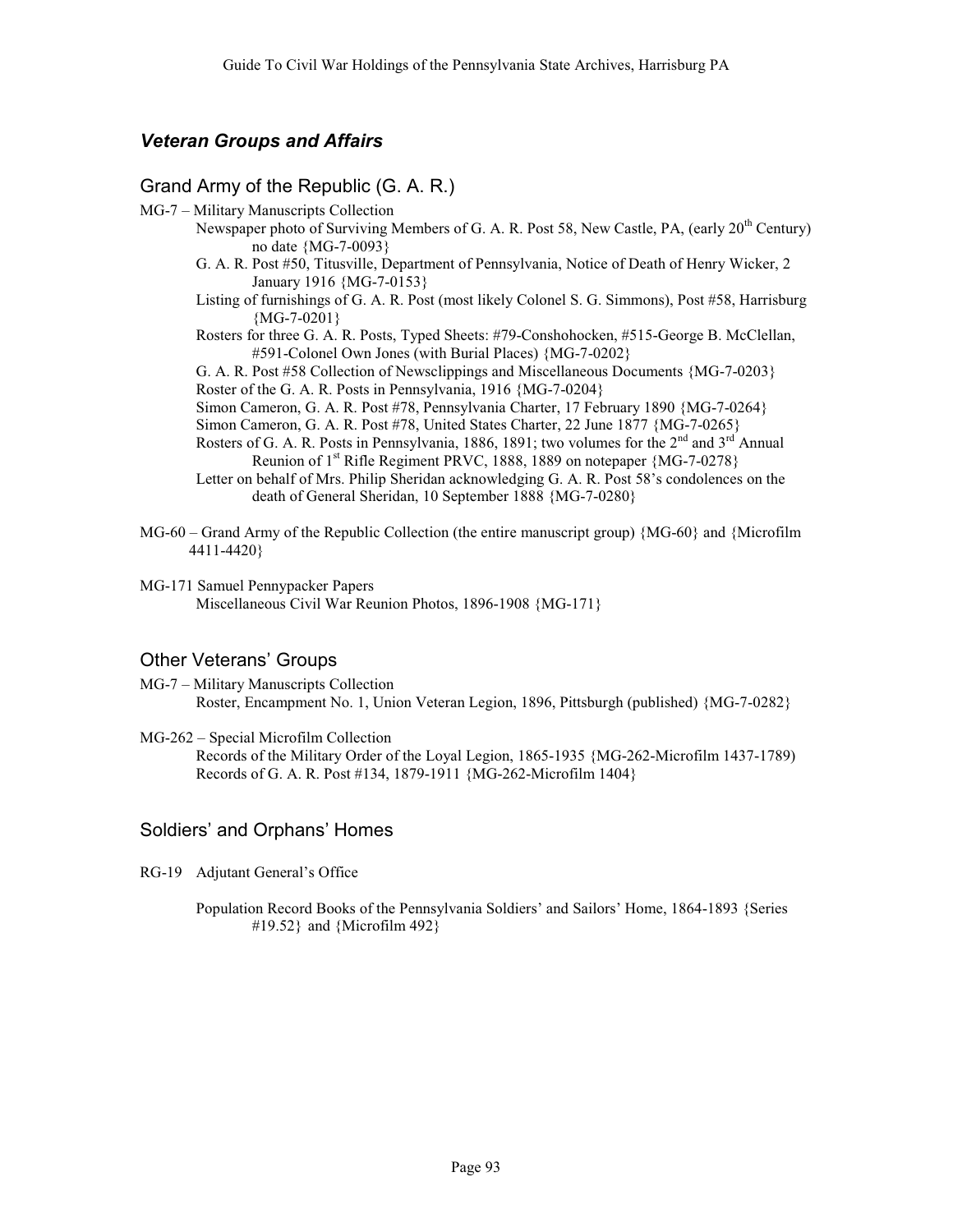# *Uniforms/Personal Equipment/Badges*

RG-19 – Adjutant General's Office

Samples of Canvas, Uniforms, and Hammocks, Undated Civil War Period {Series #19.72} Sketches of Badges to be worn by Different Officers and Enlisted Men, 1863 {Series #19.75}

- RG-19 Quartermaster General's Office Accounts of Equipment Stores and Arms, 1794-1808, 1861-1867 {Series #19.147}
- RG-25 Fiftieth Anniversary of the Battle of Gettysburg Commission Badges, 1913 {Series #25.21}
- MG-7 Military Manuscripts Collection
	- Letter from John S. Witmer, Paradise, to Grandfather, 29 September 1862, concerning his service near Hagerstown and the aftermath of Antietam Battlefield {0084}
	- Copy of Patent for Improvement in Breech Plugs by D. W. Hughes of Arizona, 18 February 1863 {0209}
	- Clothing Statements for part of the  $8<sup>th</sup>$  PA Cavalry, no date {0164}

Clothing Book, Company B, 127<sup>th</sup> Regiment PV, 1861-1863 {0169}

Clothing Book, Company C,  $127<sup>th</sup>$  Regiment PV,  $1862-1863$   $\{0170\}$ 

Clothing Book, Company K,  $127<sup>th</sup>$  Regiment PV,  $1862-1863$   $\{0171\}$ 

Clothing Account, Company C, 198th Regiment PV, 1864-1865 {0177}

Clothing Accounts of Company F,  $211^{th}$  Regiment PV, 1864-1865  $\{0178\}$ 

- Correspondence and Listings and Act creating medals for Worth Infantry and York Rifles, designs of medal, estimated expense, newspapers and clippings, 1891, 1893-1895 {0281}
- Accounts of Clothing, Equipage, Stores, Company G,  $211<sup>th</sup>$  Regiment PV, September 1864-June 1868 {0321}
- Volunteer Descriptive List for Pay and Clothing, Richard F. Taggert, Sergeant, Company G, 141st Regiment PV, 21 September 1863 {0330}
- Account of United States Clothing Allowance to William I. Kiner, Company D, 187<sup>th</sup> Regiment PV, 1864 {0341}
- Inventory of Effects for Milo Dibble, Private, Company I, 2<sup>nd</sup> Regiment Pennsylvania Cavalry (Killed in Action 29 June 1862), 21 July 1864 {0344}

Clothing Book, Company K,  $46<sup>th</sup>$  Regiment PVM, 1863  $\{0360\}$ 

- MG-8 Miscellaneous Pennsylvania Manuscripts Chambers King Collection, 1865-1902 (Discharge Certificate and Cavalry Emblem) {683}
- MG-89 Henry Metcalf Papers, 1832 (1851-1864)-1867
	- Contains military papers of Major Henry Metcalf's service in the 58<sup>th</sup> Regiment PV; the collection includes personal correspondence, special orders, invoices of and receipts for ordnance and ordnance stores, certificates of ordnance and ordnance stores lost or destroyed, receipts for and quarterly returns of clothing, camp and garrison equipage, and authorizations for deductions from soldiers' pay, 1865-1867 {MG-89}

MG-97 – Richard A. Oakford Papers, 1861-1862

Includes the correspondence and regimental records of Colonel Richard A. Oakford,  $15<sup>th</sup>$ Regiment PV and 132<sup>nd</sup> Regiment PV. Includes detailed muster and descriptive rolls, letter book, lists of officers and regimental bands, written pledges, court martial papers, equipment reports, morning reports and ordnance reports {MG-97}

- MG-141 John D. Black Papers
	- Papers of John D. Black, Erie Regiment of the Pennsylvania Volunteer Infantry, 1861 and the 145th Regiment PV, 1862-1865. Included in the collection are: correspondence from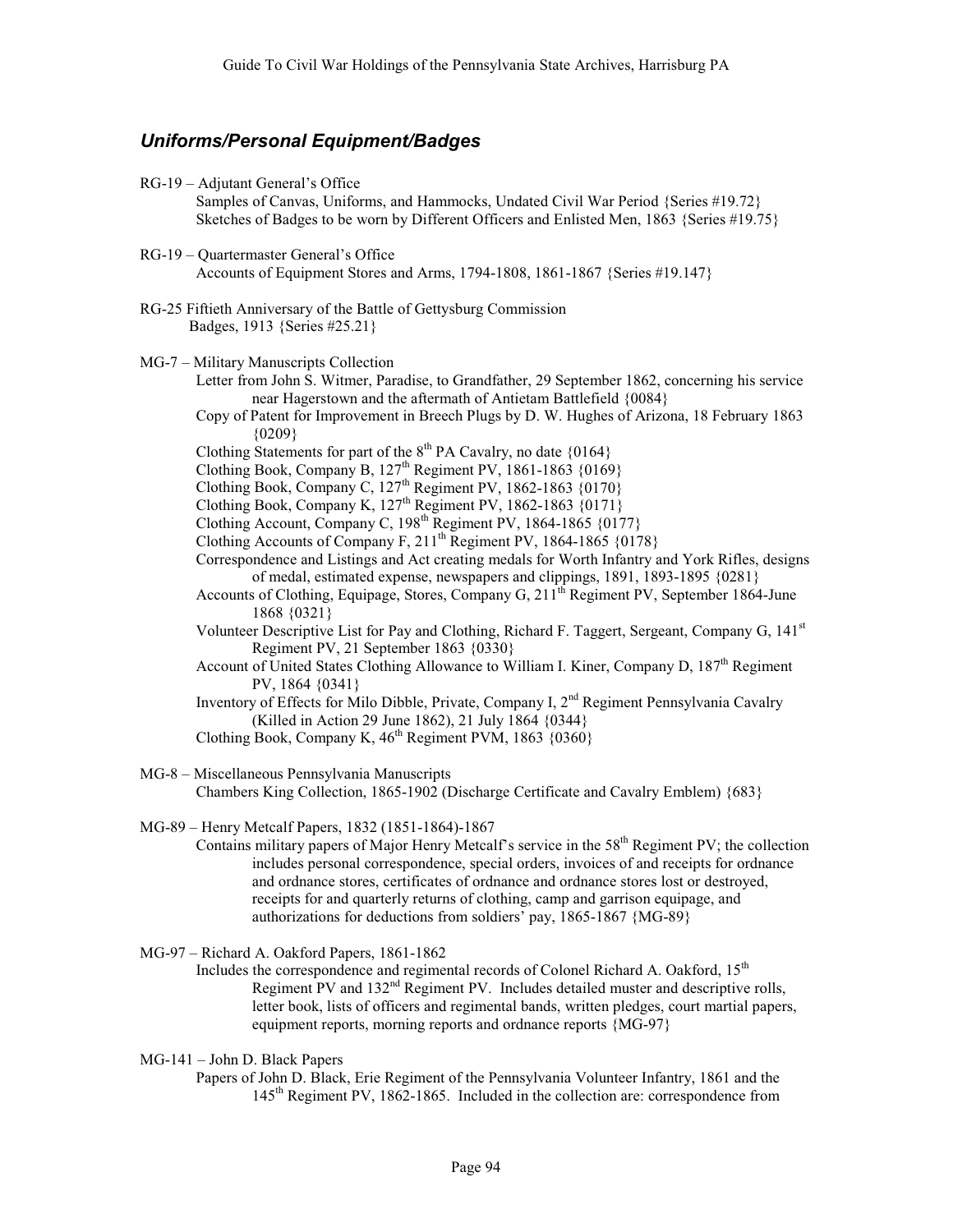Nelson A. Miles and Edwin Stanton, records of commissions, appointments, military orders, ordnance papers, requisitions, pension papers, recommendations, newspaper clippings, and photographs {MG-141}

- MG-176 General Richard Coulter Papers
	- Personal and regimental papers of General Richard Coulter,  $11<sup>th</sup>$  Regiment PV, 1861-1865 {MG-176}
- MG-234 Forty-Second Regiment ("Bucktails"), Pennsylvania Volunteers Records, 1861-1864 Includes a variety of records including muster rolls, company returns, equipment inventories, lists of casualties from the battles of Antietam, Bull Run, Fredericksburg, Gettysburg, South Mountain, Spotsylvania, and the Wilderness, descriptive lists, and orders preserved by Captain John P. Bard, Company K,  $42<sup>nd</sup>$  Regiment PV {MG-234}
- MG-333 George Washington Fenn Papers, 1829, 1861-1929 & undated
	- Military papers of George Washington Fenn, Private, Company A,  $127<sup>th</sup>$  Regiment PV,  $2<sup>nd</sup>$ Lieutenant, Company I,  $181<sup>st</sup>$  Regiment PV, and later Captain, Company C,  $201<sup>st</sup>$ Regiment PV. Fenn saw action at Manassass Gap, Virginia, was captured and escaped, and later served as a judge advocate for military court-martial cases at Alexandria Virginia, 1864-1865. Other papers include soldiers' memorials for Company D, 11<sup>th</sup> Regiment PV and Company C, 201<sup>st</sup> Regiment. Fenn's uniform accessories are held at the William Penn Memorial Museum {MG-333}
- MG-337 Solomon B. Bowerman Papers, 1823-1922
	- Records and Papers of Solomon B. Bowerman,  $1^{st}$  Lieutenant, Company A,  $172^{nd}$  Regiment PV, 1st Lieutenant, Company C,  $200<sup>th</sup>$  Regiment PV, and Captain, Company A,  $210<sup>th</sup>$ Regiment PV. Most of the records deal with his service as Captain of the  $210<sup>th</sup>$  Regiment PV including muster rolls, morning reports, quartermaster reports, clothing supply inventories, and hospital records with reports on the effects of deceased soldiers. Also included are written orders, correspondence, an army regulation booklet and receipts for payroll and transportation {MG-337}

*See Also:* State Museum of Pennsylvania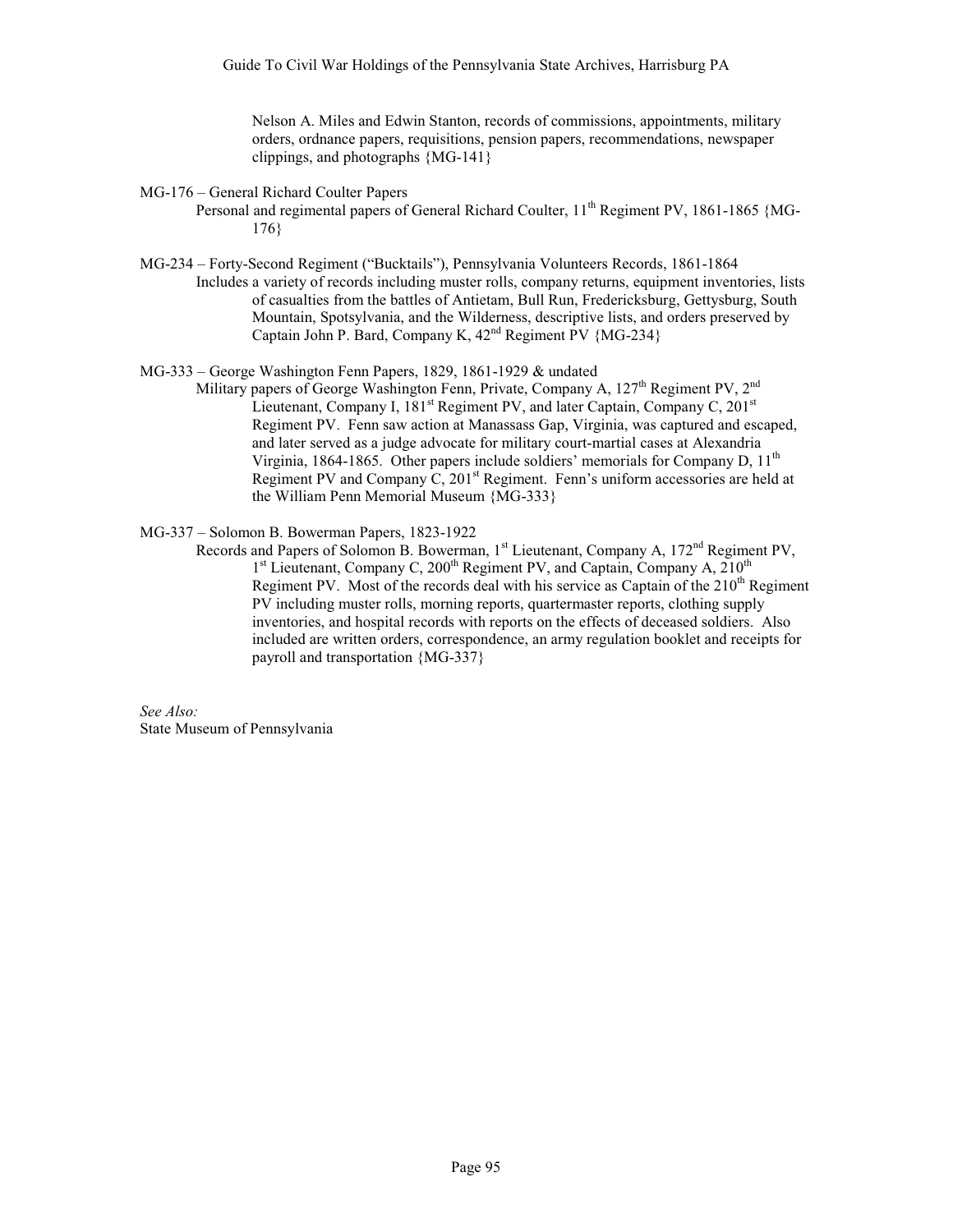# *References and Referrals:*

- Bates, Samuel P. History of Pennsylvania Volunteers, 5 Volumes. Harrisburg: B. Singerly State Printer, 1869-1871. Copy available at the Pennsylvania State Archives.
- Blockson, Charles L. *Black Genealogy*. Eglewood Cliffs, Prentice Hall, 1977.
- Boggs, S. S. *18 Months a Prisoner Under the Rebel Flag*, 1889, concerning Confederate prison camps {MG-271}
- Bradley, Erwin S. *The Triumph of Militant Republicanism, 1860-1872*, dissertation on microfilm {MG-262-microfilm-2151}
- County Historical Societies. Individual County histories usually list men in County units who served during the Civil War. A nearly complete collection of published county histories can be found in the Genealogy section of the State Library of Pennsylvania.
- Dornbusch, C. E. *Regimental Publications and Personal Narratives of the Civil War: A Checklist*, Volume 1: Northern States, Part IV: New Jersey and Pennsylvania. New York: New York Public Library, 1962.
- Historical Society of Dauphin County. *Guide to the Microfilm of the Simon Cameron Papers at the Historical Society of Dauphin County.* Harrisburg: Pennsylvania Historical and Museum Commission, 1971.
- Hodge, Ruth E. *Guide to African American Resources at the Pennsylvania State Archives*. Harrisburg, Pennsylvania Historical and Museum Commission, 2000.

Juniata College – Cassell Collection (Conscientious Objectors)

Library of Congress, Washington DC

National Archives and Records Administration, Washington DC Cartographic Section Civil War Pension Records *Military Service Records: A Select Catalog of National Archives Microfilm Publications*. Washington, DC, National Archives Trust Fund Board, 1985. Negroes in Military Service in the United States – Available at the PA State Archives on Microfilm {MG-262 - Microfilm 2040} Records of the Provost Marshall General's Bureau (Draft Records) Register of Aliens and Persons Having Conscientious Scruples Against Bearing Arms – Available at the PA State Archives on microfilm {MG-262-microfilm 4187} "Special Schedule of Union Veterans and Widows" from the 1890 Federal Census – Available at the PA State Archives on microfilm {microfilm 1890 U.S. Census} United States Military Service Records

- Ries, Linda A. *Guide to Photographs at the Pennsylvania State Archives*. Harrisburg, Pennsylvania Historical and Museum Commission, 1993.
- Sauers, Richard A. *Advance the Colors! Pennsylvania Civil War Battle Flags*, 2 Volumes. Harrisburg: Capitol Preservation Committee, 1987-1991.